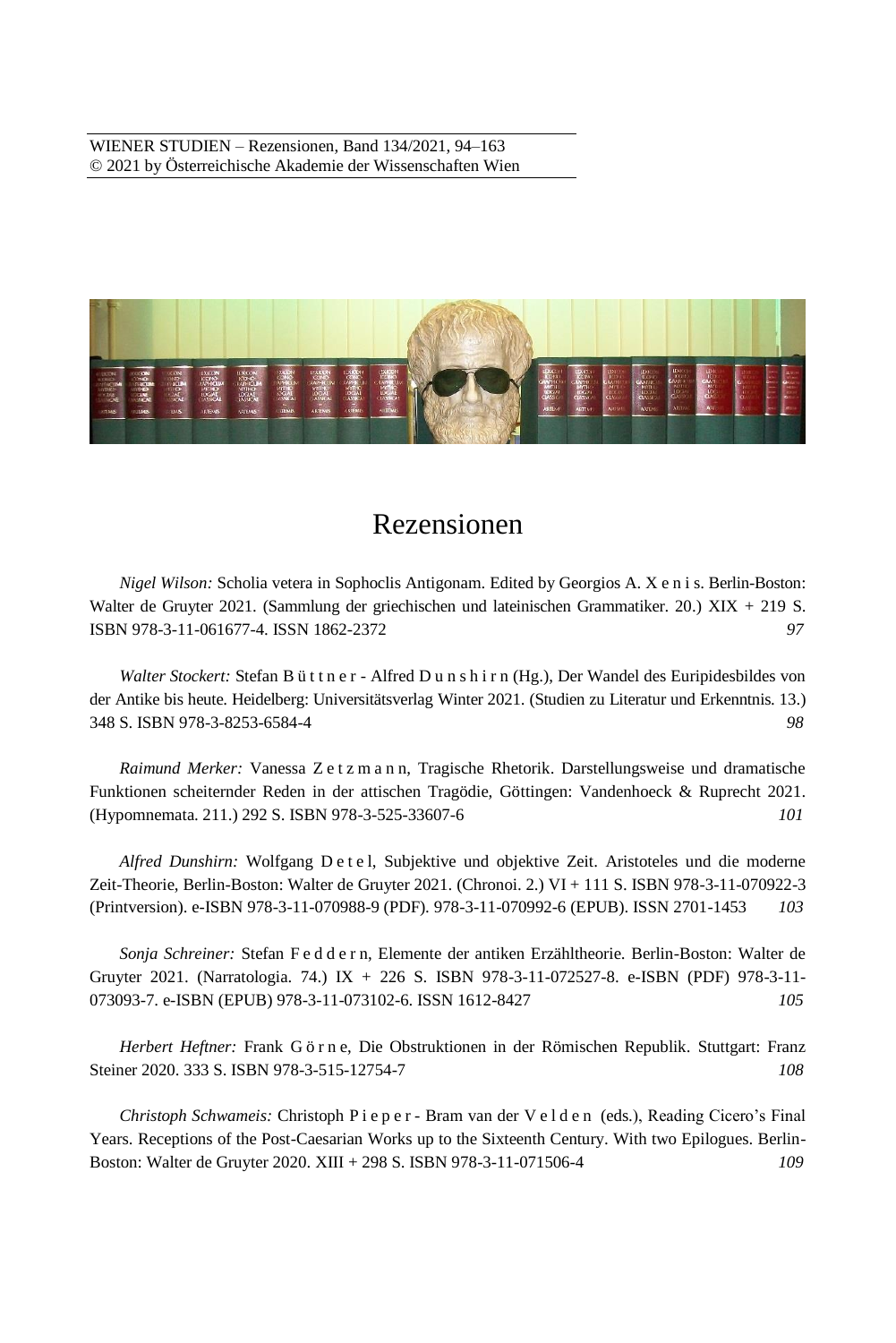*Michael Binder:* Cosima M öller - Martin A v en a r i u s - Rudolf M e y e r - P r i t z l (Hg.), Das Römische Recht – eine sinnvolle, in Auguralreligion und hellenistischen Philosophien wurzelnde Rechtswissenschaft? Forschungen von Okko Behrends revisited. Berlin-Boston: Walter de Gruyter 2020. XI + 214 S. ISBN 978-3-11-071645-0 *113*

*Gabriela Kompatscher:* Mieke R o s c h e r - André K r e b b e r - Brett M i z e l l e (Hg.), Handbook of Historical Animal Studies. Berlin-Boston: Walter de Gruyter. Oldenbourg 2021. 637 S. ISBN 978-3- 11-053429-0 *118*

*Sonja Schreiner:* Peggy L e i v e r k u s, Essensdarstellungen in Ovids Metamorphosen. Wuppertal: Polyphem 2021. (Studia Montana.) 449 S. ISBN 978-3-96954-003-9 *123*

*Sonja Schreiner:* Raimund M e r k e r, Tigellinus. Im Dienste Kaiser Neros zwischen Genuss und Gewalt. Berlin-Bern-Bruxelles-New York-Oxford-Warszawa-Wien: Peter Lang 2019. 196 S. ill. ISBN 978-3-631-79001-4 (Print). E-ISBN 978-3-631-79419-7 (E-PDF). E-ISBN 978-3-631-79420-3 (EPUB). E-ISBN 978-3-631-79421-0 (MOBI). DOI 10.3726/b15822 – Sejanus. Herrscher von Rom. Geachtet – Gefürchtet – Geächtet. Berlin-Bern-Bruxelles-New York-Oxford-Warszawa-Wien: Peter Lang 2021. 303 S. ill. ISBN 978-3-631-84119-8 (Print). E-ISBN 978-3-631-84278-2 (E-PDF). E-ISBN 978-3-631-84279- 9 (EPUB). E-ISBN 978-3-631-84280-5 (MOBI). DOI 10.3726/b17883 *124*

*Rita George-Tvrtković:* Martin Michael B a u e r, Ricoldus de Monte Crucis, *Epistole ad Ecclesiam triumphantem*. Herausgegeben, übersetzt und kommentiert. Stuttgart: Hiersemann Verlag 2021. VIII + 249 S. ISBN 978-3-7772-2036-9 *132*

*Sonja Schreiner:* Jens P e t e r s e n, Marcel Proust und Tacitus. Berlin-Boston: Walter de Gruyter 2021. VIII + 285 S. ISBN 978-3-11-064703-7. e-ISBN (PDF) 978-3-11-064744-0. e-ISBN (EPUB) 978- 3-11-064767-9 *133*

*Sonja Schreiner:* Daniel W e n d t, Abjekte Antike. Die Obszönität antiker Literatur im Frankreich der Frühen Neuzeit. Heidelberg: Universitätsverlag Winter 2020. (Bibliothek der Klassischen Altertumswissenschaften. N.F. 2. Reihe. 163.) 334 S. ill. ISBN 978-3-8253-4724-6 *137*

*Sonja Schreiner: Jacqueline F a b r e - S e r r i s - Alison K e i t h - Florence K l e i n (eds.), Identities,* Ethnicities and Gender in Antiquity. Berlin-Boston: Walter de Gruyter 2021. (Trends in Classics – Supplementary Volumes. 9.) VI + 286 S. ISBN 978-3-11-071985-7. e-ISBN (PDF) 978-3-11-071994-9. e-ISBN (EPUB) 978-3-11-071997-0. ISSN 1868-4785 *141*

Sonja Schreiner: Seraina Plotke - Petra Schierl (Hg.), Gender Studies in den Altertumswissenschaften. *De mulieribus claris*. Gebildete Frauen – bedeutende Frauen – vergessene Frauen. Trier: Wissenschaftlicher Verlag 2020. (Iphis. 9.) 221 S. ISBN 978-3-86821-871-8 *145*

*Florian Schaffenrath:* Francesco Petrarca. De remediis utriusque fortune. Heilmittel gegen Glück und Unglück. Band 1: Heilmittel gegen Glück, übersetzt von Ursula B l a n k - S a n g m e i s t e r, herausgegeben und kommentiert von Bernhard H u s s. Stuttgart: Anton Hiersemann 2021. (Mittellateinische Bibliothek. 8/1.) LXVI + 760 S. ISBN 978-3-7772-2102-1 *149*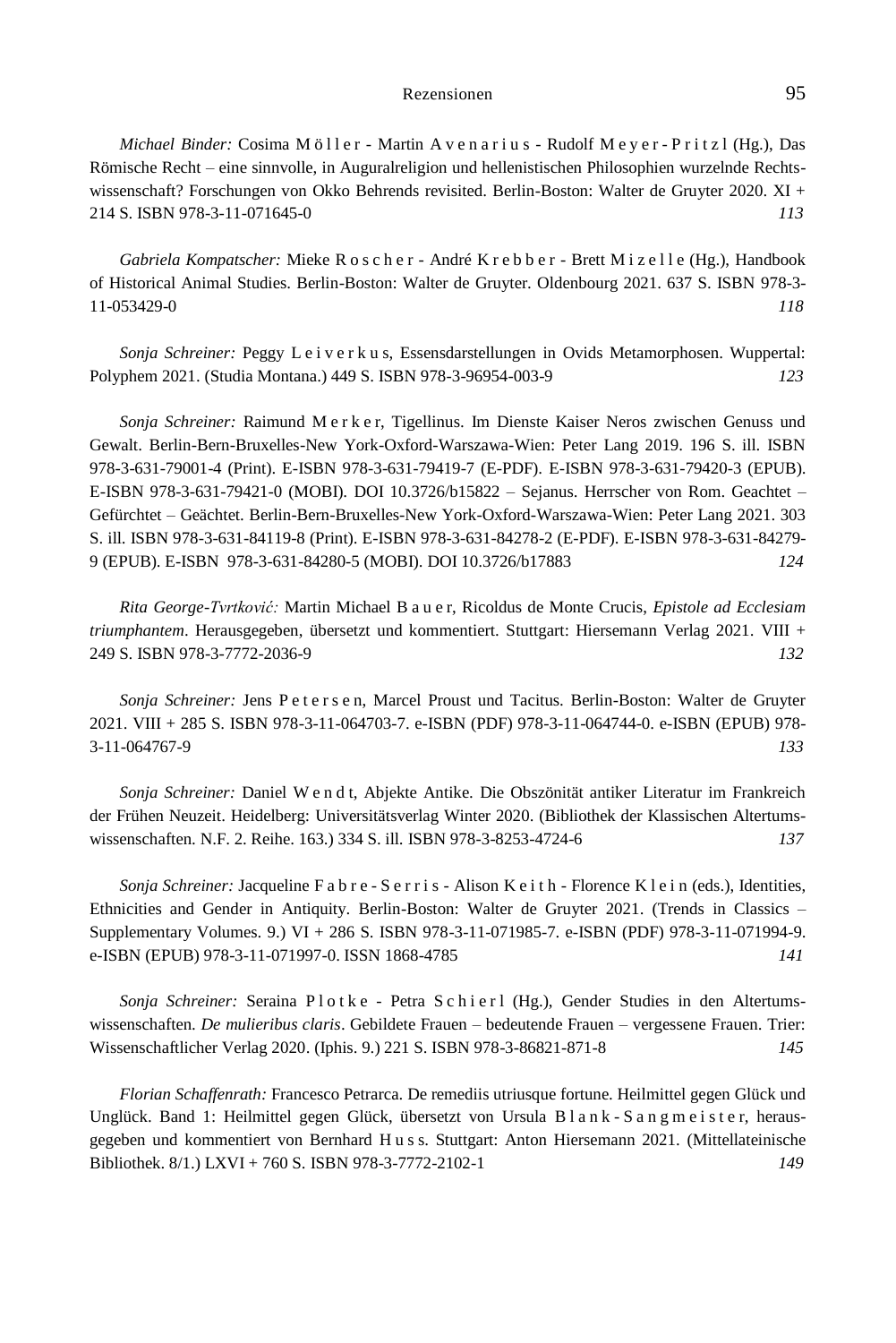*Sonja Schreiner:* Simona B o s c a n i L e o n i - Martin S t u b e r (Hg.), Wer das Gras wachsen hört. Wissensgeschichte(n) der pflanzlichen Ressourcen vom Mittelalter bis ins 20. Jahrhundert. Innsbruck-Wien-Bozen: StudienVerlag 2017. (Jahrbuch für Geschichte des ländlichen Raumes 2017.) 256 S. ill. ISBN 978-3-7065-5658-3 *151*

*Sonja Schreiner:* Norman K a s p e r - Jana K i t t e l m a n n - Jochen St r o b e l - Robert V e l l u s i g (Hg.), Die Geschichtlichkeit des Briefs. Kontinuität und Wandel einer Kommunikationsform. Berlin-Boston: Walter de Gruyter 2021. VI + 373 S. ill. ISBN 978-3-11-069304-1. e-ISBN (PDF) 978-3-11- 071256-8. e-ISBN (EPUB) 978-3-11-071261-2 *158*

*Appendix gratulatoria sive Epigrammata aliquot 163*

Herausgeber: *Herbert Bannert – Kurt Smolak* Redaktion: *Sonja Schreiner |* Titelbild: *Sonja Reisner – Raimund Merker*

*Rezensionsangebote erbeten an:* [klass.phil.rezensionen@univie.ac.at](mailto:klass.phil.rezensionen@univie.ac.at)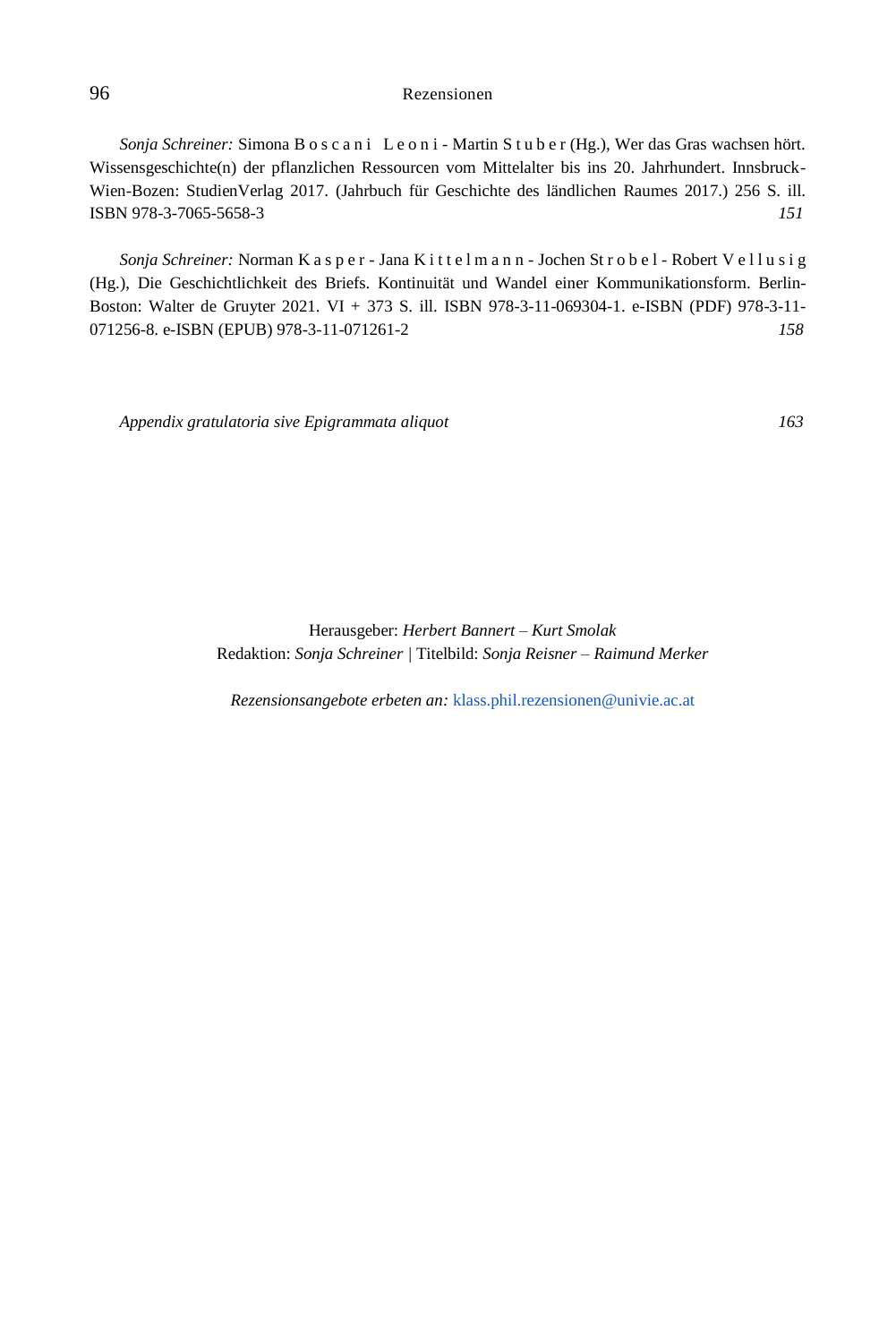Scholia vetera in Sophoclis Antigonam. Edited by Georgios A. X e n i s. Berlin-Boston: Walter de Gruyter 2021. (Sammlung der griechischen und lateinischen Grammatiker. 20.) XIX + 219 S. ISBN 978-3-11-061677-4. ISSN 1862-2372

This is the fourth volume of the new edition of the scholia on Sophocles, the first of which appeared in 2010, and the presentation of the material follows the same pattern. The MS tradition is discussed on pp. 3–26. There are no surprises here. Evidence is provided to show that the Leiden palimpsest is a copy of the famous Laurentian codex but makes a few trivial improvements. **Lp** (Paris BNF grec 2739) is also an indirect descendent, and it too offers a few orthographical improvements. With regard to the Roman family it turns out that for this play also De Marco's contribution is sadly marred by a good deal of inaccurate reporting.

I note one small omission in this section. At 74–76, 100 and 153–154 readings are cited from the 14th-century MS Urb. gr. 14 (**S**), about which nothing is said. At 74–76 the variant in **S** anticipates a conjecture by Papageorgiou, substituting the prefix ἀπο- for ἐπι-. This is not a bad solution, but X e n i s prefers ἐκ-. Confusion of prepositions is easy, especially if compendia were used. At verse 100 **S** anticipates an obvious correction made by Lascaris. At 153– 154a2 **S** makes an essential change which may have been suggested to him by a note of Triclinius.

A fact which may surprise is that Lascaris' *editio princeps* (Rome 1518) failed to interpret correctly the compendium for ὑπόμνημα used by the scribe of **L** at 523 and 1326; the mistake was eventually corrected by Elmsley.

One feature of the presentation calls for comment.  $X \in \mathbb{R}^2$  is separates alternative explanations in what have hitherto been printed as single notes, e.g. at 48, 51, 69–70 and 88. But is it not possible that an ancient or early modern medieval commentator thought of two alternatives and offered them both in a single note? At 1147a X e n i s' policy leads to the deletion of ἄλλως.

Comment on many scholia is provided in a separate apparatus which lists other sources for the explanations of words, some from other scholia, and a considerable number from Hesychius. From time to time emendation is needed.  $X$  e n i s offers one at  $74-76$ ,  $100-101$ , 135, 140, 164–169, and 715–716.

This is not one of the richest sets of scholia. Didymus, who assembled the material of his predecessors, as noted at verse 45, is mentioned only three times, and other ancient scholars are named only as authors of the hypotheses. There are just three references to a single ancient monograph, the author of which is not named, but at 98 there is a substantial mythographical note which cites Apollodorus' *Bibliotheca* 3, 199–200. The only comment on staging occurs at 329–331.

I offer a few observations. 4–5, 7: As X e n i s notes, ἀπόφασις is used in a positive sense, which needs to be recorded in the lexica, since it is more often negative. It is disappointing that Didymus is not more helpful on 4–5, and the note on 7 is strangely in error. 32a: The note misses the nuance detected by Jebb. 39a: An interesting variant is recorded. 59–60a1: The apparatus to line 1 is obscure. 60: For τὰς one might expect τῆς. 71: The lemma in upper-case letters is the only misprint I detected. Here one might take the view that a single scholiast was willing to consider two interpretations. 111a: The note presumes correctly that the audience knew the story. 117: The note implies the correct reading. 155: The note praises the poet's arrangement of the material in the parodos, which Schmidt on Didymus, p. 93, interpreted as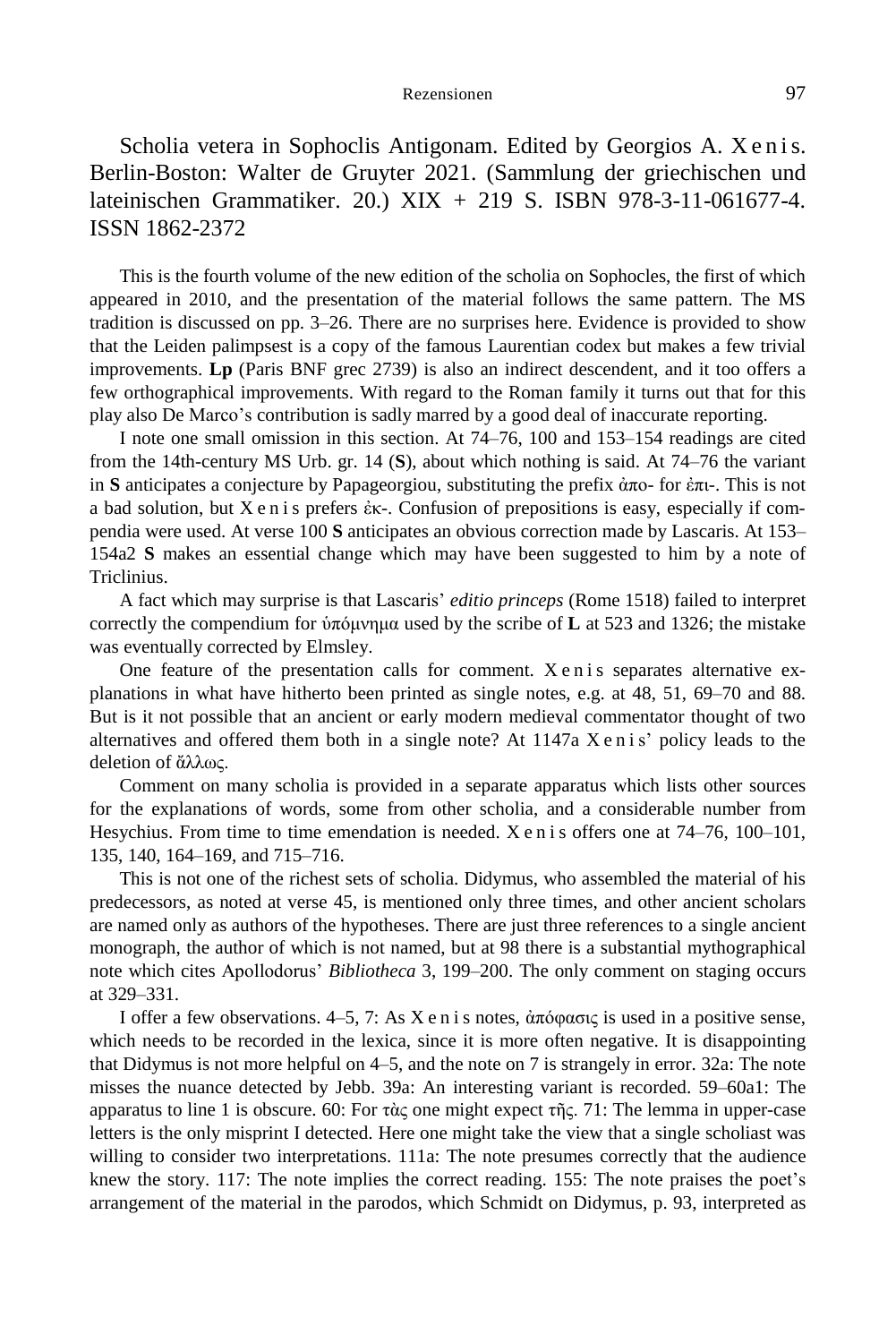a criticism of Euripides. 164–169: The scholiast, like some modern commentators, was unaware of the need to posit a lacuna after 167. But one might wonder if in antiquity the text was sound. At l. 5 X e n i s emends; a note would have been welcome. 225: Is it right to say that ἔνστασις is a variant reading? It would be unmetrical. 234ab: These could possibly have been a single note composed in the Byzantine era. 256: The separation of the two notes here leads to an emendation which seems to me hardly necessary. 326: The correct reading is offered here as a γράφεται variant, but I have argued elsewhere that the abbreviation γρ, which is often used, may stand for the imperative γράφε. 332ff.: The notes on this famous ode are not inspiring: why did the text not lead to some reflections on the status of humanity as regarded by Christians? 528a: Because of orthographic imprecision the note discusses whether a noun is in the nominative or the dative with iota mutum.  $601-602$ : X e n i s draws attention to the important fact that in 1882 Kruytbosch had very sensibly inferred from the note that it presupposes the reading κοπίς. 710–711, 722: Unfortunate errors of omission have deprived us of a line of Callimachus and an opinion of Didymus. 733: In the apparatus to l. 2 I do not understand the reference to homoeoteleuton. 735, 741, 1176: The letter  $\gamma$  is inappropriately used to introduce rather trivial observations. 797: This strange note reports that some people proposed to read πάρεδρος as a Doric accusative plural. 946a: The preposition in the phrase ὑπὸ τὴν κιβωτόν can hardly be correct. X e n i s does not comment, but I would like to suggest that this is an erroneous anticipation of its occurrence in 946b. 985a: This note considers a variant which would make poor sense.

Although this corpus of scholia is not one of the most valuable the scholarly community will undoubtedly welcome this reliable edition.

*Nigel Wilson*

Stefan Büttner - Alfred Dunshirn (Hg.), Der Wandel des Euripidesbildes von der Antike bis heute. Heidelberg: Universitätsverlag Winter 2021. (Studien zu Literatur und Erkenntnis. 13.) 348 S. ISBN 978-3-8253-6584-4

Dieser Band geht auf eine Tagung zurück, die vom 15. bis 17. Oktober 2015 an der Universität Wien stattgefunden hat. Er enthält zehn Tagungsbeiträge sowie eingangs die umfangreiche und sehr gut informierende Synopsis Stefan Büttners, der unter dem Titel "Euripides – ,Tragischster der Dichter' oder ,Zerstörer der Tragödie'?" die Sicht auf Euripides, beginnend mit seinem Zeitgenossen Aristophanes, bis ins 20. Jh. darstellt. Immer wieder nimmt er paraphrasierend und auch ergänzend auf die anderen Beiträge Bezug und füllt eine beträchtliche Reihe von "Leerstellen", die sich dort zwangsläufig ergeben haben: z. B. Euripides bei Platon und Aristoteles, der unseren Dichter bekanntlich als τραγικώτατος bezeichnet hat; Euripides in Humanismus und Renaissance, Euripides bei Lessing, insbesondere aber die *damnatio* des Euripides durch die Brüder Schlegel, nachdem schon in den Jahrzehnten davor die positive Sicht des Dichters verloren gegangen war (verschiedene Beiträge [insbesondere der von Arbogast S c h m i t t] nehmen klarerweise Bezug auf diese "Feinde des Dichters").

Vielleicht wäre es von Vorteil gewesen, hätte man diesen umfassenden Beitrag an das Ende des Buches gestellt. Und nun zu den zehn anderen Beiträgen, die zumindest in Ansätzen vorgestellt werden sollen.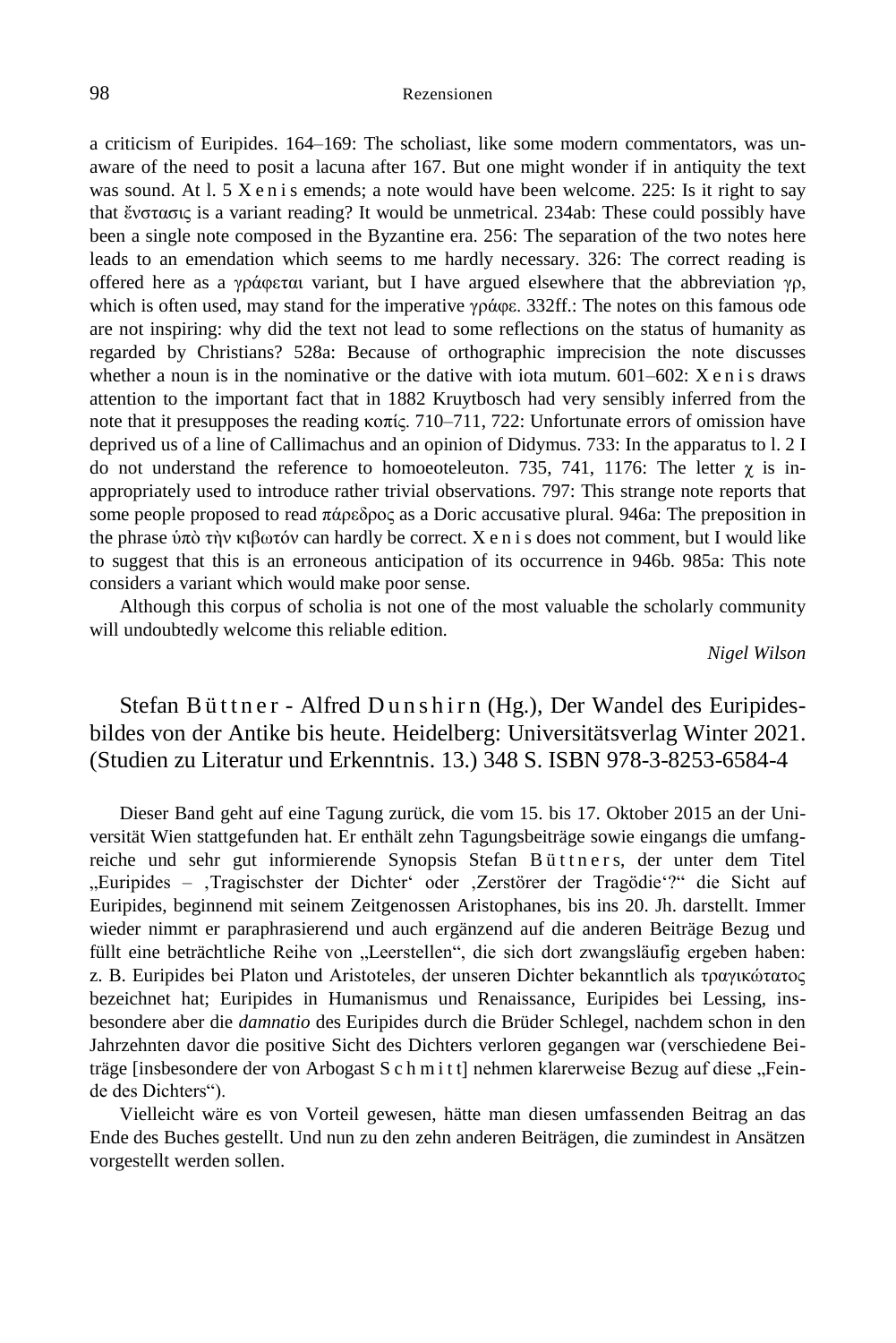Fritz-Gregor Herrmann zeigt in seiner Arbeit "Reception of Euripides' Helen in Aristophanes' *Thesmophoriazusae*" (73), wie hier insbesondere die *Helena* parodiert wird, wobei Euripides selbst als Figur auf der Bühne agiert. H e r r m a n n analysiert die gefährliche Situation, die durch den Putsch des Peisander in Athen entstanden war (die *Helena* wurde 412 aufgeführt, anfangs 411 kommt es zum politischen Umbruch, also vor der Aufführung der *Thesmophoriazusen* im April dieses Jahres). H e r r man n meint, man könnte in dem hilfreichen Verwandten des Euripides einen "verkleideten Aristophanes" erkennen, der zusammen mit der Figur unseres Dichters Komödie und Tragödie repräsentieren würde: gemeinsam würden sie sich in der ernsten politischen Situation an die Athener wenden. Abschließend weist H e r r man n auch auf die im Wesentlichen parallele Struktur der *Helena* und der *Thesmophoriazusen* hin.

Tobias Riedl behandelt in seiner Arbeit "Medea und der Kindesmord: Euripides in stoischen Argumenten" (109) Chrysipps Gebrauch von Euripides-Zitaten. Da der Stoiker selbst nur durch Galens Schrift *De placitis Hippocratis et Platonis* greifbar ist, wo teils zitiert, teils auch nur paraphrasierend auf Euripides Bezug genommen wird, ergeben sich große methodische Probleme: R i e d l untersucht sorgfältig die Versuche, Euripideszitate (vor allem die berühmten Verse *Medea* 1078f.) mit der Lehre der Stoa in Verbindung zu bringen. In einem zweiten Anlauf kommt er auf die *Medea* bei Epiktet zu sprechen (123). Zentral ist hier die Frage, wie ein Mensch überhaupt in solch eine Extremsituation wie Medea kommen kann.

Herwig M a e h l e r behandelt die Papyrusscholien zu Euripides (135). Er gibt einen Überblick über die Rezeption des Euripides von Lykurg und den Alexandrinern bis hin zu den Editionen der Frühen Neuzeit. Insbesondere widmet er sich auch den Hypotheseis und den Ansätzen zu einer Kommentierung bei den späteren Alexandrinern bis zu den umfangreicheren Scholien in den Papyri und Handschriften der Spätantike.

Alfred Dunshirn behandelt in seinem Beitrag ... Wahrhaftig würdig des sokratischen Umgangs': Euripides und die griechische Tragödie im *Protreptikos* des Clemens von Alexandria" (149) eine neue Form der Bezugnahme auf unseren Dichter. Den Schaustücken des griechischen Dramas stellt Clemens den Erlöser selbst und sein Evangelium als Protagonisten eines "Welttheaters" gegenüber. Euripides wird aber auch als Ankündiger der neuen Lehre verstanden, vor allem bei Stellen, in denen er ein monotheistisches Weltbild zu vertreten scheint. Clemens demaskiert die antiken Götter und stellt z. B. dem Bacchuskult die christlichen Mysterien gegenüber, alles verbunden mit einer Aufforderung zur Bekehrung.

Kurt Smolak diskutiert in seinem Beitrag "Evangelist Euripides: Beobachtungen zu ΧΡΙΣΤΟΣ ΠΑΣΧΩΝ (Chr. Pat.)" (167) eingangs die alten Probleme Verfasserschaft und Chronologie und kommt, vermutlich richtig, auf einen Autor des 12. Jh. Er betont, dass rund ein Drittel aller Verse dieses Cento von Euripides stammt; die Schrift lege dem Rezipienten nahe, dass es sich bei dem Verfasser um einen "bekehrten Euripides" handle, der hier jedoch insbesondere die Leiden Mariens darstelle. Das Werk könne als eine Ergänzung des Evangeliums gesehen werden, wo die Darstellung Mariens zwischen Kreuzigung und Auferstehung ja ausgespart sei.

Vanessa de Sen arclens behandelt "Pathos und Anmut der antiken Tragödie: Pierre Brumoys *Théatre des Grecs* (1730) und Euripides' Wiederentdeckung im Frankreich des 18. Jahrhunderts" (193). Brumoy – so de Senarclens – befasse sich in besagter Schrift vor allem mit der griechischen Tragödie, für welche er ein Verständnis seiner Zeitgenossen erreichen will. Im Vergleich mit den beiden älteren Tragikern sei Euripides abstrakter und habe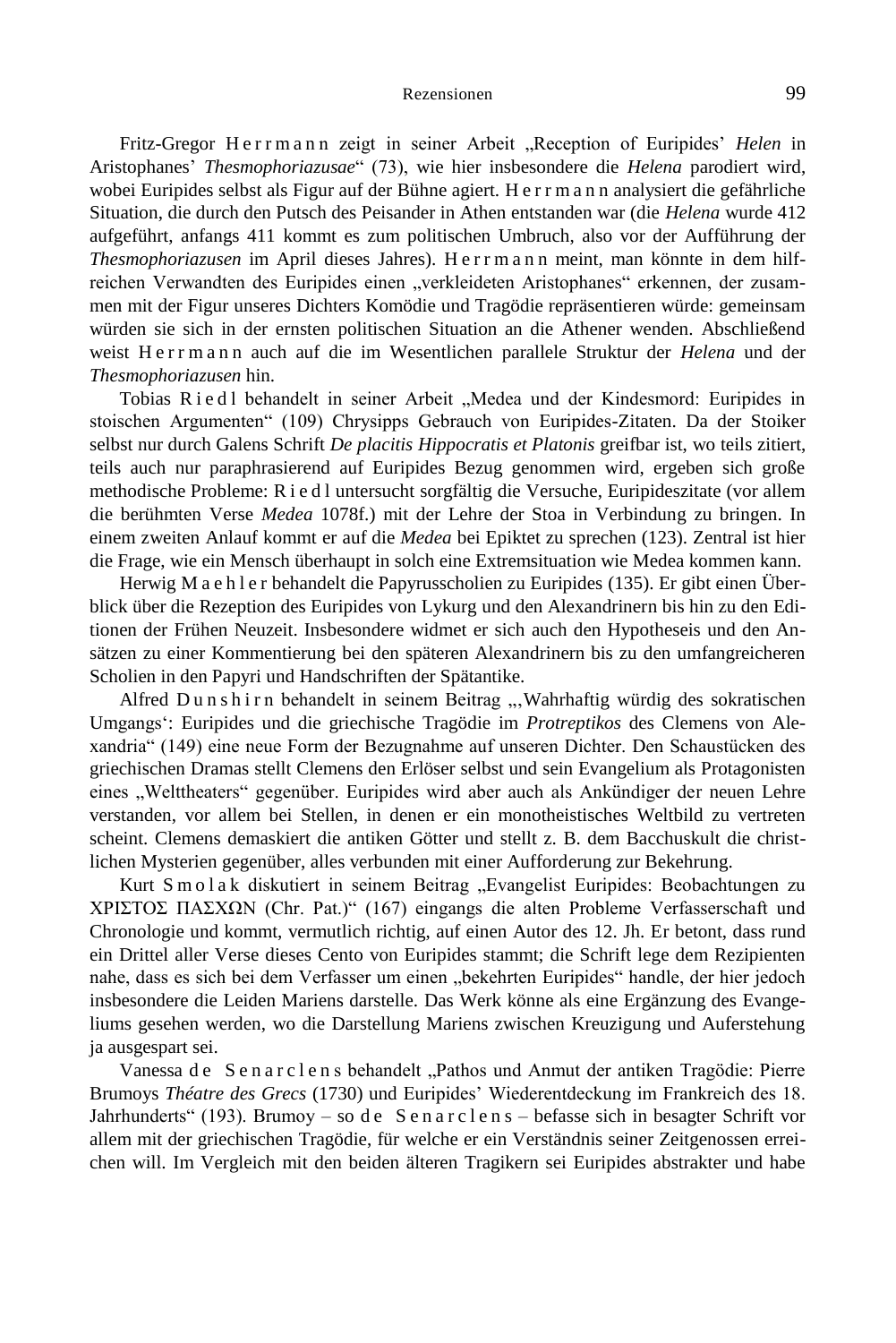besondere emotionale Wirkung. Der Vergleich des *Hippolytos* mit der *Phèdre* Racines fällt bei Brumoy zugunsten des Griechen aus.

Gideon S t i e n i n g betitelt seinen Beitrag mit "... bis zur Verschwendung reich. Anmerkungen zur Euripides-Rezeption bei Sulzer, Herder und Wieland – mit einem Exkurs zu Gotters *Medea*" (211). Es geht um die stürmischen 1770er Jahre: Die Rezeption des Euripides fällt hier in die Zeit der Auseinandersetzungen zwischen Aufklärung, Empfindsamkeit und Sturm und Drang. Im Lexikonartikel Sulzers fungiert Euripides als "mittelmäßiger Aufklärungsdramatiker", seine moralische Gesinnung wird jedoch gelobt. Leben und Werk werden von Sulzer eng verbunden dargestellt. In Gotters Einakter *Medea* kommen wilde Emotionen zur Darstellung; in den Reflexionen über den Kindesmord werden Gedanken einer kranken Seele vorgeführt (in *Medea* kämpft die betrogene Ehefrau mit der liebenden Mutter). Herders *Ein Fragment* (1802) und Wielands Abhandlung zum *Ion* (1805) sind "Nachfahren" der 1770er Jahre. Während Herder, der betont, man könne die antike Tragödie nur vom historischen Kontext her beurteilen, ästhetisch und moralisch von Euripides eher abgestoßen ist, verteidigt Wieland den Dichter gegen Sulzer und andere. Er betont den einfach schönen Bau seiner Dramen und die meisterhafte Darstellung menschlicher Befindlichkeiten.

In seinem Beitrag "Goethe und Euripides" (vgl. schon *Poetik* 49 [2017/18], 33–63) bietet Ernst-Richard S c h w i n g e ein reiches Bild von der Beschäftigung Goethes mit der Antike (247). Vorausgeschickt wird ein Kapitel über das geistige Klima jener Zeit (z. B. die Begeisterung Winckelmanns und seiner Schüler für die Antike), dann zu Goethes Sturm- und Drangzeit und seinem Umgang mit der Antike, vor allem mit der griechischen Poesie. Die negative Einschätzung des Euripides durch die Brüder Schlegel lehnt er rundweg ab ("Euripides dürfe man nur auf den Knien kritisieren" ist sein bekanntes Bonmot). Bekanntlich beschäftigte sich Goethe auch wissenschaftlich mit Euripides (z. B. verfasste er eine Rekonstruktion des jüngst entdeckten *Phaethon*), und er hatte engen Kontakt mit dem großen Philologen Gottfried Hermann. Friedrich Schiller will an Hand der Entscheidungsszene des Pylades in der *Taurischen Iphigenie* zeigen, wie bei Euripides eher die Scham als Argument für sein Lebensopfer dient, während bei Goethe idealistische Großmut die Entscheidung bewirkt. Schiller spricht von einer "höheren Menschlichkeit" bei Goethe. In der "Helena-Handlung" in *Faust II* könne man (so S c h w i n g e) gleichsam eine liebevolle Vereinigung der neueren Zeit (*Faust*) mit der Antike (*Helena*) erkennen.

Ein sehr interessanter, für den Nicht-Philosophen aber recht schwieriger Beitrag stammt von Arbogast S c h m i t t: "Nietzsche contra Euripidem et Socratem: Über den Verstand als 'Totengräber der Kunst'" (277). Die konkreten Vorwürfe Nietzsches gegen die Dramen des Euripides – so S c h m i t t eingangs – stammen von den Brüdern Schlegel (z. B. der Verfall des Chors [des eigentlich dionysischen Elements], durchschnittliche Menschen als Handelnde, Rhetorisierung und Rationalisierung). Nietzsches Konzept des Dionysischen und Apollinischen (das schon bei seinem Lehrer Ritschl greifbar ist) hatte großen Einfluss auf die Euripides-Deutung der Klassischen Philologie; bei ihm tritt noch der Begriff des Rationalen hinzu, das er scharf kritisiert, da es die "Ur-Einheit" zerstöre. Nietzsche steht hier in engem Kontakt mit der Lehre Arthur Schopenhauers, für den der "Wille zum Leben" den "Urgrund" darstellt. Schmitt formuliert die drei Formen des Allgemeinen nach Nietzsche: das Dionysische (*universalia ante rem*), das Rauschhafte, sei insbesondere in der Musik greifbar, das Apollinische (*universalia in re*) z. B. in Darstellungen der Kunst, die Begriffe des Verstandes seien hingegen *universalia post rem.* So verläuft nach Nietzsche und Schopenhauer der Weg des Erkennens, umgekehrt gegenüber Aristoteles. Der Verstand bringe den Reichtum der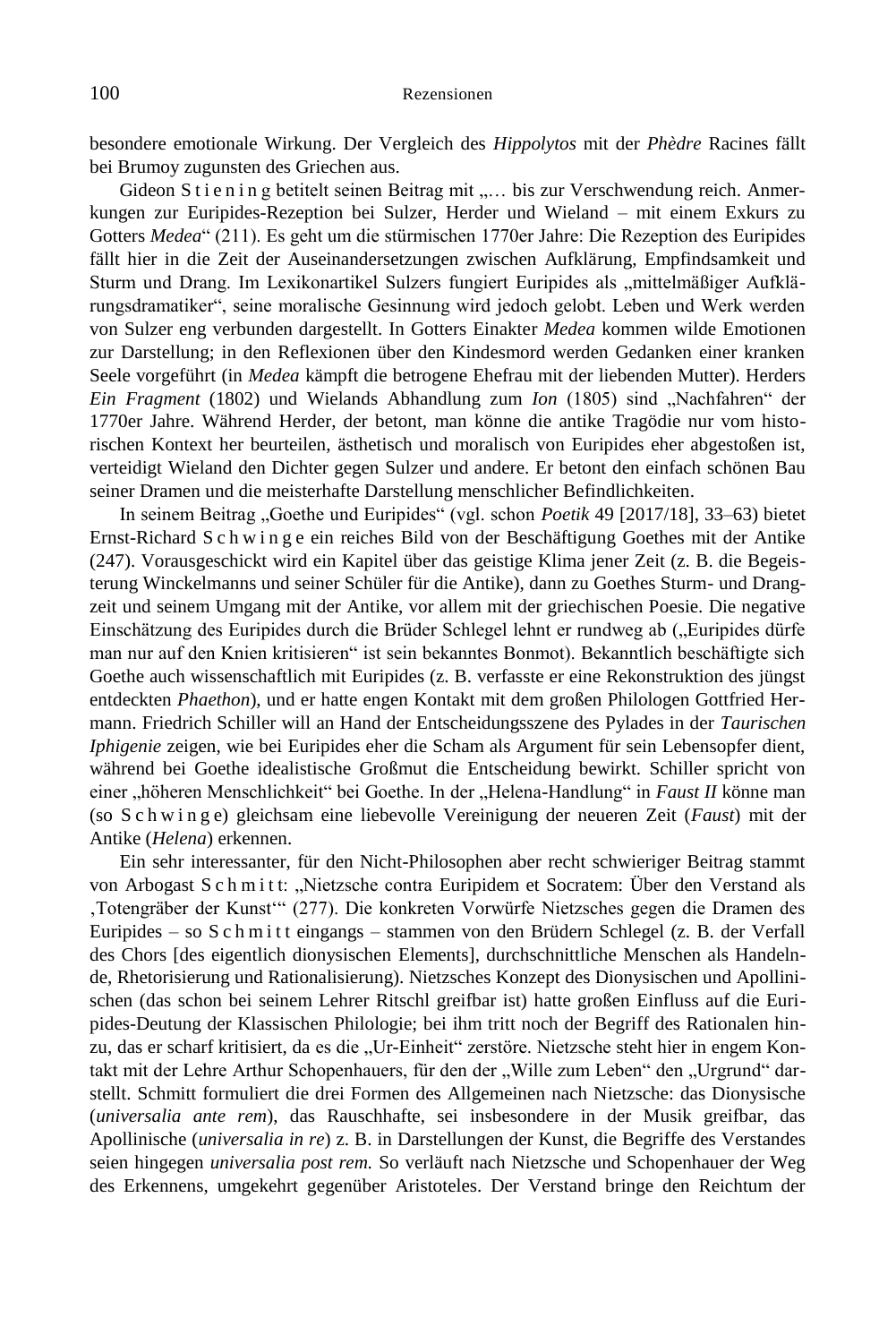Sinnesdinge (wo das Dionysische zu Hause ist) zum Verschwinden. S c h m i t t weist hier auch auf die Nähe zu Ideen der Stoa hin. Auch das Verhältnis zu Hegel wird beleuchtet. Das immer nachträgliche und vom unmittelbar Erkannten abhängige Denken (S c h m i t t spricht pointiert von einer Art "Epimetheus") gilt Nietzsche als Totengräber der Kunst. Soweit einige Punkte von S c h m i t t s reicher Darstellung des philosophischen Hintergrundes von Nietzsches Euripides-Kritik (von der Nietzsche aber die "dionysischen" *Bacchen* ausnimmt).

Den Abschluss bildet Martin H o s e s Beitrag "Zwischen Philologie(en) und Projektion(en): Der vielgestaltige Euripides des 20. Jahrhunderts" (313). H o s e bietet eingangs eine Skizze der Euripides-Forschung im 20. Jh. (große Fortschritte vor allem in der Arbeit an den Handschriften, in der Editionstechnik und Konjekturalkritik, also philologischer Grundlagenforschung und eher esoterischen Forschungsgebieten). Er nimmt dann eine (grobe) Teilung in drei Epochen vor: (1) Im Fin de siècle (um 1900) kommt zum traditionellen Humanismus und Historismus ein besonderes Interesse für die Person des Autors hinzu, den man aus den Texten zu erschließen versucht (Biographismus). (2) Die Weltkriege und ihre Folgen: Jetzt tritt das Werk, der Text in den Mittelpunkt. Ein Fokus wird auf die Formensprache der euripideischen Tragödie gelegt (z. B. Kranz, Stasimon). Mit Dodds, Pohlenz und Murray entsteht eine neue Sicht: Auch die Welt des Euripides sei brüchig geworden, der Dichter setze sich mit ihr auseinander (*Troaden*). Als Mittel gegen die Schrecken des Daseins dient das "Sich-Abfinden mit dem Schicksal" (Musterbeispiel: *Herakles*). Der Dichter bringt z. B. in den *Bacchen* die Spannungen des Mythos zur Darstellung (E. Dodds; R. P. Winnington-Ingram). Besonders aktuell sind heute z. B. die Arbeiten von G. Zuntz zu den Flüchtlingstragödien *Herakliden* und *Hiketiden*, ein wichtiger Ansatz ist auch die Arbeit K. Reinhardts zur "Sinneskrise bei Euripides". (3) In der neuesten Zeit, in der die Gräzistik aus verschiedenen Gründen an Bedeutung verloren hat, findet die Philologie Anschluss an die Gender Studies, aber auch an Fragestellungen der Religionswissenschaft, Anthropologie und Narratologie. Die Arbeiten Walter Burkerts und René Girards werden zu Recht besonders hervorgehoben.

Das Buch ist insgesamt hervorragend gestaltet und gut lesbar; von seinem Reichtum konnte hier nur ansatzweise ein Eindruck vermittelt werden. Alle Beiträge sind reich, manchmal überreich mit Literatur bestückt. Störende Druckfehler sind dem Rezensenten nicht aufgefallen.

# *Walter Stockert*

Vanessa Z e t z m a n n, Tragische Rhetorik. Darstellungsweise und dramatische Funktionen scheiternder Reden in der attischen Tragödie, Göttingen: Vandenhoeck & Ruprecht 2021. (Hypomnemata. 211.) 292 S. ISBN 978-3- 525-33607-6

Vorzustellen gilt es eine publizierte Dissertation aus dem Fachbereich der Klassischen Philologie/Gräzistik, mit welcher die Autorin im Jahr 2020 an der Universität Würzburg promoviert wurde. Inhalt und Thema der Schrift gehen auf das SNF-Projekt "Die Pragmatik des Dialogs in der antiken Tragödie" zurück, ein Forschungsvorhaben, welches zwischen den Jahren 2015 und 2019 am Seminar für Griechische und Lateinische Philologie der Universität Zürich angesiedelt war und die Form und Darstellung des Dialogs in den griechischen und la-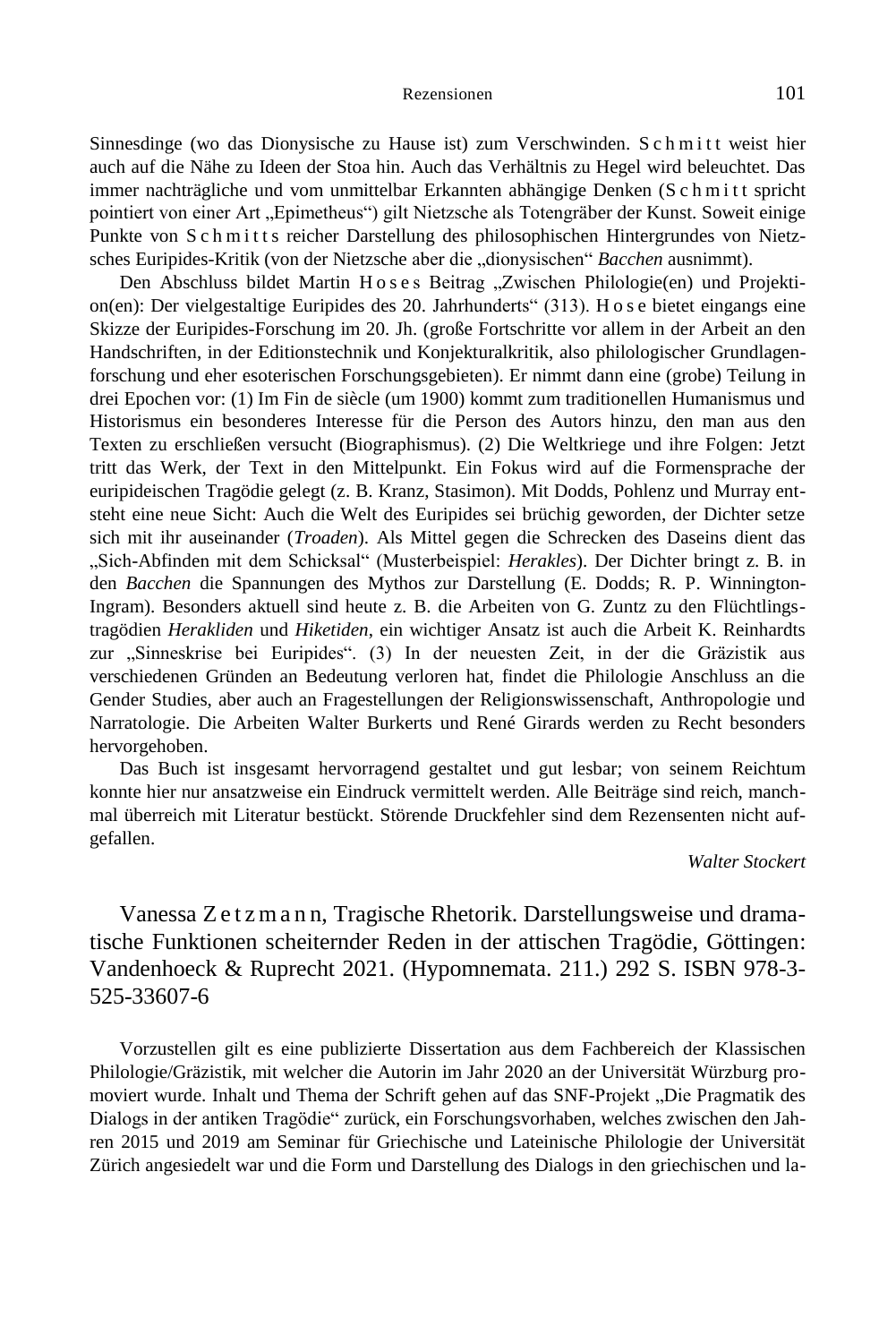teinischen Tragödien – eines zentralen Informationsträgers jedweder Konversation im antiken Drama – zum Gegenstand hatte.

Dieser Diskussion über die Wirkungsmittel der Tragiker Rechnung tragend, formuliert die Autorin in ihrer breit angelegten Untersuchung ihr Vorhaben solcherart, a) grundsätzlich zu fragen, woran die *dramatis figurae* in ihren tragischen Sprechakten letztlich rhetorisch scheitern, wenn diese ihr Redeziel verfehlen und mit ihren – oftmals weitschweifigen – Ausführungen nicht die erhoffte Reaktion beim Gegenüber erhalten, und b) welche dramaturgische Funktion dieses figürliche Scheitern in der drameninternen Handlung bei Aischylos, Sophokles und Euripides erfüllt. In diesem Kontext wirft Z e t z m a n n anhand ausgewählter impliziter Redestandards einen methodischen Blick auf die individuelle kommunikative Rezeptionslenkung sowie auf die (rhetorischen) Gestaltungsmittel der drei attischen Tragiker, um offene Fragen zur Erforschung der antiken Rhetorik vor Aristoteles zu debattieren.

Aufgeteilt in fünf schlüssig gegliederte Kapitel (1. "Einführung", 2. "Textanalyse Aischylos", 3. "Textanalyse Sophokles und Euripides", 4. "Zwischen Kanonisierung und Fluidität des Mythos", 5. "Schlussfolgerungen") führt die Autorin ihre Sprachanalysen durch, welche sie anhand prägnanter Textbeispiele vornimmt. Ein Anhang, bestehend aus einem erschöpfenden Literaturverzeichnis, einem Abkürzungsverzeichnis sowie Tabellen mit metapragmatischen Aussagen aus den von ihr zur näheren Prüfung ausgewerteten Dramen wie auch einem Versverzeichnis und Stellenregister runden das Werk in seiner durchkomponierten Aufmachung und Gestaltung ab.

Ohne hier auf die einzelnen – mitunter sehr lesens- und beachtenswerten – Textanalysen der Autorin einzugehen (dies würde den Rahmen dieser doch von mir bewusst kurz gehaltenen Vorstellung sprengen), alternativ dazu einige wenige, gleichsam grundsätzliche Be- und Anmerkungen: Die Interpretation des Textkorpus des antiken Dramas – und hierbei insbesondere die der Dialoge, der direkten Reden bei Aischylos, Sophokles und Euripides – ist fast so alt wie die Klassische Philologie selbst. In zahllosen Schriften hat man in der Literaturwissenschaft und der Sprachphilosophie den Versuch unternommen, die unterschiedlichen Instrumente und Formen der Methodik der tragischen Autoren zu exkavieren. Umso bemerkenswerter ist anzumerken, dass mit der vorgelegten Studie beziehungsweise mit dem oben genannten SNF-Projekt versucht wird respektive worden ist, neue Horizonte zur Erforschung der antiken Tragödie zu beschreiten. Einschränkend muss natürlich an dieser Stelle festgehalten werden, dass Untersuchungen zur Rhetorik in der antiken Tragödie so neu nicht sind, wie die frühen Arbeiten – insbesondere zu Euripides – u. a. von Lechner (1874), Miller (1887) und Tietze (1933) belegen.

Doch bei allen – unzweifelhaften – Verdiensten, die die vorangegangenen Werke, das Züricher Projekt und das hier zu präsentierende Buch von Z e t z m a n n im Einzelnen vorzuweisen haben, ist ihnen doch vielfach eines gemeinsam: Sie erschöpfen sich in einer Klassifikation von Mustern und reduzieren die (dramatische) Sprache der Griechen auf ein System von theoretischen Wirkungsmitteln, welche sich relativ problemlos in den Dienst von mannigfaltigen subjektiven Interessen stellen lassen. Z e t z m a n n folgt in ihren Text- und Sprachanalysen methodisch den Sprachphilosophen in der Nachfolge des *linguistic turn* und den Theoretikern einer Sprachpragmatik wie Austin (1962), Searle (1965), Grundy (2008) oder Habermas und neigt wie ihre Vorbilder dazu, die dramatische Sprache auf ein System von Regeln, auf ein Mittel, ja auf einen objektiven Erkenntnisstand zu reduzieren und ihren eigentlichen (auf der Bühne respektive im Theater notwendigen) performativen Charakter im höheren Dienst einer zu erzählenden Geschichte (in der Regel eines Mythos) zu negieren. So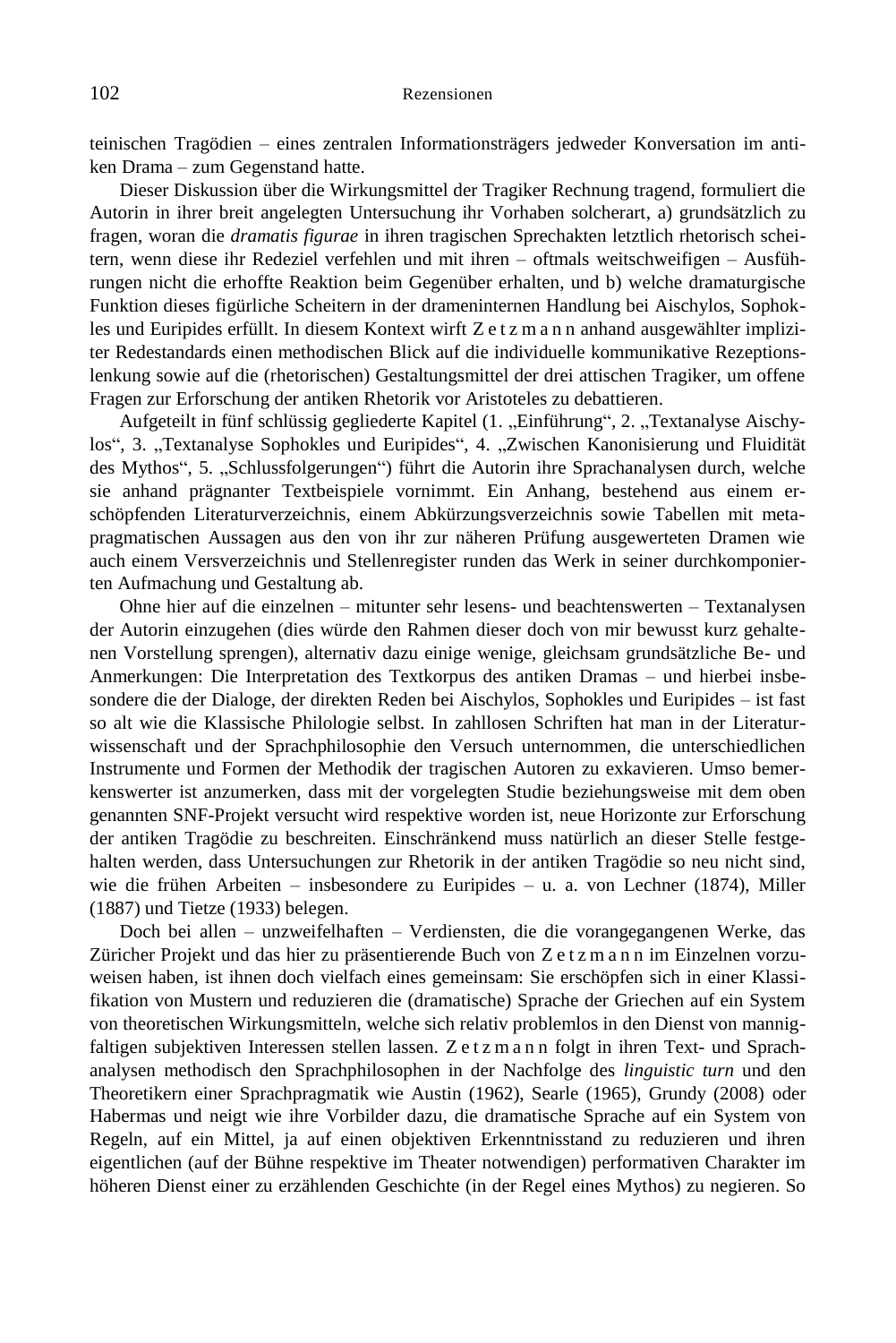gelegen erliegt Zetzmann immer wieder ihrer Lust, Kommunikationssituationen als übergeordnete Kategorien zu benutzen, denen die individuellen sprachlichen Phänomene untergeordnet werden. Dennoch gelingt es ihr wiederholt, die unterschiedlichen Argumentationstechniken der im Drama involvierten Figuren wie auch die Funktionsmechanismen einzelner Passagen schlüssig und für die Leser\*innen nachvollziehbar zu beschreiben, auch wenn die Autorin sich immer wieder in die Gefahr begibt – gerade in Bezug auf den frühen Aischylos –, einer Überinterpretation zu erliegen. Gerne hätten wir es gesehen, dass Z e t z man n den kommunikativen Rahmen ihrer rhetorischen Untersuchungen weiter gefasst hätte (u. a. mit Hilfe von linguistischen, metrischen, stilistischen Formen, ja sogar äußerlichen theatralen Gestaltungsmitteln, die Einfluss auf die szenische Situation haben), um so mit ihrer Studie den funktionalen Aspekten noch mehr Rechnung zu tragen. So gesehen schließen wir uns der Auffassung Scardinos (2021) an, der jüngst schreibt: Eine adäquate und tiefgreifende Studie des dramatischen Dialogs unter dem kommunikativen Aspekt benötigt eine weiter und allgemeiner gefasste Perspektive als die zwar nützlichen, aber beschränkten Betrachtungsweisen, die in den bisherigen Studien zur Anwendung gekommen sind und die jeweils nur einzelne Aspekte des Dialogs erfasst und analysiert haben.

Fazit: Zetzmann legt eine Einzeluntersuchung mit gelungenem vertiefendem Charakter vor, eine Arbeit, die in Abschnitten an der zeitgenössischen akademischen Lust des Standardisierens leidet, die sich aber von anderen Schriften mit ähnlichem Themenkreis gekonnt abzuheben weiß. Auf das Buch von Hetzel, "Die Wirksamkeit der Rede" aus dem Jahr 2011, sei als bedeutende Darstellung der Relevanz der antiken Rhetorik für die Sprachphilosophie – da es nicht Eingang in das Literaturverzeichnis fand – nachträglich hingewiesen.

### *Raimund Merker*

Wolfgang Detel, Subjektive und objektive Zeit. Aristoteles und die moderne Zeit-Theorie, Berlin-Boston: Walter de Gruyter 2021. (Chronoi. 2.) VI + 111 S. ISBN 978-3-11-070922-3 (Printversion). e-ISBN 978-3-11- 070988-9 (PDF). 978-3-11-070992-6 (EPUB). ISSN 2701-1453

Dieses Werk, das der Autor selbst als Essay bezeichnet, bietet eine konzise Darstellung der aristotelischen Zeit-Theorie und einen hervorragenden Überblick über Studien zu Zeit und Zeiterleben der letzten Jahrzehnte. Ein Hauptaugenmerk der Argumentation liegt auf den Missdeutungen der Zeitabhandlung des Aristoteles, der in der Neuzeit oft nachgesagt wurde, dass sie logisch fehlerhaft und nicht kohärent sei. Der Ausgangspunkt von De tels Darlegungen ist die moderne Unterscheidung einer modalzeitlichen von einer lagezeitlichen Ordnung. Die modalzeitliche Ordnung bezieht sich auf die Rede von unterschiedlichen Zeitmodi, bei denen der Gegenwart eine bevorzugte Position zukommt. Die lagezeitliche Ordnung beruht auf Positionierungsmöglichkeiten von Zeitpunkten in einem universellen Kalender. Mit Blick auf diese Unterscheidung gestand die Kritik Aristoteles zwar zu, dass er beide Sprechweisen im Blick habe, sie monierte jedoch, dass er sie nicht schlüssig verbinde.

In der ersten Hälfte des Buches unternimmt der Verfasser eine Rekonstruktion von Aristoteles' Theorie der Zeit. Damit zeigt er, dass die aristotelische Zeit-Theorie konsistent ist sowie eine tragfähige und umfassende Beschreibung des Phänomens Zeit darstellt. D e t e l erläutert in der detaillierten Aufschlüsselung der Argumentationsschritte unter anderem treffend, was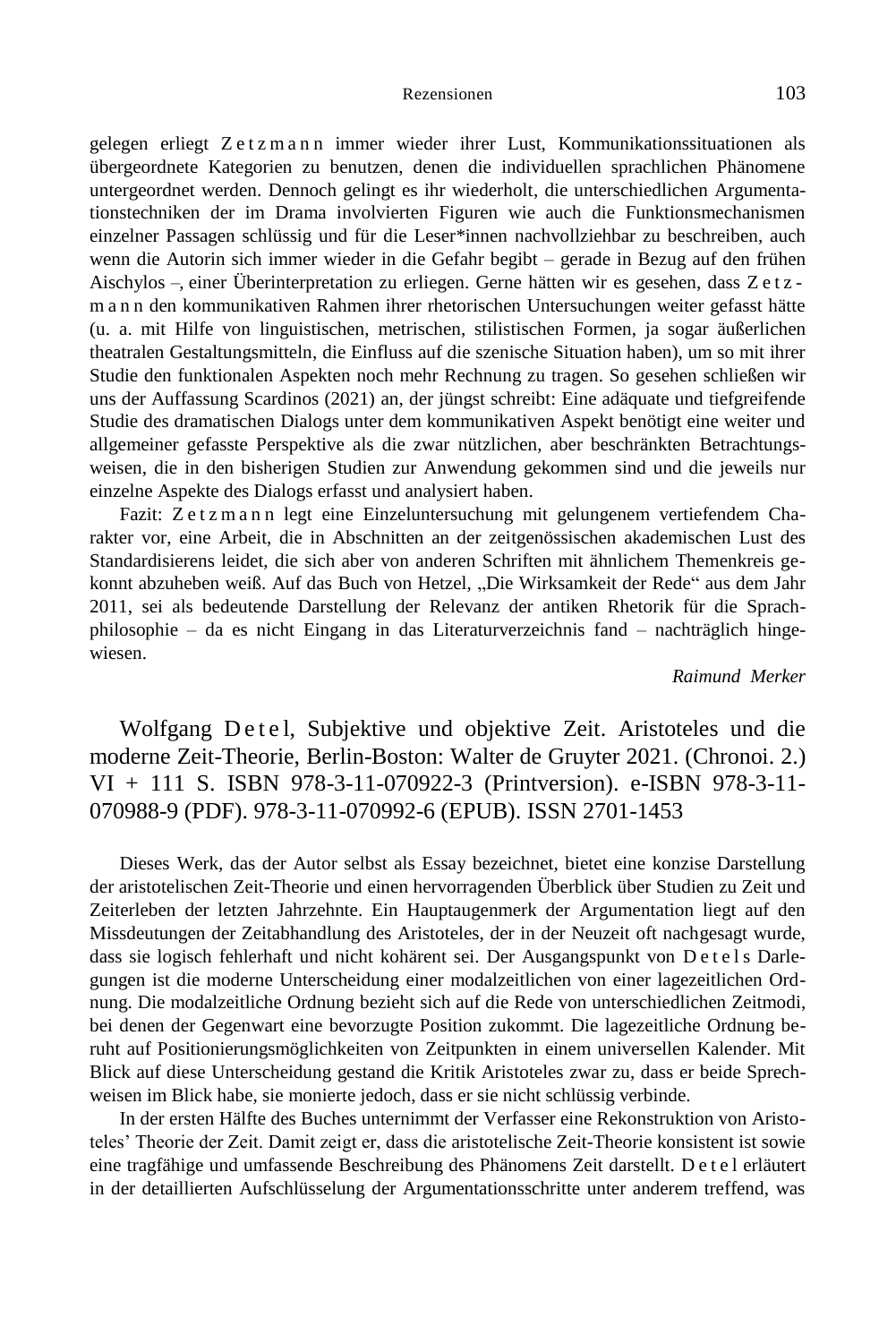das für die Zeitabhandlung der aristotelischen Physik zentrale "Folgen" beziehungsweise , Entsprechen", das ἀκολουθεῖν (IV, 11, 219a19), bedeutet. Die Bewegung "folgt", wie es dort heißt, der Größe, und die Zeit der Bewegung (219b15f.). Dies bedeutet aber nicht, dass die Zeit auf Bewegung reduziert wird, wie Aristoteles immer wieder zu Unrecht vorgeworfen wurde. Det el legt dar, dass es sich bei Aristoteles' Ausführungen zum Jetzt und zum Chronos vielmehr um eine Reihe von Definitionen handelt, bei der die früheren Definitionen in die späteren eingehen. Die konkrete Art der "logischen Spezialisierung", die dabei vorliegt, wird in einem gesonderten Kapitel zur "Logik der aristotelischen Zeit-Theorie" analysiert (32–37). Der Bewegung kommt zwar Priorität gegenüber der Zeit zu, dennoch ist letztere nicht auf die Bewegung zu reduzieren. Bei dem von D e t e l analysierten Vorher-Nachher-Modell der Zeit, in dem das Jetzt eine zentrale Rolle spielt, handelt es sich um eine Spezialisierung desjenigen Vorher-Nachher-Modells, das die Bewegung beschreibt. Meines Erachtens vollkommen zu Recht weist der Verfasser mehrfach darauf hin, dass die von Aristoteles angesprochenen "kognitiven Aktivitäten", die zur basalen Zeitkonzeption führen, "epistemologisch verlässlich" sind (40, vgl. 49, Anm. 143) – dies kann als Grundstein für die Zusammenführung von subjektiver und objektiver Zeitauffassung, wie sie in der Gegenwart vorherrschen, betrachtet werden. Die strikte Entkopplung nämlich eines objektiven von einem subjektiven Zeitbegriff in der Moderne beruht laut D e t e l auf dem Grundsatz, der mitunter zu einem Axiom erhoben wurde, dass Zeit "dann und nur dann" subjektiv ist, "wenn Zeit nicht objektiv ist" (48). Das bedeutet unter anderem, dass objektive Zeit als nicht geistabhängig betrachtet wird.

Dem Aufweis, dass ein "scharfe[r] Dualismus" (49) von subjektiver und objektiver Zeit nicht haltbar ist, ist der zweite Teil des Bandes gewidmet. Der Verfasser bedient sich dazu hauptsächlich psychologischer Arbeiten zur Theorie der Präsenz, die in den letzten zwei Jahrzehnten vorgelegt wurden, und Argumentationsstrukturen der postanalytischen Philosophie. Die im Untertitel genannte "moderne Zeit-Theorie" bleibt damit auf die jüngste Vergangenheit beschränkt. Berühmte Werke zur Philosophie der Zeit aus dem 20. Jahrhundert wie diejenigen Martin Heideggers oder Paul Ricœurs werden ausgespart (Henri Bergson ist in einem Zitat erwähnt, 47, Anm. 132). Allerdings setzt Detels Ausarbeitung einer "subjektiven Objektivität" unter anderem bei Heideggers akademischem Ahnherrn Franz Brentano (59, Anm. 172; 71) ein. Es sei angemerkt, dass Brentano seinerseits ein bedeutender Aristoteles-Gelehrter war, durch den Aristotelisches in die moderne Intentionalitätsdebatte eingebracht wurde; für den vorliegenden Kontext könnte auch seine Rede von der eigentümlichen "Zeitgegenwart" herangezogen werden (*Die Psychologie des Aristoteles*, Mainz 1867, 91), die sein Schüler Edmund Husserl aufgriff. De t e l stellt Brentanos *Psychologie vom empirischen Standpunkt* (Leipzig 1874) an den Anfang einer Reihe von Studien zur mentalen Repräsentation, deren Wichtigkeit für eine Überwindung der Subjekt-Objekt-Dichotomie er vor allem anhand der Arbeiten von Donald Davidson herausstreicht. Aufbauend auf Betrachtungen zum Themenfeld Repräsentationen (die mehrheitlich wahr sind) und der Wahrnehmung von "Präsenz" (aristotelisch gesprochen dem "Jetzt") gelangt D e t e l zu einer mehrstufigen Beschreibung von "Erfahrung von Präsenz". Diese Beschreibung wiederum ermöglicht ihm zu zeigen, wie der radikale Dualismus von subjektiver und objektiver Zeit zu überwinden ist (90). Der Autor selbst spricht von einer "Basis", von der aus die Theorien modalzeitlicher und lagezeitlicher Ordnung "nüchtern und unbelastet" geprüft werden können (91).

Weitere Studien, die sich diese Basis zugrunde legen, könnten die philosophiehistorischen Zeitlinien in zwei Richtungen verfolgen. Einerseits wäre von den postanalytischen Arbeiten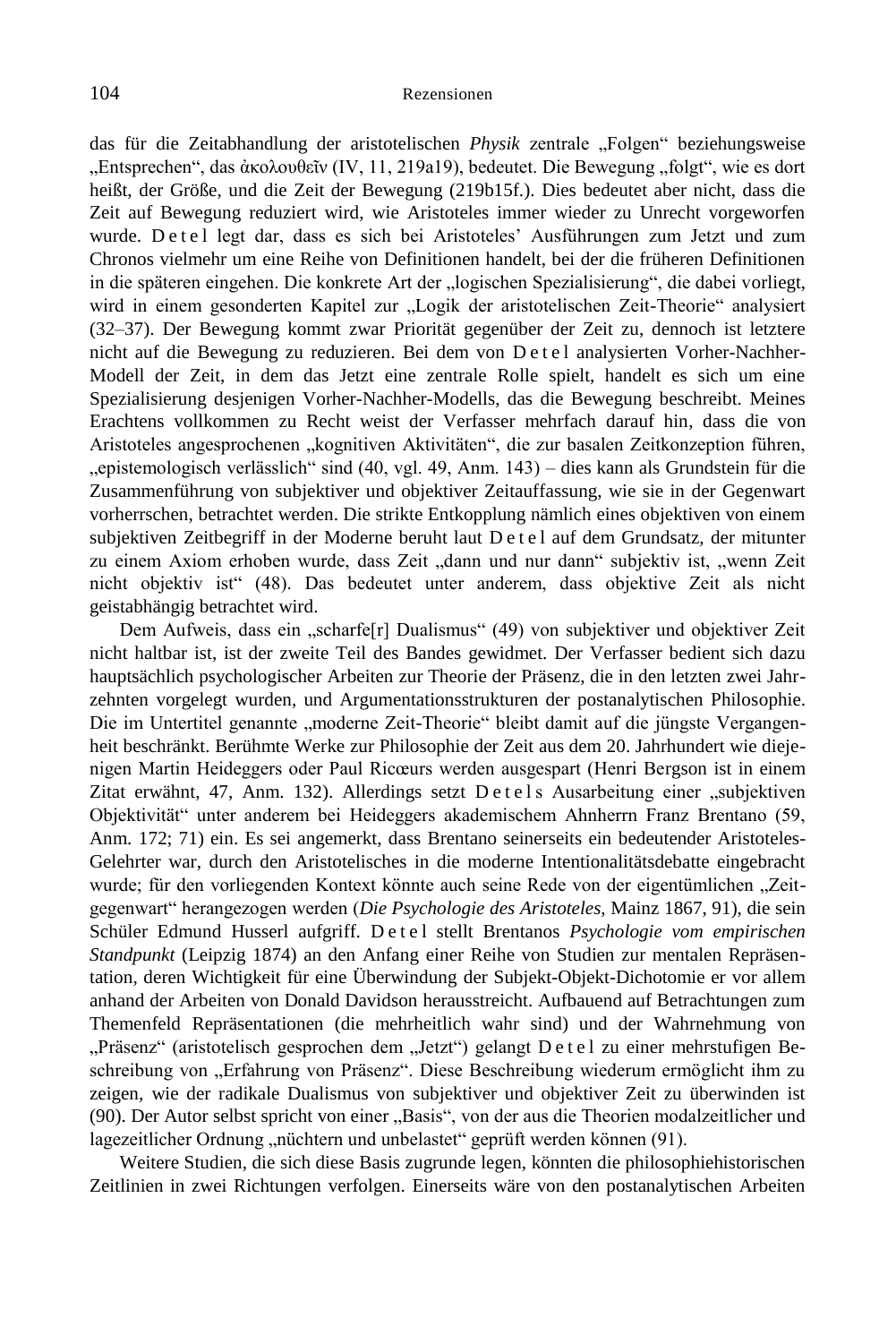ausgehend die Tradition zu früheren Autoren zurückzuverfolgen, die ebenfalls die Subjekt-Objekt-Spaltung einer Kritik unterzogen und zugleich Bedeutendes zur Zeit-Theorie vorgebracht haben (wie Georg W. F. Hegel). Zum anderen könnten weiterführende Studien die Kritik an Aristoteles einbeziehen, wie sie in der Antike beispielsweise von Plotin (*Enn.* 3, 7) vorgebracht wurde.

Jedenfalls bietet die vorliegende Abhandlung eine ausgezeichnete Analyse und Darlegung der gehaltreichen und umfassenden Zeit-Theorie des Aristoteles, die künftigen Studien als Standardmodell dienen sollte, sowie eine bedenkenswerte Kritik an einer modernen Dichotomie, die oftmals unhinterfragt im Rang eines Axioms übernommen wird, was die Erfassung eines fundamentalen Phänomens wie desjenigen der Zeit ernstlich behindert.

*Alfred Dunshirn*

Stefan Feddern, Elemente der antiken Erzähltheorie. Berlin-Boston: Walter de Gruyter 2021. (Narratologia. 74.) IX + 226 S. ISBN 978-3-11-072527-8. e-ISBN (PDF) 978-3-11-073093-7. e-ISBN (EPUB) 978-3-11- 073102-6. ISSN 1612-8427

In vier großen Abschnitten ("Die Grundlagen der antiken Erzähltheorie", "Die Ebene der Geschichte", "Die Ebene der Darstellung" und "Die Wirkung von Erzählungen") nähert sich Stefan F e d d e r n einem Thema, das endlich auch in der Klassischen Philologie den ihm zukommenden Stellenwert erlangt hat. Feinfühlig führt der Verfasser den antiken und den modernen Erzählbegriff gegeneinander und erläutert an einer Fülle griechischer und lateinischer Autoren (mit vielen und aussagekräftigen Textbeispielen) in durchgehend überschaubaren und deswegen sehr eingänglichen Einheiten die allgemeingültigen und die individuellen Zugänge zum Erzählen. Dabei beleuchtet er unterschiedliche Genres und zeigt die damit verbundenen (durchaus verschiedenen) Absichten – bei ähnlichen theoretischen Grundgerüsten – auf.

Seine "Prolegomena zur antiken Erzähltheorie" beginnt der Verfasser mit einer klaren Definition, die gerade in diesem weiten Themenfeld unerlässlich ist (1): "Die sog. diachrone Narratologie, die auch eine Forschungsrichtung der Klassischen Philologie darstellt, untersucht nicht die Geschichte der erzähltheoretischen Konzepte, sondern den Einsatz von narratologischen Formen und Funktionen in diachroner Perspektive. […] Unter der Erzähltheorie versteht man Reflexionen über das Erzählen. Insofern ist es unproblematisch, von einer antiken Erzähltheorie zu sprechen, da es selbstverständlich viele antike Reflexionen über das Erzählen gegeben hat." In weiterer Folge definiert er Theorie- und Erzählbegriff und legt wesentliche Unterschiede zwischen Antike und Moderne dar. Am wichtigsten ist wahrscheinlich der Befund, dass es in der antiken Literatur keine eigene Textsorte , Erzähltheorie' gibt, sondern deren Elemente aus unterschiedlichsten Genres extrahiert werden müssen, insbesondere aus rhetorischen und poetischen Schriften (4): "Die antike Erzähltheorie stellt also einen abhängigen Diskurs dar, da in denjenigen (Kon-)Texten, in die die erzähltheoretischen Überlegungen eingebettet sind, schwerpunktmäßig andere Themen behandelt werden." Zusätzlich unterscheidet der (5) "rezeptionsorientierte Charakter" antike von moderner Theorie, z. B. von Gérard Genette. Autor und Erzähler sind nicht so streng voneinander geschieden wie in heutigen Modellen, und eine Fülle zentraler Begriff (von Fiktion bis Mimesis) unterliegen in diachroner Perspektive verschiedenen Auffassungen, wobei auch innerhalb der antiken Literaturen Entwicklungs- und Spezifizierungslinien zu beobachten sind, z. B. bei der Begriffs-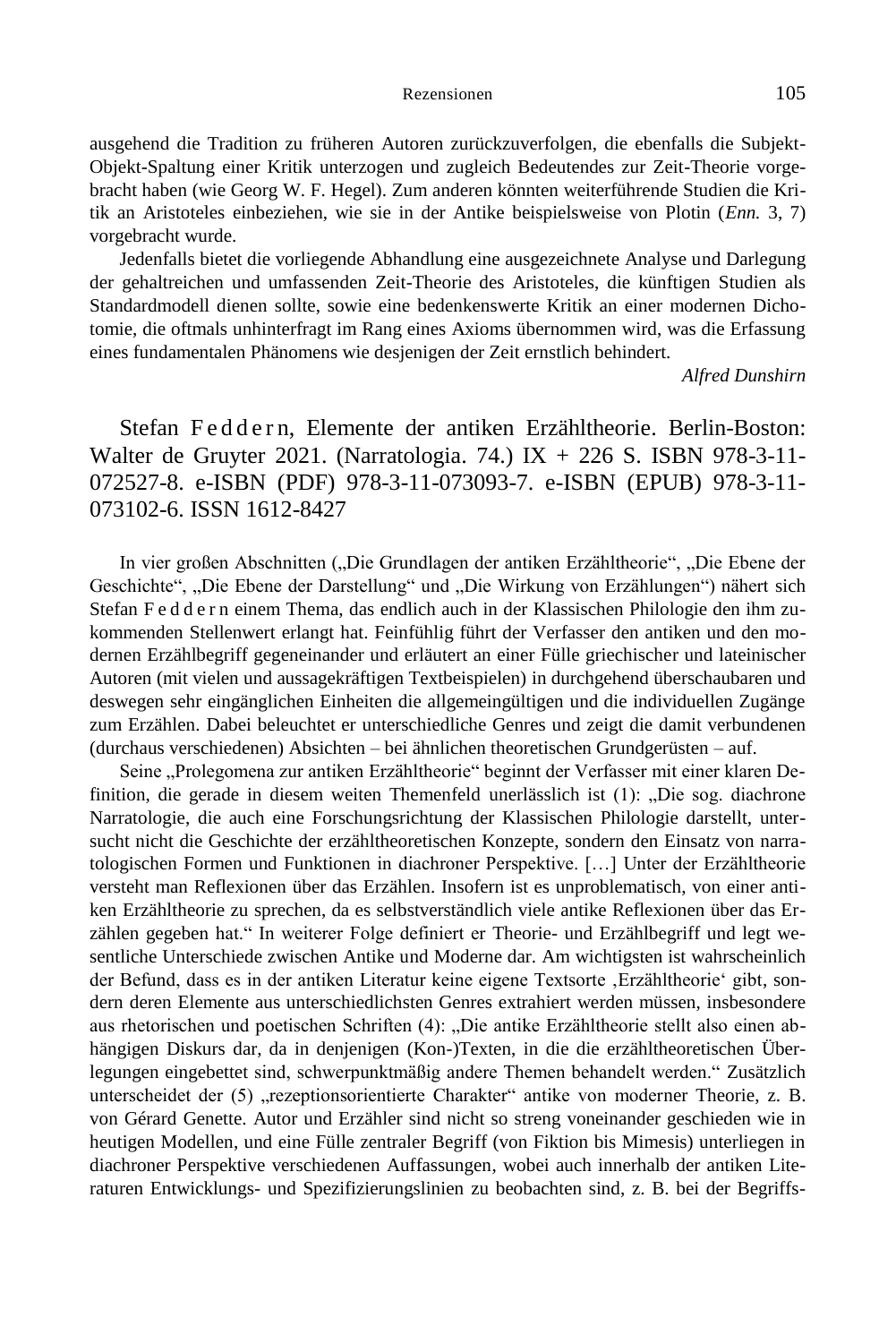bestimmung von *narratio*, *diegesis* und *diegema*, *poiesis* und *poiema*. Sensibel, punktgenau und mit Belegstellen aus bekannten und entlegeneren Texten arbeitet F e d d e r n diese Abweichungen heraus – ein unverzichtbares Unterfangen, um sonst auftretende Divergenzen (und damit einhergehende Verständnisprobleme) zu unterbinden, bevor sie überhaupt auftreten können. Seine Darstellung (19) "folgt der Unterscheidung zwischen der erzählten Geschichte (was wird dargestellt?) und der Darstellung (wie wird die Geschichte präsentiert?)." Gewinnbringend ist die Parallelisierung von *inventio* und *elocutio* mit dem russischen Formalismus, dessen Proponenten *fabula* und *sjužet* trennen (analog zum Strukturalismus: *histoire* und *discours*), desgleichen die Präsentation von (23) "Sprachhandlungs- oder Kommunikationssituation" bei Aristoteles und Cicero und *facta et ficta* bei Platon und Aristoteles, aber auch bei (griechischen) Geschichtsschreibern und Geographen. Dabei macht der Verfasser grundsätzliche Aussagen zu (45) "fiktionalen Figurenreden" und (47) "einem gemeinsamen Nenner für die Einschränkung des Gattungsgesetzes der antiken Geschichtsschreibung, die Wahrheit zu schildern", den er "darin [sieht], dass erstens ein historisches Grundgerüst erkennbar bleibt und die Fiktionen hinzutreten, um die Darstellung ausführlicher, anschaulicher und unterhaltsamer zu machen, und dass sich die Fiktionen zweitens als solche zur Schau stellen." Der modernen Unterscheidung von (48) "realistische[r] und phantastische[r] Fiktion" stellt er die "Skalierung der dargestellten Geschichte" gegenüber, differenziert gemäß Cicero und dem *Auctor ad Herennium* in *fabula*, *historia* und *argumentum* und erkennt in *De legibus* die Darlegung von einer Art (53) "Fiktionsvertrag", was er mit viel Text und in großer Anschaulichkeit auf den folgenden Seiten ausführt.

Auch Handlungselemente, somit (57) "ein Modell der narrativen Konstitution", gehen auf die Antike, z. B. auf Aristoteles und Horaz, aber auch auf Polybios und Pseudo-Plutarch zurück (60): "In der antiken Erzähltheorie finden sich Überlegungen zur Auswahl der Ereignisse, ohne dass ein eigener Fachbegriff hierfür geprägt wurde." F e d d e r n arbeitet das für die Tragödie ebenso heraus wie für die Rhetorik (69): "In der antiken Erzähltheorie wurde über die Angemessenheit, Motivierung und Plausibilität der Erzählung nicht nur dahingehend diskutiert, wie sich die Ereignisse zu einer (einheitlichen) Handlung zusammenfügen, sondern es wurden auch Faktoren berücksichtigt, die die Kontextualisierung der Erzählung und v. a. der Figurenrede betreffen." Dabei steht der jeweilige Sprecher im Vordergrund, nicht die Angesprochenen. Das historische Geschehen selbst wiederum musste motiviert sein und mehr bieten als bloße Chronologie, Personen (respektive Figuren) waren im Schnitt etwas statischer als heute oder zumindest in sich konsistent (85): "Der gelehrte Dichter soll also aufgrund seiner Menschenkenntnis und seines Weltwissens in der Lage sein, Figuren zu konzipieren, deren Verhalten ihnen angemessen ist. Die Angemessenheit der Figuren kommt in der antiken Erzähltheorie auch in der Form zum Vorschein, dass fiktive Figuren als so gestaltet wahrgenommen werden, dass die Interaktion mit einer als historisch betrachteten Figur angemessen und plausibel wirkt." Aus Sicht der Rezipient\*innen müssen (87) "sich Probleme eines Erzähltextes lösen lassen." Dies kann über die Zeit, in der die Geschichte spielt, ebenso geschehen, wie über den Kontext oder den Charakter der agierenden Person.

V. a. Progymnasmata-Handbücher sind ergiebige Quellen, wenn es um (93) "Vermischung von dynamischen und statischen Elementen" geht, etwa Beschreibungen (oder Ekphrasen). Gefordert ist gattungsübergreifend deren Funktionalität, während Äußerungen von Lob oder Kritik durch den Autor gattungsabhängig sind. Deutliche Unterscheidungen zum Faktor Zeit sind zwischen modernen und antiken Zugängen erkennbar (101): "In der antiken Erzähltheorie wird nicht der Zeitpunkt des Erzählens, sondern es werden die drei Zeitstufen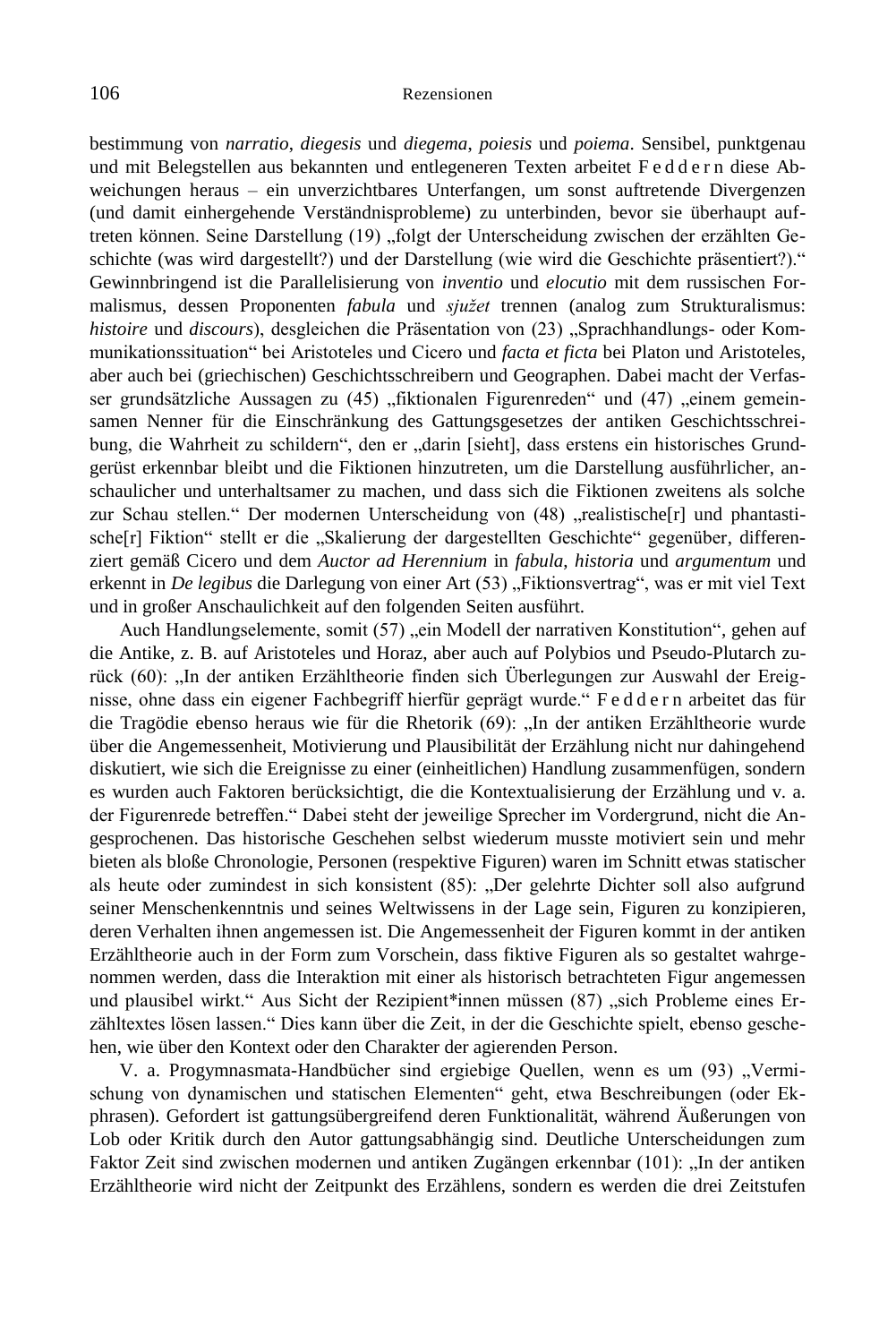der erzählten Geschichte unterschieden: Die dargestellten Ereignisse liegen in der Vergangenheit, Gegenwart oder Zukunft. Daher handelt es sich um eine Unterscheidung, die nicht zur Ebene der Darstellung (genau genommen: zum erzählenden Akt) gehört, sondern zur Ebene der Geschichte, weil danach gefragt wird, was (welche Zeit) dargestellt wird." Dazu gehört die (103) "doppelte Zeitperspektive" der Rezipient\*innen: "Sie übernehmen einerseits teilweise die Perspektive des Autors (bzw. Erzählers) […]. Andererseits ist die Erzählung […] offen und gegenwärtig […]." Historische Hintergrundinformationen wiederum vertiefen den Nachvollzug der Ereignisse. All diese komplexen Inhalte exemplifiziert F e d d e r n mit Belegstellen (griechisch und lateinisch), die in einem ausgedehnten diachronen Rahmen verortet sind (von Aristoteles über Polybios bis Servius).

Im Unterschied zur modernen Erzähltheorie bietet deren antikes Pendant (106) "keine Unterscheidung zwischen der eigentlichen Erzählung beziehungsweise der Darstellung und dem Akt des Erzählens". Daher konzentriert sich der Verfasser auf (107) "Anachronien und Anachronismen", auf den Unterschied "zwischen der Autor- und der Figurenrede" und auf "antike Reflexionen über die Fokalisierung". Terminologisch gibt es in der antiken Erzähltheorie keine Unterscheidung von Anachronie und Anachronismen; letztere sind oft als Prolepsen bezeichnet, während erstere (118) "als erzähltechnische Auffälligkeit" eingestuft wurde; sie (119) "konnte in beide Richtungen ausschlagen: Sie konnte als Vorzug eines guten, aber auch als Fehler eines schlechten erzählenden Autors zum Vorschein kommen, der Verwirrung stiftet." Sprecherrollen erläutert F e d d e r n neben der aristotelischen *Poetik* anhand des  $(127)$ , Platonischen Redekriterium[s]", das genrespezifisch anzuwenden ist, und Gérard Genettes Ausdeutung (128–129): "Der Dithyrambus wird als Beispiel für die einfache Darstellung genannt. Tragödie und Komödie gelten als Beispiele für die *Mimesis*, und das Epos wiederum ist das Musterbeispiel für den Mischtypus, in dem sich Autorrede und *Mimesis* abwechseln." Anschaulichkeit (und Lebendigkeit) kann durch Beschreibungen erzielt oder zumindest gesteigert werden (141): "Daher galt die Anschaulichkeit in der antiken Erzähltheorie zwar nicht als notwendige literarische Technik, aber als ein Qualitätsmerkmal einer guten Erzählung: Die Autoren sollten – soweit möglich – dafür sorgen, dass die Handlung nicht nur erzählt, sondern auch gezeigt wird." Von besonderer Wichtigkeit ist die Tatsache, dass es nach antikem Verständnis (149) "keine Dissoziierung zwischen dem Autor und dem Erzähler" gab, was Auswirkungen auf Homo- und Heterodiegese nach sich zieht, durch das Konzept des (150) "Sprachrohr[s]" gelöst wird und dazu führt, dass (163) "man nicht von einer antiken Theorie des lyrischen Ich sprechen [sollte]." F e d d e r n exemplifiziert das ausgezeichnet an Ovids Aussagen über Fiktionalität in der Liebesdichtung, selbst wenn die Ich-Form gewählt ist. Zur Fokalisierung bringt er Beispiele aus der *Aeneis* (zzgl. Servius). Gewinnbringend ist die Anwendung moderner Terminologie wie Nullfokalisierung oder interner Fokalisierung auf Beschreibungen im spätantiken Kommentar.

Abschließend widmet sich F e d d e r n Unterhaltung und/oder Nutzen der Wirkung von Erzähltechnik, bezieht sich wenig überraschend auf den *locus classicus* aus der *Ars poetica* und geht zurück bis auf Homer und Hesiod. Im Hauptteil des Kapitels zeigt er an Aristoteles, Eratosthenes und Cicero, wie alle Genres auf ihre Art zu ,unterhalten' vermögen – unabhängig vom Fiktionsvertrag und in praktischer Umsetzung (183) "einer ansprechenden ästhetischen Stilisierung." Was – nicht nur in der Antike – immer funktioniert ist (185) "[u]ngewöhnlich spannender Inhalt". Prägnante Beispiele für (193) "Plausibilität" und (195) "Exemplifizierung" stehen am Ende der gelungenen Betrachtungen.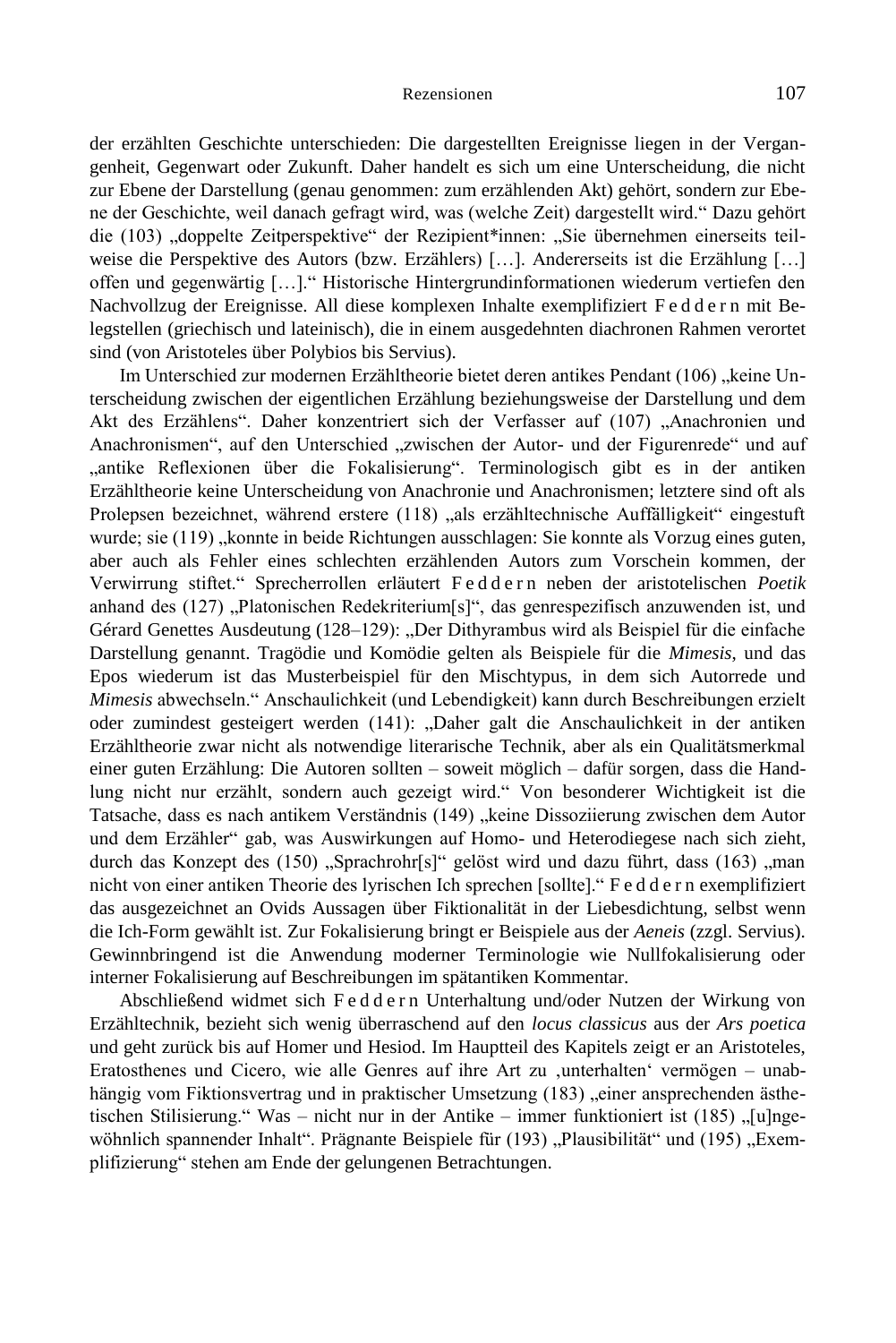Etwas überraschend ist, dass die präzise ausgearbeitete Monographie, ein Handbuch zur Narratologie, das in keinem einschlägig sortierten Bücherregal fehlen sollte, auf Seite 201 mitten in einer Textanalyse (zu Horaz) endet und ganz ohne abschließende Bemerkungen auskommt. Dies mindert die Qualität des Buches nicht, ist aber unter dem präsentationstechnischen Aspekt zumindest bemerkenswert.

An (angesichts der Fülle des behandelten Materials) unabdingbaren Hilfsmitteln sind eine ausführliche Bibliographie und ein "Autoren-, Werk-, Abkürzungs- und Stellenverzeichnis" beigegeben. Letzteres unterstützt beim raschen Auffinden der behandelten Passagen im Buch.

*Sonja Schreiner*

# Frank G ö r n e, Die Obstruktionen in der Römischen Republik. Stuttgart: Franz Steiner 2020. 333 S. ISBN 978-3-515-12754-7

Frank G ö r n e behandelt in seiner Monographie ein Phänomen, das stets eine markante Erscheinung des politischen Leben der Römischen Republik bildete und sich in ihrer Spätphase zu einer die Funktionalität des Systems gefährdenden Herausforderung entwickelte: die politische Obstruktion, von Görne verstanden als Oberbegriff für alle Handlungsweisen, mittels derer die Aktivitäten politisch entscheidungsbefugter Organe gestört, verzögert oder verhindert werden konnten (25).

Angesichts der Bedeutung des Themas ist der Versuch einer neuen, umfassenden Behandlung *a priori* zu begrüßen, und Görne rechtfertigt sein Unterfangen in vollem Maße durch die Qualität seiner Analyse und eine bemerkenswerte Fähigkeit, anhand der Obstruktionsproblematik grundlegende Funktionsweisen der römisch-republikanischen Politik zu rekonstruieren.

Der Autor beginnt mit der Erstellung einer Typologie der Obstruktionsarten, die er einerseits nach der gesetzlichen oder sakralen Legitimierung der obstruierenden Handlungsweise, andererseits nach ihrer Intensität und nach den mit ihrem Einsatz verbundenen Risiken unterscheidet (25–78). Aus der Vielfalt der festgestellten Formen und Intentionen obstruierenden Handelns arbeitet er das Bild eines komplexen Phänomens heraus, das je nach der gegebenen Situation und der 'Motivlage' der Beteiligten konstruktive und systemstabilisierende oder aber destruktive Wirkungen entfalten konnte. Von zentraler Bedeutung ist hier die Feststellung, dass das Veto eines Volkstribunen der Nobilität die Möglichkeit gab, sich in die Entscheidung strittiger Fragen einzuschalten und gewissermaßen die Rolle einer neutralen Schlichtungsinstanz zu übernehmen (151f.).

Nach der Klärung der Typologie fasst G ö r n e die historische Entwicklung des Obstruktionswesen ins Auge, wobei er einen klaren Bruch zwischen den in der Mittleren Republik gegebenen Verhältnissen und denjenigen der nachgracchischen Krisenzeit aufzeigt: In der Zeit der Mittleren Republik entfaltete die Obstruktion eine systemstabilisierende Wirkung, indem sie in kontroversiellen Fragen den Entscheidungsprozess "entschleunigte" und so die Möglichkeit schuf, umstrittene Fragen auf breiterer Basis zu diskutieren und Verhandlungslösungen in die Wege zu leiten (79–152).

Demgegenüber traten in der Späten Republik mehr und mehr die potentiell destruktiven Aspekte der Obstruktion in den Vordergrund: Im Gegensatz zu früher fühlten sich obstruierende Magistrate nunmehr dank der Rückendeckung seitens mächtiger Gruppen oder Personen der Führungsschicht imstande, unter allen Umständen auf ihrer Position zu beharren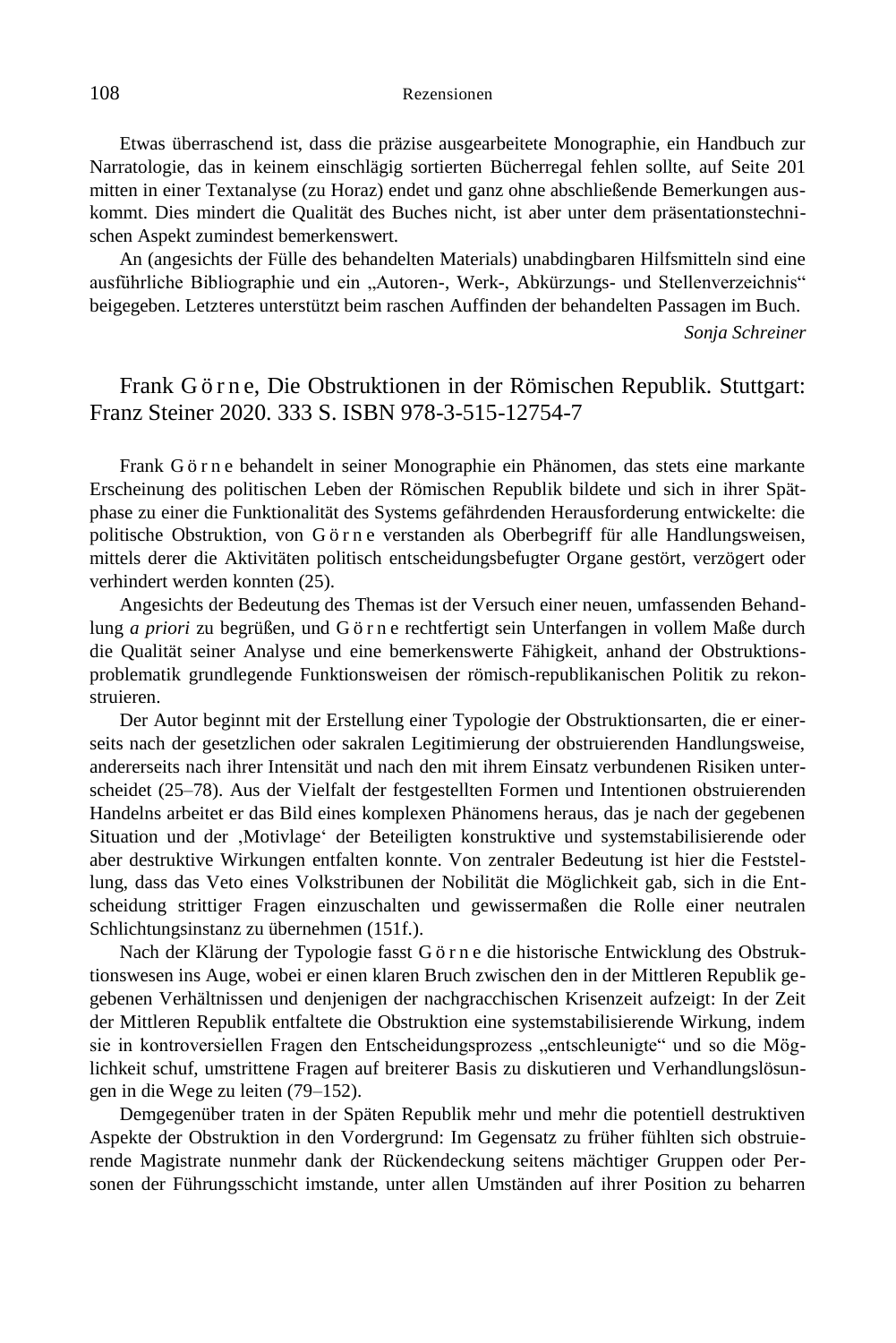(190–248). Wie G ö r n e zeigt, trifft dies vor allem auf jene Volkstribunen zu, die im Interesse 'optimatischer' Nobilitätskreise gegen die von 'popularer' Seite ausgehenden Gesetzesinitiativen intercedierten; ihre Unnachgiebigkeit ließ dann wiederum auf der Gegenseite die Bereitschaft steigen, Blockaden auf gewaltsamem Wege zu brechen (202–207). Damit war eine Eskalationsspirale in Gang gesetzt, die im letzten Jahrzehnt vor dem caesarischen Bürgerkrieg ihren Höhepunkt erreichte, als fast alle politischen Debatten von der Drohung mit kompromissloser Obstruktion und Gewaltanwendung überschattet wurden (229–246).

Angesichts dieser Desintegrationsphänomene ist G ö r n e zuzustimmen, wenn er entschieden gegen diejenigen Forscher Stellung bezieht, die dem System der Römischen Republik noch in ihrer Spätphase eine im Wesentlichen ungebrochene Funktionalität zuerkennen wollen (247f.). Aus Görnes Untersuchungen ergibt sich stattdessen das Bild eines tief in die Dysfunktionalität abgeglittenen Gemeinwesens, wobei sich die gerade im letzten Jahrzehnt der Republik häufenden Obstruktionsfälle als treibende Faktoren und als Ausdruck einer grundlegenden Schwächung des traditionellen Systems der Entscheidungsfindung erwiesen. Die im römisch-republikanischen Entscheidungssystem zugrunde gelegte Orientierung auf das kollektive Agieren und den Konsens innerhalb der Führungsschicht wurde brüchig, als in Gestalt der großen Imperiumsträger Persönlichkeiten auf den Plan traten, die mächtig genug waren, sich dem Konsens zu entziehen und den in ihrem Interesse wirkenden Magistraten die Chance zur kompromisslosen Geltendmachung ihrer Veto- und Obstruktionsrechte zu verschaffen.

Der Gesamteindruck von Görnes Arbeit fällt uneingeschränkt positiv aus. Das Werk beeindruckt nicht nur durch umfassende Kenntnis von Quellen und Sekundärliteratur, sondern auch durch des Autors Bereitschaft zur Klärung der von ihm zugrunde gelegten Begrifflichkeiten. Die von ihm vorgeschlagenen Deutungen überzeugen ebenso wie die Gesamtbewertung des Obstruktionsphänomens im Kontext des politischen Systems der Republik. Wer sich mit der politischen Kultur der Römischen Republik und mit der Geschichte ihres Scheiterns befasst, wird sich mit den in G ö r n e s Untersuchung dargelegten Erkenntnissen auseinanderzusetzen haben.

## *Herbert Heftner*

Christoph Pieper - Bram van der Velden (eds.), Reading Cicero's Final Years. Receptions of the Post-Caesarian Works up to the Sixteenth Century. With two Epilogues. Berlin-Boston: Walter de Gruyter 2020. XIII  $+ 298$  S. ISBN 978-3-11-071506-4

Der vorliegende Sammelband beruht auf einer Sektion einer 2018 in St. Andrews abgehaltenen Konferenz. Er bildet den dritten Band der Reihe "Cicero. Studies on Roman Thought and Its Reception" und vereinigt Beiträge zur Auseinandersetzung mit Ciceros Spätwerk, die, wie die Einleitung zu Recht herausarbeitet, seit jeher besonders stark gewesen ist. Im Folgenden konzentriere ich mich auf die einzelnen Aufsätze, die chronologisch, nach dem (vermuteten) Zeitpunkt der Rezeption angeordnet sind.

Thomas J. K e e l i n e hinterfragt die überlieferten Gründe von Ciceros Tod, wobei er die Bedeutung der Philippiken als gering erachtet und Mark Antons Verantwortung gegenüber derjenigen des C. Octavius relativiert. Der Beitrag bringt einige berechtigte Zweifel am tradierten Ablauf zur Sprache: Dass Ciceros Reden für Mark Anton so wichtig waren, wie es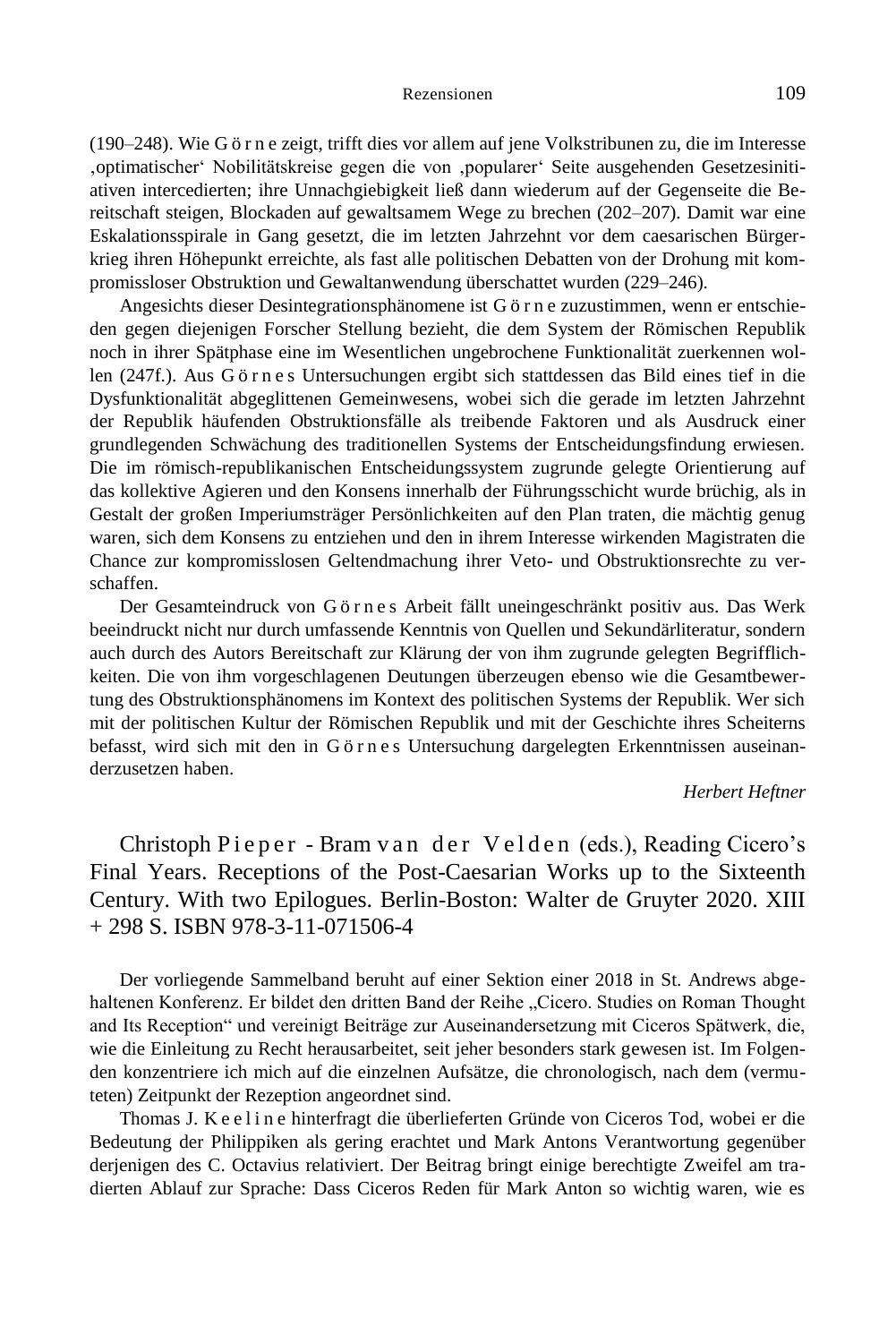ihre spätere Rezeption erscheinen lässt, ist genauso fraglich wie die Annahme, dass Mark Anton allein aus impulsiven Rachegefühlen auf dem Tod seines Widersachers bestanden habe. Zu Recht betont K e e l i n e die Auseinandersetzung zwischen Cicero und Octavius. Es erscheint ebenfalls plausibel, dass der spätere Kaiser keineswegs, wie es die Überlieferung will, gegen Ciceros Proskription gerungen, diese vielmehr vehement betrieben, in seiner späteren Propaganda gegen Mark Anton jedoch die Schuld an Ciceros Tod allein jenem zugeschrieben habe. Nichtsdestoweniger erscheint seine Argumentation teilweise überzogen beziehungsweise einseitig, geht die Entlastung des einen Triumvir doch mit einer Dämonisierung des anderen einher. So ist nicht einsichtig, warum Gräuelgeschichten über Octavius' Untaten einwandlos akzeptiert werden. Umgekehrt wird man wohl nicht annehmen, dass Mark Anton völlig unschuldig war. Letztlich werden beide Politiker gute Gründe für Ciceros Ermordung gehabt haben. Mögen die Reden per se auch weniger wichtig gewesen sein, waren sie für Cicero doch ein Mittel seines politischen Kampfs gegen die Tyrannei Mark Antons, und haben so zumindest mittelbar zu dessen Tod geführt. Dass die Zurschaustellung von Ciceros Leiche auf der Rednertribüne, die eben auf Ciceros Rhetorik zielte, gänzlich erfunden sei, wird man kaum annehmen.

Caroline B i s h o p vergleicht nicht nur Ciceros Philippiken mit Reden des Demosthenes, sondern auch deren jeweilige Rezeption. So wichtig dieser Vergleich wäre, er gelingt in diesem wenig stringenten Aufsatz kaum. Das liegt daran, dass die Autorin disparate Kategorien vermischt. So sind die Absichten der Redner keineswegs deckungsgleich mit der Art der Reden und den Gründen für deren Rezeption. Die Berufung des Demosthenes auf die Sitten der Altvorderen steht in keinem erkennbaren Zusammenhang mit seinem Status als klassischem Redner. Dass Cicero in seinen Philippiken ein Scheitern seines Kampfes behandelte, ist nur indirekt mit ihrem tatsächlichen Misserfolg verbunden. Noch arbiträrer ist die Verknüpfung der Bewertung Ciceros als klassischer Redner mit dem Misslingen seiner letzten Rede.

Weitaus klarer ist Andrew Sillets Aufsatz zu Spuren Ciceros in Vergils *Aeneis*. Die meisten der hier diskutierten Stellen sind bereits lange in dieser Hinsicht untersucht. Schon Servius weist darauf hin, dass Cicero die Unterweltsgestalt ist, der Inzest mit der Tochter nachgesagt wird (*Aen.* 6, 623f.); auch die Parallelen zwischen ihm und dem Redner Drances in *Aen.* 11 sind bekannt. Hinzu kommen mögliche Anspielungen auf den entstellten Leichnam des Redners: Bereits in den 1980er-Jahren hat man diese bei Cacus' Opfern zu finden gemeint (*Aen.* 8, 193–197); davon ausgehend sieht S i l l e t t eine Verbindung zum entstellten Deiphobus (*Aen.* 6, 494–497). Diese letzten Anspielungen wirken am fragwürdigsten, sind derlei Verstümmelungen doch wenig spezifisch. Auch S i l l e t s Erklärung, wonach der Dichter mit ihnen einen Bezug zum Bürgerkrieg habe herstellen wollen, überzeugt nicht. Angesichts der unmittelbaren Verbindung zu einer Gestalt, die man mit Sicherheit als Antonius identifizieren kann, ist die Identifikation mit dem Inzestuösen begründeter. S i l l e t t betont, dass beide Gestalten durch Topoi der Invektive gekennzeichnet werden, und sieht darin einen Hinweis auf den politischen Hader der späten Republik, welcher letztlich zu deren Untergang geführt habe. Hervorragend ist auch die Behandlung von Drances. Sillett begnügt sich nicht damit, charakterliche Parallelen und Analogien zwischen Drances' Reden und den Philippiken herauszuarbeiten, er postuliert auch eine faszinierende allegorische Lesart: Wenn sich Drances gegen Turnus für Frieden einsetze, so trete er zwar für die richtige Sache ein, allerdings tue er dies, wie der Erzähler explizit sage, aus Hass und Eitelkeit. Ähnliche Motive könnten aber auch Cicero beim Konflikt mit Mark Anton nachgesagt werden. Letztlich zeige sich auch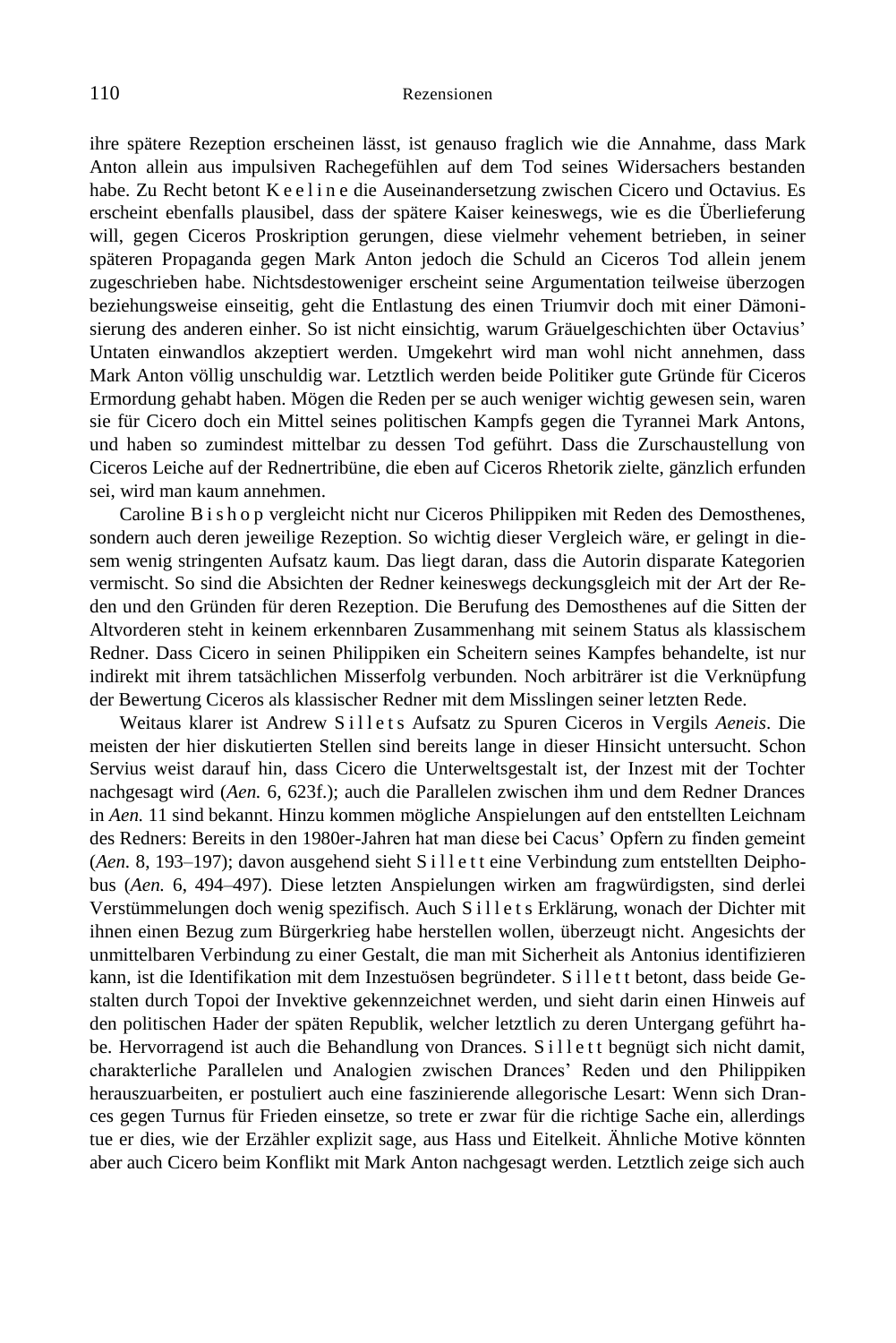hier nur der fruchtlose Zank der Republik, der erst mit Aeneas/Augustus beendet werden sollte.

Ähnlich wie S i l l e t t befasst sich Giuseppe L a B u a dann mit der epischen und historiographischen Darstellung Ciceros in der Kaiserzeit. Bei Lucan werde Cicero als Kriegstreiber charakterisiert, was Ciceros Selbststilisierung explizit widerspreche. Cassius Dio lasse hingegen beim Agon zwischen Calenus und Cicero zwei gegensätzliche Cicerobilder aufeinandertreffen. Obwohl sich La B u a anders als S i l l e t t nicht nur impliziten, sondern expliziten Auseinandersetzungen mit Cicero widmet, erscheinen seine Ergebnisse eher trivial. Zudem fällt dieser Beitrag aus dem Rahmen, da Ciceros "postcaesarische" Reden keineswegs im Mittelpunkt stehen, der Konflikt mit Mark Anton allenfalls gestreift wird.

Ganz anders geartet ist Lex Paulsons Aufsatz zum freien Willen bei Cicero und Augustinus. Im Unterschied zu den vorangehenden Beiträgen widmet sich der Autor nämlich einem philosophischen Werk, dem wohl im Jahr 44 verfassten *De fato*. Zuerst befasst er sich mit Ciceros Auseinandersetzung mit der griechischen Philosophie, die zu einem eigentümlichen Konzept des freien Willens geführt habe. Interessanter ist der in der Folge vertretene Zusammenhang mit der politischen Debatte. P a u l s o n argumentiert hier, dass Ciceros Beweis des freien Willens die Verantwortung verbrecherischer Politiker genauso unterstreiche wie die Notwendigkeit, sich für seine Heimat politisch zu engagieren. Weniger überzeugend scheint hingegen die dritte Verbindung: Wenn Cicero in Reden und Briefen dieser Zeit mehrfach argumentiere, es komme allein auf den guten "Willen" zu einer Handlung an, sei dies im stoischen Denken begründet. Dies ist wohl kaum zu bestreiten, jedoch ist dies nicht dasselbe wie der "freie Wille". Schließlich vertritt P a u l s o n die These, dass Augustinus' Konzept des freien Willens besonders von Cicero beeinflusst sei. Dies scheint trotz der vielfachen Unterschiede zweifellos plausibel. Ob aber der zeitgeschichtlich-politische Hintergrund bei Cicero tatsächlich so bedeutend für Augustinus gewesen ist, wie der Autor nahelegt, ist hingegen fragwürdig.

Und nun zu etwas völlig anderem: Bram v a n d e r V e l d e n widmet seinen Aufsatz einer in Handschriften von Ciceros Briefen überlieferten Fälschung, der zu Unrecht wenig bekannten *Epistula ad Octavianum*, in der sich "Cicero" über den Verrat seines einstigen Schützlings beschwert. V an der V e l den behandelt diesen Brief, den er (wie andere) mit guten Gründen als Produkt der spätantiken Rhetorikschule bewertet, als bemerkenswerte Form der Cicerorezeption. Einerseits zeigt der Brief nämlich ein (für diese Zeit) außergewöhnliches Wissen über die politischen Vorgänge und großes Interesse an Ciceros letzten Lebensjahren; er demonstriert das verständliche Bestreben, das zu ergänzen, was nicht vorhanden oder verloren war. Dies spricht jedenfalls sehr gegen die Spekulation, wonach sich der Autor auf einen tatsächlichen Brief Ciceros gestützt haben könnte. Andererseits erkennt man hier eine eigentümliche Art der Rezeption: Wie mit inhaltlichen und sprachlichen Parallelen dargelegt wird, wurde nämlich nicht nur auf die Reden zurückgegriffen, wie bei einer rhetorischen Übung naheliegend, sondern durchaus ebenso auf philosophische Werke. Nicht überzeugend nachweisen kann v a n d e r V e l d e n hingegen die direkte Benutzung von Ciceros rhetorischen Werken und Briefen: Dass es sich um einen Brief handelt und rhetorische Figuren darin vorkommen, belegt noch keine Rezeption. Auch wenn diese Annahme einer sämtliche Gattungen ciceronischen Schaffens berücksichtigenden Rezeption zu hinterfragen ist, passt das Interesse an Ciceros Philosophie hervorragend zu der vermuteten Entstehungszeit. Dass dies Erasmus den Brief für genuin halten ließ, ist ein bemerkenswertes Element der Cicerophilologie.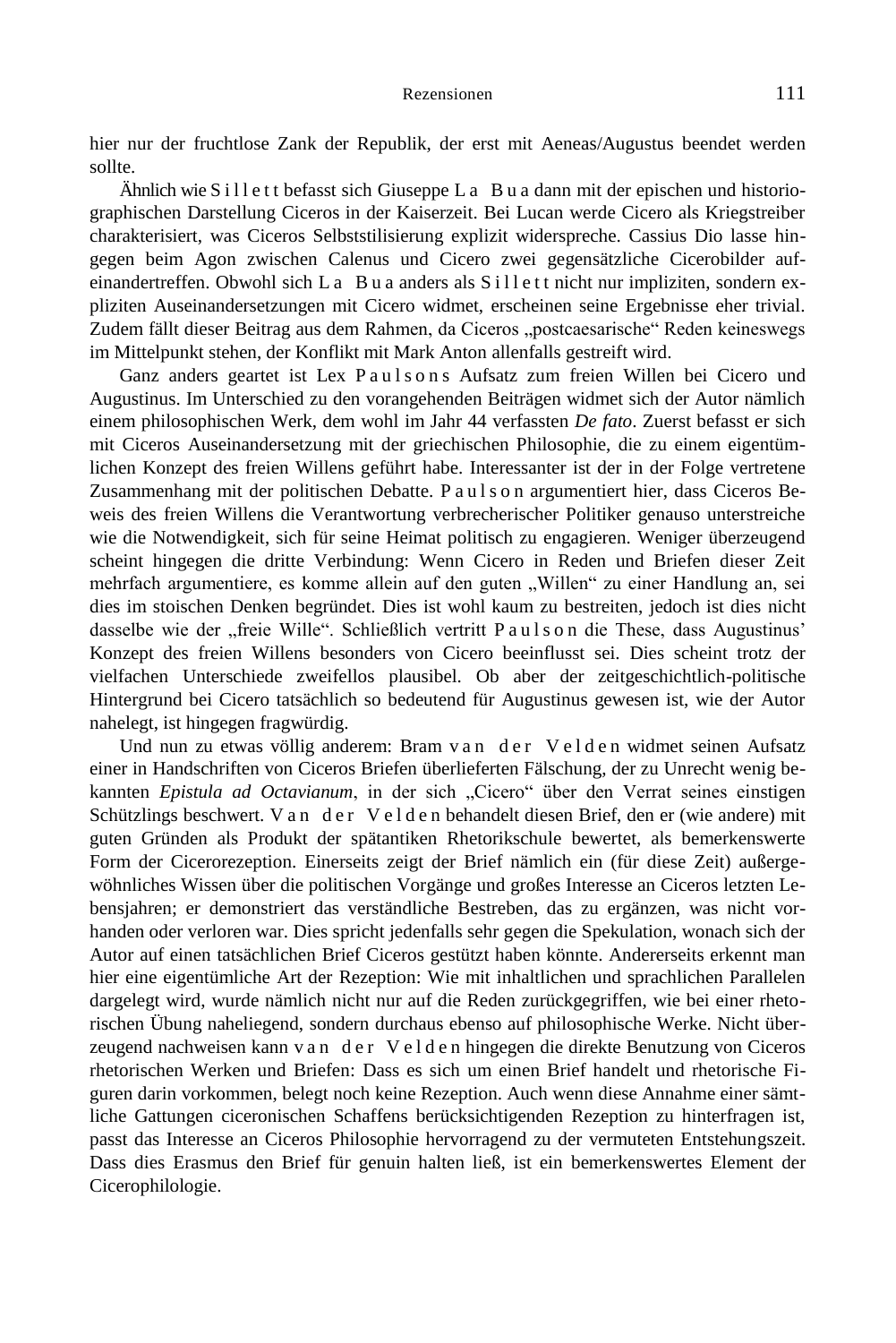Kurios ist der Beitrag von Carole M a b b o u x: Die Autorin befasst sich mit der Diskussion über den Tyrannen in den italienischen Städten des 13. und 14. Jh., in der Ciceros Denken keine Rolle gespielt hat. Man fragt sich, warum sich der Aufsatz dann überhaupt diesem speziellen Thema widmet, gerade weil etwa Ciceros *De officiis* in anderer Hinsicht nicht unwichtig für das Mittelalter war, wie die Autorin nebenbei mehrmals anspricht – diese Hinweise zur allgemeinen Cicerorezeption im Mittelalter sind im Übrigen das Beste am Aufsatz, obgleich sie vom eigentlichen Inhalt wegführen. Auch wenn der Beitrag an sich gescheitert ist, erfüllt er im Rahmen des Bandes eine nicht unwesentliche Funktion, kann doch Leanne J a n s e n daran anschließen, wenn sie die Bedeutung Ciceros als Galionsfigur der *libertas* in Leonardo Brunis *Cicero novus* (1413) ergründet. Innerhalb relativ kurzer Zeit scheint die Auseinandersetzung mit Cicero und seine Rolle im politischen Diskurs stark zugenommen zu haben. Jansen zeichnet die Eigenheiten von Brunis Biographie geschickt mithilfe eines Vergleichs mit Plutarchs Vorlage nach. Dabei betont sie, dass Bruni auf neue Quellen wie Ciceros Briefe zurückgegriffen und negative Urteile der antiken Autoren über Ciceros politisches Handeln nicht übernommen habe. So gebe es keine Kritik an Ciceros törichtem Fehler, Octavius zu unterstützen. Grundsätzlich stellten Caesar und seine Erben negative Gegenfiguren zum positiven Republikaner Cicero dar, der ein Vorbild für Florenz' Freiheit biete, die Bruni in anderen Schriften feiere.

Einer ähnlichen Methode bedient sich Christoph P i e p e r s Aufsatz zu Josse Bades Edition der Philippiken (Paris, 1529). In ihr waren drei italienische Kommentare des Quattrocento versammelt. P i e p e r zeigt deren antike und neuzeitliche Quellen auf, aber auch Abhängigkeiten untereinander – ein an sich naheliegender Gedanke, der aber in der Forschung bestritten wurde. Besonderes Gewicht legt P i e p e r auch auf die Beurteilung der Reden als Ciceros "Spätwerk", wobei er in den Renaissance-Kommentaren eine Art Vorform der rezenten Erkenntnisse Scheidegger-Lämmles gegeben sieht (Last Words. Cicero's Late Works and the Poetics of a Literary Legacy, in: Gavrielatos, A. (ed.), Self-Presentation and Identity in the Roman World, Newcastle upon Tyne: Cambridge Scholars Publishing, 17–36). Zuletzt befasst sich der Autor mit Bades Widmung, in der jener die Auseinandersetzung mit Ciceros oratorischem Spätwerk damit begründete, dass ein guter Christ dieser rhetorischen Bildung bedürfe. Pieper verknüpft diese Argumentation mit Erasmus' 1528 publiziertem *Ciceronianus* und erkennt eine Übereinstimmung der beiden Gelehrten des 16. Jh. Leider fällt dieser Teil recht kurz aus, wie überhaupt die Beschäftigung mit diskrepanten Inhalten in diesem Aufsatz dazu führt, dass die einzelnen Abschnitte knapp gehalten sind.

Noch im selben Jahrhundert (1574) hielt Marc-Antoine Muret als Professor für Rhetorik in Rom eine Vorlesung zu Cicero, jedoch nicht zu einem rhetorischen Werk oder einer Rede, sondern zu *De officiis*. Barbara D e l G i o v a n e unterzieht die erhaltene Einführungsvorlesung einer äußerst genauen Lektüre und erklärt die ungewöhnliche Wahl mit Murets Ablehnung einer pedantischen Nachahmung des ciceronischen Stils. Für einen wesentlicheren Aspekt gegenreformatorischer Bildung habe er die Beschäftigung mit moralischen Fragen gehalten. Die Autorin führt die Argumentation der Rede auf ciceronisches Gedankengut, aber auch auf Erasmus' Einschätzung der Schrift zurück und zieht eine Verbindung zu Murets Vorliebe für Platon und Aristoteles. Teilweise wirken diese Erläuterungen leider etwas gezwungen, das Schwanken zwischen der Exegese von Ciceros Schrift und Murets Vorlesung führt zu wenig tiefgreifenden Ergebnissen in beiden Bereichen.

Da sich der Band der Cicerorezeption bis zum 16. Jh. widmet, ist dies zwar der letzte nominelle Beitrag, Gesine M a n u w a l d und die Herausgeber beschließen das Buch aber mit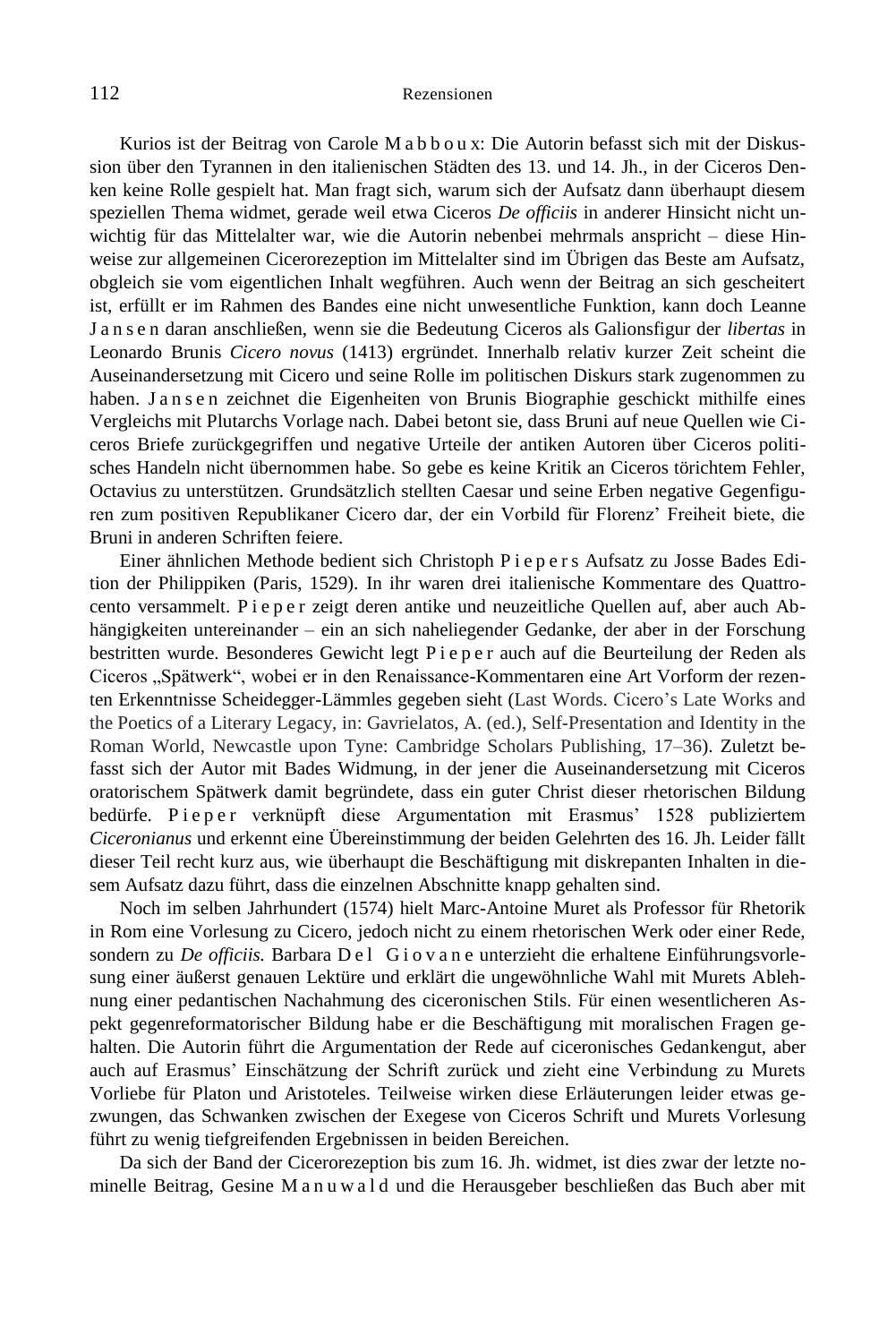zwei "Epilogen". Im ersten bietet M a n u w a l d einen chronologischen Überblick über Dramen, die Ciceros letzten Lebensjahren gewidmet sind, von Caspar Brülows *Caius Julius Caesar Tragoedia* (1616) bis zu einem auf Robert Harris' Romantrilogie basierenden Stück der Royal Shakespeare Company (2017). Bemerkenswert, dass die zuerst bei Bruni (*Cic.* 488) belegte Auffassung dieser Lebensphase als (letzter) Akt eines Theaterstücks auch manche Dramatiker bis heute zu teilen scheinen. Die Herausgeber wenden sich der wissenschaftlichen Auseinandersetzung mit Ciceros letzten Lebensjahren zu, wobei sie nochmals beim vielfach angesprochenen Erasmus beginnen und mit Gelzers Biografie enden. Max Brods vergessener Roman *Armer Cicero* (1955) ist das Thema eines letzten Anhanges dieses sehr heterogenen, aber in vielen Kapiteln hervorragenden Sammelbandes.

*Christoph Schwameis*

Cosima Möller – Martin Avenarius – Rudolf Meyer-Pritzl (Hg.), Das Römische Recht – eine sinnvolle, in Auguralreligion und hellenistischen Philosophien wurzelnde Rechtswissenschaft? Forschungen von Okko Behrends revisited. Berlin-Boston: Walter de Gruyter 2020. XI + 214 S. ISBN 978-3-11-071645-0

Vom 31. Mai bis 1. Juni 2019 fand in Göttingen ein Symposion zu Ehren von Okko Behrends statt. Dem daraus hervorgegangenen Tagungsband liegt ein interessanter Aufbau zugrunde, der es den Beitragenden ermöglicht, sowohl (teilweise) untereinander als auch mit Behrends in Dialog zu treten. Inhaltlich stehen Themen aus den Forschungsschwerpunkten von Behrends auf dem Programm, wobei zu den einzelnen Beiträgen zunächst von einem Respondenten und abschließend vom Jubilar Stellung bezogen wird.

Nach einer "Begrüßung und Einleitung" von Rudolf Meyer-Pritzl (1-5) folgt der erste Abschnitt "Spuren der Prägung des römischen Rechts durch seine Anfänge" (7–28).

Der erste Beitrag mit dem Titel "*Civitas*, *libertas* und die Grundlagen des römischen Rechts" stammt von Cosimo C a s c i o n e  $(9-19)$ . Gleich zu Beginn nimmt C a s c i o n e eine Einordnung des Wortes *libertas* vor, indem er es als Gegensatz zum Wort *servus*, welches etruskischen Ursprungs sei, deutet (vgl. É. Benveniste, Le vocabulaire des institutions indoeuropéennes I, Paris 1969, 359f.). Nach C a s c i o n e ist *libertas* "der individuelle und kollektive Bereich der Ausübung politischer Rechte" (11). Das Wort *civitas* ließe sich vom "Primärbegriff" *civis* ableiten (vgl. Benveniste, 367), "so dass *civitas* die Summe der Beziehungen zwischen den Individuen, von denen jeder *civis* in Bezug auf die anderen *cives* ist", bezeichnet (13). Weiters analysiert C a s c i o n e auch noch das von Behrends ausführlich beschriebene "Vindikationsmodell". Mittels *vindicatio* konnte die Durchsetzung verschiedener Freiheiten zwischen Familienoberhäuptern, die mit ihren Familien jeweils in organisierten Siedlungen lebten, erfolgen, was im Ergebnis eine Sicherung des internen Friedens bewirkte (vgl. z. B. O. Behrends, Das Vindikationsmodell als "grundrechtliches" System der ältesten römischen Siedlungsorganisation: Zugleich ein Beitrag zu den ältesten Grundlagen des römischen Personen-, Sachen- und Obligationenrechts, in: Libertas. Grundrechtliche und rechtsstaatliche Gewährungen in Antike und Gegenwart. Symposion aus Anlass des 80. Geburtstages von Franz Wieacker, Ebelsbach 1991, 1–59, 5f.; ders., in: Institut und Prinzip I, Göttingen 2004, 313–366, 317f.). Anders als Behrends sieht aber C a s c i o n e in den Quellen keine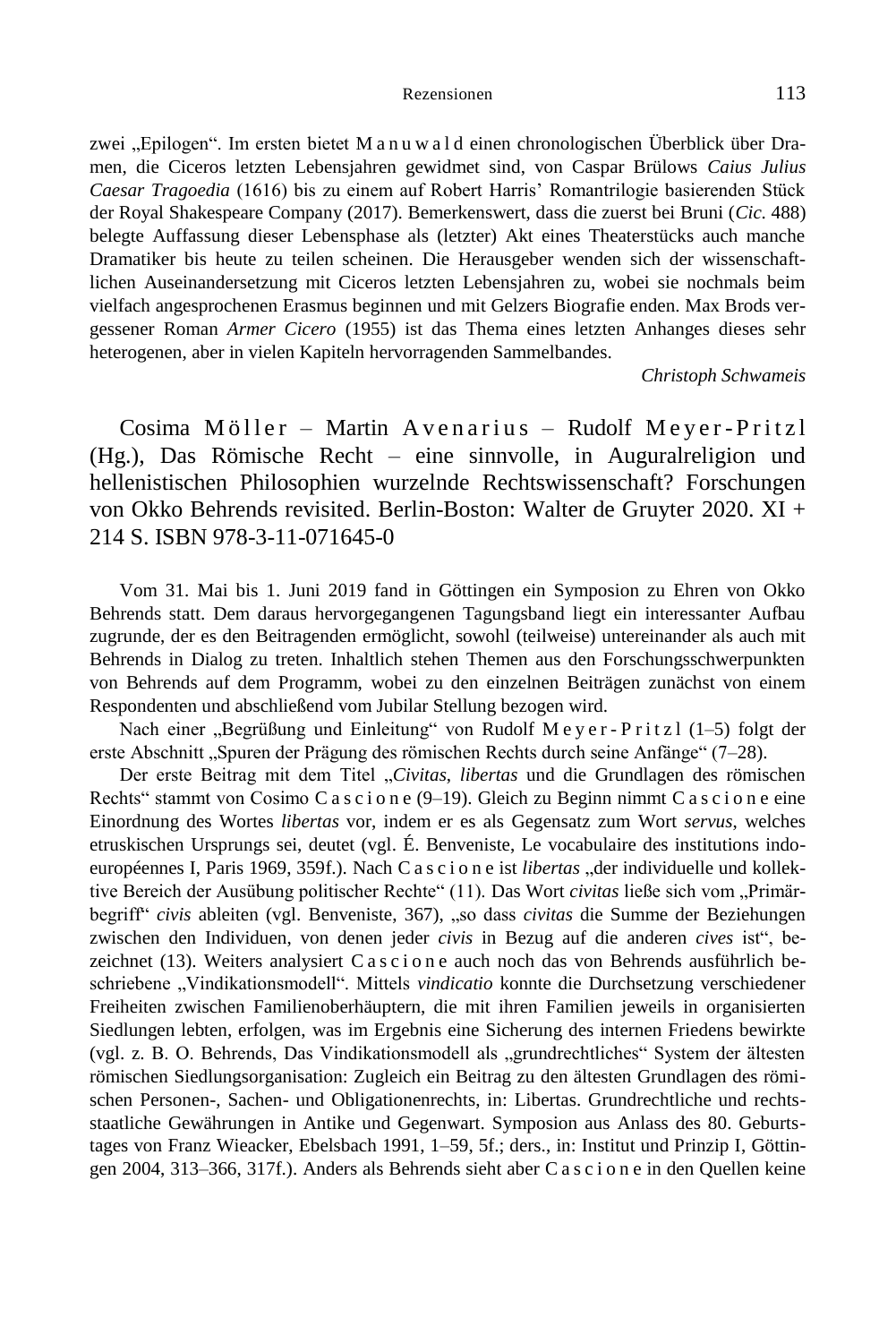Belege dafür, dass das "Vindikationsmodell" schon zur "Zeit der Monarchie und in gewisser Weise auch noch früher" verwirklicht war (15).

Im Anschluss folgt eine von J. Michael R a i n e r verfasste Besprechung (20–28) des Beitrages von C a s c i o n e. R a i n e r hebt die von C a s c i o n e ausführlich durchgeführte Untersuchung der Begriffe *civitas* und *libertas* positiv hervor. Seiner Meinung nach wären diese Ausführungen aber noch weiter zu vertiefen, wobei vor allem der Semantik von *liber* im Sinne von "Kind" noch nachgegangen werden müsste. Ebenso wird eine nähere Analyse des *Liber*-Kultes angeregt. Da der *Liber Pater* einerseits Wein-Gott war, anderseits aber auch für die Freiheit des Volkes und die Integration der Plebejer zuständig war, wäre zu fragen, inwiefern diesbezüglich ein Konnex zum Begriff *libertas* bestehe (22). Hinsichtlich des "Vindikationsmodells" nimmt R a i n e r einen "evolutiven Prozess" an und hält fest, dass es zur Zeit der Zwölftafeln schon "in sehr deutlichen Formen" vorhanden war (24).

Der zweite thematische Abschnitt handelt von "Ciceros Rolle für das Bild vom römischen Recht" (29–54). Zunächst wird von Luigi Labrun a unter dem Titel "Okko, der große Ciceronianer" (31–33) die Bedeutung von Ciceros Schriften für die Forschungen von Behrends hervorgehoben.

Danach untersucht Ernst B a l t r u s c h im Beitrag "Recta ratio und *varietas opinionum*: Cicero, Karneades und die Gerechtigkeit" (34–47) Ciceros Staatsphilosophie. Im Gegensatz zu Platon und Aristoteles, die die Gerechtigkeit als eine bei den "Herrschern vorzufindende Tugend" definieren und so die "Perspektive des Gesetzgebers" einnehmen, steht bei Cicero die "Garantie subjektiver Freiheits- und Vermögensrechte" im Mittelpunkt (36f., vgl. dazu O. Behrends, Die Republik und die Gesetze in den Doppelwerken Platons und Ciceros, in: Politisches Denken. Jahrbuch 2008, Berlin 2008, 133–182, 143f. mit Fn. 20; ders., in: Zur römischen Verfassung, Göttingen 2014, 513–558, 522f. mit Fn. 20). Ebenfalls übereinstimmend mit Behrends führt B a l t r u s c h Ciceros Staatsphilosophie (auch) auf den Einfluss des Philosophen Karneades und seinen "Enkelschüler", Philo von Larissa, welcher in Rom Servius Sulpicius Rufus "in seinen Bann" ziehen konnte, zurück (37, vgl. bereits O. Behrends, Die geistige Mitte des römischen Rechts, in: SZ 125 [2008], 25–107, 93). In der Folge analysiert B a l t r u s c h, wie das Befürworten Ciceros einer geschwächten Republik mit einem *princeps civitatis* (Cic. *ad fam.* 15, 15) – im Gegensatz zu Ciceros früheren Auflassungen – zu verstehen ist. Die Meinung von Mommsen, wonach Cicero ein "kurzsichtiger Egoist" war, welcher zeitweise für die Demokratie, die Aristokratie und die Monarchie eingetreten sei (Th. Mommsen, Römische Geschichte III. Von Sullas Tode bis zur Schlacht von Thapsus, Leipzig 1856, 572), lehnt B a l t r u s c h ab. Cicero habe jeweils versucht, flexibel zu agieren. In der Verfassungskrise der späten römischen Republik sei die Vermeidung einer gesellschaftlichen Spaltung das Ziel seiner Reformstrategie gewesen. Ciceros (durch Pragmatismus geprägte) Staatsphilosophie müsse als eine "Leistung *sui generis*" betrachtet werden, "die sich mit derjenigen Platons messen kann" (46).

Melanie Möller behandelt das Thema "Mensch und Recht im Bannkreis der Ciceronischen *varietas opinionum*" (48–54). Anknüpfend an die Beobachtungen von B altrusch weist sie darauf hin, dass Cicero grundsätzlich ein Anhänger der skeptischen Philosophie war. Untersuchungen mit dem Ziel, "wieviel stoische Philosophie in dem Skeptiker Cicero steckt", und der Versuch, "Cicero allzu sehr auf eine philosophische Programmatik festzulegen", seien aber nur beschränkt sinnvoll (48). In ihrem Beitrag zeigt sie auf, dass Cicero bezüglich "der Gleichheit individuell Verschiedener" Aussagen tätigt, die nicht ganz miteinander in Einklang zu bringen sind. So trifft Cicero, der den "anthropologischen Optimismus" von Aristoteles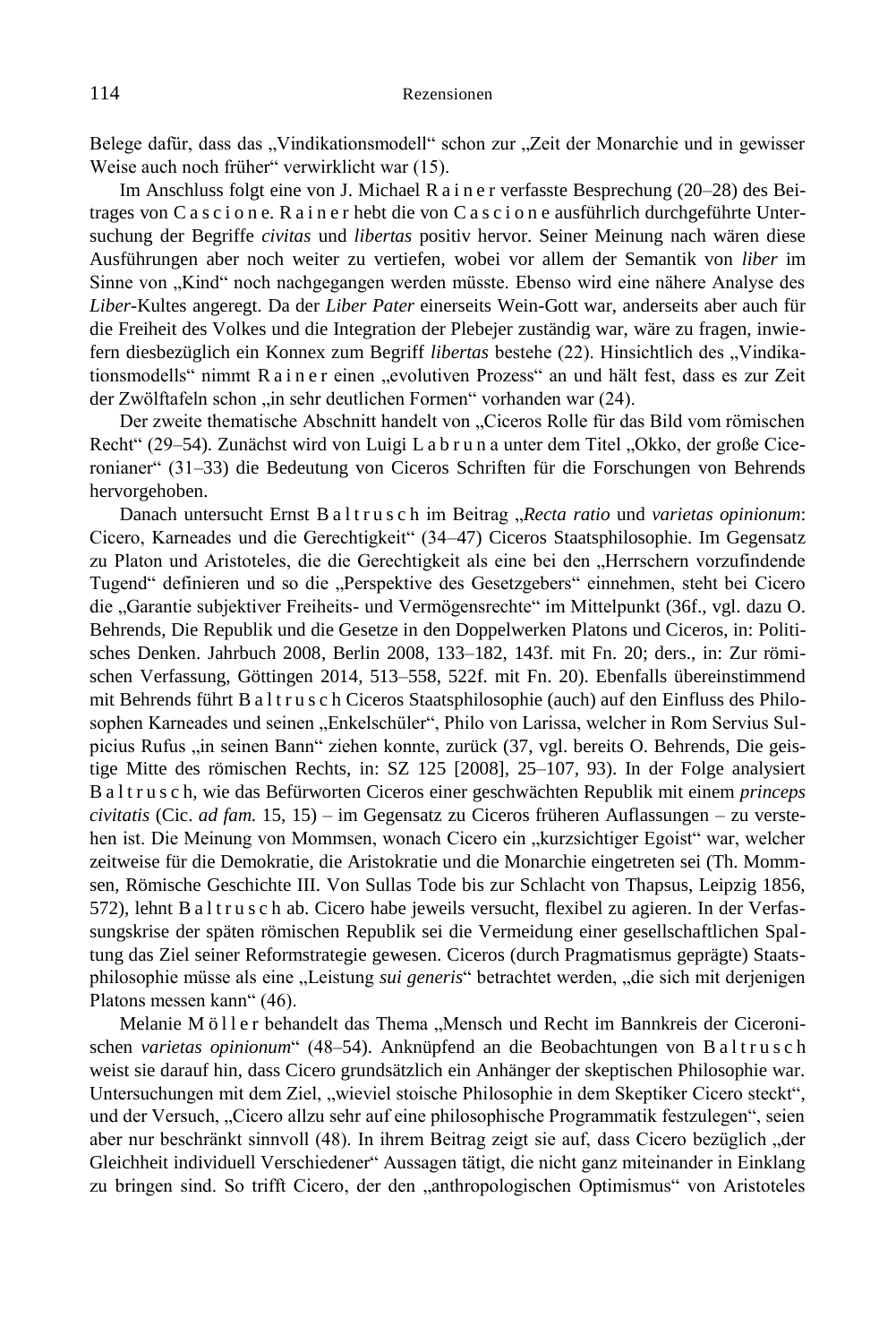teilt, wonach "alle Menschen vernunftfähig" seien, in den *Tusculanae disputationes* (5, 46) folgende Aussage: "... quod enim est bonum, id non quivis habere potest ..." (51). Es sollte nicht zwanghaft versucht werden, Ciceros Aussagen zu harmonisieren, da er nicht die Absicht verfolgte, ein "scharf konturiertes Rechtskonzept" vorzulegen (53). Am Ende ihres Beitrages bezieht sich Möller noch auf Ciceros Schrift *De legibus*, die ein "disziplinenübergreifendes Kunstwerk" und – wie schon der Philologe Seth Benardete gezeigt habe – (auch) ein "poem about law" sei (54, vgl. S. Benardete, Cicero's De Legibus I: Its Plan and Intention, in: The American Journal of Philology 108/2 [1987], 295–309, 300).

Der dritte Abschnitt "Kontroversen der kaiserzeitlichen Rechtsschulen und ihre Grundlagen" (55–67) beginnt mit dem Beitrag "Est tamen etiam media sententia" von Sebastian L o h s s e (57–65). Er hebt zunächst hervor, dass es Behrends bereits mehrfach gelungen ist, eine *media sententia* nachzuweisen, und fokussiert anschließend auf ausgewählte Probleme, welche bei der Verbindung von Sachen auftreten konnten. Im Schulfall, wo bei einer Statue ein Arm, der nicht im Eigentum des Statueneigentümers steht, angeschweißt wird (vgl. z. B. *D.* 41, 1, 26 pr. [Paulus *libro* 14 *ad Sab.*]), konnte es für die Frage hinsichtlich der Eigentumsverhältnisse von entscheidender Bedeutung sein, welche Körperlehre zugrunde gelegt wurde (59). So führt beispielsweise der Glaube an einen "einheitlichen Geist" (vgl. O. Behrends, Das Kunstwerk in der Eigentumsordnung oder: Der Kunstbegriff der vorklassischen Jurisprudenz im Rahmen ihrer Weltdeutung, in: Gedächtnisschrift für Jörn Eckert, Baden-Baden 2008, 65– 100, 92) der Statue im Ergebnis dazu, dass das Eigentum am angeschweißten Arm der Statue unwiderruflich verloren gehen muss (60). Auch wenn L o h s s e bei der Auslegung von *D.* 41, 1, 26 pr. (Paulus *libro* 14 *ad Sab.*) zu einem anderen Ergebnis als Behrends gelangt (vgl. dazu unten), wird in seinem Beitrag deutlich, wie hilfreich Rückschlüsse auf die "von Behrends herausgearbeiteten unterschiedlichen Körperbilder" sind (62ff.).

Im darauffolgenden Diskussionsbeitrag (66–67) würdigt Laurens W i n k e l die Leistung von Behrends, den Einfluss der griechischen Philosophie im römischen Recht aufzuzeigen. Demnach seien im römischen Recht vor allem die Juristen Quintus Mucius Scaevola und Servius Sulpicus Rufus voneinander abzugrenzen. "In der älteren Jurisprudenz" bei Quintus Mucius Scaevola können stoische Einflüsse beobachtet werden; in der "späteren" Jurisprudenz bei Servius Sulpicius Rufus trete hingegen die Prägung durch die skeptische Akademie deutlich hervor. Wie W i n k e l zeigt, ist es Behrends mit dieser These gelungen, kontroverse Diskussionen auszulösen.

Abschließend wird im vierten Abschnitt "Justinians Verhältnis zur Überlieferung des römischen Rechts" (69–92) thematisiert. Constantin Willems nimmt in seinem Beitrag mit dem Titel "*Quod certatum est apud veteres, nos decidimus*: Justinian als Jurist" (71–87) eine nähere Charakterisierung des Kaisers Justinian vor. Dabei geht er vor allem der Frage nach, ob Justinian als Jurist bezeichnet werden könne (vgl. dazu bereits Diskussion zu dem Referat von Okko Behrends, in: Hermeneutik der Quellentexte des Römischen Rechts, Baden-Baden 2008, 298–299, 298), und unterscheidet diesbezüglich zwischen "Jurist im formellen Sinne" und "Jurist im materiellen Sinne". Mangels direkter Überlieferungen in den Quellen, die auf die Absolvierung eines Rechtsstudiums hindeuten, gelangt Willems zu dem Ergebnis, dass eine Qualifizierung als "Jurist im formellen Sinne" ausscheidet (75). Da aber Justinian als "entscheidungsfreudiger Kaiser" (vgl. *C.* 6, 29, 3 [Iust. A. Iuliano pp. a. 530]: *Quod certatum*  est apud veteres, nos decidimus) bekannt ist und diese Entscheidungen in "enger Absprache" mit der Kanzlei erfolgten, geht Willems davon aus, dass sich Justinian durch die Zusam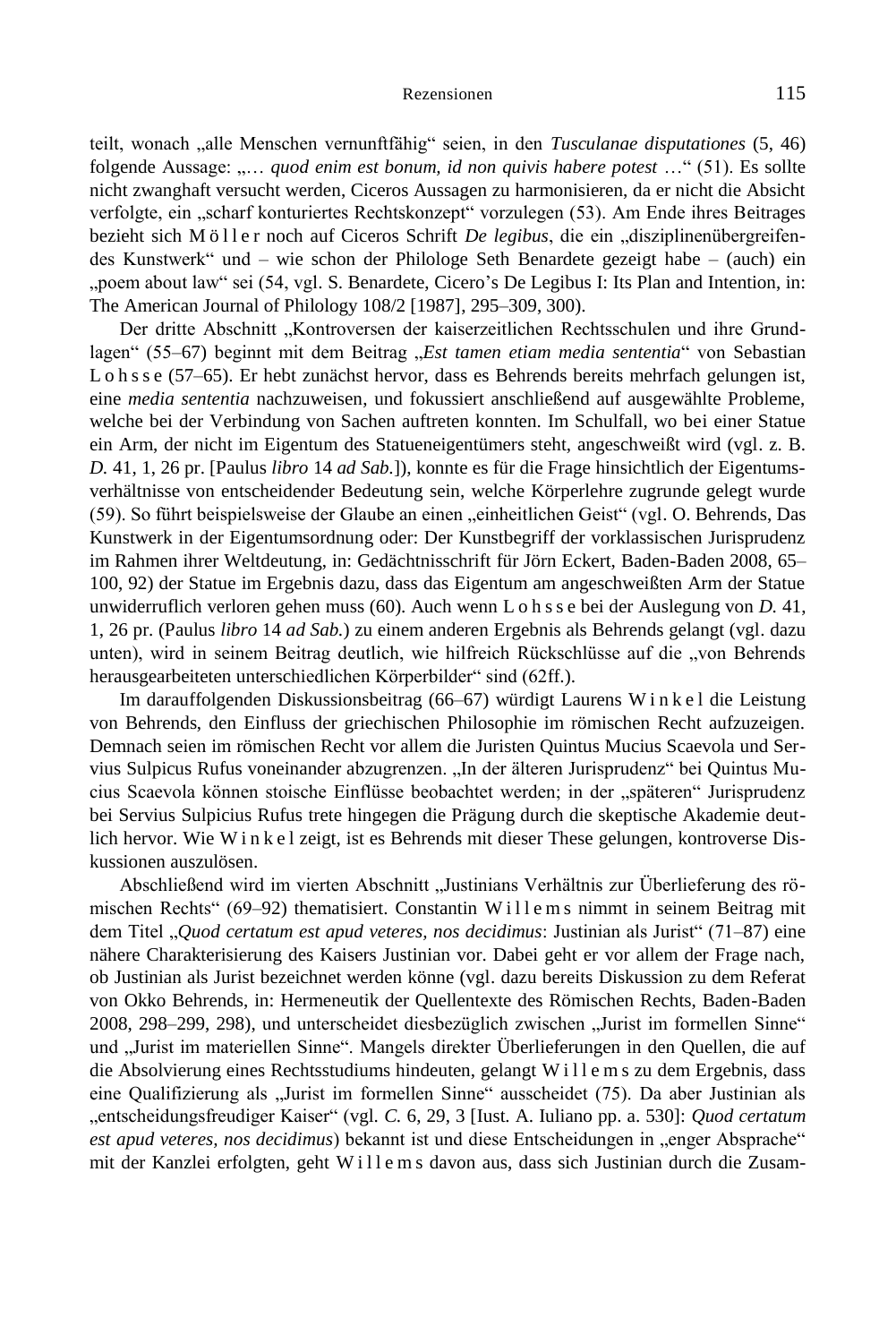menarbeit mit der Kanzlei juristische Kenntnisse aneignen konnte und daher als "Jurist im materiellen Sinne" bezeichnet werden könne (77).

Cosima Möller nimmt im letzten Diskussionsbeitrag (88–92) zu Willems' Beitrag Stellung und verdeutlicht, dass Justinian das Ziel verfolgte, vermittelnd aufzutreten und Kontroversen, die häufig auf unterschiedliche philosophische Strömungen zurückzuführen sind, zu entscheiden. Danach wird von ihr noch dargelegt, wie die gewonnenen Erkenntnisse für zukünftige Forschungen fruchtbar gemacht werden könnten.

Der fünfte Abschnitt trägt den Titel "Antworten von Okko Behrends revisited auf die Beiträge zum Symposion 'Römisches Recht – Entwicklungsgeschichte, Methodik und Nachwirken'" (93–182). In diesem Abschnitt bespricht B e h r e n d s selbst in chronologischer Reihenfolge die einzelnen Beiträge.

Behrends stimmt in seiner Stellungnahme zu den Ausführungen von Cascione (102–104) nicht in allen Punkten überein. Beispielsweise müsse das Wort *servus* nicht notwendigerweise von etruskischen Eigennamen wie *Servi* oder *Serve* abgeleitet worden sein. Denkbar wäre auch die ursprüngliche Bezeichnung für ein Hauskind, welches vor der Emanzipation nicht als frei, sondern als "einsetzbare Arbeitskraft" betrachtet wurde (103f.; B e h r e n d s verweist in Fn. 13 auf das protoitalische Wort *serwo*, das mit "Hirte" übersetzt werden könne).

Auch die Anmerkungen von R a i n e r werden von B e h r e n d s aufgegriffen (104–105). Er hebt hervor, dass die von den Plebejern durchgeführten Tempelgründungen eine Selbstständigkeit gegenüber den Patriziern nahelegen und mit der "gleichberechtigten Freiheit (*libertas*)" in Zusammenhang stehen (104).

Die Beiträge von Baltrusch und Möller fasst Behrends unter dem Titel "Die Rehabilitation Ciceros" zusammen (105–108). B e h r e n d s macht auf den (teilweise) in der Literatur vorzufindenden "Anticiceronianismus" aufmerksam, der aber, wie auch die Beiträge von B a l t r u s c h und M ö l l e r aufzeigen konnten, abzulehnen ist. Die Leistung Ciceros bestehe vor allem darin, dass er in einer verfassungsrechtlichen Krise "Antworten gesucht und gefunden hat" (105).

Nach der Auffassung von Behrends (111–120) rücken Willems und Möller in ihren Beiträgen den "Juristenkaiser" Justinian, der als "Kaiser der Interpolatoren" abgestempelt wurde, wieder ins rechte Licht (111). Die Qualifikation "Justinian als Jurist" sei treffend. Im Gegensatz zu Willems, welcher Justinian lediglich als "Jurist im materiellen Sinne" verstanden haben möchte, führt B e h r e n d s mehrere Indizien an, die für eine umfassende (formale) juristische Ausbildung Justinians sprechen. Zu nennen seien hier die von seinem Adoptivvater, Justinus, ermöglichte "Kronprinzenerziehung", Justinians Entschluss, (auch) Kontroversen aufzugreifen und diese dann unter Offenlegung des Denkvorganges zu entscheiden, sowie die sprachlich zum Ausdruck kommende Identifikation mit den Rechtsstudenten (112f.).

Auf den Beitrag von L o h s s e repliziert B e h r e n d s, indem er einen eigenen Beitrag mit dem Titel "*Species* und *Qualitas*" (120–150) beisteuert. L o h s s e hatte zuvor *D.* 41, 1, 26 pr. (Paulus *libro* 14 *ad Sab.*) behandelt: *Proculus indicat hoc iure nos uti, quod Servio et Labeoni placuisset*: *in quibus propria qualitas exspectaretur* (S. *spectaretur*), *si quid additum erit toto cedit*, *ut statuae* (!) *pes aut manus* (!), *scyphofundus aut ansa*, *lecto fulcrum, navi tabula*, *aedificio cementum*, <*si resoluta erint*, *contra*>: *tota enim eius sunt*, *cuius ante fuerant*. – "Proculus deutet an, daß wir bei den Gegenständen, bei denen <nach ihrer Anfügung> <noch> auf eine eigene Qualität geblickt wird, das Recht anwenden, das Servius und Labeo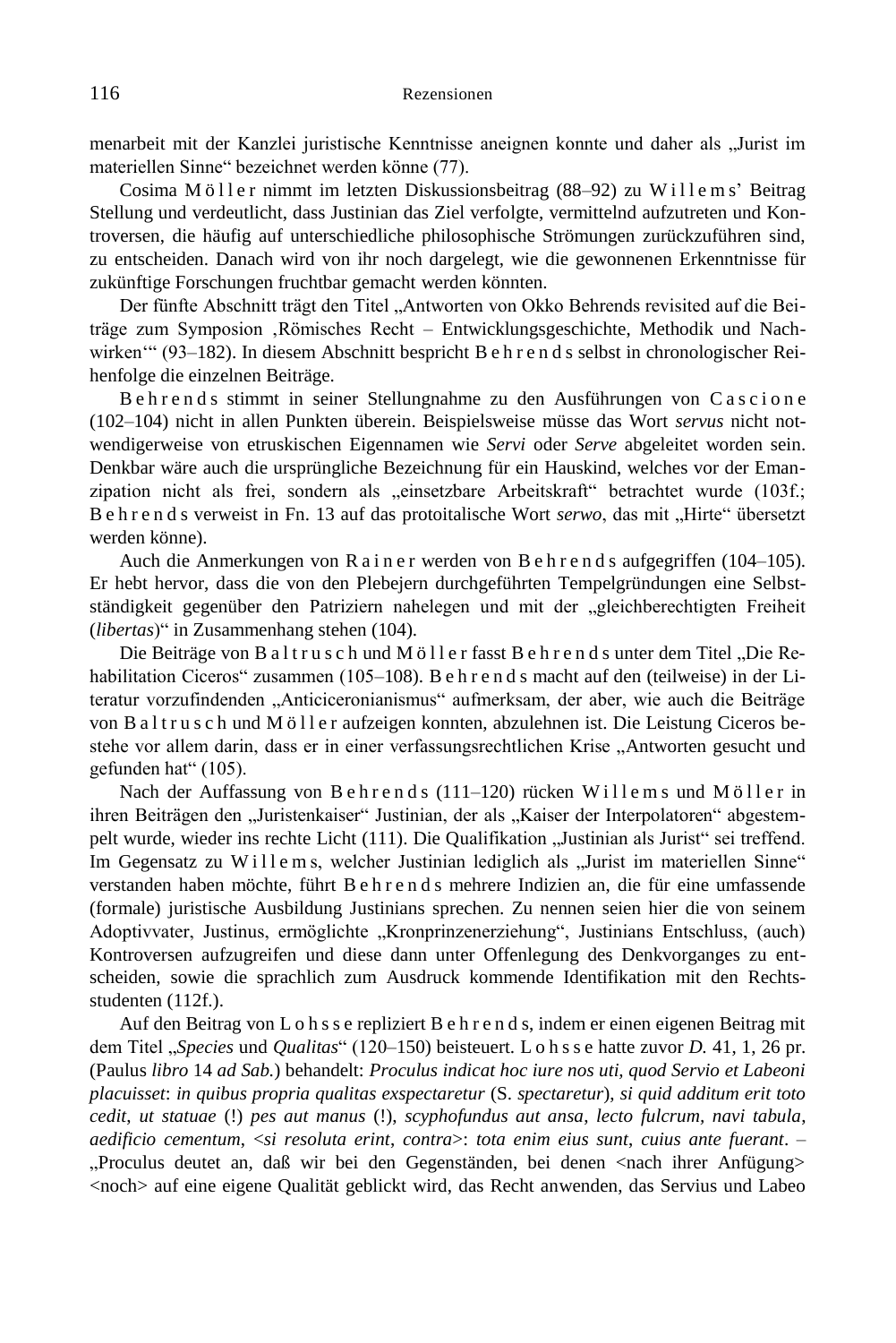anerkannt haben: Wenn etwas <von dieser Art> hinzugefügt wird, wie einer Statue ein Fuß oder eine Hand, einem Becher ein Boden oder Henkel, einem Bett ein Gestell, einem Schiff ein Brett, einem Gebäude ein Stein, folgt es dem Ganzen; wenn es <wieder> abgelöst wird, gilt das Gegenteil. Die Gegenstände gehören <dann> als ganze dem, dem sie vorher gehört hatten." (Text und Übersetzung: Behrends, in: GS Eckert, 92).

In der von L o h s s e vorgeschlagenen abweichenden Lesung könne auf den Einschub *si resoluta erint, contra* verzichtet werden (60). Nach L o h s s e sei die Abtrennung des an die Statue angeschweißten Armes von Paulus nicht angesprochen worden. Seiner Meinung nach wäre bei einer solchen Ergänzung das Wort *tota* nicht mehr "verständlich", da sonst "die abgelösten Stücke als ganze" dem früheren Eigentümer zustünden (61). Diese Anregung wird von B e h r e n d s aufgegriffen, der den Satz *tota enim eius sunt*, *cuius ante fuerant* leicht abweichend mit "Denn alle <angefügten Gegenstände> gehören dem, dem sie vorher gehört haben" übersetzt (125). Den Einschub *si* … *contra* erachtet B e h r e n d s aber weiterhin – in geringfügig abgewandelter Form (*sed si resoluta erint*, *contra*; das Wort *sed* wurde beigefügt, um die "Struktur der Mittelmeinung" zu verdeutlichen, vgl. 121 mit Fn. 54) – für geboten, da dies "vom Sinn her" notwendig ist und Paulus in der "Parallelstelle" *D.* 6, 1, 23, 7 (Paulus *libro* 21 *ad ed*.) die Vindikation einer abgetrennten Sache bespricht (122f.).

In seiner letzten Stellungnahme mit dem Titel "Servius' Tat – eine kopernikanische Wende?" (151–182) beschäftigt sich B e h r e n d s – in Antwort auf den Beitrag von W i n k e l – ausführlich mit der Beeinflussung der Jurisprudenz durch Servius Sulpicius Rufus. Anhand mehrerer Cicerostellen kann er darlegen, dass Cicero, ein Kenner der stoischen Philosophie, maßgeblich von Servius Sulpicius Rufus, welcher die Lehren der skeptischen Akademie in seine Abhandlungen zum römischen Recht einfließen ließ, geprägt wurde. Damit weicht B e h r e n d s von früheren Forschungen ab, wo noch in Ciceros Bezeichnung der skeptischen Philosophie als *ars artium* und in seinem Lob für Servius Sulpicius Rufus "eine groteske Übertreibung" gesehen wurde (156, vgl. F. Schulz, Geschichte der römischen Rechtswissenschaft, Weimar 1961, 82). Anschließend wird die Frage erörtert, ob dieser – bei Cicero besonders gut beobachtbare – Systemwechsel in der Jurisprudenz als kopernikanische Wende bezeichnet werden könne. Im Ergebnis muss das wohl verneint werden, da keine "verwerfende Abkehr" des alten Systems erfolgte und das "vorangegangene Schrifttum" weiterhin "als Fachliteratur bewahrt" wurde (180).

Aus dem Symposionband geht eindrucksvoll hervor, wie fruchtbar der wissenschaftliche Austausch über B e h r e n d s' zentrale Thesen, die schon in der Vergangenheit Kontroversen auslösten (vgl. M. Kaser - R. Knütel - S. Lohsse, Römisches Privatrecht, München <sup>22</sup>2021, 6f.), sein kann. Von renommierten Beitragenden, die teilweise aus unterschiedlichen Ländern und Fachdisziplinen stammen, kommt eine Vielzahl von Denkanstößen, welche in zwei selbstständigen Beiträgen (120–150 und 151–182) von B e h r e n d s münden. An mehreren Stellen können Einflüsse der stoischen Philosophie sowie der skeptischen Akademie im römischen Recht aufgezeigt werden. Die Betrachtung des römischen Rechts (auch) unter diesem Gesichtspunkt, der maßgeblich von Okko B e h r e n d s geprägt wurde, hat sich in der Wissenschaft vom Römischen Recht ("Romanistik" im juristischen Sinn) als große Bereicherung erwiesen und wird in zukünftigen Forschungen beachtet werden müssen.

*Michael Binder*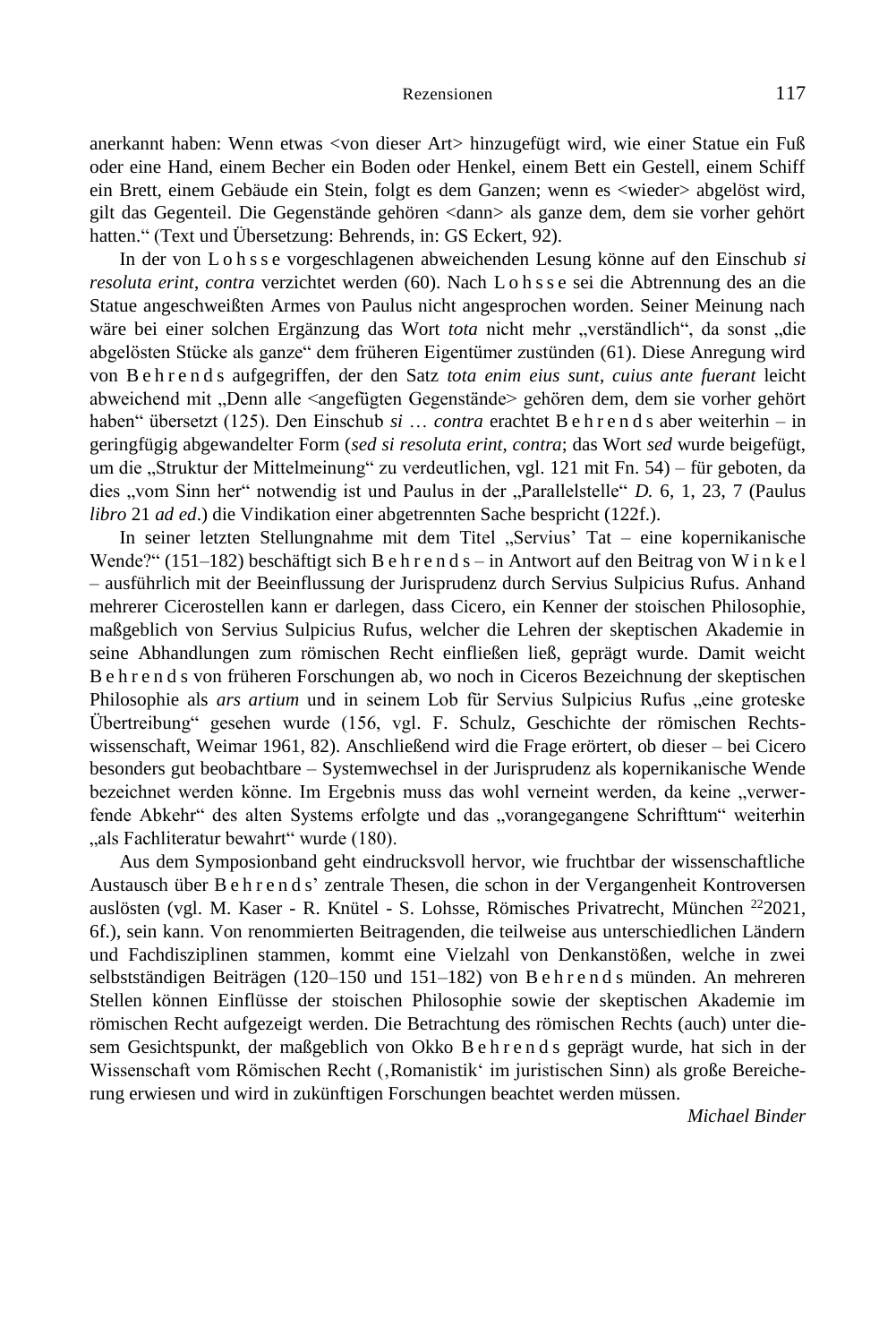Mieke Roscher - André Krebber - Brett Mizelle (Hg.), Handbook of Historical Animal Studies. Berlin-Boston: Walter de Gruyter. Oldenbourg 2021. 637 S. ISBN 978-3-11-053429-0

Die Herausgeber\*innen des vorliegenden Bandes haben in den letzten Jahren wesentlich dazu beigetragen, dass sich Human-Animal Studies im Bereich der Geschichtswissenschaften auf eine Weise weiterentwickelt haben, die wegweisend für Forscher\*innen aus den verschiedensten Disziplinen wurde. Die Rezensentin selbst verdankt ihnen äußerst wertvolle Erkenntnisse und Gedankenanstöße für die eigene Forschung und Lehre. Dass R o s c h e r - Krebber - Mizelle nun weitere Kapazitäten wie Gesine Krüger, Linda Kalof oder Ryan H e d i g e r, um nur einige zu nennen, dazu eingeladen haben, zur Erstellung eines derart – in beiderlei Sinne – gewichtigen *opus magnum* beizutragen, verdient eine entsprechende Würdigung.

Den fünf Teilen des Bandes, denen die einzelnen Artikel zugeordnet sind, geht eine Einleitung in die Historical Animal Studies aus der Hand der Herausgeber\*innen voran, die trotz ihrer Knappheit eine Reihe von zentralen Fragestellungen, die anschließend in den Beiträgen des Bandes behandelt werden, zumindest vorweg aufwirft. Innerhalb dieser Präliminarien fällt sogleich (auf Seite 1) die empathische Diktion positiv auf:  $\ldots$ ] the pangolin has emerged as the index species that might sadly become associated with the COVID-19 pandemic of 2020 for future historians." Oder: " $[...]$  the wet market where the poor pangolin was sold  $[...]$ ". Ob "sadly" oder "poor" hier bewusst im eigentlichen Wortsinn oder lediglich in übertragenem Sinn ("sadly" als "leider", "poor" als dahingesagtes "bedauernswert") verwendet wurden, kann nicht näher festgestellt werden, im Sinne der Human-Animal Studies mit ethischer Dimension sollten Äußerungen des Mitgefühls tatsächlich auch Eingang in die Forschungsliteratur finden dürfen.

Dieses Handbuch soll, so R o s c h e r - K r e b b e r - M i z e l l e (4f.), den Beitrag der Geschichtsforschung den Human-Animal Studies zugänglich machen und umgekehrt den Beitrag der Human-Animal Studies der Geschichtsforschung, und zwar in einer bewusst streng strukturierten Form, die Fragen, Ansätze und Herausforderungen präzise abstecken soll; dies wird u. a. erreicht, indem die einzelnen Artikel jeweils in folgende Abschnitte gegliedert sind: "Introduction and Overview", "Topics and Themes", "Methods and Approaches" und "Implication(s) of the Animal Turn".

Die Inhalte sind vielfältig, stehen aber durch Konzepte wie "Agency", "Representation", "Practices", "Matter/Materials" oder "Spaces and Places" miteinander in Verbindung. Bei *Animal Agency* handelt es sich um ein unverzichtbares Werkzeug für Historiker\*innen im Bereich der Human-Animal Studies: Tiere sind in der Geschichtsforschung immer wieder berücksichtigt worden, allerdings meist aus einer anthropozentrischen Perspektive, nämlich als Objekte menschlicher Handlungen, als Bedrohungen, als unbedeutende Nebendarsteller, als Hintergrund für die menschliche Geschichte; das Anerkennen von *Animal Agency*, dass also auch Tiere Wirkmächtigkeit haben und geschichtliche Agenten sind, hingegen ist notwendig, um die Forschung im Sinne einer "histoire engagée" um eine ethisch-politische Dimension zu erweitern, was auch in den meisten Beiträgen dieses Bandes von grundlegender Bedeutung ist (vgl. 7). "Representations", also die Darstellung und Verwendung von Tieren in Bildern, Erzählungen, Sprache usw., spielen ebenfalls eine gewichtige Rolle; dabei werden Tiere nicht nur als Repräsentanten des Menschen betrachtet, sondern das Augenmerk liegt hauptsächlich auf dem ,realen' Tier hinter der Darstellung. Die Erforschung von "Practices", also Praktiken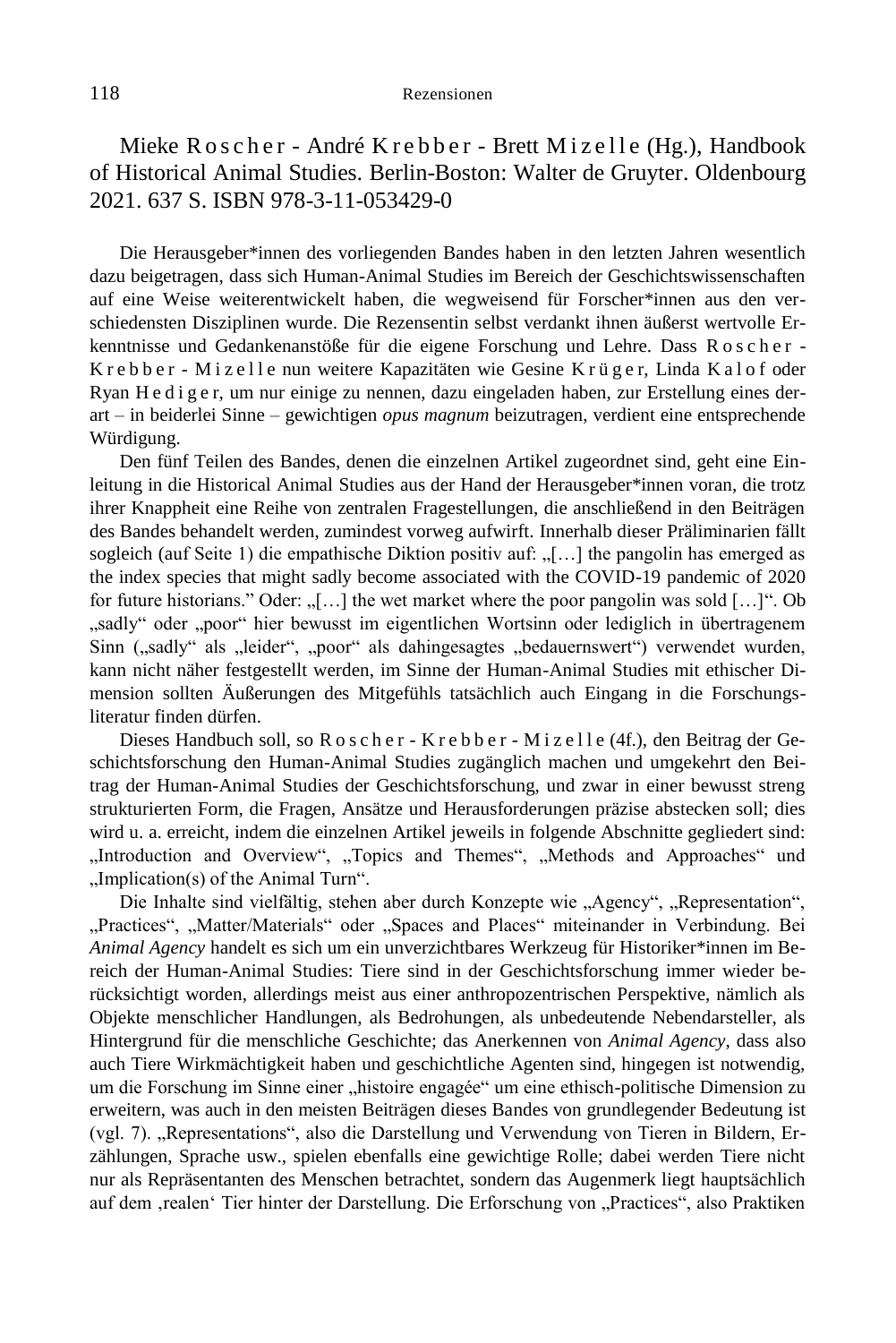im Umgang mit Tieren, bildet eine essentielle Basis in den Historical Animal Studies. Mit "Matter/Materials" kommen wir in Kontakt mit der Zooarchäologie und gelangen zu einer Entsprechung zu einem "hands-on"-Zugang zum Tierkörper (10). Das Konzept der Räumlichkeit ("Spaces and Places") schließlich wurde mit Gewinn der Animal Geography entliehen: Wir haben auch schon in der Vergangenheit Orte und Räume mit Tieren geteilt, oft freiwillig, oft gezwungenermaßen. Dieses Zusammenleben kann übrigens auch von einem nichtmenschlichen Standpunkt aus untersucht werden, z. B. wenn die Tiergeographen Philo und Wilbert (2000) "animal spaces" und "beastly places" unterscheiden und mit ersterem Begriff jene Orte meinen, an denen Tiere von uns – materiell und ideell – verortet werden, mit zweitem hingegen die Orte, die Tiere gemäß ihrer Agency freiwillig als Wohn- oder Aufenthaltsorte wählen. Zum Thema "Spaces and Places" gehört auch die Wahrnehmung unserer westlichen Perspektive auf eine Tiergeschichte, die Überwindung des Eurozentrismus und die Ausdehnung auf nicht-westliche "animal histories" (11).

Human-Animal Studies sind kein klar umrissenes Forschungsfeld, und die Methoden und Ansätze sind entsprechend vielfältig. Hier werden drei unterschiedliche Dimensionen vorgestellt: Human-Animal Studies als Methode und Ansatz, um den Anthropozentrismus und das Ausblenden von Tieren als Subjekten zu hinterfragen; das Tier als Methode und Ansatz zu einer Relektüre der Bildung von Tier-Mensch-Gesellschaften; der Einsatz und die Überprüfung traditioneller Methoden und Ansätze der Geschichtswissenschaften. Hier wird auch auf eine Problematik verwiesen, die in der Tat die Erforschung der Tiergeschichte erschwert, aber keineswegs verunmöglicht, nämlich das Fehlen schriftlicher Quellen in Form von tierlichen Selbstzeugnissen; tatsächlich aber gibt es andere Quellen wie Gesetze, archäologisches Material etc. Dazu kommt noch, dass wir mit Referenz auf die Frage von Thomas Nagel – "What is it like to be a bat?" – nicht wissen, wie es ist "ein Tier zu sein".  $R$  o s c h e r - K r e b b e r -M i z e l l e (13f.) entschärfen diese Diskussionspunkte aber mit dem Verweis, dass Historiker\*innen auch bei der Erforschung menschlicher Geschichte mit dem Fehlen von Quellen und mit der Schwierigkeit der Perspektivübernahme konfrontiert sind. Als zentrale Fragen im Bereich der Methodologie ergeben sich aus den gesammelten Beiträgen nun folgende: Wie erhält man Zugang zur Tierperspektive im Rahmen der Geschichtswissenschaften? Wie nimmt man Tiere wahr, und wie konzeptualisiert man *Animal Agency*, ohne sie lediglich mit menschlicher Agency zu vergleichen? (14) Wie schreibt man Geschichte aus einer nicht-anthropozentrischen Perspektive? Auf diese Fragen geben die Autor\*innen dieses Bandes sehr spannende Antworten.

Dieses Handbuch konnte natürlich keine Weltgeschichte der Mensch-Tier-Beziehungen werden. Es konzentriert sich auf bestimmte Regionen und bestimmte Zeitspannen (vor allem auf die Neuzeit, u. a. deshalb, weil die Autor\*innen hier ihren Schwerpunkt haben; dennoch werden Antike und Mittelalter stets mitbehandelt, wo angebracht). Im Folgenden soll nun dargestellt werden, nach welchen Kriterien die einzelnen Artikel den fünf Hauptteilen zugeordnet werden; dabei sollen einerseits jene Zugänge und Themen näher betrachtet oder zumindest kurz angesprochen werden, die einen ersten Einblick in dieses äußerst attraktive Forschungsfeld der Historical Animal Studies zu vermitteln vermögen, und andererseits solche, die auch erfahreneren Interessent\*innen veranschaulichen können, dass dieser Band in ihrem Bücherregal nicht fehlen darf. Es werden im Folgenden also keine Kapitel beziehungsweise Unterkapitel zusammengefasst, sondern mitunter lediglich einzelne interessante Konzepte sowie Auswirkungen des *animal turn* auf die Geschichtswissenschaften herausgegriffen.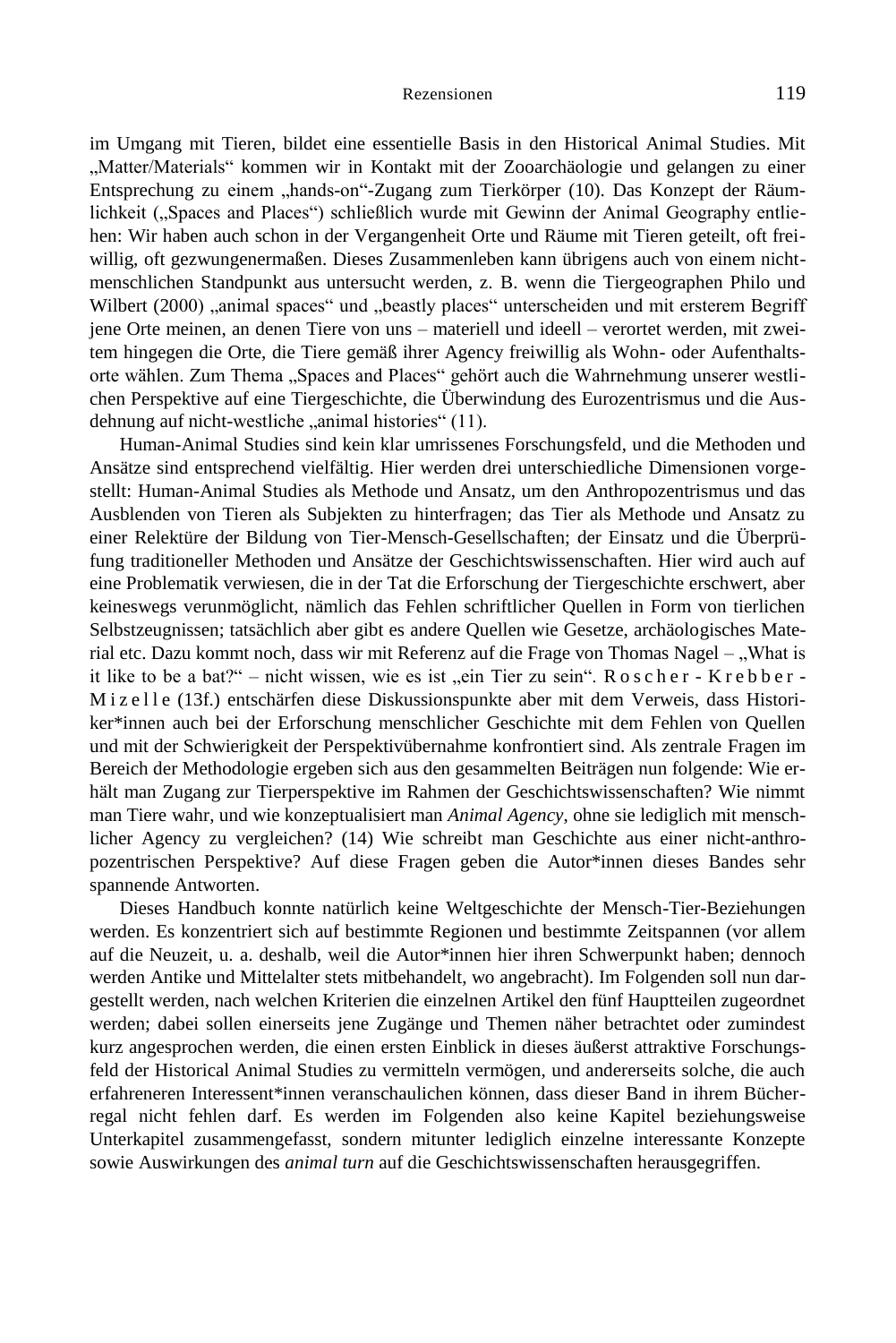In Teil I ("Timelines") folgt das Arrangement der Beiträge nicht Epochen der menschlichen Geschichte – Erica Fudges Frage, ob Hunde eine Renaissance hätten, kommt einem hier in den Sinn (2002, 6) –, sondern versucht, andere Formen der Zeiteinteilung zu finden, die Tieren gerechter werden. Hier sind es die Epochen "Pre-Domestication", "Domestication" und "Post-Domestication". Dem Thema Koevolution widmet sich Abel Alves ("Domestication: Coevolution"), wobei er damit keine genetischen Veränderungen, sondern die Veränderung von Verhaltensweisen von Menschen und Tieren, die miteinander interagieren, meint (38). Mögen viele dieser Beziehungen zu Beginn noch ausgeglichen gewesen sein und beiden Seiten Vorteile gebracht haben, so entwickelten sie sich schließlich doch zu asymmetrischen Verhältnissen, bei denen der Mensch das jeweilige Tier in ein Abhängigkeitsverhältnis gebracht hat (40). Die am besten geeignete Methode zur Erforschung der Domestikationsgeschichte scheint für Alves die Orientierung an Serpells "exploited pig to pampered pet spectrum" zu sein (49). Etienne S. B e n s o n ("Post-Domestication: The Posthuman") erklärt ein sehr wesentliches Konzept der Historical Animal Studies und zeichnet dessen Entwicklung nach: Der Posthumanismus sieht den Menschen nicht mehr als Haupt-, Dreh- und Mittelpunkt der Welt, sondern als eine Art unter all den anderen, und entkräftet auf der Basis von Erkenntnissen u. a. aus der modernen Verhaltensforschung und der vergleichenden Psychologie die Annahme, dass der Mensch, als Produkt eines teleologischen Prozesses, eine Sonderstellung gegenüber allen anderen Wesen einnähme, – eine irrige Überzeugung, der sogar Wissenschaftler\*innen immer noch anhängen.

Teil II ("Regional Approaches") richtet sich mit seinen Kapiteln "American Studies", "African Studies", "Australasian and Pacific Studies" und "(East) Asian Studies" nach räumlichen Schwerpunkten aus, die über Europa hinausgehen beziehungsweise die europäische Geschichte und Kultur sogar ausklammern, mit der schlüssigen Begründung, dass die europäische Mensch-Tier-Geschichte bereits vielfach beleuchtet wurde (vgl. 17). Tatsächlich öffnet sich dadurch der Blick, und Leser\*innen aller Kulturkreise können durch die Lektüre dieser Beiträge neue Perspektiven auf das Mensch-Tier-Verhältnis gewinnen.

Teil III ("Historical Fields") widmet sich den einzelnen geschichtswissenschaftlichen Sub-Disziplinen, die sich mit Mensch-Tier-Beziehungen auseinandersetzen. "Social History" wird von der Hauptherausgeberin selbst behandelt. Mieke R o s c h e r legt in ihrem Beitrag dar, wie Tiere als soziale Akteure von jeher ausgeschlossen worden waren, und zeigt anschließend neue Möglichkeiten nicht-anthropozentrischer Inklusion von Tieren in die Sozialgeschichte auf. Helen C o w i e beschreibt im Beitrag "Cultural History", wie der *animal turn* die Ausrichtung historischer Forschung dahingehend beeinflusste, Tiere nicht mehr wie bisher lediglich als Projektionsflächen für das menschliche Dasein zu verwenden, sondern sie als "historical subjects with distinctive and recoverable pasts" (159) wahrzunehmen, indem neue Quellen berücksichtigt und neue Fragen gestellt werden. Auf der Basis von Erkenntnissen aus der Kognitiven Ethologie etwa werden die Gefühlswelten von Tieren in der Vergangenheit erforscht, und es wird danach gefragt, wie sich bestimmte Situationen oder menschliche Handlungen für die beteiligten Tiere wohl angefühlt haben, oder auch, welche Gefühle Tieren jeweils von menschlicher Seite her zugestanden wurden (162). Der bestechende Gedanke, dass Tiere als Arbeiter und ökonomische Akteure und ihr Beitrag zur Wirtschaft als Arbeit anerkannt werden soll, ist nicht neu, wird aber im Kapitel "Economic History" von Heinrich Lang sehr fundiert ausgearbeitet. Julia Hauser betrachtet die Parallelen zwischen "Global History" und "Animal History": Das eine stellt den Eurozentrismus in Frage, das andere den Anthropozentrismus, darüber hinaus wollen beide – oft politisch motiviert – bislang ignorierte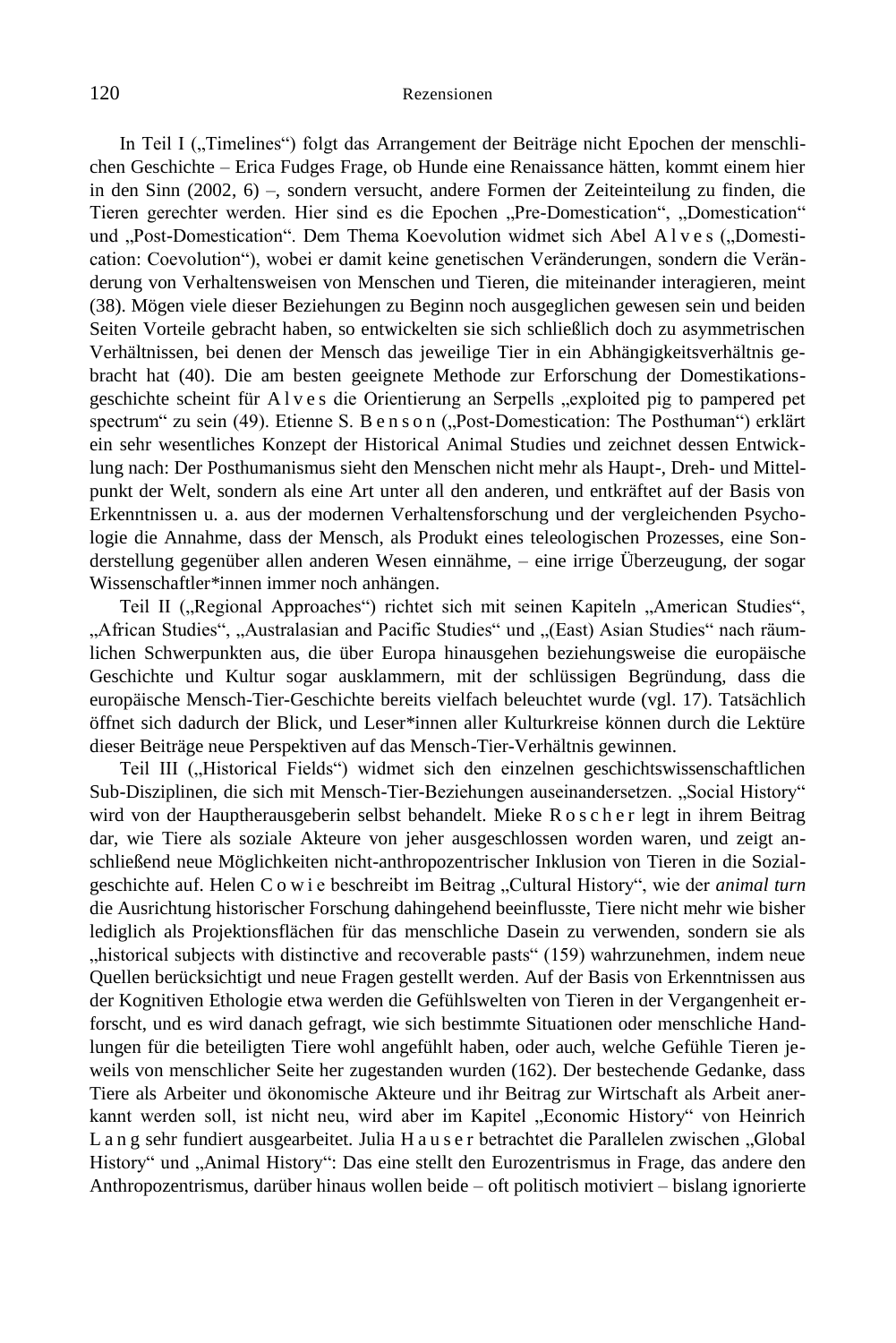Stimmen miteinbeziehen und arbeiten dabei interdisziplinär (215; 224). Und doch gibt es bislang kaum gemeinsame Schnittmengen, wie dies etwa im Bereich der Tierbiographie der Fall ist (221). H a u s e r plädiert für ein Zusammenwirken beider Fächer, um Kräfte zu bündeln, etwa bei der Untersuchung der Globalisierungsgeschichte aus der Tierperspektive (225). In "Urban (and Rural) History" hinterfragt Dorothee B r a n t z die traditionelle Natur-Kultur-Dichotomie und untersucht, welche Bedeutung diese für die Entwicklung der Mensch-Tier-Beziehungen im Laufe der Geschichte hatte. Ein aktuell aus verschiedenen Perspektiven – auch aus historischer – beforschtes Thema ist das Zusammenleben von Menschen und Tieren in Städten; auch B r a n t z empfiehlt ein fächerübergreifendes Forschen und Kooperieren, etwa zwischen Stadtökologie und Geschichte (256). Eine kleine Nebenbemerkung aus ökolinguistischer Sicht: Bei der Verwendung des Begriffes "parasites" ("insects and parasites", 244) könnte man ein "so called" davorstellen oder ihn, wie es Philip H o w e l l 319 mit "pests" macht, in einfache Anführungszeichen setzen.

Teil III wird durch folgende sehr facettenreiche und anregende Kapitel abgerundet: "Political History" (Aaron Sk a b e l u n d), "Diplomatic History" (Nadir W e b e r), "Public History" (Joanna De a n), "History of Science" (Mitchell G. As h) und "History of Ideas" (André K r e b b e r).

In Teil IV ("Historical Approaches") werden neuere geschichtswissenschaftliche Zugänge vorgestellt. So etwa im Rahmen der "Environmental History", welche eine Reihe von Parallelen zur Animal History erkennen lässt (z. B. geht es beiden um eine Dezentrierung des Menschen als treibender Kraft in der Geschichte, und so, wie Human-Animal Studies vielfach in Verbindung mit der Tierrechtsbewegung stehen, kann Environmental History politisch sein [293; 297f.]); Anna-Katharina W ö b s e notiert hier einen wichtigen Unterschied, nämlich, dass erstere neben den Beziehungen zwischen Menschen und Tieren noch jene zur Umwelt (im Sinne der Erd-Biosphäre) als solcher (293) miteinbeziehen – die Umwelt kann hier ebenfalls als historischer Akteur anerkannt werden, sodass ein jeder der drei Akteure die Beziehungen zwischen den beiden anderen Akteuren (301) beeinflusst. Damit trägt eine Environmental History, die sich dem *animal turn* öffnet, dazu bei, die weit verbreitete Annahme, dass Menschen Tieren überlegen seien, zu entkräften. Auch "(Post)Colonial History" hatte die Tiere schon vor dem *animal turn* für sich entdeckt, etwa in den Bereichen koloniale Jagd, Artenschutz, Domestikation und Zucht; vielfach hat der Blick auf das Tier und seinen Missbrauch von Seiten kolonialisierter Völker zudem zu einem Anstieg des Rassismus gegenüber denselben geführt, wie Aritri Chakrabarti darstellt. Sie plädiert nun dafür, auch nichtmenschliche Tiere als 'Subalterne' miteinzubeziehen (338). Zu "Visual Culture Studies and Art History" von Silke F ö r s c h l e r hätte ein Kapitel zu Tieren in der Literaturgeschichte gepasst (alternativ zu "History of Animal Iconography" von Linda K a l o f). Laura M c L a u c h l a n stellt die "Multispecies Ethnography" (MSE) vor, die den *animal turn* in die Ethnographie einführt. MSE geht davon aus, dass Menschen und nicht-menschliche Tiere ihr Leben sozusagen miteinander teilen ("life as something ,in common", 395), und meldet damit Zweifel an der Annahme eines menschlichen Exzeptionalismus an (396). Auch wenn zugegeben werden muss, dass man die Erfahrungen von Vertreter\*innen anderer Spezies nicht zur Gänze nachvollziehen kann, sucht die MSE danach, was für andere Tiere Bedeutung haben kann, z. B. ihre Wohnorte (397). Eine der Methoden, die Forscher\*innen aus dem Bereich der MSE für gewinnbringend halten, ist ein "bodily attunement" zwischen Forscher\*in und erforschtem Tier (403). MSE wird also für jene Historiker\*innen interessant, die ein Interesse an den gelebten Erfahrungen von Tieren haben (405).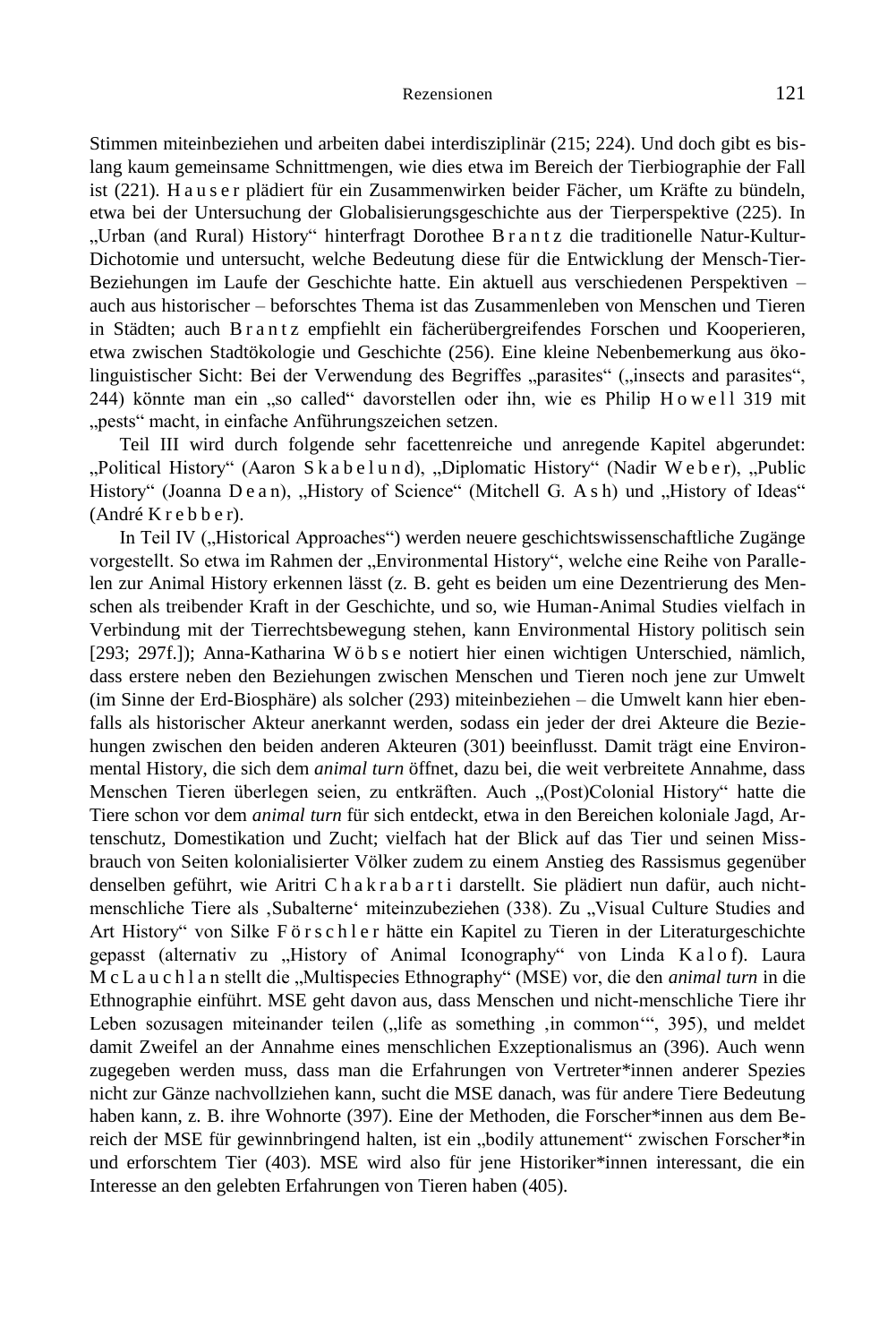Lediglich Platz- und Zeitnot sind die Ursachen dafür, dass hier einige Unterkapitel ganz ausgespart werden mussten: "Historical Animal Geographies" (Philip H o w e l l), "Feminist Intersectionality Studies" (Dominik Ohrem), "Material Culture Studies" (Kit Heintzman); "History of Emotions" (Sarah D. P. C o c k r a m); alle sind einer sorgfältigen Lektüre wert.

In Teil V ("History of Human-Animal Interactions") werden bestimmte Themen aus der Geschichte der Mensch-Tier-Beziehungen einer näheren Analyse unterzogen. In "History of Pets" verweist Amir Zeilinger auf die Annahme der Geschichtswissenschaften, dass Heimtierhaltung ein modernes westliches Phänomen sei; demgegenüber stehen Vertreter\*innen anderer Disziplinen, wie etwa der Anthropologie, die unter Berufung auf zahlreiche Beispiele aus allen Zeiten und Kulturen vom Gegenteil ausgehen – dies hängt u. a. davon ab, wie "pets" und "pet-keeping" definiert werden (432f.). Es böte sich also an, die Geschichte der Heimtierhaltung neu zu schreiben (433).

Die hierauf folgenden Kapitel werfen Licht auf den Gebrauch – vielmehr Missbrauch – von Tieren in der Mensch-Tier-Geschichte, zeigen aber auch auf, wie tiergerechte, nichtanthropozentrische Forschungszugänge aussehen könnten: "History of the Zoo" (Takashi Ito), "History of Circus Animals" (Peta Tait), "History of Animal Iconography" (Linda K a l o f), "History of Veterinary Medicine" (Andrew G a r d i n e r), "History of Experimental Animals and the History of Animal Experiments" (Axel C. Hüntelmann), "History of Agriculture" (Veronika Settele), "History of Animal Slaughter" (Annette Leiderer),  $H$  History of Hunting" (Gesine K r ü g e r),  $H$  History of War" (Ryan H e d i g e r),  $H$  History of Animal Fights and Blood Sports" (Janet M. D a v i s), "History of Animal Collections/Animal Taxonomy" (Andrew Wells).

Es gibt bereits eine Reihe von wertvollen Publikationen zu Historical Animal Studies, auch im deutschsprachigen Bereich, z. B. Gesine Krüger et al. mit zwei Bänden, welche diesen Teilbereich der Human-Animal Studies bisher maßgeblich geprägt haben:

- Fudge, E., A Left-Handed Blow: Writing the History of Animals. In: N. Rothfels (Hg.), Representing Animals. Bloomington 2002, 3–18.
- Krüger, G. Steinbrecher, A. Wischermann, C. (Hg.), Tiere und Geschichte. Konturen einer Animate History. Stuttgart 2014.
- [Kugler, L.](https://elibrary.steiner-verlag.de/search?facet%5Bauthors_path%5D=K%401%7CKugler%2C+Lena%400) [Steinbrecher, A.](https://elibrary.steiner-verlag.de/search?facet%5Bauthors_path%5D=S%401%7CSteinbrecher%2C+Aline%400) [Wischermann, C. \(Hg.\),](https://elibrary.steiner-verlag.de/search?facet%5Bauthors_path%5D=W%401%7CWischermann%2C+Clemens%400) Tiere und Geschichte, Bd. 2: Literarische und historische Quellen einer Animate History. Stuttgart 2017.
- Nagel, T., What Is It Like to Be a Bat, Philosophical Review 83/4 (1974), 435–450.
- Philo, C. Wilbert, C., Animal Spaces, Beastly Spaces. An Introduction. In: dies (Hg.), Animal Spaces, Beastly Places. New Geographies of Human-Animal Relations. London-New York 2000, 1–35 (online auf researchgate.net zu finden).
- Serpell, J., In the Company of Animals. A Study of Human-Animal Relationships. New York 2003 (Canto original series, Erstausg. 1986).

Der vorliegende Band trägt nun wesentlich dazu bei, Historical Animal Studies noch weiter zu entwickeln. Die Autor\*innen der einzelnen Kapitel treten dabei als Botschafter\*innen für eine neue tiersensible Form der Geschichtswissenschaften auf. Und so kann man dieses Buch als kostbare Schatzkiste bezeichnen, die von befähigten und zum Teil empathischen Forscher\*innen, denen eine Emanzipation nicht-menschlicher Tiere ein ernstliches Anliegen ist, bestückt wurde. Tatsächlich wird jede\*r, der/die diesen Band öffnet, mit Kenntnissen und Anregungen aus dem Bereich der Historical Animal Studies reich ausge-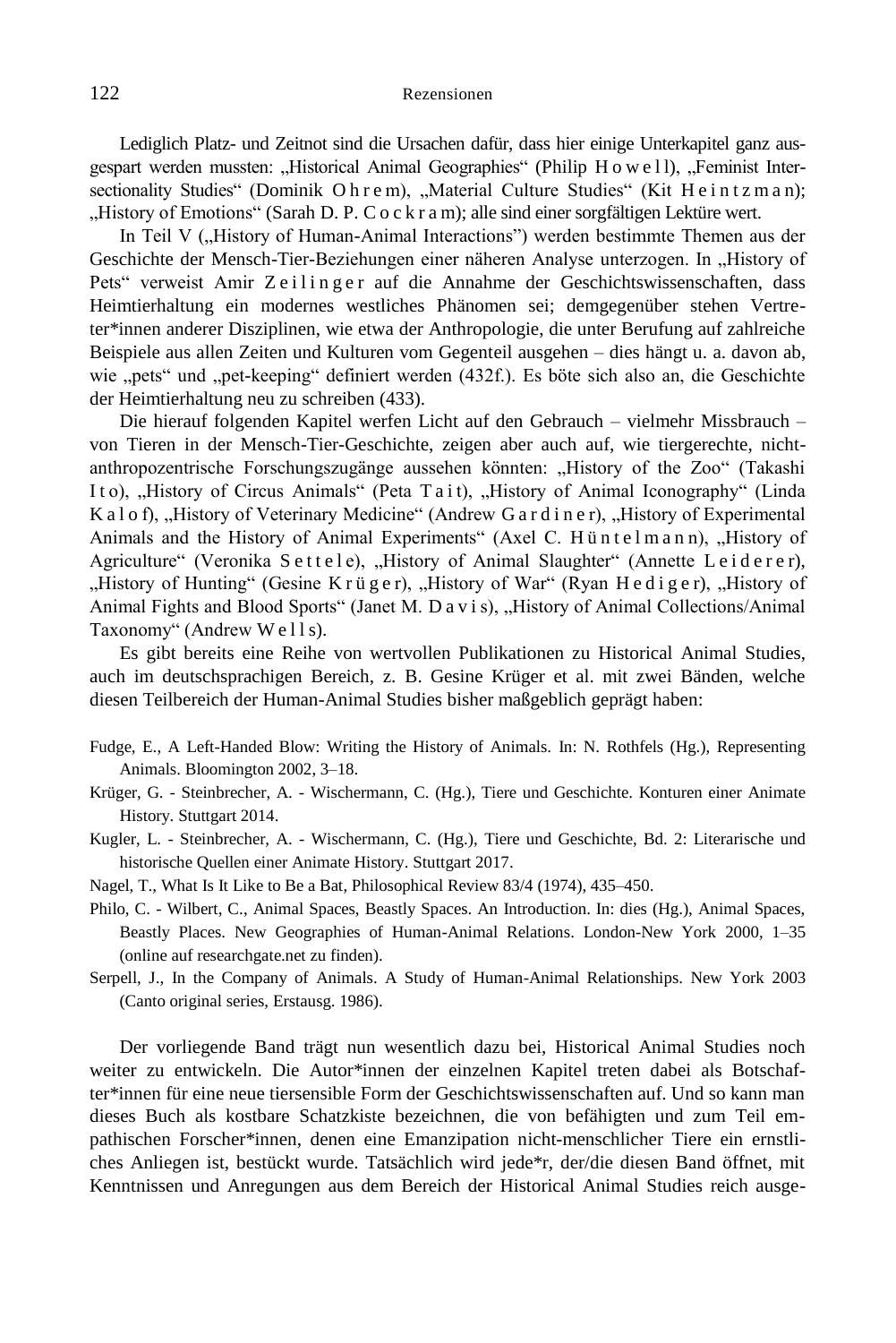stattet werden – und dies unabhängig von ihrem/seinem bisherigen Wissensstand, denn die theoretische Grundlage der Historical Animal Studies wird darin so präsentiert, dass sowohl Neu-Interessierte als auch Expert\*innen großen Gewinn daraus ziehen.

Das Verdienst dieses Bandes liegt jedoch nicht nur darin, dass er ein zuverlässig tragendes Fundament für die Historical Animal Studies bildet, sondern auch darin, dass er inspirierend und beispielgebend auch für andere Fachrichtungen wirken wird, die ebenfalls an einer für ihr jeweiliges Fach geeigneten Adaptation der Human-Animal Studies arbeiten, wie etwa die Literaturwissenschaft, die Theologie, die Pädagogik oder die Rechtswissenschaften.

*Gabriela Kompatscher*

# Peggy Leiverkus, Essensdarstellungen in Ovids Metamorphosen. Wuppertal: Polyphem 2021. (Studia Montana.) 449 S. ISBN 978-3-96954- 003-9

In ihrer bei Stefan Freund an der Bergischen Universität Wuppertal 2019 verfassten Dissertation beschäftigt sich die Verfasserin mit vier ausführlichen Essensdarstellungen in Ovids *Metamorphosen* (Goldenes Zeitalter, Philemon und Baucis, Polyphem und Galatea, Rede des Pythagoras). Sie stellt überzeugende kompositorische und inhaltliche Bezüge zwischen den doch recht unterschiedlichen Passagen her und nimmt kontinuierlich Bezug auf mögliche Vorbilder und Einflüsse. Eine Fülle von Tabellen und gut sichtbar gemachten parallelen Formulierungen (z. T. auch in Farbe) ermöglicht den mühelosen Nachvollzug der Vielfalt des Gebotenen.

Nach einem konzisen Überblick über "Essensdarstellungen als Thema in der römischen Literatur" gibt Leiverkus einen ausführlichen "Forschungsüberblick" (von "Soziologische[n] und anthropologische[n] Grundlagen" über "Soziokulturelle Faktoren von Essen in der römischen Welt" bis zum "Essen als literarisches Motiv"). Auf dieses wohldosierte theoretische Fundament, gefolgt von einem "Systematische[n] Überblick über Essensdarstellungen und -erwähnungen in den Metamorphosen" gründet sie ihre eigenen Analysen.

Der weitgehend analoge Aufbau der vier Großkapitel und zahlreiche Rück- und Vorverweise ermöglichen eine rasche und zielgerichtete Orientierung in der umfangreichen Studie. Ein reichhaltiges Literaturverzeichnis und ein umfangreicher Index locorum sind weitere wesentliche Hilfsmittel. Manche Fußnoten enthalten eigene Spezialstudien, gleichsam *side steps* zu den klugen Beobachtungen im Haupttext. L e i v e r k u s' Arbeit besticht neben neuen und stringent argumentierten Sichten auf scheinbar bekannte Episoden der *Metamorphosen* durch fundierte Übersichten zu Aszendenz- und Deszendenztheorien (im ersten Kapitel "Paradies oder Entbehrung? – Ovids goldenes Zeitalter") von Hesiod bis Lukrez, durch einen Überblick zur Theoxenie (im zweiten Kapitel "Römische *pietas* in drei Gängen – das Gastmahl bei Philemon und Baucis"), durch einen Vergleich der "Polypheme' in der griechisch-römischen Literaturgeschichte (im dritten Kapitel "Erdbeeren statt Menschenfleisch? – Polyphems Liebesgaben") und durch einen Streifzug durch die Vegetarismusdebatte (im vierten Kapitel "Über den Frevel des entarteten Bauches – die Rede des Pythagoras").

*Met.* 1, 101–112; 8, 626–724; 13, 812–837 und 15, 75–478 werden systematisch und – passend zum Generalthema der Arbeit – in gut verdaulichen Portionen inhaltlich und sprachlich, manchmal auch textkritisch analysiert.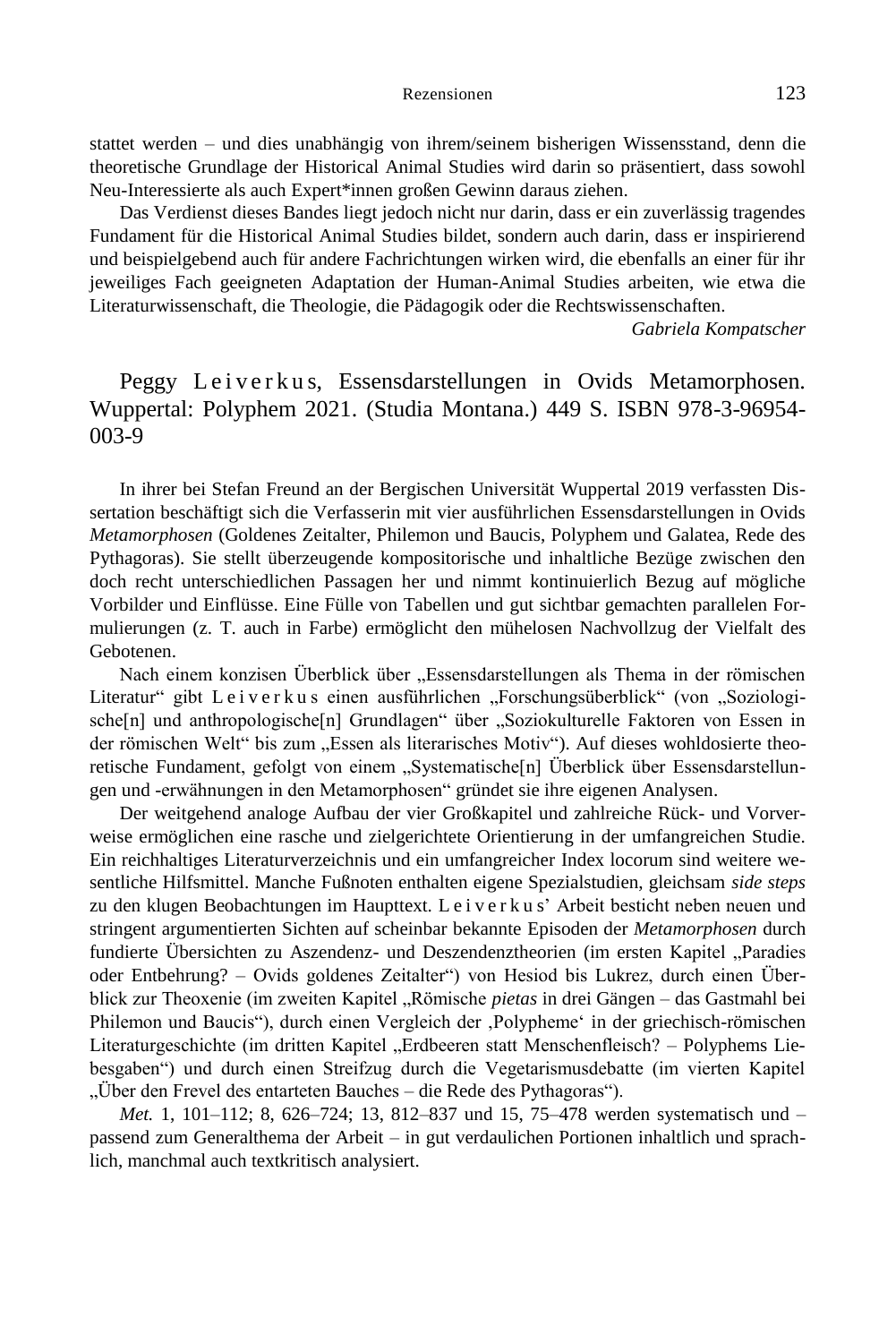Die ovidischen Spezifika arbeitet L e i v e r k u s kontinuierlich und in kritischer Auseinandersetzung mit der (teilweise schier unüberschaubaren) Sekundärliteratur heraus. Gerade im Bereich des kultivierten Landbaus, aber auch der Viehzucht zieht sie die entsprechende (landwirtschaftliche) Fachliteratur (insbesondere Varros *De re rustica*, aber auch Plinius' *Naturalis historia*) heran.

Nach der anregenden Lektüre ist man Spezialist\*in für Kornelkirschen und Erdbeerbäume, für (zumeist negativ gesehene) Tieropfer und Schweinespeck, für Eicheln und in Asche gegarte Eier, für einfache, aber wohlschmeckende Speisen und für anerzogenen Geschmack, der sich schichtenspezifisch und abhängig von der finanziellen Potenz entwickelt. Man hat gelernt, dass Ovid 'gegen den Strich' gelesen werden will, dass seine *aurea aetas* nicht stromlinienförmig oder (naturwissenschaftlich) eineindeutig zu lesen ist, dass Bekenntnis zum zivilisatorischen Fortschritt und Sehnsucht nach der 'guten alten Zeit' einander keineswegs ausschließen; und sogar das Konzept der Gattungsmischung kommt in der Zusammenschau auf die besprochenen Passagen zum Tragen: Polyphems einseitige Liebe zu Galatea hat Berührungspunkte zur vergilischen Bukolik (er ist ja ein Hirte!) – bestechend ist hiebei die Gegenüberstellung von Polyphems und Galateas abweichenden Sichtweisen (290–291) –, und auch Bezugspunkte zur Satire sind vorhanden (372): "Das Gastmahl von Philemon und Baucis ist ein auf die Spitze getriebenes Musterbeispiel römischer *frugalitas* und *pietas*, Polyphem ist ein barbarischer Gourmet, Pythagoras ein wütender Moralapostel."

*Sonja Schreiner*

Raimund Merker, Tigellinus. Im Dienste Kaiser Neros zwischen Genuss und Gewalt. Berlin-Bern-Bruxelles-New York-Oxford-Warszawa-Wien: Peter Lang 2019. 196 S. ill. ISBN 978-3-631-79001-4 (Print). E-ISBN 978-3-631-79419-7 (E-PDF). E-ISBN 978-3-631-79420-3 (EPUB). E-ISBN 978-3-631-79421-0 (MOBI). DOI 10.3726/b15822

Sejanus. Herrscher von Rom. Geachtet – Gefürchtet – Geächtet. Berlin-Bern-Bruxelles-New York-Oxford-Warszawa-Wien: Peter Lang 2021. 303 S. ill. ISBN 978-3-631-84119-8 (Print). E-ISBN 978-3-631-84278-2 (E-PDF). E-ISBN 978-3-631-84279-9 (EPUB). E-ISBN 978-3-631-84280-5 (MOBI). DOI 10.3726/b17883

Mit Tigellinus und Sejan stellt der Archäologe, Althistoriker und Gräzist Raimund M e r k e r zwei durchwegs negativ gesehene Figuren in den Fokus von zwei lesenswerten Monographien. Als ausgebildeter Schauspieler und Spezialist für das (nicht nur antike) Theater lässt er beide Biographien einer wohldurchdachten Dramaturgie folgen, in deren Mittelpunkt neben der präzis historischen Darstellung und der exakten Auswertung der Quellen Figurenpsychologie und Fallhöhe der Protagonisten stehen. Zudem erhalten an Kultur- und Sozialgeschichte Interessierte fundierte Einblicke in die römische Gesellschaft und Politik (mit Ausblicken auf aktuelle Entwicklungen).

Tigellinus tritt uns nach einer "Einleitung" in sieben großen Kapiteln entgegen ("Kind, Knabe, Kerl", "Zurück in Rom", "Alte und neue Verbindungen", "Aufstieg", "Im Genuss der Macht", "Fall, Finale, Fazit" und "Das Nachleben des Tigellinus in Musik, Film und Literatur" (jeweils mit Angabe der Zeitspanne, die der jeweilige Abschnitt umfasst). Dazu kommen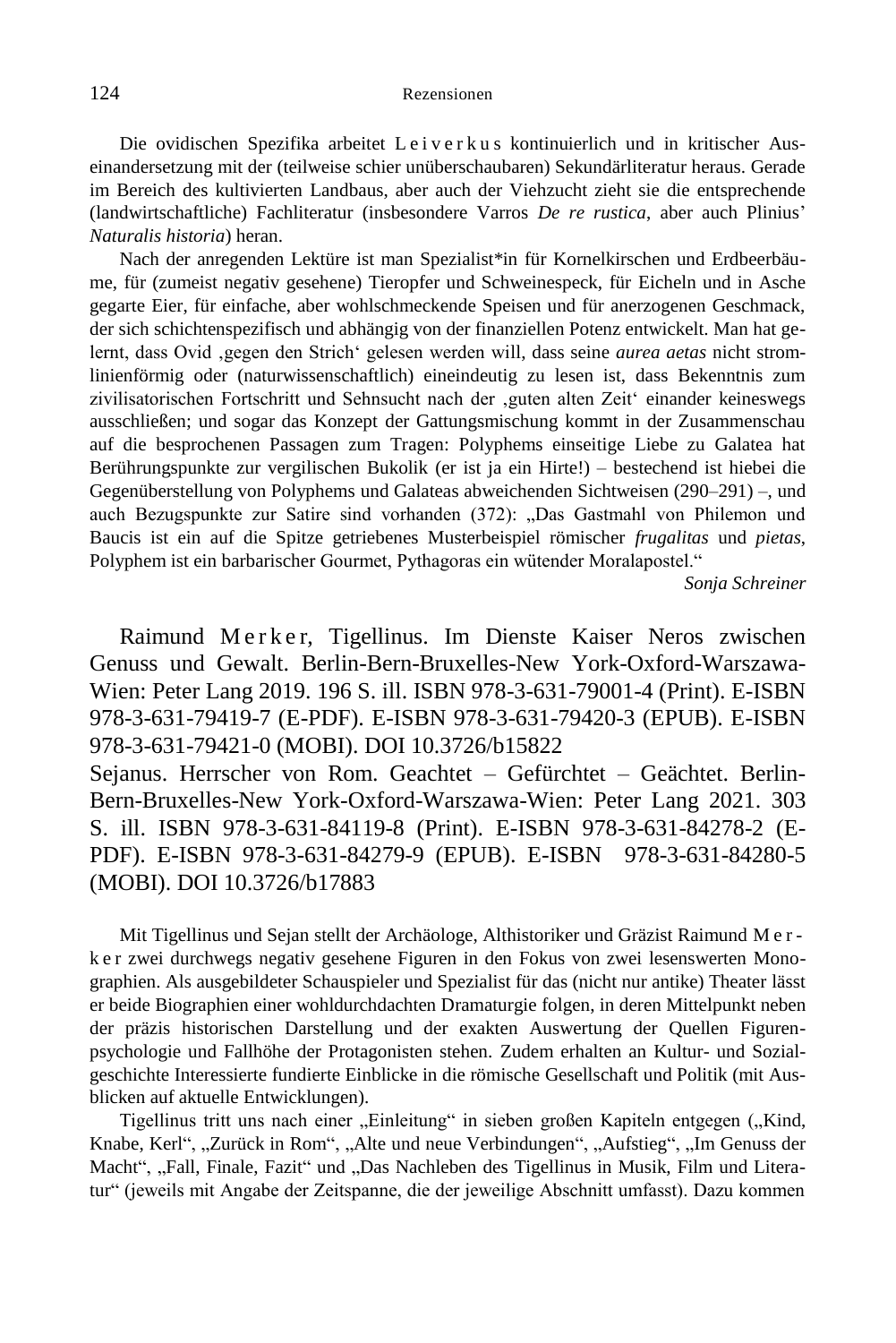drei Exkurse ("Römische Pferdezucht", "praefectus vigilum" und "praefectus praetorio"). Ein umfangreicher "Anhang" enthält eine übersichtliche "Zeittafel", ein gut sortiertes "Quellenund Literaturverzeichnis", "Bildnachweise" (zu dem ganz am Ende stehenden, z. T. färbigen

und stets instruktiven "Bildkatalog"), ein gerade für die geschilderte Epoche unentbehrliches "Personen- und Ortsregister" und eine immer brauchbare "Stammtafel des julisch-claudischen Hauses". An den Beginn jedes Kapitels stellt M e r k e r ein aus der Weltliteratur überlegt gewähltes Zitat (zuweilen auch mehrere wie z. B. gleich in der "Einleitung" aus Theophrast und Francis Bacon). Bereits der erste Satz ist dazu geeignet, vom Buch spannende Einblicke erwarten zu lassen (11): "Unter uns gesagt, wo geherrscht und regiert wird, ist seit Anbeginn jeglichen politischen Denkens und Handelns die wenig angenehme Kaste der Nutznießer, Protegés und Opportunisten unmittelbar in den Schaltzentralen der Entscheidungen anwesend." Scharfsinnig analysiert er die zeitlosen Überlebens- und Karrierestrategien mit "einem Paar bruchsicheren Ellenbogen, einer scharfen Nase und einem ledernen Magen", präsentiert pointiert und treffsicher Gaius Ofonius Tigellinus als Paradebeispiel für diesen Menschenschlag und macht sich (von den Historikern Tacitus und Cassius Dio bis zu dem Epigrammatiker Martial) auf die (literatur- und mentalitäts)geschichtliche Spurensuche nach der Person hinter dem Machtmenschen, versucht zu erklären, wie und warum Tigellinus zu dem wurde, als den man ihn kennt oder zu kennen glaubt (17): "Es ist also notwendig, einen chronologisch-historischen Bogen über fast sechs Jahrzehnte und sechs römische Imperatoren zu schlagen, um seine ganze Geschichte, sein ganzes Leben, sein ganzes mörderisches und zügelloses Handeln nachzuerzählen, was wir trotz des lückenhaften Quellenmaterials versuchen möchten."

Tigellinus wurde zur Zeit des Augustus (als Sohn eines Exilierten in Agrigent) geboren, ist erstmals unter Tiberius wegen Ehebruchs mit den Schwestern Caligulas greifbar und wurde seinerseits von diesem (nach Griechenland) verbannt, wo er sich als Fischer und Fischhändler durchgeschlagen haben dürfte. Über seine Kindheit (und frühe Jugend) weiß man nichts. Höhere Bildung hat er nicht genossen, was seinen Ehrgeiz allerdings nicht schmälerte und ihn dazu brachte, in Rom sein Glück zu versuchen, wo er  $(26)$  . Zeuge des politischen Aufstiegs und jähen Falls des umtriebigen Gardepräfekten Sejan" wurde. Unter Claudius kehrte er mit knapp 30 Jahren nach Rom zurück; die genauen Umstände sind unklar (29): "Durch den Scholiasten des Juvenal kennen wir aber den Umstand, dass die kaiserliche Zusage nur unter der besonderen Auflage erteilt wurde, dass er – wenn das Urteil gegen ihn schon großzügig aufgehoben wird – dem Princeps niemals persönlich unter die Augen kommen darf. Dieser auffällige Passus, der jedem billigen Gangsterfilm entnommen sein könnte, legt uns plastisch dar, dass das ehebrecherische Verhalten des Tigellinus in der julisch-claudischen Familie vielleicht (juristisch) vergeben, aber keinesfalls (emotional) vergessen war." Neben der exakten Quellenarbeit bestechen Abschnitte wie diese durch entsprechenden (kultur)geschichtlichen Hintergrund; hier erfahren die Leser\*innen neben Verbannungsmethoden auch vom Faible des Claudius für das Gerichtswesen.

In Rom war Tigellinus, der durch eine Erbschaft finanziell abgesichert war, als Pferdezüchter tätig – ein einträgliches Geschäft – und wurde Grundbesitzer. (Hier schaltet M e r k e r seinen ersten informativen Exkurs ein.) Auf der politischen Ebene thematisiert er (35) "Vorkommnisse, die mit der Zukunft unseres Rosstäuschers in homogener Verbindung stehen und die weniger zufällig als vielmehr zwangsläufig in ihrer Tragweite und ihren Auswirkungen zu ihm (zurück)führen." M e r k e r entwirft ein (Un)sittenbild am Kaiserhof (von Messalina über Narcissus und Pallas bis Agrippina) und beschäftigt sich mit den unterschiedlichen Sicht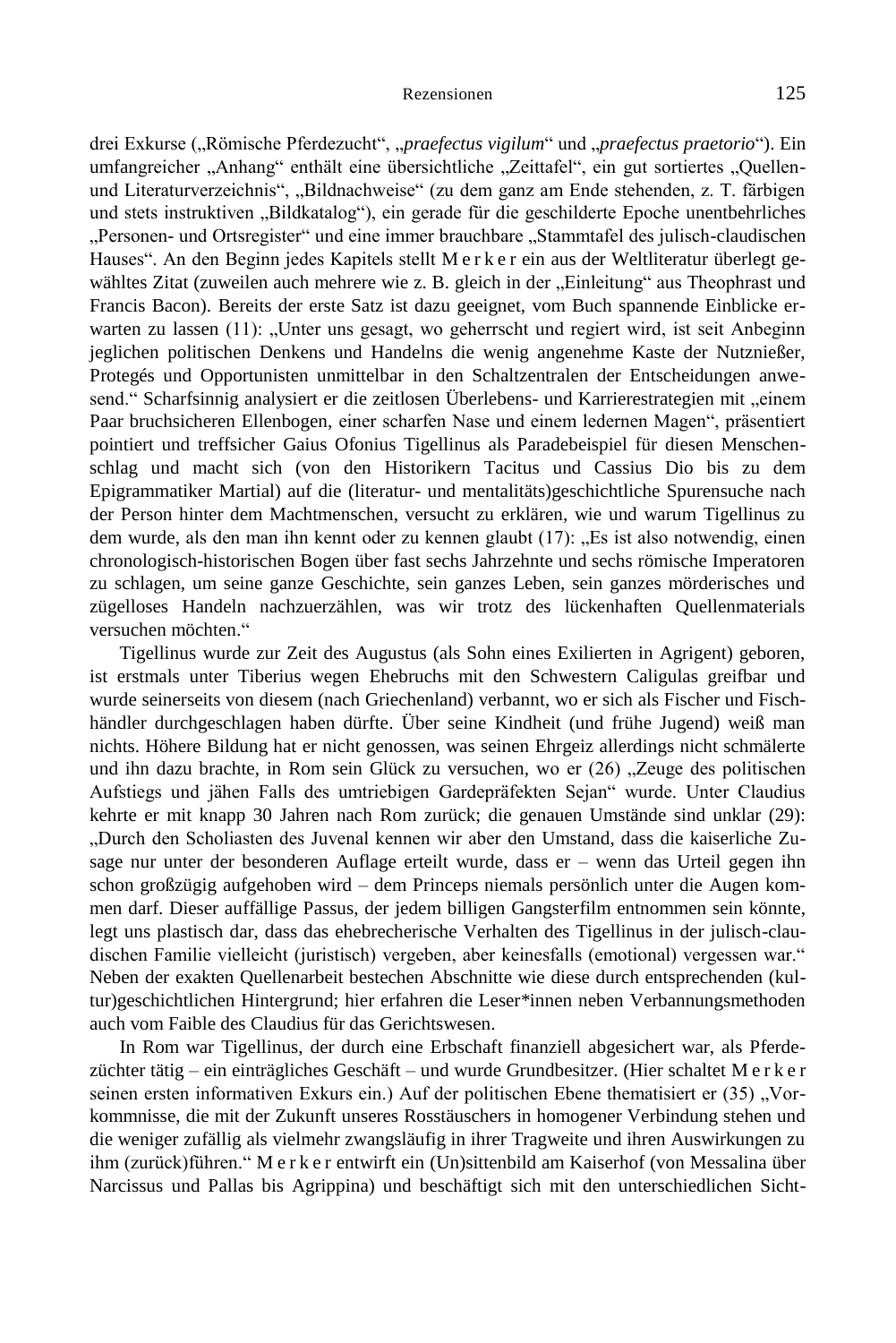weisen auf Claudius. 50 n. Chr. waren (43) "alle ehemaligen bzw. noch lebenden Verbannten der ehebrecherischen Affären aus dem Jahr 39 und 42 n. Chr. (d.h. Tigellinus, Agrippina und Seneca) wieder in der schwülen Atmosphäre rund um den Palatin in Rom vereint […]. Das alles entscheidende und verbindende Element, das die individuellen Schicksale aller drei nachhaltig beeinflussen sollte, war zu diesem Zeitpunkt ein verwöhnter und aufgeblasener Lümmel, der auf dem besten Wege war, nicht nur die mächtigste Person der Welt, sondern auch ein Tyrann der übelsten Prägung zu werden."

Nach diesem *cliffhanger* setzt das Folgekapitel mit Neros Begeisterung für Pferde und Wagenrennen ein. Das Besondere an dem vorliegenden Buch ist, dass es eben ,nicht nur' ein Buch über Tigellinus ist, sondern auch tiefe Einblicke in den Prinzipat und einzelne Kaiserbiographien, aber auch in Massenunterhaltung gewährt. Nach Claudius ist jetzt Nero an der Reihe, dessen Charakterentwicklung M e r k e r mit viel Literatur nachzeichnet und in Bezug zu dessen Bekannt- und Freundschaft mit Tigellinus setzt, die vor Neros Thronbesteigung fällt (55): "Es waren also nicht nur für den jungen Kaiser, sondern auch für Tigellinus die entscheidenden Jahre angebrochen und es lag schlussendlich allein an ihm, die sich nun in der Ferne auftuende Chance zu einem gewaltigen Karrieresprung nicht ungenutzt vorüberziehen zu lassen." Routiniert zeichnet der Verfasser die stabile Phase unter der Doppelspitze Seneca und Burrus und das stufenweise Abgleiten Neros nach, das in Agrippinas Ermordung gipfelt, die er in all ihren brutalen Details schildert. Kurz danach wird Tigellinus *praefectus vigilum*. Es folgt der zweite Exkurs (65): "Überlegenswert ist an dieser Stelle, ob Nero seinen zwielichtigen Freund nicht gerne schon viel früher mit diesem (oder vielleicht einem anderen) zentralen stadtrömischen Amt betrauen wollte, aber erst nach dem Ableben seiner Mutter auch den Mut dazu fand, diese mit Sicherheit hinterfragungswürdige Personalentscheidung auch in die Tat umzusetzen." M e r k e r erklärt die Möglichkeit, dass ein Mann ohne einschlägige Ausbildung dieses Amt ausüben konnte, mit (67) "zwei grundsätzlichen Voraussetzungen bzw. römischen Besonderheiten im Staatswesen", der kaiserlichen Entscheidungsbefugnis und der Zugehörigkeit zum *ordo equester*. Den erforderlichen Finanzpolster hatte Tigellinus durch seine Erbschaft. M e r k e r zeichnet das negative Tigellinus-Bild des Tacitus nach und wendet sich mit Petron einem weiteren Parvenu zu (69): "Natürlich blieb es nicht aus, dass die beiden gegensätzlichen Charaktere […] zu erbitterten Gegnern um die absolute Gunst des Kaisers wurden." Er sieht hierin einen (70) "typischen Zweikampf zwischen den gegensätzlichen Polen Geisteskultur und Machtkultur".

Mit gut gewählten Auszügen aus Racines *Britannicus* (Burrus' Sicht auf Nero) und Sienkiewiczs *Quo vadis* (Petrons Meinung über Nero) untermauert er seine Darstellung der Verhältnisse (71): "Tigellinus werden beide Ansichten egal gewesen sein." Nero machte ihn zum Prätorianerpräfekten. Es folgt der dritte Exkurs. Schonungslos zeichnet M e r k e r den Machtmissbrauch nach, bezeichnet Tigellinus als (85) "ultimative[n] Wahrer des Systems Nero" und fügt in seine ausführliche Schilderung der *cena Tigellini* eine signifikante Passage aus John Herseys *The Conspiracy* ein. Gerade diese Erweiterungen machen die Lektüre besonders reizvoll; sie zeigen die (negative) Strahlkraft seines Antihelden. Unvermeidlich folgt ein langer Abschnitt zum Brand Roms und der Christenverfolgung mit Fokus auf der Rolle, die Tigellinus dabei gespielt hat respektive haben könnte. Ähnliches gilt für die Pisonische Verschwörung (97): "Von nun an musste Tigellinus als *praefectus praetorio* und engster Vertrauter des Kaisers allein darauf achten, dass ihm seinen mit hemmungsloser Gewalt, mit Halbwahrheiten und ganzen Lügen eroberten Platz am Zenit der Macht nichts und niemand streitig machen konnte. Wusste er doch nur zu gut, dass das Nach-oben-Kommen wesentlich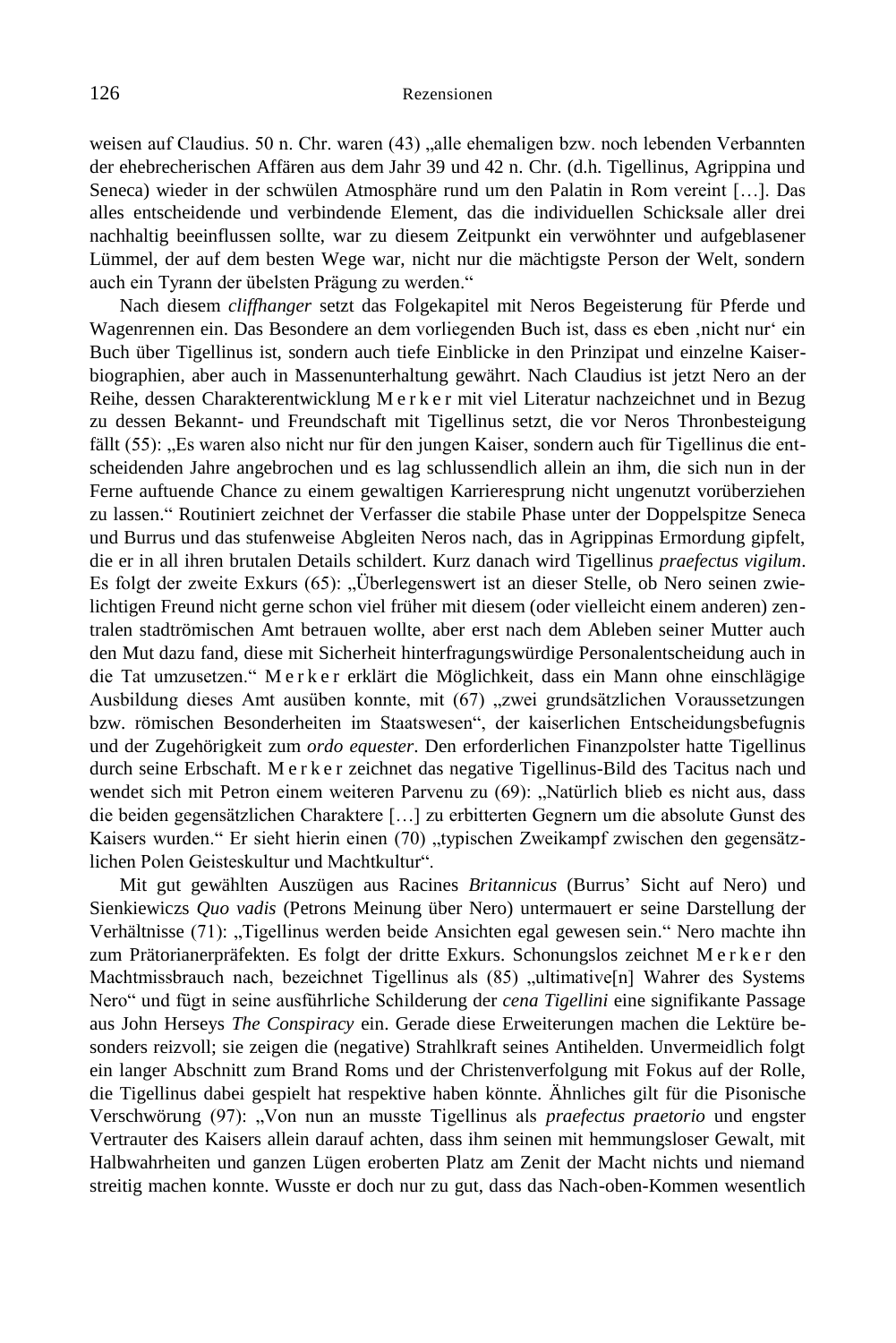leichter ist, als das Oben-Bleiben." Zunächst rettete ihn (noch) die Angst der anderen, doch nach Petrons parodistischem Philosophentod, den Merker detailreich schildert, Neros Griechenlandreise mit all ihren Eskapaden  $-$  (106): "Wir dürfen davon ausgehen, dass der geniale Selbstoptimierer Tigellinus nicht mit ausgesuchter Begeisterung an dieser vielmonatigen Hochkulturreise teilnahm." – und Neros Tod begann der Anfang vom Ende des Tigellinus (113): "Wo Tigellinus sich in diesen letzten Wochen und Tagen von Neros Herrschaft aufhielt, ist nicht ganz klar. Aber es ist schon auffällig, dass ausgerechnet er, als die rechte Hand von Nero und über Jahre die zweitmächtigste Person in Rom, an solch einem historischen Wendepunkt überhaupt keine Erwähnung in den Quellen erfährt." Der schrittweisen Entmachtung folgte die Selbsttötung; letztlich wurde er mit denselben Mitteln geschlagen, mit denen er seine Gegner ausgeschaltet hatte; und doch blieb er sich gewissermaßen ,treu' (117): "Ganzheitlich betrachtet hätte sein irdisches Ende nicht typischer für ihn sein können. Selbst in seinen letzten Minuten gelang es ihm, seinem ausgeprägten Sinn für Grenzüberschreitungen jovial nachzugeben." Den gelungenen Abgesang auf den verworfenen Machtmenschen muss jede\*r selbst lesen; keine Rezension kann bloß nachzeichnend dieser schonungslosen Schilderung gerecht werden. Das letzte Wort bei M e r k e r hat Tacitus (*Historiae* 1, 72), der Historiker, (120) "der wie kein anderer es verstand, die unvergleichliche Fülle des Menschlich-Exemplarischen mit trefflichem Geschick auf den Punkt zu bringen und mit sicherer Hand das Wirken des Tigellinus als Präfekt zweier mächtiger römischer Organisationen auch im geschichtlichen Rückblick nicht zu verharmlosen oder, was noch fataler wäre, zu beschönigen […]".

Was folgt, ist ein reizvolles Kapitel (123) "aus rezeptionsgeschichtlicher Perspektive", insbesondere in Oper, Schauspiel und Film und stets verknüpft mit Nero. Der Verfasser beginnt bei der *Octavia*, analysiert die *Vita Apollonii*, wendet sich Monteverdis *L'incoronazione di Poppea,* Racines *Britannicus*, Händels *Nero* und *Agrippina* und Reinhard Keisers *Octavia*  zu, v. a. aber Antonio Gianettis *L'ingresso alla gioventù di Claudio Nerone*, Anton Grigorjewitsch Rubinsteins *Néron* und einer Fülle von Werken aus dem 20. Jh., wobei Tigellinus in den Filmen ein Schattendasein führt (133): "Wurde die Person Nero in den unterschiedlichen Kunstformen von allen Seiten als Kaiser, Sohn, Muttermörder, Künstler etc. mannigfaltig durchleuchtet, blieb sein Lehrmeister des Verruchten fast schon vergessen auf der Strecke der Geschichte zurück. Selbst in mehr als 60 Spielfilmen über und um Nero hat er es nicht einmal auf ein diesbezügliches Werbeplakat geschafft. Dieser historische Umstand ist umso bedauerlicher, da Tigellinus aufgrund seiner charakterlichen Eigenschaften und seiner besonderen Anpassungsfähigkeiten alles für Film und Bühne mitbringt, was einen authentischen dramatischen Antagonisten ausmacht […]." Matthew Gwinne hat in *Nero tragaedia nova* (1603) Tigellinus ausführlich auftreten lassen (mit Textauszug 135–138), aber (138) "auf die Funktion eines Polizisten und Folterknechts" reduziert: "Der rohe, brutale und ordinäre Einfluss des Tigellinus auf Kaiser Nero und seine Politik bleibt auch hier leider unbeachtet." In *Tragedy of Nero* (1624, Thomas May zugeschrieben) zeigt sich "mehr dramatische Entfaltung" (mit Textauszug 140–141). In weiterer Folge analysiert M e r k e r weitere Stücke, Romane und Comics und zeigt die ganze Spannbreite von Tigellinus als Randfigur bis zur (144) "charakterliche[n] Mehrfarbigkeit" und der Zentrierung auf den Machtmenschen (149): "Dennoch, viel wichtiger für uns war zu zeigen, welch mitunter vielfältige Assoziationen die weniger bekannte Gestalt des Tigellinus bei Literaten, Dramatikern und Filmemachern hinterlassen hat, und wie jeder, ganz individuell auf seine Art, einen ,neuen Tigellinus' für sich zu kreieren verstand. Vom (antiken) brutalen Bösewicht bis zum (modernen) komischen Beam-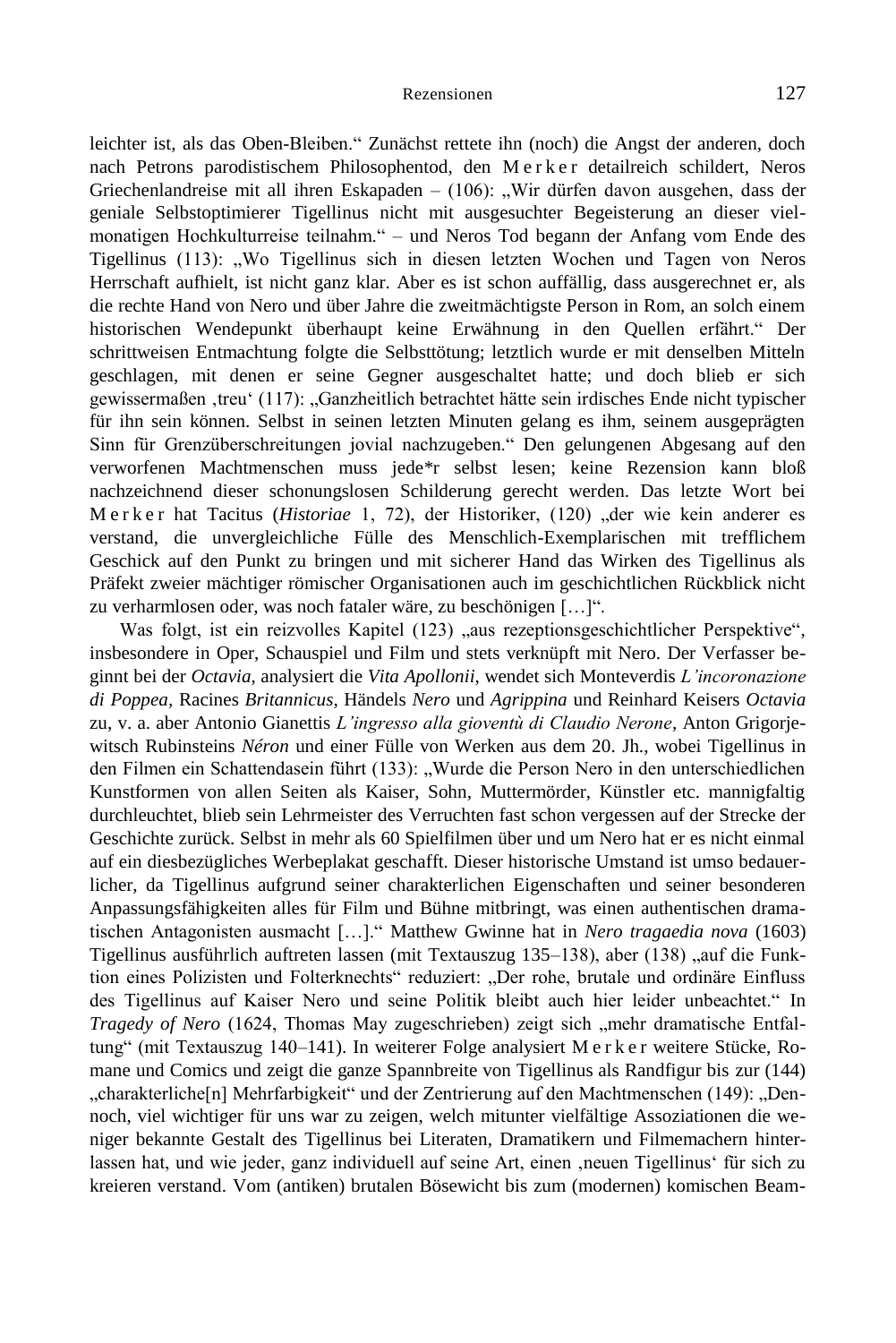ten ist so ziemlich alles vertreten, wobei man gleichwohl einschränkend festhalten muss, dass die überwiegende Mehrheit derer, die sich seiner Figur künstlerisch angenommen haben, ihn – wenn auch vielfach nur in Ansätzen – so zeigte, wie er (wahrscheinlich) wirklich war und wie er in den Quellen auf uns gekommen ist: [...] als einen Charakter, der in der Lage ist, auf dem Theater und in der Literatur einen großen und dunklen Schatten zu werfen."

 $^{\circ}$ 

Sejan präsentiert uns der Verfasser in drei Großkapiteln ("Geachtet oder Wie man Römer wird", "Gefürchtet oder Wie man als Römer handelt" und "Geächtet oder Wie man Römer bleibt", jeweils untergliedert in gut komponierte Unterkapitel. Ein umfangreicher "Anhang" bietet Stammbäume, eine Zeittafel, ein Quellen- und Literaturverzeichnis, Einträge zum Bildnachweis, ein Personen- und Ortsregister und eine umfangreiche Appendix mit Exkursen zu *gens*, römischer Namensgebung, Nobilität, den Prätorianern, dem Patriziat und der Figur des Lycus bei Seneca. Im Vorwort beantwortet der Verfasser die Frage (9) "Warum ein Buch über L. Aelius Sejanus?" damit, dass es sich um eine "schlüssige Fortsetzung" seines Tigellinus-Buches handelt. Zudem ist der Band vor Holger Sonnabends rezenter Tiberius-Biographie erschienen, bietet somit eine neue Sicht auf den Gardepräfekten; und nicht zuletzt sieht M e r k e r in Sejan eine Mahnung für unsere Zeit, ein (10) "Paradigma für all jene, die, im Großen wie im Kleinen, im Regionalen wie im Globalen, im Analogen wie im Digitalen mit Dingen und Mächten liebäugeln, die sie einerseits nur unzureichend verstehen, andererseits genau aus diesem Grund nicht (auf Dauer) kontrollieren können."

Wie im "Tigellinus" stehen im "Sejanus" Auszüge aus mit Bedacht ausgewählten Werken der Weltliteratur als Motti am Beginn aller Kapitel; in der "Einleitung. Der doppelte Sejan" sind es Ben Jonson und Friedrich Schiller. Die Zitate zeigen jeweils, in welche Richtung der Unterabschnitt gehen wird. Als ,doppelt' bezeichnet M e r k e r Sejan aufgrund der (14) "ambivalente[n] Berichterstattung", aber auch wegen des (15) "engen und unlösbaren Interdependenzgeflecht[s] zwischen Tiberius und seinem Gardekommandanten", lässt die wichtigen Quellen Revue passieren, allen voran natürlich Tacitus, und ist um  $(21)$ , eine faire Beurteilung der Hauptfigur" bemüht: "Fair deshalb, da schon kurz nach dem Tod des Sejan die Verzerrung der Geschehnisse sowie seiner Persönlichkeit begannen […]. Dies bedeutet für uns zunächst einmal nichts anderes – auch wenn Sejans (und Tiberius') historische Beurteilung augenblicklich allein vom Standpunkt und den Absichten der jeweiligen antiken und modernen Rezensenten abhing und -hängt – dass es sich in der Beschäftigung mit der Vergangenheit immer nur um eine Annäherung an die tatsächlichen Verhältnisse handeln kann."

Im ersten Großkapitel beginnt M e r k e r mit "Herkunft, Familie, Erziehung" und setzt Sejans Geburt in historischen Bezug zu augusteischer Politik. Damit bekommen die Leser\*innen ein Kaleidoskop der Ereignisse vermittelt. In gewohnter Präzision wertet der Verfasser auch klein(st)e Erwähnungen in unterschiedlichsten Textsorten aus. Breiten Raum widmet er Sejans Adoption und der damit verbundenen (Bildungs)perspektive, die der junge Mann auch zu nutzen wusste. In "Tribun, Prokurator, Präfekt" macht Sejan schrittweise Karriere, wobei (37) "die Anfänge, die ersten Schritte […] im Dunkel der Geschichte" liegen. Als erstes beleuchtet Merker die Nachfolge des Augustus und verzahnt die Vorgänge mit Sejans Karriereweg. Inkludiert ist 42 eine detaillierte Auflistung über die einzelnen Stationen einer Ritterkarriere, in der Folge – so weit eben möglich – mit Informationen über Sejan verknüpft, aber auch mit Tiberius, der im dritten und letzten Unterkapitel dieses Großabschnitts exakt vorgestellt wird. Wie der "Tigellinus" auch ein Buch über Nero ist, ist "Sejanus" eines über Tiberius (77): "Sicherlich war Tiberius als Nachfolger auf den Prinzipat das, was man eine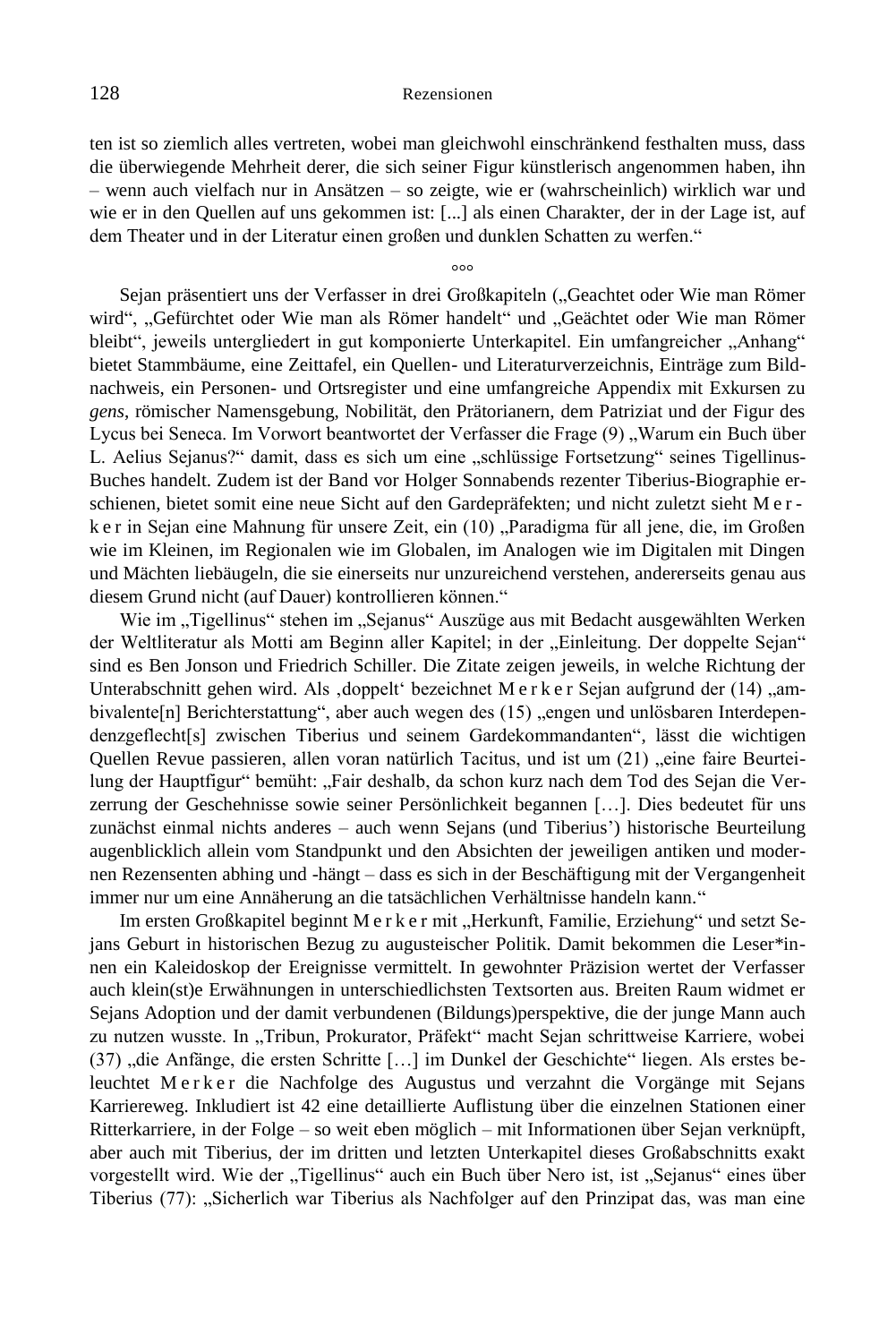Not- oder Kompromisslösung nennt". Sejan kommt – in wohldurchdachter Komposition – erst im letzten Satz dieses Abschnitts wieder zum Vorschein (87): "Doch noch eine völlig andere Auswirkung hatte das Ende des Augustus und die Inthronisierung des Tiberius: er spülte den bis dato weitestgehend unbekannten römischen Ritter Aelius Sejanus aus den gesellschaftlichen hinteren Reihen des Reiches ins politische Tageslicht des Imperiums." Ab jetzt, dem zweiten Großkapitel, wird er Protagonist bleiben.

Dessen erstes Unterkapitel trägt den bezeichnenden Titel "Ein treuer Diener seines Herrn". M e r k e r betont, dass der Machtumfang des Gardepräfekten erst durch Sejan zu dem später prägenden geworden ist (90–91): "Sejan war durch seinen genetischen Code ganz ritterliches Kind seiner Zeit und demnach auch klug genug um zu wissen, dass für sein weiteres berufliches Fortkommen eine möglichst ranghohe Protektion unabdingbar war. Er wusste, dass das Hamsterrad der römischen Verwaltung ohne das gezielte Wirken von Patronage nur von Innen wie eine Karriereleiter aussah." Schritt für Schritt zeichnet er Sejans Machtausbau nach, wozu auch die Stationierung der *castra praetoria* gehörte (99): "In der Folgezeit taucht Sejans Name nur mehr sporadisch in den Quellen auf, was für uns zunächst einmal dahingehend zu beurteilen ist, dass er ohne Fehl und Tadel aus der zweiten Reihe heraus, seine Funktion als Gardekommandant und Berater des Kaisers ausübte." Als Stellvertreter des Tiberius bewährte er sich als Katastrophenmanager (beim Brand des Pompeiustheaters) –  $(101)$ , ein starker Chef sucht sich nach Möglichkeit immer starke Mitarbeiter aus" –, militärisch und auch auf einer persönlichen Ebene in einer Atmosphäre von Misstrauen (107): "Selbstverständlich hatten auch die ständigen Streitereien innerhalb des Herrscherhauses ihren Einfluss darauf, dass sich der Kaiser immer enger an Sejan band". M e r k e r nennt ihn treffend (108) "seine[n] alten Buddy Sejan, der sich die letzten acht Jahre seiner Regentschaft als ein treuer und verlässlicher Diener seines Herrn erwiesen hatte."

Im Unterabschnitt "Die Lücke, die die Parzen lassen" geht es vonehmlich um Germanicus und Drusus, deren Tod für Sejan zum (109) "Karrierebeschleuniger" wurde. Minutiös schildert M e r k e r das Zerwürfnis zwischen Drusus und Sejan, Sejans mögliche Verwicklung in dessen Tod und die Rivalität zwischen Tiberius und Germanicus. Dem Sejan aber vertraute Tiberius. Er sah in ihm (123) "die große Ausnahme von dieser unerfreulichen römischen Verhaltensregel, der, tragisch genug, zu Eigen war, die Fähigen wegzuspülen und die Egomanen und Eigennützer zu bevorteilen." In "Querelen und Kabalen überall" schildert M e r k e r dann dynastische Überlegungen für die Zeit nach Tiberius (125): "Rechnete doch zu diesem Zeitpunkt keiner in Rom damit, dass Tiberius tatsächlich noch weitere 13 Jahre bis in das Jahr 37 n. Chr. leben und herrschen würde. Am wenigsten er selber." Das war die Chance für Sejan, der sich – ganz klassisch und sich Agrippa zum Vorbild nehmend – mittels Heiratspolitik ins Zentrum der Macht katapultieren wollte. Er schürte innerfamiliäre Konflikte und wusste die *lex maiestatis* für sich zu nutzen (134): "Sejans angebliche Verantwortung oder (Mit-)Schuld für so manch künstlich erzeugte Anklage inklusive der Verurteilung der oder des Beschuldigten wurde, in der Auseinandersetzung mit seiner Person, zumeist heillos überschätzt. Natürlich stand Sejan gemäß seinem Aufgabenspektrum auch in juristischen Fragen mit Rat und Tat seinem kaiserlichen Herrn zur Verfügung, doch seine unmittelbare politisch oder privat motivierte Beteiligung, welche schlussendlich zur Anklage wie auch zur Verurteilung hochrangiger Personen führte, kann ihm historisch nicht nachgewiesen werden." Vielmehr machte sich Sejans Loyalität und die Tatsache, dass er Tiberius in Sperlonga bei einem Gebäudeeinsturz das Leben rettete, bezahlt. Damit begann die Zeit des Kaisers auf Capri und Sejans Zeit als sein Stellvertreter in Rom (146): "Man geht demnach fort, nicht weil man muss, son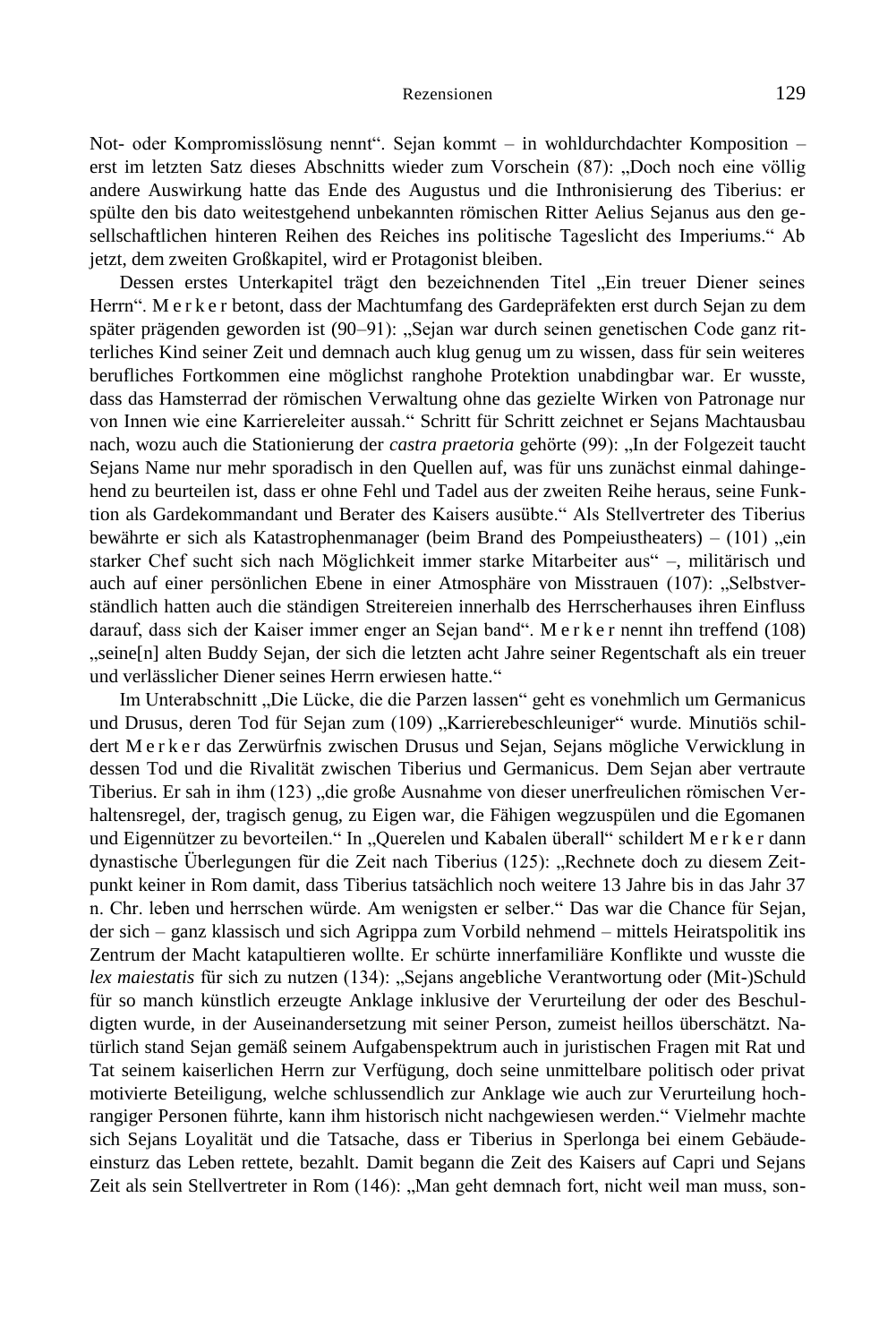dern weil es nichts mehr gibt, was einen hält." Für Tiberius war die Übergabe der Amtgeschäfte an gerade ihn völlig logisch. Für Sejan bedeutete das *message control*, aber immer noch ein Vorgehen mit juristisch zulässigen Mitteln in Übereinstimmung mit dem Herrscher.

Den Ausbau der Machtbefugnisse schildert M e r k e r in "Amfortas von Rom", ebenso Sejans Reisen nach Capri zur (ausgewählten) Berichterstattung. Die Realpolitik und die ruhige (154) "geopolitische Lage" spielten ihm in die Hände: "So wurde Sejan während seiner Zeit als ,Premierminister von Rom' niemals gefordert, größere militärische Krisen zu bewältigen oder Konflikte mit Waffengewalt zu unterdrücken." Ihm war vergönnt, was Tiberius versagt geblieben war. Die Untertanen suchten die Nähe zum ,Ersatzkaiser', Tiberius ließ es geschehen (166): "Zwar fehlten Sejan nach wie vor die eigentlichen machtpolitischen Kompetenzen des *imperium proconsulare* sowie die der *tribunicia potestas*, doch konnte er – aufgrund des bisher Erreichten sowie seiner gewachsenen politischen Position – damit rechnen, diese in naher Zukunft zu erhalten. "Von Siegern und Verlierern" zeigt ihn schließlich am Ziel: Sejan wird Konsul. Warum Tiberius dann trotzdem Caligula aufzubauen begann, bezeichnet M e r k e r als (172), ein persistentes Rätsel der römischen Geschichte". Sejan fühlte sich sicher, bis zu dem Zeitpunkt, als (176) "Tiberius seinem wichtigsten Minister von heute auf morgen gleichsam wie aus dem Nichts die kaiserliche Gunst entzog". Minutiös analysiert M e r k e r in der Folge gängige Verschwörungstheorien auf Basis von Flavius Josephus und Tacitus, tendiert aber dazu, dass aus Sejans Sicht (179) "personelle Umgruppierungen nichts weiter als notwendige Schritte zu seiner künftigen (Mit-)Herrschaft" waren, der zweite Gardepräfekt Macro sich wiederum Sejans entledigen und Tiberius auf seine Seite bringen wollte – mit Erfolg und zum letalen Nachteil Sejans. In allen grausigen Details schildert der Verfasser Sejans Ende (und das seiner Familie) und die anschließende und konsequente *damnatio memoriae* (190): "Dies war also die Strafe des Sejan, doch mit Recht fragt man sich wofür? Von allen Gründen, die in der Vergangenheit genannt wurden, bleibt als deutlichstes Motiv für seine Beseitigung allein die ausgeprägte Furcht des Tiberius, die ihm andere – insbesondere Macro – gekonnt einzuflüstern verstanden und denen der Princeps, trotz Pflichtbewusstsein, vergangener Treueschwüre und Loyalitätsbekundungen, geneigt war, Glauben zu schenken. Anders formuliert, Tiberius hat das Schicksal seines fähigsten Mitarbeiters in die Hände von Zuträgern, Neidern und Parasiten gelegt und somit das Todesurteil über Sejan gesprochen."

Das letzte Großkapitel eröffnet M e r k e r mit dem Unterkapitel "Vom Tod des Sejan bis zum Tod des Tiberius". Die grausame Säuberungsaktion zzgl. einer umfangreichen Tabelle 197–198 ist Inhalt dieses vielleicht dunkelsten Abschnitts des Buches. Sejan als Person war damniert, geblieben ist die Machtbefugnis seines Amtes als (205) "Basisstein im kalten Kreislauf der Macht […]. Bei seinem Aufstieg in die erste Position war er zwar mit aller persönlicher Konsequenz gescheitert, zeichnete aber mit seinem Beispiel 'Wachse oder Weiche' seinen Amtsnachfolgern einen Weg auf, den nicht wenige Ehrgeizige gewillt waren, zu beschreiten." Was folgt, ist das erste von zwei rezeptionsgeschichtlichen Kapiteln: "Die posthume Sejan-Propaganda" beschäftigt sich mit dem (207) "letzten negativen Schliff" des "ambivalenten Sejan-Bild[es]". M e r k e r beginnt bei Senecas Lycus im *Hercules furens* und gibt dann einen forschungsgeschichtlichen Überblick, den er bei Mommsen beginnt, dankenswerterweise auch eine Fülle (völlig) unbekannter Arbeiten analysiert, die zu einem (möglichst) vollständigen Bild beitragen, und bei Champlins *Seianus Augustus* [sic] endet (215): "Wir könnten, wenn wir die Literatur zu Sejan (und Tiberius) der letzten zwei Jahrhunderte systematisch durchgingen, ganze Seiten, ja ein umfangreiches Buch mit den mannigfaltigsten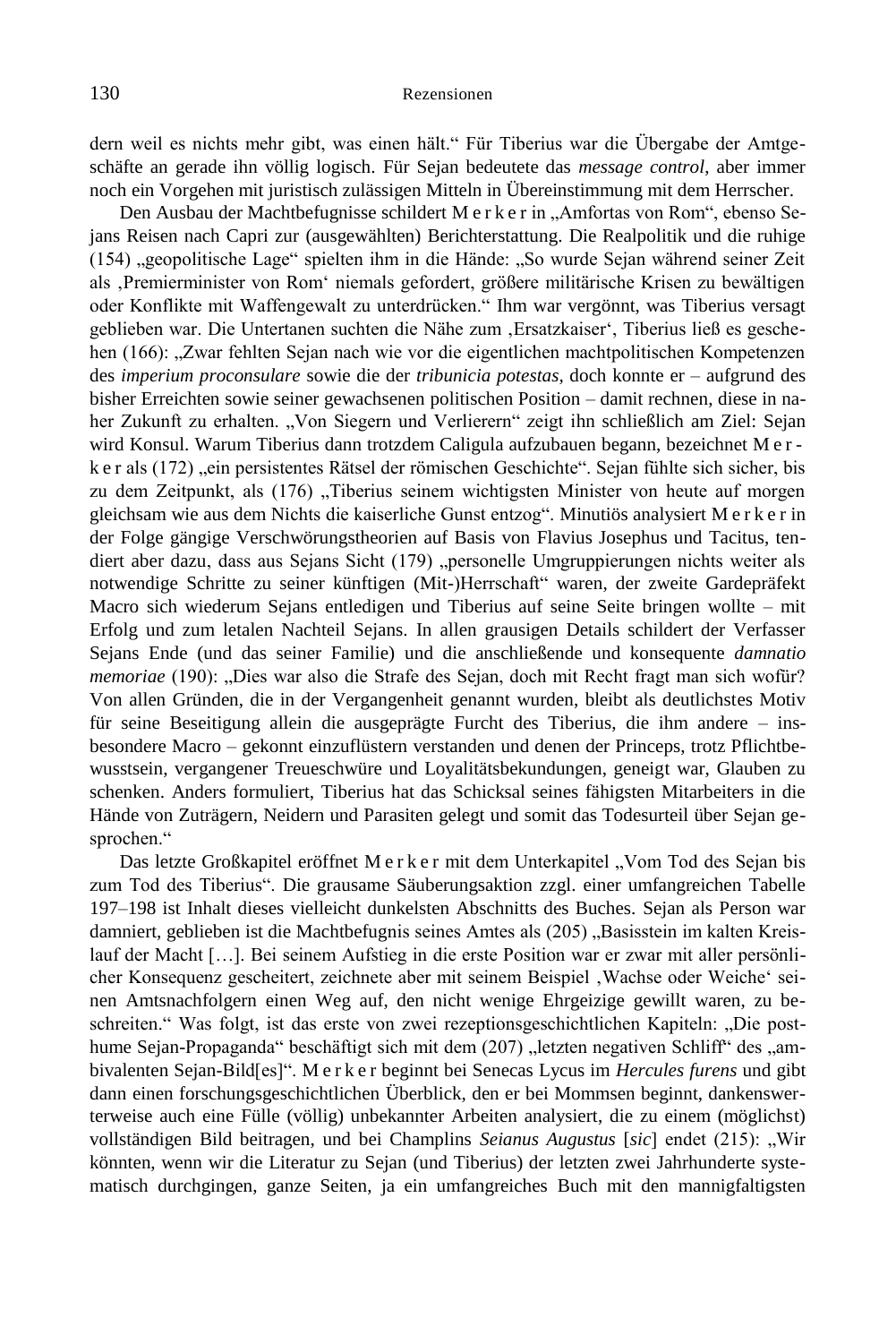Äußerungen zu Sejan, seinem Leben und Wirken füllen, doch ist dies keinesfalls notwendig. Allein wichtig ist zu erkennen, dass sich das Bild des Sejan, je weiter wir uns von den antiken Quellen entfernten, immer weiter ausdifferenziert hat und die Wertung seiner Person auch in vielen Bereichen grundlegend, ja um 180 Grad gewendet hat." Darin sieht er ein grundlegendes menschliches Phänomen: "Man kann einer Person oder einer Gruppe Jahre der Zuneigung und Aufmerksamkeit schenken und doch wird sich diese Person, diese Gruppe irgendwann gegen einen wenden. Dieses Urphänomen liegt am Funktionsprinzip der Machtbalance, welche in einer Figuration ständig in Bewegung ist."

Im letzten Unterkapitel "Ben Jonson und sein Römerdrama *Sejanus his Fall"* listet M e r k e r zehn englische Tragödien mit historischer Thematik zwischen 1603 und 1635 auf. Chronologisch steht das titelgebende Stück am Anfang. M e r k e r verortet Jonson in der Literaturgeschichte, stellt sein Œuvre und seine Technik der Charakterzeichnung vor und wendet sich schließlich der (230) "Römertragödie Sejanus his Fall (in welcher William Shakespeare wahrscheinlich zum letzten Mal als Schauspieler auf einer Bühne gestanden ist) […] in Anlehnung an die historischen Beschreibungen des Tacitus" zu. Jonson transferiert die Handlung nach England und macht Sejan zum "(Anti-)Helden". Sein Stück ist (231) "kein philologischer Fleckenteppich", sondern ein (232) "dichterisches Gesamtkunstwerk auf höchstem Niveau mit gleichzeitig hohem historischem Wahrheitsgehalt." Sein Sejan ist ein "Bilderbuchschurke", Sejan und Tiberius ein (236) "Duo von ausgemachten Halunken" und nicht (237) "wie sonst in der elisabethanisch-jakobinischen Tragödie üblich, mit einem Protagonisten und einem Antagonisten." Das wirft eine Schwierigkeit auf: "Im Verhältnis zwischen Kaiser und Günstling liegt somit auch das zentrale Problem des Aufbaus der Sejan-Tragödie, da die Zusammenarbeit zweier Schurken mit unterschiedlichen Zielen zwangsläufig die Frage aufwirft, inwieweit dabei ein jeder die Ziele des anderen durchschaut beziehungsweise frühzeitig durchschauen kann. In Anbetracht der unterschiedlichen Deutungsmöglichkeiten der Quellen wurden in der figürlichen Charakterführung […] so auch selbstständige (dichterische) Änderungen des Dramatikers notwendig und entschieden somit mit, in welchem Sinne Jonson das Verhältnis der beiden Hauptakteure zueinander auffasste." Von besonderem Interesse ist daher die Auflistung von Jonsons Abweichungen von den Quellen, die Darstellung einer individuellen Arbeitstechnik (233–236). Letztlich ist Jonsons Stück ein (240) "Kompromiss zwischen antiker und moderner, d.h. elisabethanischer Kunstanschauung […], weil die Darstellung von Typen und des dazugehörigen Intrigenschemas ganz im Stil der antiken Komödie verfasst ist, während die Art der Quellen und ihrer Verwendung eine Dramatisierung im Stil der historischen Tragödien der Elisabethaner voraussetzt." *Sejanus his Fall gehört für M e r k e r zu den (239) "tragedies of humour [...]*, wobei wir [der] in diesem Zusammenhang ebenfalls verwendete[n] Bezeichnung *histories of humour* den Vorzug geben, da diese das Wesen seiner Komposition noch besser zu treffen scheint. War es doch gerade der historische Charakter des Stückes, der seinen Verfasser so doch zu einigen Zugeständnissen dramatischer Art bewog, die er um der shakespearischen Auffassung einer Tragödie willen wohl niemals gemacht hätte."

Hier lässt sich zum Vergleich gewinnbringend "Die Figur des Lycus bei Seneca" (266– 270) aus der Fülle der Exkurse in der Appendix heranziehen; die anderen Exkurse unterstützen die Leser\*innen beim Verständnis der soziopolitischen Hintergründe, die das gesamte Buch durchziehen.

Raimund M e r k e r s Biographien basieren auf soliden Quellenrecherchen in Verbindung mit einer Verheutigung der problematisierten Inhalte. Die 'Viten' von Tigellinus (und Nero)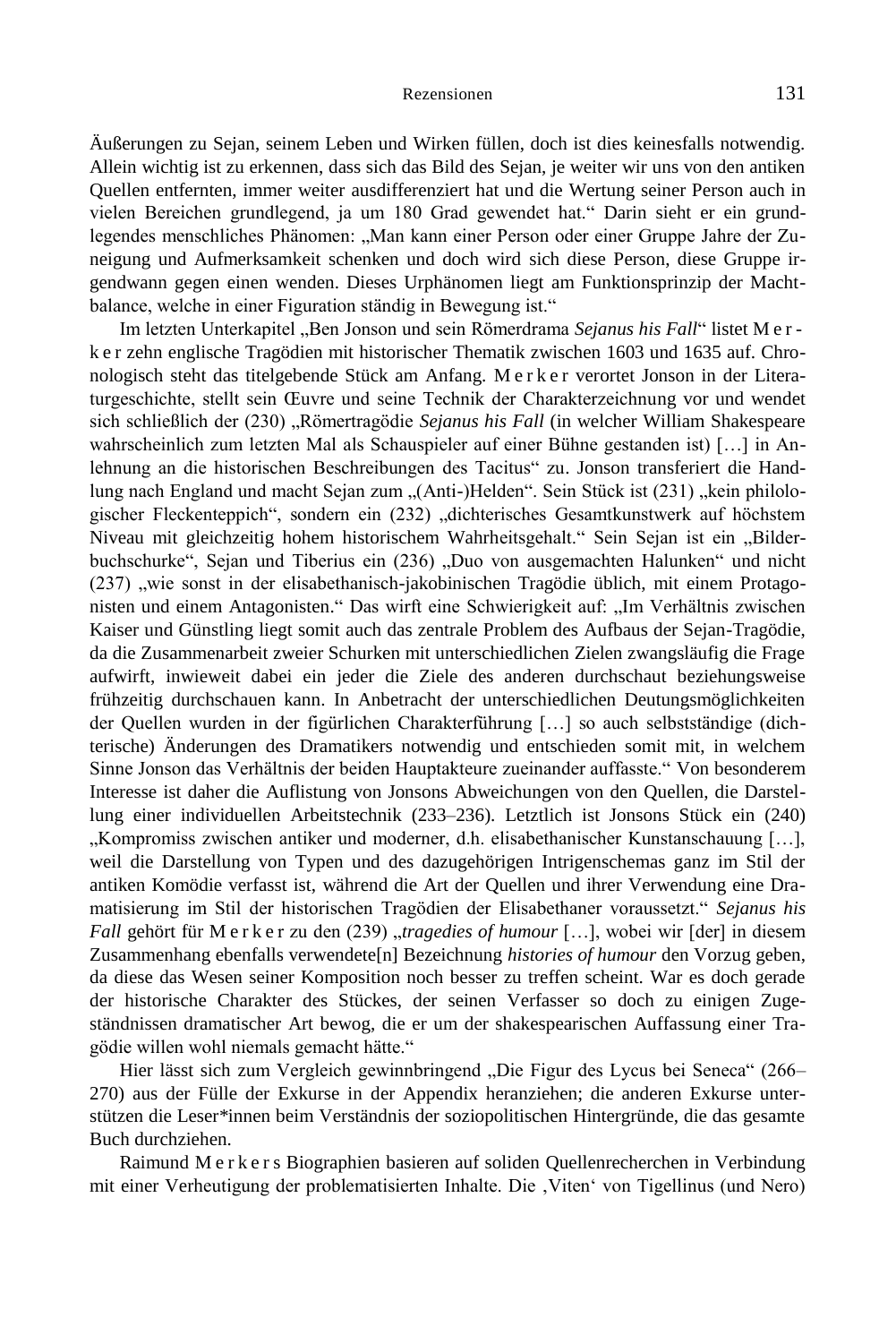und Sejan (und Tiberius), v. a. aber die ,Paarungen', für die sie stehen, erhalten in seiner Darstellung eine überzeitliche Gültigkeit – weit über die analysierte Wirkungsgeschichte hinaus. Tigellinus, Sejan und ihre ,Herren' sind Typen, die im Lauf der Weltgeschichte immer wieder die Bühne betreten haben (und wieder von ihr abgetreten sind).

Wer sie erkennt, diese ganz speziellen , Wiedergänger', kann reagieren; wer sie verkennt, ist den , revenants' schutzlos ausgeliefert.

*Sonja Schreiner*

# Martin Michael B a u e r, Ricoldus de Monte Crucis, *Epistole ad Ecclesiam triumphantem*. Herausgegeben, übersetzt und kommentiert. Stuttgart: Hiersemann Verlag 2021. VIII + 249 S. ISBN 978-3-7772-2036-9

*Epistole ad Ecclesiam triumphantem* (Letters to the Church Triumphant) is remarkable among the writings of Dominican friar Ricoldus de Monte Crucis (ital. Riccoldo da Monte di Croce, d. 1320) for at least two reasons. First, its genre. While Ricoldus is most famous for his polemical *Contra legem Sarracenorum*, the *Epistole* is structured as a series of letters. Following (and also breaking) the conventions of the epistolary genre, Ricoldus produces a complex and engaging text, where he asks rhetorical questions, describes personal experiences, employs well-known liturgical and literary structures, pleads with God and the saints, and laments tragedies he has seen and heard about. All is expressed with palpable emotion, contrived or not. Second, the very existence of the manuscript itself is somewhat miraculous. Unlike the influential *Contra legem –* which has been preserved in 29 medieval manuscripts and translated into several vernacular languages since the fourteenth century – *Epistole* was much less well known and is only extant today in a single, poorly preserved manuscript at the Biblioteca Vaticana. While there have been recent critical Latin editions of other Riccoldian writings (e.g., *Contra legem* by Mérigoux in 1986; *Liber peregrinationis* by Kappler in 1997), the last complete print edition of *Epistole* in Latin was published in 1884 by Röhricht. Most of *Epistole*'s recent translations into modern languages (French by Kappler in 1997; Italian by Cappi in 2004; English by George-Tvrtković in 2012) do not include the Latin (Panella 1989/2010 is the sole exception), because direct consultation of the deteriorating, nearly illegible manuscript is no longer allowed. Fortunately, Martin Michael B a u e r was successful in accessing a digitized copy of the manuscript made with new infrared technology, and has now produced this long-overdue Latin critical edition of *Epistole*, along with a commentary and a first-ever translation into German.

B a u e r's monograph is divided into three sections: 1. An introduction to Ricoldus's life and works plus a literary interpretation of *Epistole* (pp. 6–76); 2. A side-by-side critical Latin edition and German translation (pp. 82–171); 3. A line-by-line textual-critical commentary (pp. 173–216). The book also contains an extensive bibliography.

The first section outlines Ricoldus's biography and works. Not only does B a u e r discuss the typical chronology covered by other scholars before him, but he also questions some of it by comparing how the same events are presented by Ricoldus in his different writings, for example *Epistole* versus *Liber peregrinationis*. Finally, B a u e r's meticulous account of Vat. lat. 7317, parts of which have been indecipherable for decades, is one of the most valuable sections of the entire book; he spends several pages describing *Epistole*'s context within the overall manuscript, its paleography, dating, marginalia, title, etc.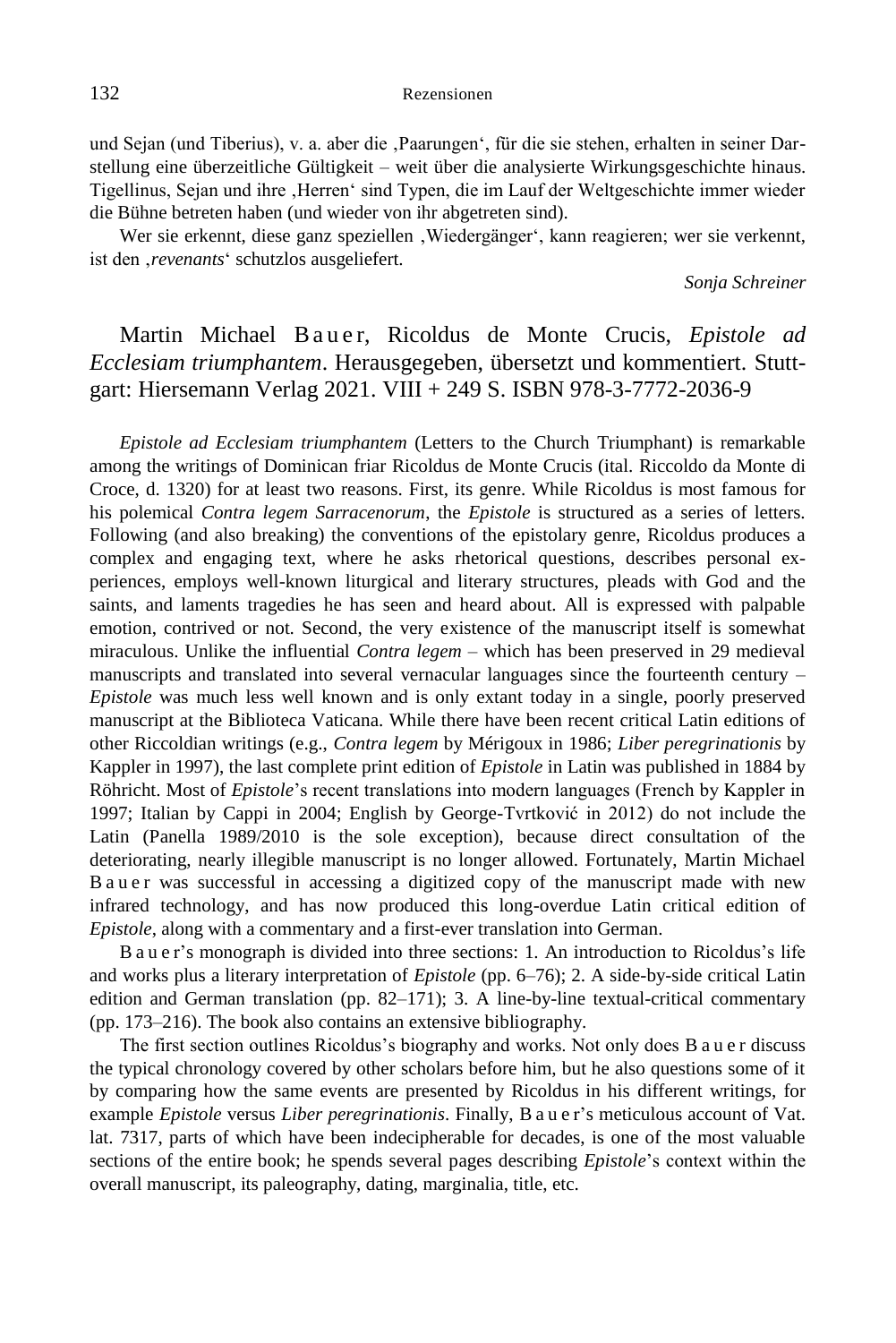The commentary found at the end of the first section is more philological and literary in its approach than historical or theological, thus filling lacunae in scholarship on Ricoldus in particular and on late medieval Latin texts in general. One conclusion the author reaches from his analysis, which focuses on intertextuality and narrative structure (see his six fundamental questions on p. 33), is that the *Epistole* is less an "authentic, naïve document of spiritual or psychological crisis" than it is a rhetorically sophisticated literary creation. This observation is important; however, the fact that the text may have been skillfully constructed by Ricoldus years later does not preclude its rootedness in real personal trauma, nor take away from its raw emotional power. In any case, B a u e r's careful attention to questions of rhetoric, structure, fictionality, and intertextuality helps readers make sense of the diverse, sometimes contradictory perspectives found in all four of Ricoldus's writings.

Thanks to new technology, B a u e r's critical Latin edition corrects many of the transcription errors found in Röhricht's nearly 140-year-old first edition, and answers other questions raised by Panella in his 2010 online version. The critical edition alone is a significant contribution to Riccoldian studies, as it finally makes this unique and fascinating text available for analysis by contemporary scholars. Furthermore, the translation into German is a first. The Latin and German texts are presented side by side, which is enormously helpful to the reader. Finally, the critical apparatus found in the last section, which explains key Latin words and phrases in depth, is more detailed than any other edition of *Epistole* to date.

In sum, the critical Latin edition, German translation, and insightful commentary provided by Martin Michael B a u e r is an impressive accomplishment indeed. This volume is a muchneeded and truly welcome addition to the growing Riccoldian corpus.

*Rita George-Tvrtković*

Jens Petersen, Marcel Proust und Tacitus. Berlin-Boston: Walter de Gruyter 2021. VIII + 285 S. ISBN 978-3-11-064703-7. e-ISBN (PDF) 978- 3-11-064744-0. e-ISBN (EPUB) 978-3-11-064767-9

Der Jurist Jens P e t e r s e n versteht die vorliegende Publikation als Fortsetzung und Spezialisierung seiner 2019 ebenfalls bei de Gruyter erschienenen Studie "Recht bei Tacitus". In sechs Kapiteln ("Du côté du Droit et de la Justice", "Ma phrase à la Tacite", "Quant aux historiens, aux auteurs dramatiques, au nommé Tacite", Grande mortalis aevi spatium, "Elle eût écrit comme Tacite" und "La loi cruelle de l'art") stellt er z. T. überraschende, aber durchwegs überzeugende Bezüge zwischen dem römischen Historiker und dem französischen Schriftsteller und (1) "studierte[n] Jurist[en] wider Willen" her – mit Schwerpunkt auf der Figurengestaltung. Ausführliche Proust-Zitate verdeutlichen Petersens Aussageabsicht. Querbezüge zwischen den Kapiteln führen zu Redundanzen, ermöglichen aber die selbstständige Lektüre der einzelnen Abschnitte in einem überaus komplexen Buch, da man zum Verständnis der tiefgründigen Vergleiche in Tacitus und Proust, aber auch in Victor Hugo (als Zwischenquelle) eingelesen sein sollte. Störend ist die auf zahlreichen Seiten und in ebenso vielen Fußnoten wiederkehrende apodiktisch-unkritische Behauptung, bei Sir Ronald Syme handele es sich um den (VI und *passim*) "größte[n] aller Tacitus-Kenner".

Parallelen zwischen Tacitus und Proust sieht Petersen in (2) "falschen Freundschaften", im Misstrauen gegenüber (3) "der Möglichkeit, umfassende Gerechtigkeit zu verwirklichen", in der Modellierung Proustscher Figuren nach taciteischen Vorbildern und im Vergleich von Proust und Tacitus selbst, was P e t e r s e n an deren  $(26)$ , Selbstkritik im Hinblick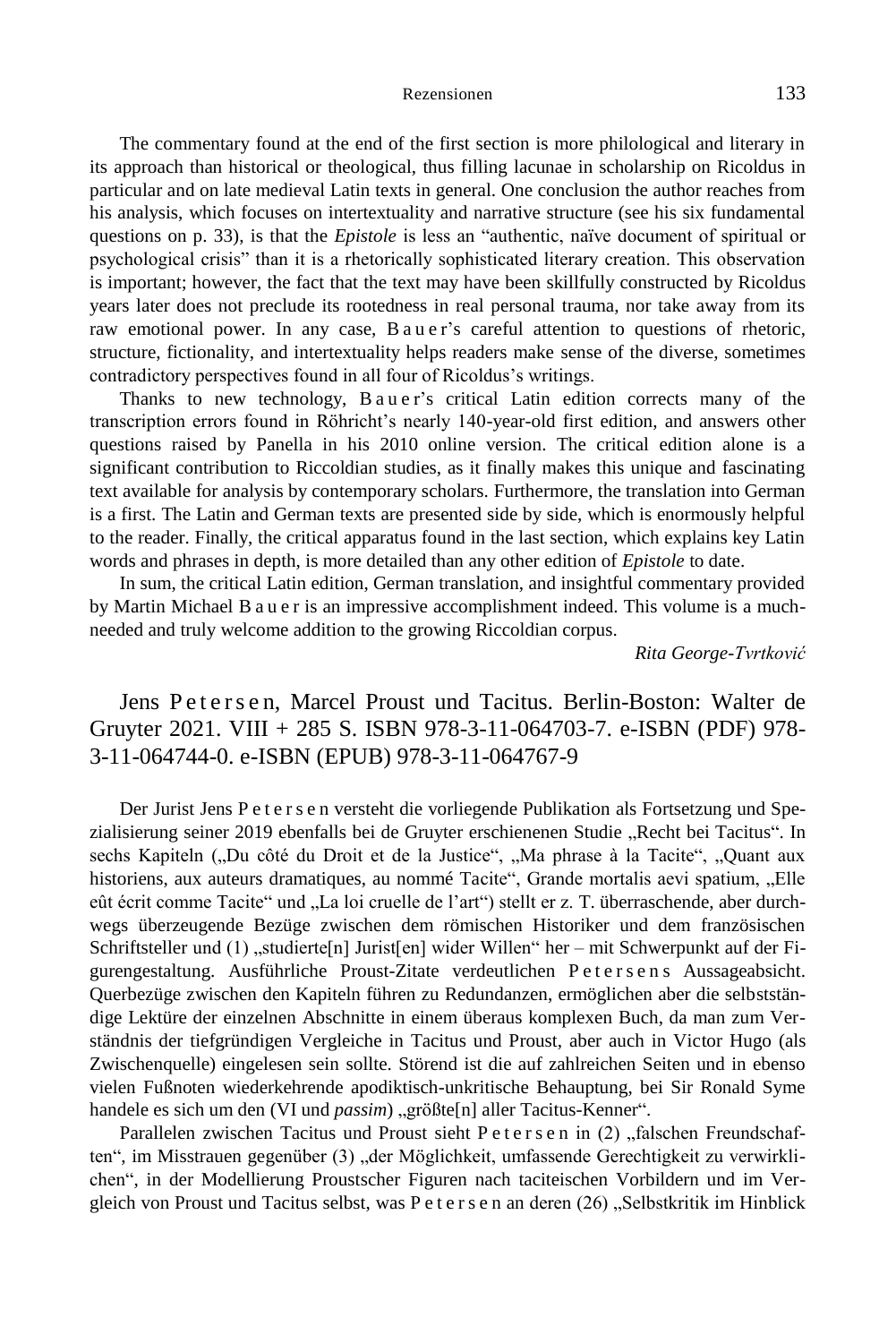auf die moralischen Gefühle und […] Gerechtigkeitssinn" im Nachgang der Dreyfus-Affaire respektive der Förderung durch Domitian erläutert und – ganz Jurist – von einer (27) "solchermaßen selbstkritische[n] Verschuldenszurechnung" spricht. Dazu kommen explizite Erwähnungen des Historikers bei Proust (z. B. wenn er den Scharfsinn einer seiner Figuren mit Tacitus vergleicht), (8) "Justizmetaphern" und stilistische Ähnlichkeiten (4): "Die Pointe liegt wie so oft bei Proust – und übrigens auch bei Tacitus – in dem zunächst widersinnig erscheinenden Nachsatz." Wenn Gerechtigkeit und Ungerechtigkeit keine feststehenden Parameter innerhalb eines ethisch-moralischen Wertekompasses sind,  $(10-11)$  "sondern gerechtes Verhalten, wenn es sich nicht hinreichend belohnt sieht, jederzeit in Ungerechtigkeit umschlagen kann – ein aus der französischen Moralistik geläufiges, aber ursprünglich taciteisches Motiv", ist dies für P e t e r s e n ebenfalls eine deutliche Anleihe (16): "Gerechtigkeit wird unter diesen Umständen zur Farce. Untersuchungsrichter, die ihr zur Durchsetzung verhelfen sollen, sind selbst in ihrem Verfolgungseifer befangen und erscheinen bei Proust wie bei Tacitus als von ihren Leidenschaften beherrschte Akteure." Zudem erkennt er bei beiden (12) "ähnliches Rangdenken" und exemplifiziert dies am *Agricola*.

Bemerkenswert sind die Beobachtungen zu sprachlichen Berührungspunkten (19): "Kaum ein Autor der Weltliteratur – ausgenommen vielleicht Tacitus (dial. 5.7) – hat ein so seismographisches Gespür dafür, wie nahezu unmerkliche syntaktische Verschiebungen in den sprachlichen Gepflogenheiten einer Person zur Geltung kommen, die gewohnt ist, den Mächtigen zu begegnen, geschmeidig zu agieren, sich sogar nach wechselvollen Fällen der politischen Entwicklung stets treffsicher auf der richtigen Seite wiederzufinden." In diesem Zusammenhang spricht P e t e r s e n von (20) "Gesinnungsakrobaten", der (21) "eingefleischte taciteische Imperialismus" ist bei Proust "metaphorisch und ironisch auf das mondäne Leben gewendet", im "gesellschaftliche[n] Wettstreit zwischen den neureichen Emporkömmlingen [...] mit den alteingesessenen Aristokraten" erkennt er gleichfalls ein "taciteische[s] Motiv".

Prousts Beschäftigung mit Tacitus geht auf seine Gymnasialzeit zurück, auf eine Arbeit, in der er (29–30) "den Prozess gegen Piso vor dem römischen Senat nach dem offenkundigen Vorbild der wichtigsten Quelle schildert, nämlich Tacitus (ann. 3.10–18). Es lohnt sich nicht, diese gegenüber der taciteischen Vorlage sehr freie und von zahlreichen Stereotypen durchsetzte Schülerarbeit, so bemerkenswert sie auch ist, in allen Einzelheiten der ungemein voraussetzungsreichen Darstellung des Tacitus entgegenzusetzen. Jedoch lässt Proust am Ende, nachdem er Tiberius als den wahren Urheber der Ermordung enttarnt sieht, bereits andeutungsweise seine spätere psychologische Genialität erahnen." P e t e r s e n bringt dann aber doch ein paar Beispiele, die ihm eine Überleitung zu weiteren signifikanten Passagen ermöglichen. Gemeinsam ist beiden Autoren ihre wirtschaftliche Unabhängigkeit und das Schreiben für die Nachwelt und die Zeitgenossen, um ihnen einen Spiegel vorzuhalten.

In einem nächsten Schritt betont der Verfasser Prousts Stolz, weil (47) "Francis Jammes, ein heute fast vergessener, aber seinerzeit bekannter Schriftsteller, ihm brieflich nach der Lektüre des ersten Teils der Recherche *'cette phrase à la Tacite'* bescheinigt habe." Proust versteht darunter (51) "die klingende Sprache", analog zu Tacitus. P e t e r s e n konkretisiert (54): "Was Jammes mit 'une phrase à la Tacite' meint, kann man also nur annäherungsweise mit Syntax oder Satzbau, ungleich besser mit 'Satzrhythmus' übersetzen, weil es den Stil im Ganzen betrifft, der dem Gedanken in genauer Entsprechung von Form und Inhalt Ausdruck verleiht." Dabei beschränkt sich Proust nicht auf Nachahmung, sondern zeigt eine vergleichbare Weltsicht auf offene (und verdeckte) Inhalte und schafft gezielt dramaturgische Schilderungen à la Shakespeare. Prägnante taciteische Sätze und lange Proustsche Perioden sieht P e -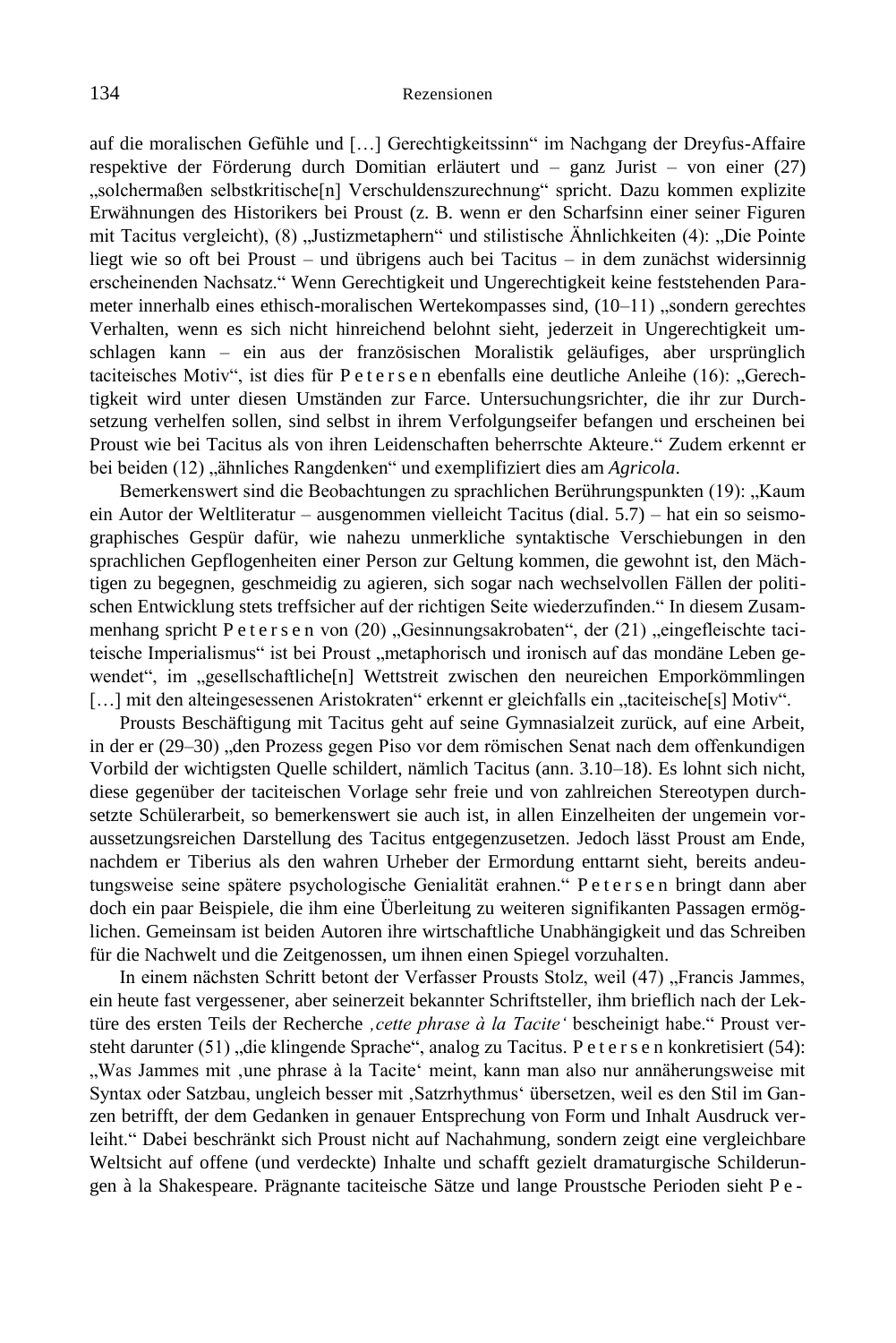ters en nicht als Unterschied (65): "Vielmehr besticht die Gemeinsamkeit pointierter Zuspitzung und überraschender Wendungen mit paradox anmutenden Schlüssen", zumal (68) "gerade in den Annalen, in denen Tacitus' Stil immer kürzer wird, weitausgreifende Perioden von einem halben Dutzend Zeilen Länge keine Seltenheit sind. Sie sind allerdings – und hier kommt die Nähe zu Proust ins Spiel – kaum je voraussehbar und symmetrisch angeordnet, wie dies bei langen Perioden Caesars und Ciceros üblich ist." Petersen verwendet dafür den Begriff "Binnenspannung" und bietet zum besseren Verständnis die Interpretation gleich mehrerer Stellen (stets mit Text und Übersetzung). Beiden Autoren wichtig ist ihr (73) "Interesse an Dynastien", konkret der "Verfallsgedanke". Das bewerkstelligen sie durch "gleichermaßen fein austarierten Sinn für Hierarchie und Herablassung".

Im dritten Kapitel gibt der Verfasser eine Übersicht über die Tacitus-Erwähnungen bei Marcel Proust und verortet die  $(79)$  "erste und lediglich beiläufige Erwähnung [...] im unvollendet gebliebenen , Jean Santeuil' [...]. Zuvor allerdings hat Proust in einem Aufsatz aus seiner Gymnasialzeit im Rahmen des Französischunterrichts Tacitus zitiert. Neben Anspielungen auf französische Klassiker, wie Corneille und Racine, nennt er ihn am Schluss ausdrücklich [...]". Dabei bezieht er sich auf den *Agricola*, woraus P et er s e n dessen Lektüre im Unterricht ableitet, und zeigt eine (80) "durchaus eigenständige Richtung" bei der Interpretation. (Dies ist eine der Stellen im Buch, an denen P e t e r s e n Querverweise anbringt, die zur Lektüre der weiteren Kapitel anregen.) Wichtig ist ihm Prousts (81) "bereits früh aufscheinendes psychologisches Einfühlungsvermögen und sein Sinn für diese auf den ersten Blick kontraintuitive Einsicht, die Tacitus' anthropologischen Pessimismus zur Geltung bringt." Präzise arbeitet er "die Nähe gewisser taciteischer Sentenzen zur französischen Moralistik" heraus, v. a. aber die große Aktualität des Tacitus: Wenn Proust im Zug der Dreyfus-Affaire die (94) "Angst vor Neuerungen durch Gesetze" thematisiert, findet man "eine aufschlussreiche Entsprechung" in der Rede des Claudius über das *ius honorum* der Gallier: "Der historisch durchaus gebildete Claudius, der sich sonst mitunter außerordentlich täppisch aufführte, stellte in einer für seine Verhältnisse abgeklärten Weise dar, dass alles Alte einmal neu war." (Hier hätte es sich angeboten, auf den Sonderstatus gerade dieser Rede hinzuweisen, ist sie doch die einzige, die uns in Gestaltung durch einen Historiker und im Original auf Bronzetafeln erhalten ist, wenngleich dies nicht P e t e r s e n s Fokus ist, sondern [95] "ein allgemeines psychologisches Gesetz"; der durchgehend reiche Fußnotenapparat hätte aber Platz hiefür geboten.)

Kapitel 4 beginnt der Verfasser mit einer Analyse der (106) "nachwirkenden Schrecken des Domitianerlebnisses" und vermutet, dass Proust *Agricola* 3, 2 (*grande mortalis aevi spatium*) erstmals im Lycée gehört und gelesen hat. P e t e r s e n arbeitet Textvarianten in verschiedenen Werkausgaben heraus, existiert doch auch die Variante *grande spatium mortalis aevi*, noch dazu an abweichenden Stellen. Neben dem Zitieren aus dem Gedächtnis, der Zurückweisung eines (113) "handwerklichen Fehlers" und der Möglichkeit der bewussten Setzung des (115) "Fehlzitats" zur Betonung von "Halbwissen" und "Halbbildung" der Figur, der er es in den Mund legt – dem Gräzisten Brichot, der Tacitus zudem als *poète* bezeichnet (130): "Das führt zu der Frage, ob Proust damit nicht vielleicht zum Ausdruck bringen wollte, dass auch er Tacitus, jedenfalls in gewisser Hinsicht, als Dichter begriff" –, geht er noch einen Schritt weiter (138): "Tacitus' Wortstellung ist also zur Veranschaulichung der Unfreiheit im Verhältnis zur Lebenszeit gerade in stilistisch-syntaktischer Hinsicht entsprechend getragen." Eine kleine Verschiebung fügt sich gut in Prousts *Recherche* (139): "Obwohl grundsätzlich die Zeit das entscheidende Thema der Recherche ist, erhält in diesem Zusammenhang die schiere Sterblichkeit ein Eigengewicht, das Proust auf diese Weise durch einen scheinbaren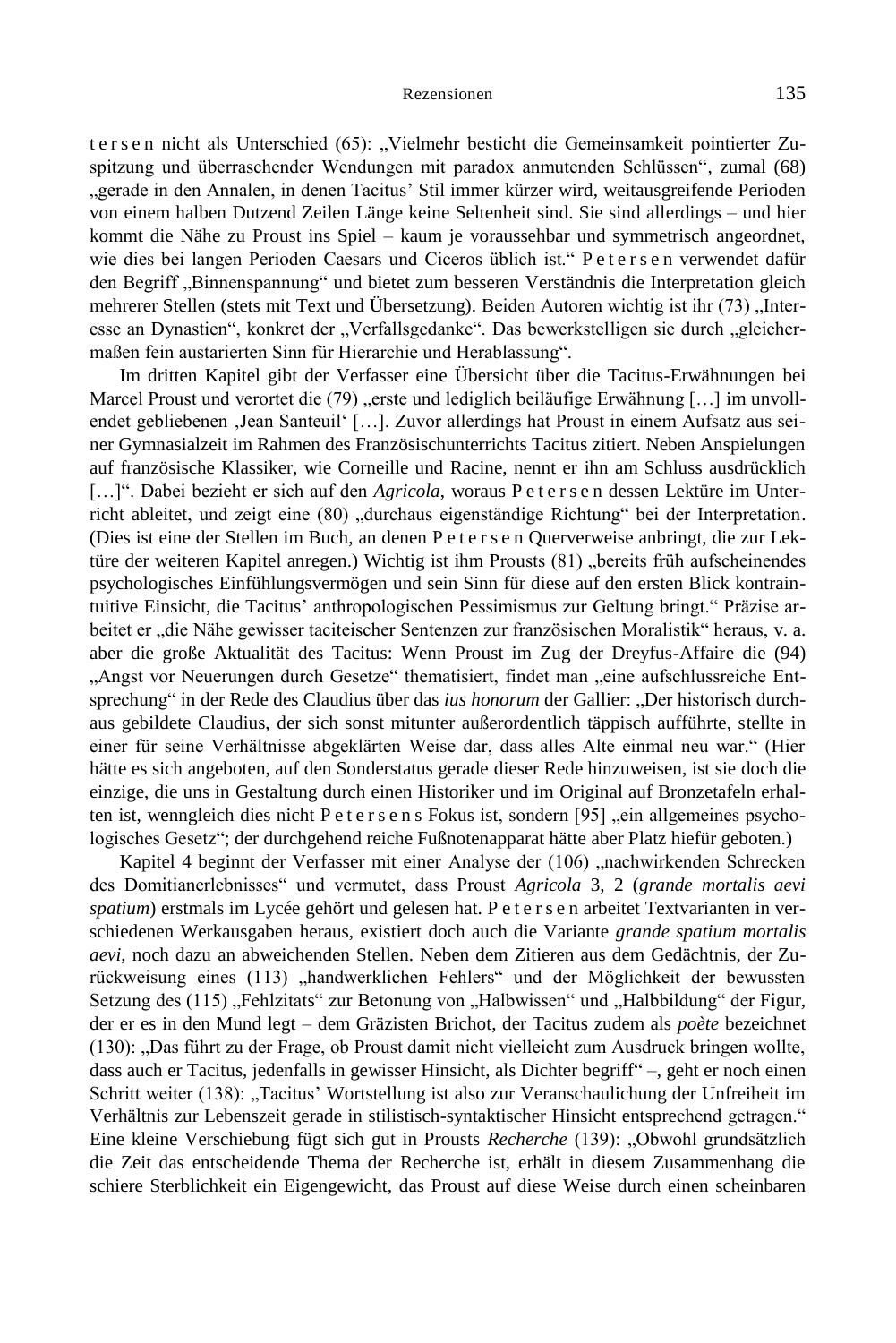Fehler (mit dem er Brichot gleichwohl noch zusätzlich unterschwellig charakterisieren kann) kunstvoll in den Blickpunkt rückt, womit zugleich der Zusammenhang von Zeit und Endlichkeit offenbar wird." P e t e r s e n ist davon überzeugt, dass damit (141) "etwas Tiefdringendes verbunden wäre, das in die Mitte des Werkes führt." Er sieht (143) "[d]ie weiträumige Anordnung des Stoffes" als "ein gemeinsames Merkmal des Proustschen wie des taciteischen Stils." Neben dem Erinnerungsfaktor, den Zitate wie diese in sich bergen, fällt auf, dass aus 15 Jahren bei Tacitus 25 bei Proust geworden sind, weil er es bei Victor Hugo in den *Contemplations* so gelesen hat, der es seinerseits (173) "bewusst abgewandelt haben könnte" und es ebenso wie später Marcel Proust innerhalb seines Werks transponiert hat (176): "Auf diese Weise wird das *grande mortalis aevi spatium* bei Proust nicht nur zu einem Referenzhinweis gegenüber Tacitus, sondern unausgesprochen auch gegenüber Victor Hugo, und zwar gerade dort, wo dieser sich die dichterische Freiheit einer eigenmächtigen Verlängerung des Zeitraums herausnahm, um die eigentliche Aussage durch den Nachhall dieses würdigen Wortes wirkungsvoller zum Ausdruck zu bringen. Das Tacitus-Wort ist in seiner konkreten Gestalt, die es bei Proust gefunden hat, zugleich ein unausgesprochenes Hugo-Zitat."

(178) "Ewigkeitswert" hat die Stelle, an der die Dienerin Françoise mit dem senatorischen Geschichtsschreiber Tacitus und dem mythologischen Seher Teiresias verglichen wird und sich durch beredtes Schweigen auszeichnet (183): "Diese Schweigemetapher begegnet auch bei Tacitus. […] Gerade Tacitus richtet nicht selten durch sein Schweigen in Gestalt kunstvoller inhaltlicher Weglassungen, denen auf stilistischer Ebene die Ellipsen entsprechen. Er lässt den Leser nur das für die Entschlüsselung der taciteischen Dramaturgie Nötige wissen, unterschlägt zwar nichts direkt, berichtet aber das ihr Widerstrebende mit so mokantem Unterton, dass es vom Leser als unwahrscheinlich zurückgewiesen wird." Gepaart damit ist die (185) "Ohnmacht des scheinbar Mächtigen" – bei Tacitus und bei Proust – und eine wesentliche Erkenntnis (198): "Proust hat erkannt, dass bestimmte menschliche Schwächen gleichermaßen ubiquitär wie herkunftsneutral sind und daher auch das Ansehen nicht beeinträchtigen, weil sie sich klassenübergreifend auf einen gemeinsamen Nenner bringen lassen, der auf die conditio humana zurückgeht." Auch dafür bringt P e t e r s e n Vergleichsbeispiele aus Tacitus, um die moralische Landschaft perfekt auszuleuchten (226): "Proust wusste ebenso wie Tacitus, dass der innere Gerichtshof des schlechten Gewissens die unerbittliche letzte Instanz ist."

Beide Autoren unternehmen eine (227) "Begriffsbestimmung der Nachwelt im Hinblick auf das Werk […] Diese Vorstellung des Autors von der Nachwelt, die nicht als unbestimmte Menge von Personen, Generationen und Zeiten definiert wird, sondern allein vom eigenen Werk aus, das sich kraft seiner Dignität Geltung verschafft, läuft auf eine Neubestimmung hinaus, weil sie sogar von der Person des Urhebers absieht und sich das Werk losgelöst vom Verfasser gleichsam verselbständigt." Kapitel 6 ist ein Musterbeispiel dafür, wie (und mit welchen Werken) man sich in die Literaturgeschichte einschreibt. P e t e r s e n erläutert dies am Beispiel des Plinius minor als (239) "unentbehrliche[r] Informationsquelle". Denn eines gelang ihm nicht, nämlich (239–240) "dass Tacitus der Bitte des Plinius offenbar nicht zu willfahren bereit war, ihn in seinem Geschichtswerk zu erwähnen, dessen Unsterblichkeit dieser ebenso scharfsichtig erkannte, wie er berechnend um Aufnahme darin ersuchte. […] Daran zeigt sich sein künstlerisches Ethos, das er bereits mit den Historien anstrebte und keine freundschaftliche Erwähnung gefälligkeitshalber vertrug. Auch Proust wusste nur zu gut, dass er Personen, die er in der Recherche ausnahmsweise bei ihrem wirklichen Namen nannte, gleichsam mit in die Unsterblichkeit nahm". Vielmehr geht es beiden (251) "um das Fortleben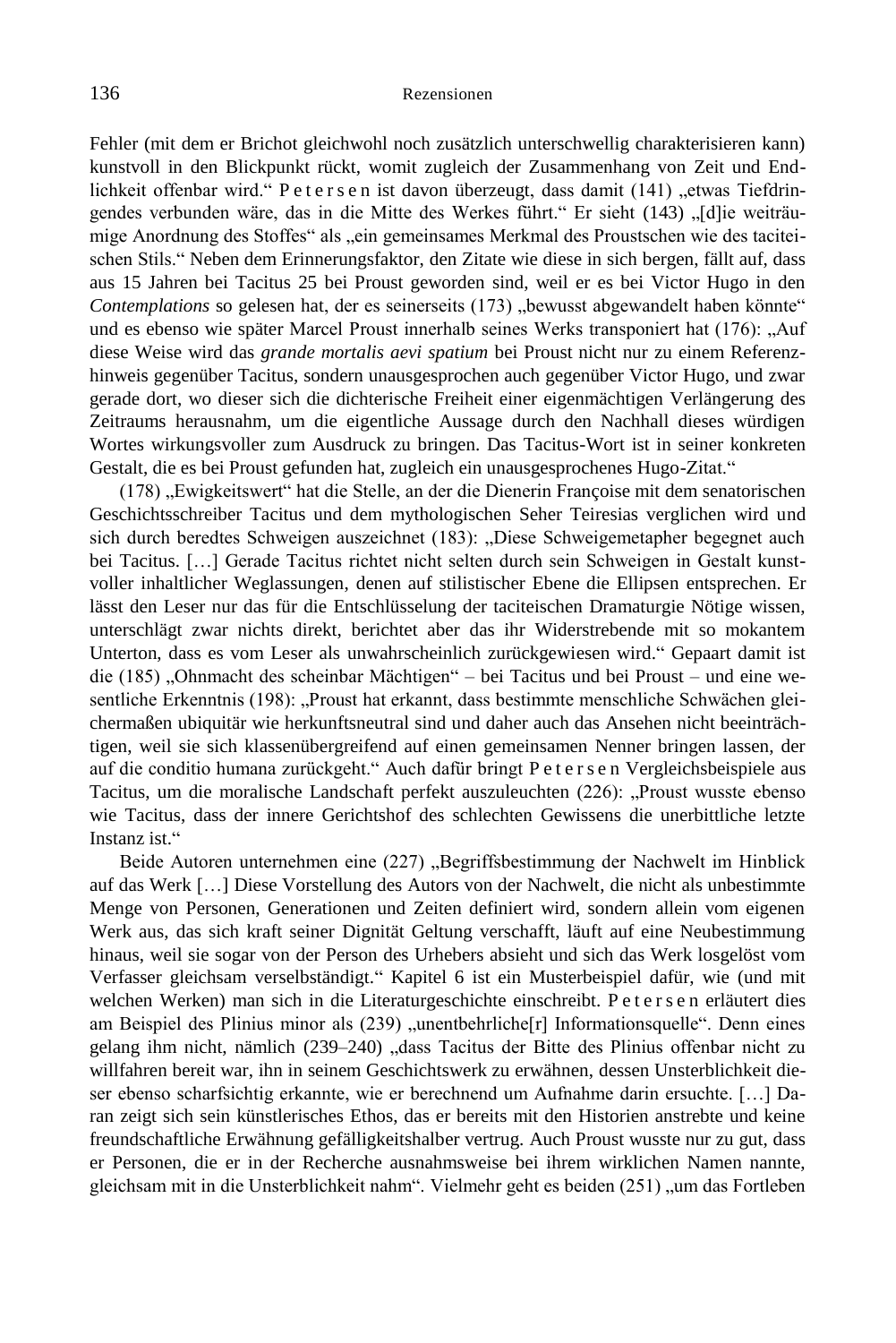der Bücher nach dem Tode des Autors." Damit schließt sich ein weiterer Spannungsbogen in Petersens Buch, der zentrale Bezug auf Victor Hugo (264-265): "Dass Proust sich letztlich gegen diese Anordnung und in Anlehnung an Victor Hugos , Contemplations' für die ungenaue Bezifferung des Zeitraums entschieden hat, geschah nicht aus Nachlässigkeit, sondern um der inneren Architektonik des Werkes willen. Für Proust besitzt allein die Kunst gesetzgebende Gewalt. Doch selbst das grausame Gesetz der Kunst gestattet künstlerische Freiheit."

Diese Passage (wie viele andere auch) zeigt eindrücklich, dass Jens Petersen seine Monographie als großes Ganzes anlegt, dass es ihm ein Anliegen ist, die Bezüge nicht nur zwischen Tacitus, Proust (und Hugo) und innerhalb des jeweiligen Werkes, sondern auch in seiner eigenen Studie über Inter- und Intratextualität sichtbar, nachvollziehbar, wirkungsstark und bleibend zu machen. Somit liegt das Verdienst des Buches im luziden Aufzeigen bisher wenig beachteter motivischer, weltanschaulicher, gestalterischer und sprachlich-stilistischer Parallelen, v. a. aber deren Transformationen. Damit belegt Jens P e t e r s e n neben der Überzeitlichkeit menschlicher Grundkonstanten und der Unvergänglichkeit künstlerischen Ausdruckspotentials die Modernität antiker lateinischer und romantischer französischer Literatur und zeigt unmissverständlich, dass sich das Lesen zwischen den Zeilen gerade bei Autoren lohnt, die vielen als (zu) schwierig, kompliziert und komplex gelten.

*Sonja Schreiner*

Daniel Wendt, Abjekte Antike. Die Obszönität antiker Literatur im Frankreich der Frühen Neuzeit. Heidelberg: Universitätsverlag Winter 2020. (Bibliothek der Klassischen Altertumswissenschaften. N.F. 2. Reihe. 163.) 334 S. ill. ISBN 978-3-8253-4724-6

Der Verfasser widmet sich in seiner 2017 von der Philosophischen Fakultät der Rheinischen Friedrich-Wilhelm-Universität angenommenen und von Thomas Schmitz erstbetreuten und Michel Delon zweitbegutachteten Dissertation in fünf großen Abschnitten dem weiten Feld der Obszönität in der Antike, ihrer späteren Wirkung und v. a. dem damit verbundenen Bedeutungswandel des Begriffs. In einer ausführlichen Einleitung behandelt W e n d t (11) "[d]as obszöne Paradox" und stellt "[m]ethodologische Vorüberlegungen" an. Daran schließt sich die Gegenüberstellung von (43) "[m]oderne[r] Obszönität und antike[n] Texte[n]". "Pathogene Antike: Obszönität und Assumption" (117) mit einem deutlichen Fokus auf Aristophanes rückt im dritten Kapitel in den Mittelpunkt, während "(Aus)gesuchte Antike: Obszönität und Ordnung" (165) im vierten Abschnitt im Vordergrund steht. Im fünften Kapitel geht es schließlich um (223) "Entfernte Antike: Obszönität und Geschichte". Das Ende bildet – als eine Art Ausblick – die (279) "Schlussbetrachtung: Vitalität. Die obszöne Literatur und ihre Leser". Ein gut sortiertes und umfangreiches Literaturverzeichnis gliedert sich in Primärtexte, die zeitlich gestaffelt sind (auf antike Vorlagen folgen mittelalterliche und frühneuzeitliche Rezeptionsbelege), und reichlich Forschungsliteratur. Indices zu Namen und Sachen führen interessierte Leser\*innen durch den wechselvollen Umgang mit dem, was man(n) und frau in den Zeitläuften als anstößig empfunden hat.

W e n d t sieht in der *Querelle des Anciens et des Modernes* einen (11) "Paradigmenwechsel […], im Zuge dessen die antike Literatur ihre Modellhaftigkeit verlor." Die Folge ist ein (12) "negative[r] Diskurs", der mit "einem großen Interesse an der (obszönen) Antike" einhergeht, worin er ein Paradoxon sieht: "Im gleichen Maße, wie die Lektüre und die Autori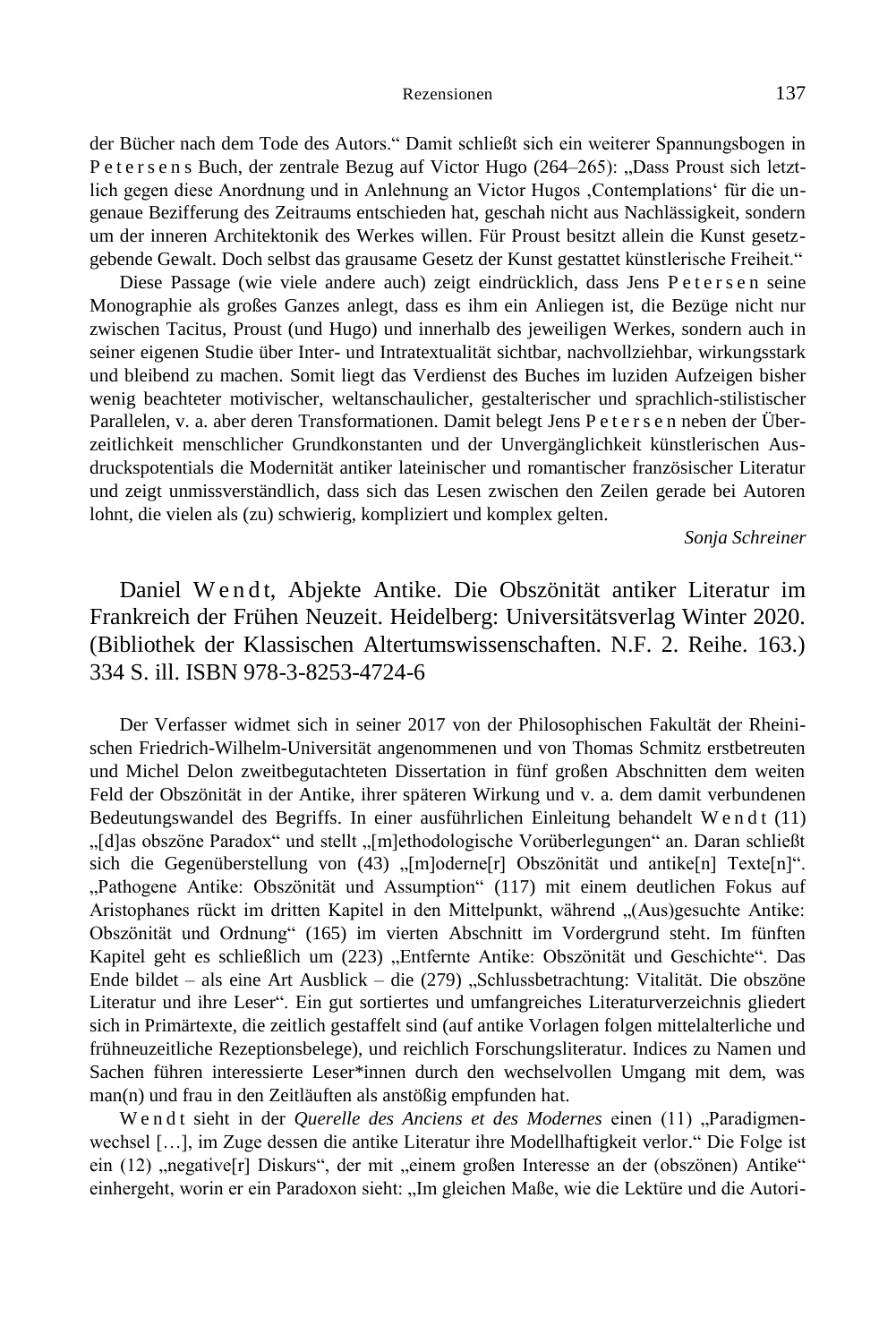tät antiker Texte radikal in Frage gestellt wurden, vergrößert und verbreitert sich das Interesse an ihnen." Die Zahl der Rezeptionsbelege (darunter Übersetzungen und Editionen) steigt, bedingt durch (13) "eine äußerst heterogene Leserschaft [...]. Es waren nicht mehr nur die humanistischen Gelehrten, die sich mit den Texten befassten, sondern die Obszönität der Texte wurde für eine breite Öffentlichkeit relevant." W e n d t beleuchtet das Phänomen aus verschiedenen Blickwinkeln (Literaturkritik, Philologie, Sprach- und Geschichtstheorie) und konzentriert sich mit Aristophanes, Catull, Ovid, Petron und Martial auf Autoren, die mit steter Kontinuität und im Zuge der "Repression der *ars erotica*" und der "Diskursivierung des Redens über Sexualität als *scientia sexualis*" als obszön angesehen wurden: "Es mag daher nicht erstaunen, dass der juridische, der medizinische und der moralische Diskurs in hohem Maße wiederum auf den literarischen Diskurs übergriffen, das Reden über antike Obszönität folglich von juristischen und medizinisch-biologischen Metaphoriken dominiert wird." In der französischen Rezeption(sgeschichte) ist Obszönität mit Distanzierung und Abstoßung verbunden, aber auch mit historischem Interesse.

Seinen markanten Buchtitel erklärt W e n d t so  $(15-16)$ : "Die Antike wird [...] im Zuge des Prozesses der Herausbildung der Moderne als 'abjekt' konstruiert: Der lateinische Begriff *abiectus* […] verweist auf den Akt der Distanzierung und umfasst drei Aspekte […] 1. das Abgestoßene und Verachtete (*repulsum, contemptum, turpe*) […], 2. das Kunst- und Wertlose (*proiectum, incomptum, vile*) […], 3. Das Entlegene, Unverständliche und Verlorene (*remotum, obscurum, perditum*) […]. Das Prinzip der Obszönität […] entspricht dem ambivalenten Verhältnis zur Antike, zwischen Nähe und Distanz, zwischen Identität und Alterität, das im 17. Jahrhundert im Zuge der Herausbildung der Moderne entsteht." Zentral für die Deutung des Obszönen sind dabei (17) "antike Texte, die sich mit der Idee des Obszönen beschäftigen – die Philosophie (Politik und Ethik), die Rhetorik und die Poetologie". Mit einem stupenden Anmerkungsapparat entwickelt der Verfasser "Strategien der Anti-Autorisierung" von der Antike bis ins 17. Jh., etwa in Jean Desmarets de Saint Sorlains *De l'amour de l'antiquité* (1670), worin Parallelen zwischen Antike und Moderne aufgezeigt, gleichzeitig aber Ablösung, Ersetzung und Aktualisierung des Überkommenen durch das Zeitgenössische postuliert werden; in einen Traditionsrahmen wird immerhin gestellt, was dem guten Geschmack entspricht, z. B. Herrscherlob, (20) "die für nutzlos befundene obszöne Literatur wiederum [wird] neu funktionalisiert, sei es durch Identifikations- oder durch Abgrenzungsstrategien." Fénelon hingegen erhebt in den *Reflexions sur la grammaire, la rhetorique, la poetique et l'histoire* (1716) Horaz zum Kronzeugen für die Ablehnung plautinischen (und aristophaneischen) Humors, indem er den augusteischen Dichter als Fortschritt gegenüber dem altlateinischen (und dem griechischen) präsentiert – freilich mit einer wesentlichen Einschränkung (24): "Die Antike gibt es nicht."

W e n d t spricht von "verschiedenen Antiken im 17. und 18. Jahrhundert", woran er einen Passus zur Rezeptionsforschung (mit reichlich Literatur) anschließt, mit dem Ziel, (35) "die diskursiven Rahmenbedingungen" zu untersuchen, woraus "eine Art negative Rezeptionsgeschichte" resultiert – exemplifiziert an den sich wandelnden Sichten auf Martial. Dem Verfasser geht es nicht um motivische Übernahmen aus Aristophanes in die französische Komödie (38–39): "Gegenstand der Untersuchung sind [...] Texte, die den Umstand der Obszönität der Antike thematisieren: *Texte über Texte*. Es werden dabei so disparate Bereiche wie die Theologie, die Medizin, die Pädagogik, die Philologie, die Philosophie und die Geschichte, herangezogen. […] Ein besonderes Gewicht kommt den Paratexten der Editionen und Übersetzungen zu, denn diese prägen – noch bevor der Text selbst gelesen wird – seine Lektüre.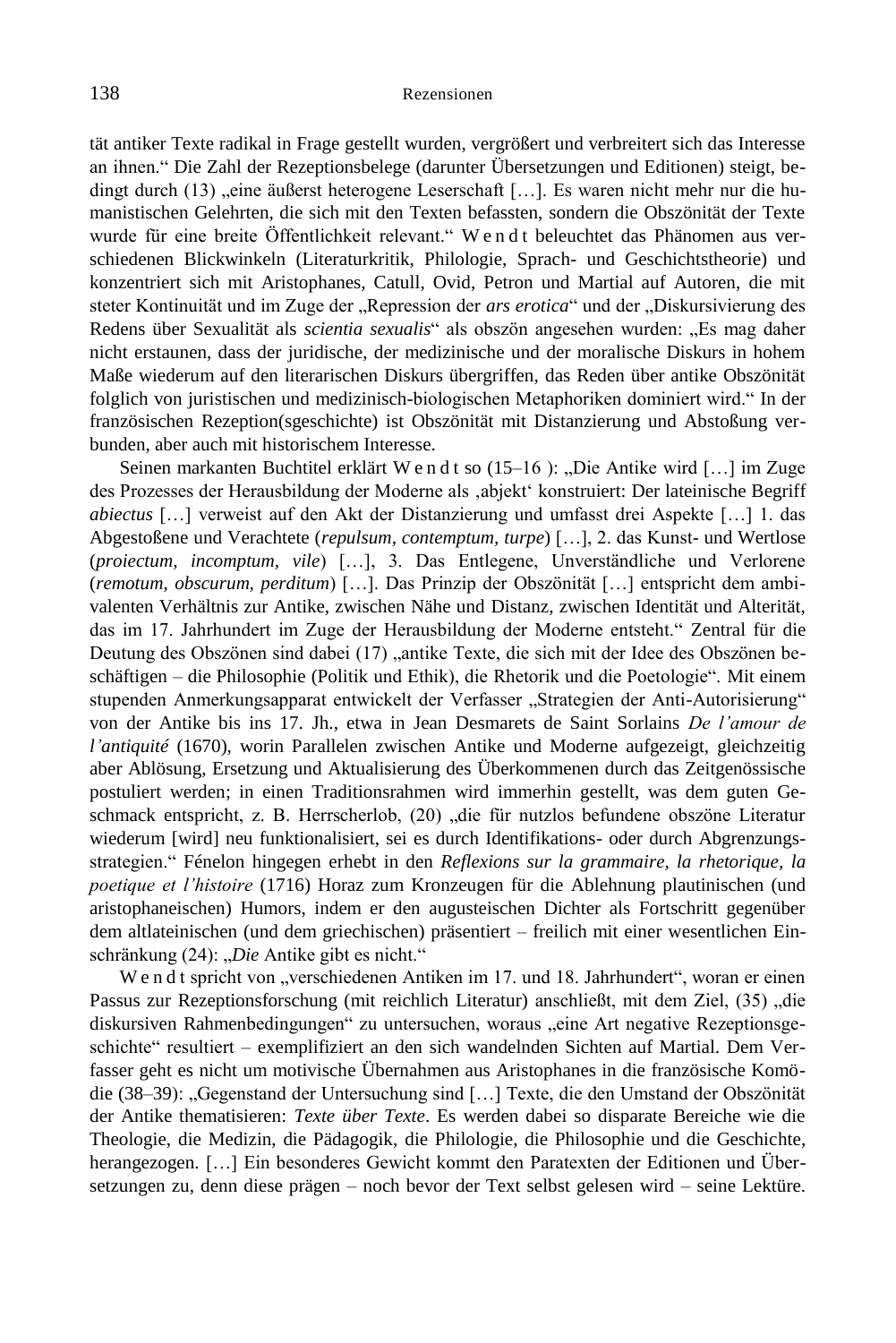[...] Gerade vor dem Hintergrund der antiken Auseinandersetzung mit der Obszönität kann eine Reihe an neuen diskursiven Praktiken entdeckt werden, die wiederum entsprechende antike Diskurse transformieren. Rezeption meint hier also vor allem verschiedene Rezeptionspraktiken." W e n d t will das Disparate, eben nicht Synthetische oder Monolithische sichtbar machen; das beginnt bei den verschiedenen Bedeutungsebenen des lateinischen *obscenus* und des französischen *obscène* – von ,abseits der Szene/Bühne' (*scena*) bis zur (51) "semantische[n] Verschiebung bzw. Reduktion […] auf das Körperliche" (*caenum*). Cicero kam *Fam.*  9, 22, 4 zu dem Schluss, (51–52) "dass die Obszöniät erst im Gebrauch entstehe. Die Obszönität werde also erst durch den Zuhörer oder Interpreten in die Wörter oder Teile der Wörter gelegt. Selbst Wörter, die an sich nicht obszön seien, könnten durch den häufigen metaphorischen Gebrauch mit der Zeit obszön werden". Weil Cicero Beispiele nennt, wurden Texte wie diese nach der Methode der *belle infidèle* übersetzt, was wiederum puristische Kritik nach sich zog.

Obszönität wird also zum Ausgangspunkt für einen grundsätzlichen Richtungsstreit – und bietet die (wissenschaftliche) Möglichkeit, besonders viel Aufmerksamkeit gerade auf die kritisierten Texte zu lenken. Riskant wurde die unterschiedliche Auffassung und Akzeptanz von Obszönem im Frankreich des 17. Jh., da man es (62) "aus der Perspektive der öffentlichen Ordnung und der Moral" zu bewerten begann und Autor/Verfasser und Werk ohne die erforderliche Trennschärfe behandelte, was in der Antike gute und gängige Praxis war, da die Aischrologie von der Invektive bis zum Drama einen ihr fest zugewiesenen Platz hatte. Als jedoch 1662 *Le Parnasse satyrique de ce temps* erschien, wurde einer der Dichter, Théophile de Viau, für ein gewagtes Sonett vom Jesuiten François Garasse angezeigt, in der Folge angeklagt und schließlich zum Tod verurteilt, der Status der Zensur – im Gefolge des *Index librorum prohibitorum* – gefestigt und die biographistische Ausdeutung von Kunst(produkten) verfestigt (95): "Théophile aktualisiert mit der Inszenierung eines Beichtgesprächs die Tradition der literarischen Heterotopie, die, begonnen mit dem Theater und dem religiösen Kult, vor allem von Satire und Epigramm konstruiert wird und dem Obszönen einen Raum gibt. Die veränderten Bedingungen des literarischen Feldes katapultieren die Literatur vom restriktiven Raum des Privaten in einen offenen und unkontrollierten Raum und zerstören auf diese Weise den heterotopen Charakter des Obszönen." Juristisch wurden ihm die (107) "veränderten Vorstellungen von der Autorschaft" zum Verhängnis (107–108): "Der Verfasser eines Textes ist nun auch für dessen Inhalt als *auctor* verantwortlich, sodass man etwa bestimmte Thesen, die in seinen Texten vertreten werden, unter seinem Namen subsumieren kann." Entscheidend war neben der Umwertung von Metaphorik auf den *sensus litteralis* der durch den Buchdruck signifikant erhöhte Verbreitungsgrad und die (114) "Verengung der moralischen Verantwortung auf den Autor und eine Entlastung und Entwertung der Funktion des Lesers". Gleichzeitig wird Kultur zum (117) "symbolische[n] Kapital". Für die Literatur(kritik) bedeutet das (125–126): "Der Ästhetik der Reinheit wird eine Ästhetik des Obszönen an die Seite gestellt. […] Der *dégoût* als ästhetisch-moralische Kategorie wird so auch zu einem wichtigen Entscheidungskriterium der Zensur." Dies gilt umso mehr, als das Lesen obszöner Texte seit dem 16. Jh. als gefährlich eingestuft wurde. Diesem Risiko konnte man durch Nicht-Lesen begegnen oder durch Überdeckung.

W e n d t formuliert die Konsequenz in bemerkenswerten Sätzen (138): "Die Gelehrten und Denker des 17. und 18. Jahrhunderts sind geradezu hypochondrisch mit den Gefahren von Büchern beschäftigt. […] Das sich verändernde medizinische Wissen schlägt auf den poetischen *puritas*-Diskurs über. Der Sensualismus begünstigt die Angst vor der gefährlichen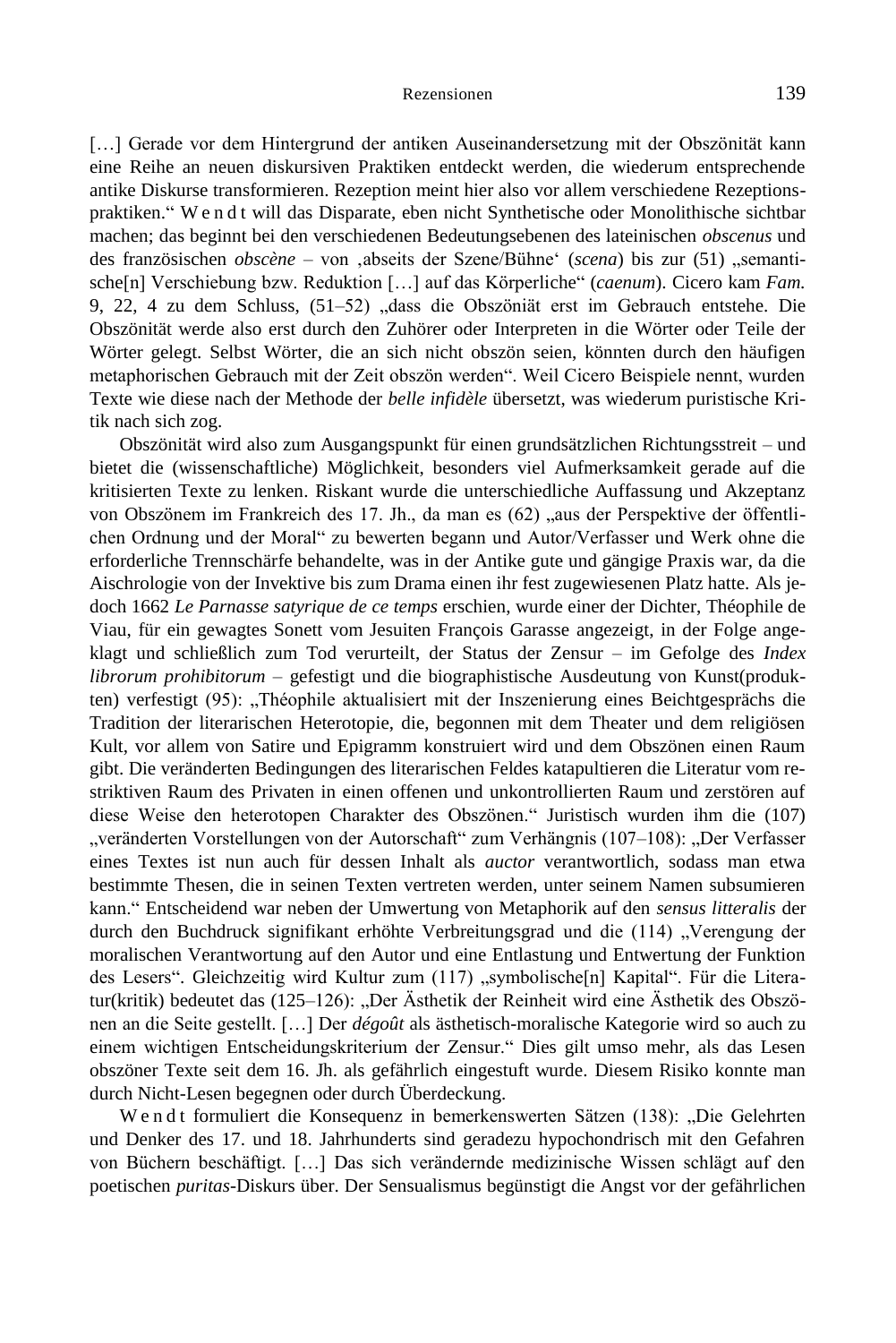Nähe obszöner Bücher und ihrem Einfluss auf die Öffentlichkeit." Obszönität wird zu einem Negativmerkmal der kompletten Antike, (148), der in der historischen Entwicklung behoben wird." Satire ist nur nach der martialischen Ausrichtung *parcere personis, dicere de vitiis* (10, 33, 10) zulässig, Aristophanes erscheint zusehends als (149) "empoissonneur publique", da sich in ihm Schönes und Hässliches verbinde, was so mancher Leser oft nur schwer auseinanderhalten könne; entsprechende Auswahllektüre sei jedoch auch riskant, da sie erst recht Interesse am Verbotenen wecke, wie schon 1532 der Editor Grynaeus zu bedenken gab. Die Sicht auf die Didaktik hatte sich verändert (163): "Die Reduktion der Literatur auf eine didaktische Funktion (*instruction*) schließt folglich die Obszönität aus, da sie dem Prinzip des *plaire* entgegengesetzt sei und die ästhetischen Voraussetzungen der *instruction* verhindere. [...] Wurde in der Renaissance der Lektüre der obszönen Literatur ein didaktischer Wert zugeschrieben, der die Jugendlichen kontrolliert mit den Sünden vertraut macht und mit entsprechenden Gegenmitteln gewissermaßen immunisiert, wird diese Möglichkeit nun weitestgehend verworfen. Die Pathogenisierung der obszönen Literatur der Antike offenbart eine gefühlte Nähe, die mit einer starken Distanzierung beantwortet wird." Die Folge ist (166) "Dekanonisierung", literarisch gestaltet von David Michel de La Bizardière in *Caractères des auteurs anciens et modernes, et les jugemens des leurs ouvrages* (1704). Der wahre Kenner und *honnête homme* weiß die Spreu vom Weizen zu trennen (175): "Die kritische Neubetrachtung der obszönen Literatur der Antike führt zu einer Einteilung der Autoren in zwei Klassen: Autoren, die obszöne Wörter verwenden wie Catull und Martial, und Autoren, die aufgrund des Beschriebenen als obszön einzustufen sind." In der Folge wurde auch das Lateinische als 'Mutter' des Französischen neu bewertet (185): "Die sprachlichen Reinigungsbestrebungen des *bon usage* greifen auch auf die antiken Texte selbst aus." Dabei wurden Auslassungen sichtbar gemacht, (193) "sodass en passant als Gegenbild der Bibliothek des *honnête homme* eine Bibliothek der obszönen Literatur der Antike entsteht." Dazu kommen zweisprachige Ausgaben, die den lateinischen Originaltext und eine verharmlosene Übersetzung bieten, z. B. *Les poésies des Catulle* von Marolles (1653), und Pierre Bayles *Eclaircissement sur les obscénités* (1701), worin er für (209) "ein differenziertes und abgestuftes Verhältnis von Autor und obszönem Text" eintritt, aber keineswegs immer dasselbe Verhältnis von *vita* und *versus* vertritt (220): "Auch die antiken Autoren können und müssen hinsichtlich der Obszönität unterschieden werden, in *honnêtes gens* und *mal honnêtes gens*. Gerade in diesem Akt der Bewertung zeigt sich auch der Charakter des Lesers."

In einem weiteren Schritt vollzieht W e n d t eine (225) "Verbindung des Obszönen mit dem aufklärerischen Barbarendiskurs." Für Descartes und die Cartesianer steht die Antike am Beginn (228) "einer Perfektionsentwicklung". Folgerichtig wird Obszönität neu bewertet (236): "Sie wird nunmehr zur Insignie der Jugend und der Barbarei und mit den entsprechenden Attributen belegt". Geschickt führt W e n d t eine Aussage aus Molières *Le Malade Imaginaire* (1673) – *Les Anciens, Monsieur, sont les Anciens, & nous sommes les gens de maintenant* – und Matthäus Raders *Dissertatio de ingenio et operibus Martialis* gegeneinander, in der ebenfalls diese Distanz betont wird (241): "Der Aufklärungsdiskurs ist von einer Historisierung des Obszönen geprägt, die vornehmlich als Strategie zur Erzeugung von Gegenwärtigkeit fungiert." Bayle leitet daraus mangelnde *urbanité* und *esprit* der Antike ab, die vielmehr von *rusticité* geprägt ist. Damit geht eine Entschuldigung der Obszönität einher (252–253): "Die obszönen Texte werden als *testes temporum*, als Sittengeschichte im Sinne einer Geschmacksgeschichte gelesen und verallgemeinert. […] Das Obszöne ist, wie der Erfolg und die Kanonisierung der entsprechenden Autoren belegen, für das zeitgenössische Pub-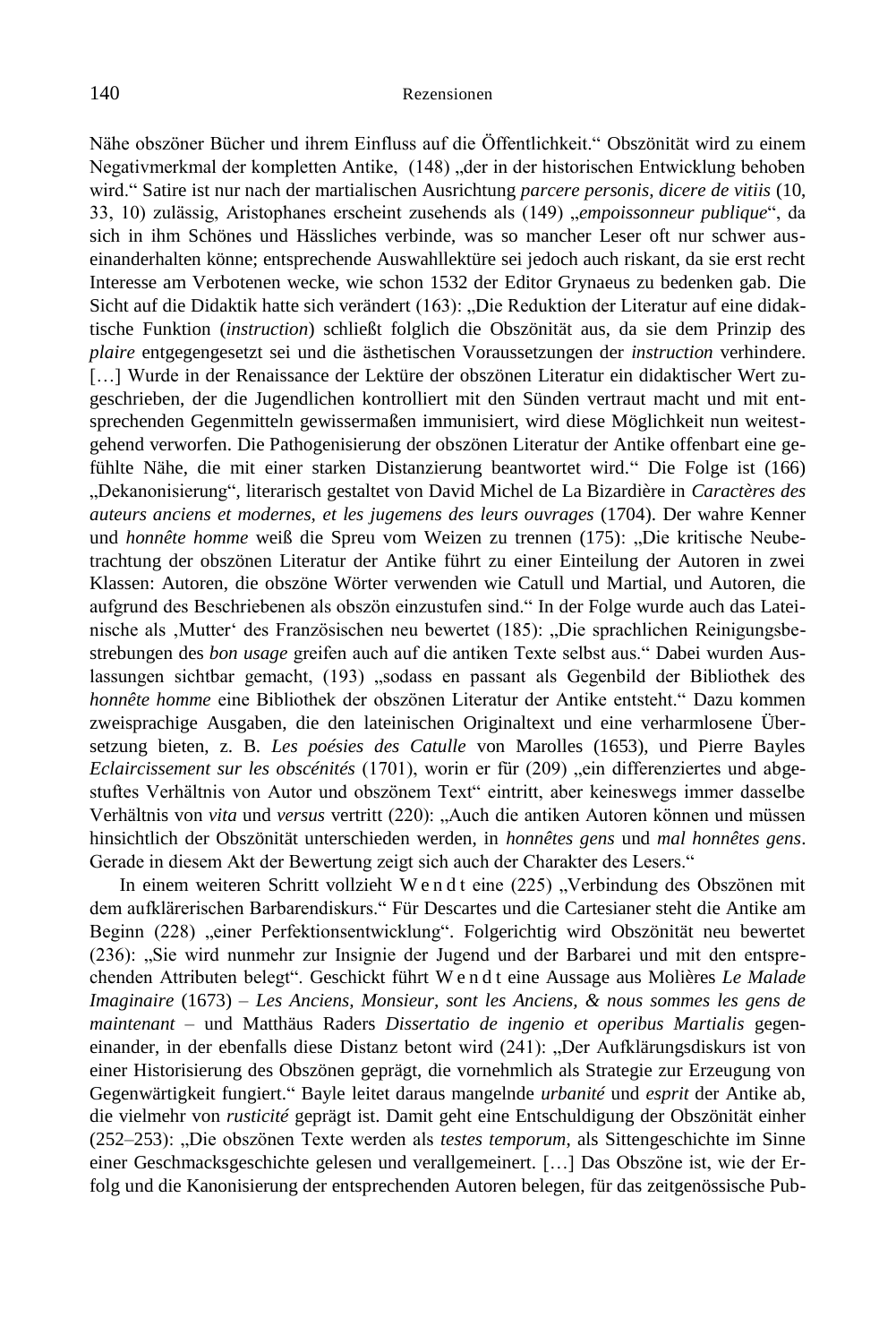likum der Antike nicht obszön. […] Die Salonkultur präferiert ein präsentisches Erleben gegenüber einer historischen Betrachtung. Die rationale Distanz als Erlebnis einer Entfremdung bildet aber auch die Voraussetzung für eine historische Beschäftigung mit der obszönen Literatur. Denn die Aufklärer konzipieren sich – anders als die Klassik – als erwachsenen [*sic*] Leser (*âge viril*); sie sind folglich (im aristotelischen Sinne) gegen die Obszönit [*sic*] unempfindlich." Eine Gegenbewegung formiert sich durch Anne Dacier (255) "im Sinne eines kontra-präsentischen Dekadenzdiskurses". Durch sie wird die Beschäftigung mit (258) "den marginalisierten obszönen Autoren […] zu einem Elitismus umgedeutet." Im 18. Jh. werden Zensur und Purgierung zusehends als (263) "Denaturalisation" und "Kastration der Texte" kritisiert (278): "Dieser Diskurs betont im Gegensatz zur Bestimmung des Obszönen als leblosem Abfallprodukt (*caenum*) den ästhetischen, künstlerischen Eigenwert der Texte."

Beschäftigung mit Obszönität wird zum Mehrwert für die Antikerezeption und das Verständnis des Lebensgefühls im Altertum, zum (279) "Knotenpunkt der untersuchten Diskurse (Interdiskurs)" und zu einem "Kollektivsymbol der Moderne". W en d t zieht das Fazit, (282) "dass sie nicht ins Tautologische oder ins Pathologische des Monumentalischen (blindes Effektbegehren) oder Antiquarischen (Verlustangst) schlägt und zum lebenshemmenden Selbstzweck wird." Für ihn ist Antike durch (283) "Intensität" geprägt, nicht durch (282) "Reinheit", im Altertum sieht er einen "Möglichkeitshorizont", den er am Beispiel der niemals uninteressanten und stets kontroversiellen Obszönität auslotet. Auf diesem *tour d'hôrizon* erschließt er seinen Leser\*innen oft unbekannte Texte in mustergültiger Weise und beweist dadurch eindrücklich, dass auch am Rande (der sich selbst als 'ehrenwert' definierenden Gesellschaft) Stehendes wissenschaftliche Beschäftigung verdient, zumal wenn es sich um einen Bereich handelt, der die Menschen immer berührt und bewegt und die kreativen und kritischen Köpfe zu mentalitäts- und literaturgeschichtlich wertvollen Erzeugnissen inspiriert hat.

## *Sonja Schreiner*

Jacqueline Fabre-Serris - Alison Keith - Florence Klein (eds.), Identities, Ethnicities and Gender in Antiquity. Berlin-Boston: Walter de Gruyter 2021. (Trends in Classics – Supplementary Volumes. 9.)  $VI + 286$ S. ISBN 978-3-11-071985-7. e-ISBN (PDF) 978-3-11-071994-9. e-ISBN (EPUB) 978-3-11-071997-0. ISSN 1868-4785

Die Herausgeberinnen Jacqueline Fabre-Serris, Alison Keith und Florence Klein geben in ihrer "Introduction" eine fundierte Einführung in die im Titel genannten Teilbereiche und einen konzisen Überblick über die auf fünf Großkapitel verteilten dreizehn Beiträge. Hervorgegangen ist der instruktive Sammelband aus einem Symposion, das Ende November, Anfang Dezember 2018 unter der Ägide des "European Network on Gender Studies in Antiquity EuGeStA" an der Universität Lille stattgefunden hat. Innovationspotential bietet die Aufsatzsammlung insofern, als darin keine Einzelbetrachtungen zu Identität und Alterität, Ethnie(n) oder Gender als wesentlichen Parametern des Selbstverständnisses antiker Gesellschaften unternommen werden, sondern eine gemeinsame Sicht auf die Wechselseitigkeit aller Komponenten angestrebt ist – und das mit deutlichem Fokus auf Genderfragen zum Zweck der Selbstdefinition antiker Menschen.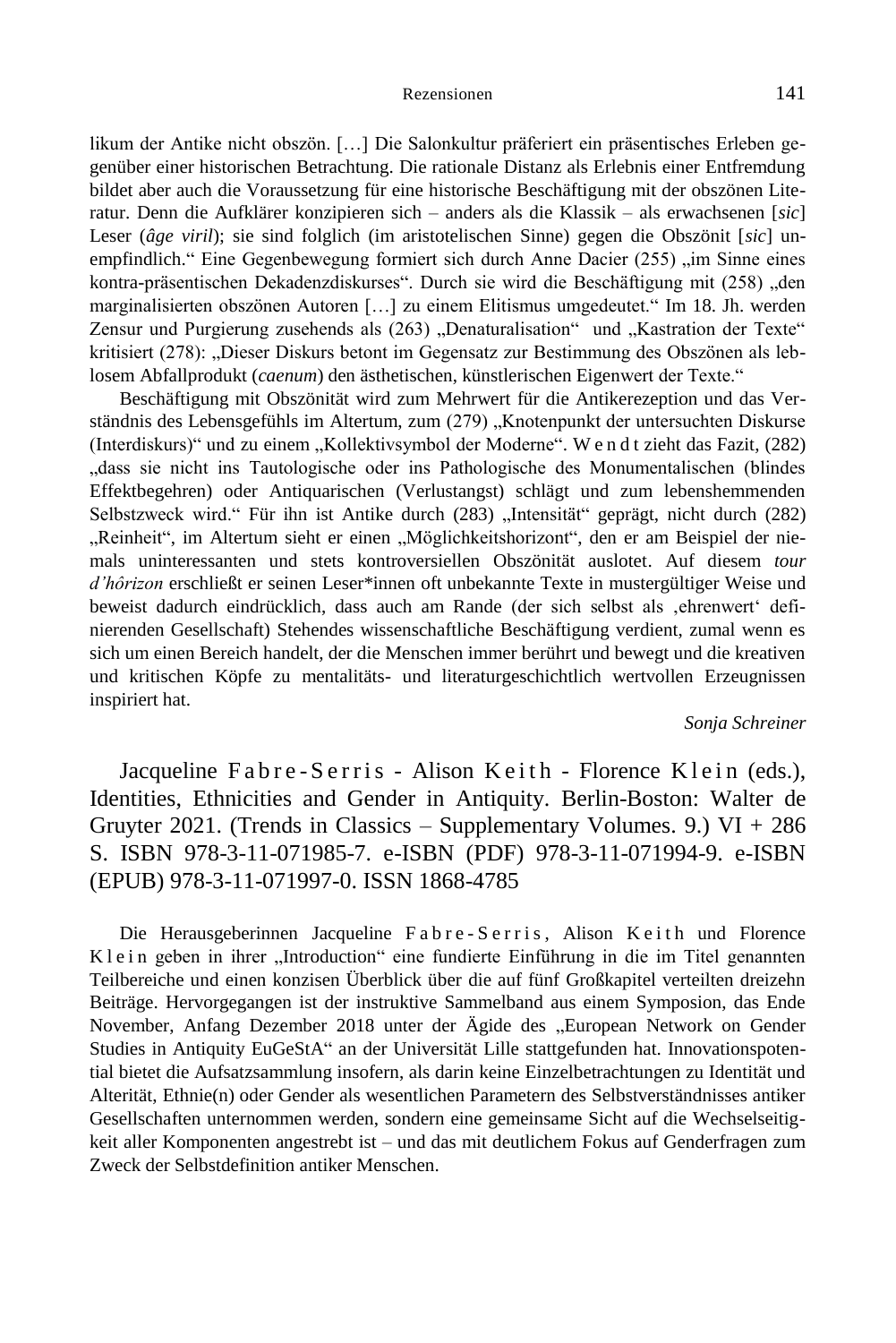Zu "Masculinity, Dress and Body" steuert François L i s s a r a g u e den reich illustrierten Beitrag "Ionians, Egyptians, Thracians: Ethnicity and Gender in Attic Vase-Painting" bei, in dem er sich auf Anakreon, Busiris und Orpheus konzentriert. Aus den primär binären (visuellen) Gegensatzpaaren 'griechisch/nicht griechisch' und 'männlich/weiblich' entwickeln sich deutlich vielfältigere und v. a. komplexere Zugänge (14–25): "Egyptians are both male and female, whereas Thracian women become male warriors when men stop being so. […] Thus we can see how the visual corpus of images cannot be considered as merely a simple lexical system. It is a combinatory system, which develops a network of contextualised signs; image after image, series after series, it elaborates a global vision of the Athenian culture, an ethnical and gendered imaginary in which these categories are problematised through images as much as through mythical and historical narratives." Florence G h e r c h a n o c widmet sich "Dress, Ethnic Identity, and Gender in the Achaemenid Empire: Greek Views on the Persians, and Political Ideology in the Classical Time" und führt zunächst durch Training erworbene, attraktive griechische Nacktheit und körperliche Nachteile verbergende orientalische Prachtentfaltung beim Kleidungsstil gegeneinander (40): "Dressed barbarians remain impressive by the splendour of their clothes; naked, quite the opposite." Kleidung(sstil) formt Identität und Ethnie, aber auch Status: Aus persischer Sicht sind nur Sklaven nackt, während Griechen die untrainierten persischen Körper mit ihrer blassen Haut als effeminiert einstufen (42): "Nevertheless, the Greeks, and in particular the Athenians, can play with the Other or tame him by dressing in Persian clothes and appreciating the 'perseries' because these exotic fabrics did not especially feminize or effeminize them, particularly because their bodies, in theory, responded to Greek ideals of masculinity."

"Gender, Political Leaders and Ethnic Identity" bearbeiten drei Forscherinnern, darunter zwei der Herausgeberinnen: Giulia S i s s a stellt und beantwortet luzid die Frage "What Artemisia Knew: The Political Intelligence of Artemisia of Halicarnassus". Detailliert schildert sie das taktische Manöver der Kommandeurin, wie Aminias von Pallene darauf hereinfällt und Xerxes – im positivsten Sinn – die Welt nicht mehr versteht  $(49)$ : "It's the world upside down. It's a woman who leads the game, who commands and wins. You wouldn't expect it because, of course, women are not cut out for it." Es geht aber um mehr als ein Individuum, das die vorgezeichneten Geschlechtergrenzen überwindet – und dieses 'Plus' ist gleichzeitig die Antwort auf die im Titel gestellte Frage (66): "The battle confirms the subtlety of the interplay between gender and ethnicity. It is a gradation, not a polarity; it is a proportionality, not a simple binary opposition. […] Gender is a relative and transferable predicate. This is what Artemisia knew." Alison K e i th entwirft ein (Un)sittenbild zu "Cicero's Verres, Verres' Women" und versteht ihren Beitrag als Ergänzung zu Ciceros Verres-Bild als (69) "inveterate adulturer and sexual debauchee", aber auch als Konstrastierung von römischer und griechischer Praxis in Bezug auf das Engagement von Frauen im Besonderen und weibliche Sichtbarkeit in der Öffentlichkeit im Allgemeinen (90): "Yet the evidence that Cicero preserves for Sicilian women's keen interest in their husbands' political maneuvering during Verres' governorship can be paralleled among elite Roman women in this period, and might best be interpreted as an indication of the values that Cicero, the jurors, the broader Roman community, his provincial clients, and indeed all Roman provincials could share." Jacqueline F a b r e - S e r r i s beleuchtet "Identities and Ethnicities in the Punic Wars: Livy's Portrait of the Carthaginian Sophonisba" und beginnt mit einem erhellenden Abriss über Livius' Betonung römischer *mores*, insbesondere während der Punischen Kriege. Interpretatorisch feinfühlig und mit erfreulich vielen Textauszügen entwickelt die Verfasserin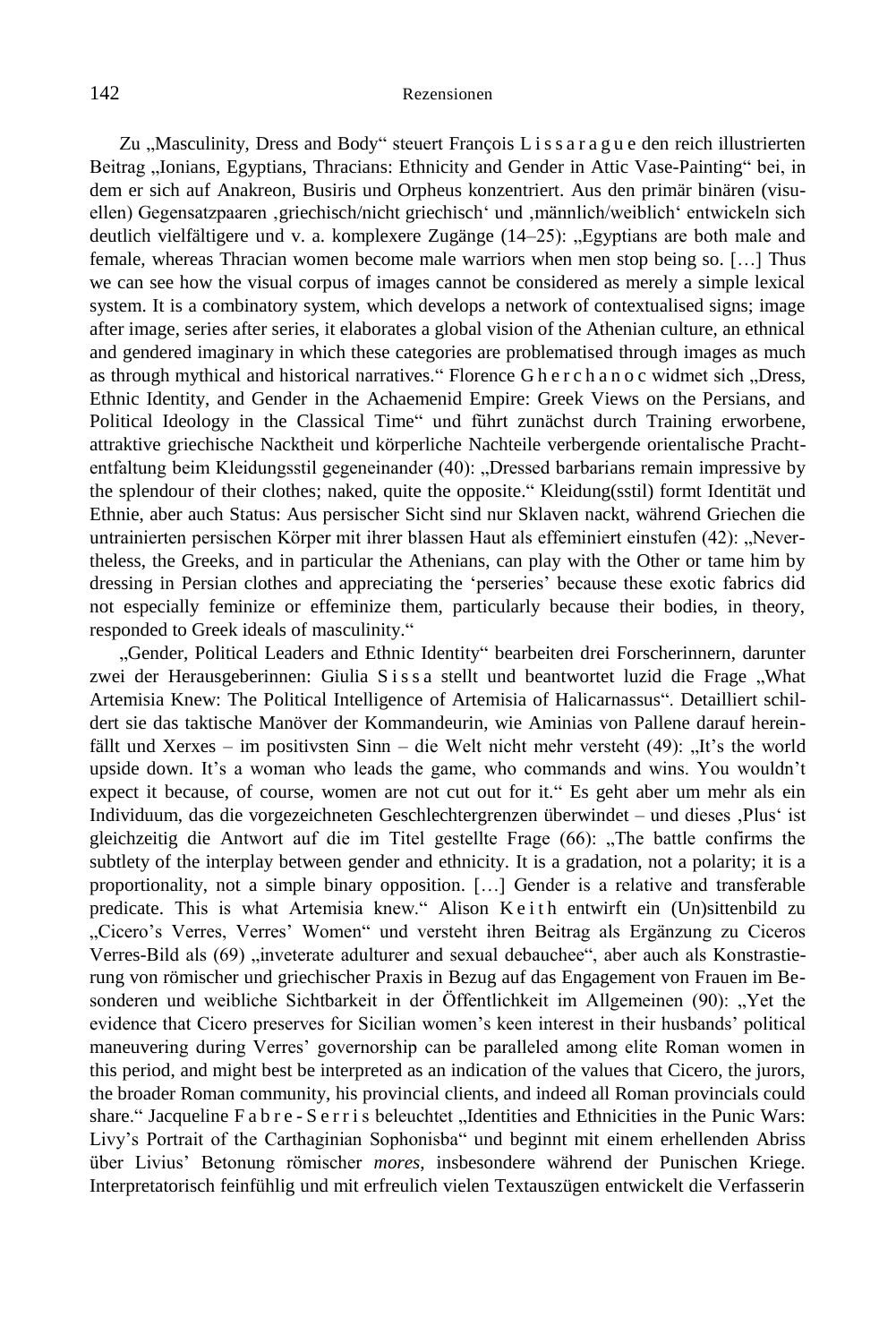das Porträt von Sophonisba zwischen Masinissa, Syphax und Scipio und kontrastiert sie als (109) "relatively secondary and littleknown figure" mit Kleopatra, wobei sie Horazens Ode 1, 37 kontrastiv heranzieht. Das Schwergewicht legt sie auf die Todesszenen der beiden Frauen und attestiert beiden barbarische, aber auch typisch weibliche *ferocitas*.

Damit ist der Übergang zu einem eigenen Kleopatra-Abschnitt vollzogen: "Cleopatra's Survival and Metamorphosis in Roman Poetry" analysiert zunächst Florence K l e i n in ihrem Aufsatz "Gendered Intertextuality: Feminizing the Alexandrian Models in Propertius' Actian Poetry". Danach konzentriert sich Andrew Feldherr auf "Caesar or Cleopatra? Lucan's Tragic Queen". K l e i n sieht in augusteischer Intertextualität auch triumphierenden Imperialismus. In Properz 3, 11 und 4, 6 sieht sie  $(118)$  "both a Roman and a male conquest over Cleopatra, the foreign Egyptian woman", in Actium-Dichtung generell (132) "domination over the hegemonized Alexandrian culture." F e l d h e r r sucht nach der echten Kleopatra hinter den Bildern, die von ihr entworfen wurden, und kontrastiert Horaz und Vergil mit Lukan, dem er spezifisch theatralische Tendenzen attestiert. Dieses dramatische Element setzt er in wenig schmeichelhafte Verbindung mit Neros Hang zur Bühne, wobei Epochen-, Geschlechter- und Nationalitätengrenzen zusehends verschwimmen (148): "Nero can be identified simultaneously with his historical namesake Caesar, or that figure's literary prototype, and his own real ancestor, Antony, or, finally, as the already incestuous seducer of both, Cleopatra."

Liebe und Erotik dominiert auch die drei Beiträge des Abschnitts "Love, Oriental Ethnicity and Gender in Roman Literature". Federica B e s s o n e widmet sich "The Indiscreet Charm of the Exotic: *Amores Peregrini* as Explorations of Identity in Roman Poetry" und spannt den Bogen von Herodot bis Laevius, legt Schwerpunkte auf Properz und Ovid mit einem Seitenblick auf Catull und fokussiert schließlich auf Herkules und Omphale, ein literarisches Musterbeispiel für  $(165)$  an inversion of gender roles", um mit Chloreus' Eindruck auf Camilla bei Vergil zu schließen  $(171)$ : "Even on the battlefield, foreign refinement – a ruin for men and women – can exercise a (literally) fatal attraction." Danach blickt Judith P. Hallett durch "Latin Literary Lenses on Phoenician Female Speech", worin sie Dido als (Gesprächs)therapeutin für den an posttraumatischen Störungen leidenden Aeneas sieht, nachdem sie auch die Rede der Phoenicium in Plautus' *Pseudolus* (ohne lateinisches Original, dafür mit ausführlichem Abdruck ihrer eigenen amerikanischen Übersetzung) als (182) "effective verbal therapy" eingestuft hat. Alison Sharrock schließlich fokussiert auf "Babylonians in Thebes: Some Ovidian Stories of Barbarians and Foreigners" – darunter Pyramus und Thisbe. Interessant und wegweisend an ihrem Beitrag ist, dass gerade bei Paarbeziehungen mehr Gemeinsames und weniger Trennendes (196) "in the representation of Others" zu finden ist. Den Schwerpunkt legt die Verfasserin auf die Erzählungen der Minyas-Töchter im vierten Buch der *Metamorphosen*. Als Kontrast gibt S h a r r o c k einige Beispiele für ethnische Stereotypen, die in der Unterzahl bleiben und somit den Eindruck untermauern, dass (214) "Ovid sometimes doesn't do what we expect." Ethnische Differenzen werden so eingeebnet, und die Leser\*innen müssen entscheiden, (214) "whether the effect of this neutralisation is to undermine diversity by the imposition of sameness, which allows white European men to speak for everyone, or on the other hand to celebrate universal humanity."

Einen zeitlichen Sprung machen in "Constructing or Deconstructing Female Ethnicity in Late Antiquity" drei Wissenschaftler\*innen: Therese Fuhrer entführt ihre Leser\*innen in die Welt von "Thessalian Witches: An Ethnic Construct in Apuleius' Metamorphoses", lässt die Handlung der apuleischen *Metamorphosen* Revue passieren, parallelisiert Lucius mit Alice (im Wunderland) und kommt zu dem Ergebnis, dass (230) "Thessaly can no longer be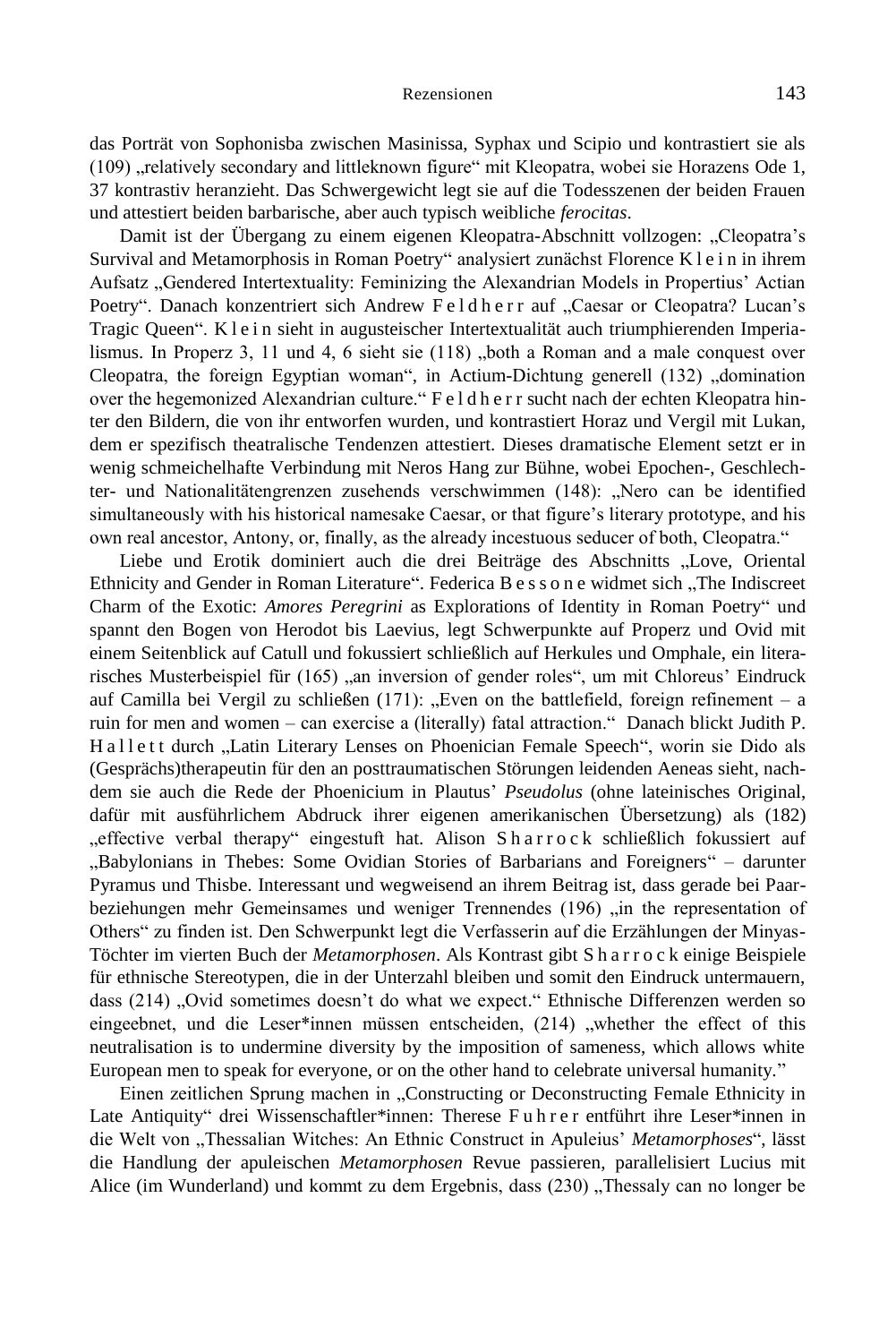regarded as a marginal geographical region in the Roman empire of the second century BCE." Sie erläutert, dass Apuleius' Entscheidung für Hypata in die augusteische Zeit führt, Pamphile eine Phantasiegestalt ist und Thessalien eine Bühne für männliche Phantasien darstellt, (231) "fantasies on which the novel sets at least geographical limits when Lucius, after the transformation into an ass, leaves the town and enters the anonymous topography for further magic – 'asinine' – adventures." Einem ganz anderen Bereich wendet sich Charles D e l a t t r e zu; er würdigt "Exemplary Gallic Wives in the *Erotikos* and *Mulierum Virtutes* of Plutarch: Stereotypes and Comparisons". Aufschlussreich ist, dass es nicht um alle Frauen, sondern nur um Ehefrauen geht. Der internationale Universalimus wird zwar jedem Individuum unabhängig von dessen Ethnie entgegengebracht, wird aber trotzdem einem (249) "strictly Greek" Rahmen unterworfen – mit nivellierenden, v. a. aber hierarchisierenden Folgen, die zeigen, dass hier doch ein (Ehe)mann im Interesse von (Ehe)männern schreibt (249): "[...] making all these women Greek wives not only ignores ethnographic specifities, but above all locks all cases into a status considered exemplary, which ensures the promotion of the wife provided that she confines herself to her role as wife. The diversity and individual decisions of the women never appear […]; they only exist as members of the conjugal couple. In this anthology on women addressed to a woman, it is Plutarch and the husband who, once again, regulate the discourse." Abschließend schreibt Henriette H a r i c h - S c h w a r z b a u e r über "*Africa, Famula Roma*: Constructions of Ethnic Identity in Claudian's Panegyrics" und beginnt mit Claudians Zweisprachigkeit als Spezifikum von dessen Identität, einer von vielen prägenden Dichotomien in seinem Werk. Analog zu Stilicho gibt es keine prägende menschliche weibliche Figur, dafür aber zentrale Personifikationen: Africa und Roma. An gut gewählten Textauszügen (im Original und in Übersetzung) präsentiert Harich-S c h w a r z b a u e r deren Charakteristika (255): "Roma as a female character is given back what is considered her symbolical capital: to be a constantly rejuvenated woman, but at the same time a woman in need of male protection." Africa trauert, ist körperlich und seelisch missbraucht, diskriminiert aufgrund ihrer Hautfarbe und Sklavin Roms. Der personifizierte Tiber hingegen strotzt vor Virilität. Ethnie spielt bei Africa, nicht aber bei Roma eine Rolle  $(262)$ :  $\Box$ Roma enjoys a singular status that does not allow her to become an object of physical violence.  $[\dots]$  She is able to  $[\dots]$  transcend her body  $[\dots]$ . This leads to the conclusion that Roma elevates herself above ethnicity and thus symbolises the 'body' of the Roman empire. For then the transcendence of ethnic attribution, which serves an all-Roman imperial identity, can be explained."

Der instruktive Sammelband ist ein essentieller Beitrag zum vergleichsweise jungen Forschungsfeld der Gender Studies in den Altertumswissenschaften. Seine besondere Qualität liegt darin, dass keiner der Beiträge anachronistisch wertet oder verurteilt, sondern (vergangene?) Lebensrealitäten kritisch und objektiv abbildet. Daraus erwachsen kritischen Leser\*innen gleichsam automatisch Vergleichspunkte zu anderen Epochen und Gesellschaften. Die wohlponderierte Darstellung von Topoi und Klischees, von Vorurteilen und Fehleinschätzungen, aber auch von ehrfurchtsvollem oder ungläubigem Staunen über starke und moralisch integre Personen anderen Geschlechts und/oder fremdländischer Herkunft ist gerade in unserer Zeit ein wertvolles Instrumentarium. In einer Welt, in der das weltoffene Bekenntnis zur Multikulturalität und ebenso diffuse wie gefährliche Aus- und Abgrenzungstendenzen die Gesellschaft spalten, kann der Blick in die Vergangenheit lehrreiche und objektivierende Distanz schaffen, den toleranten Blick schärfen und gegen Intoleranz angehen: Schließlich ist Selbstverständnis (und damit auch Identität) ein höchst subjektiver Maß-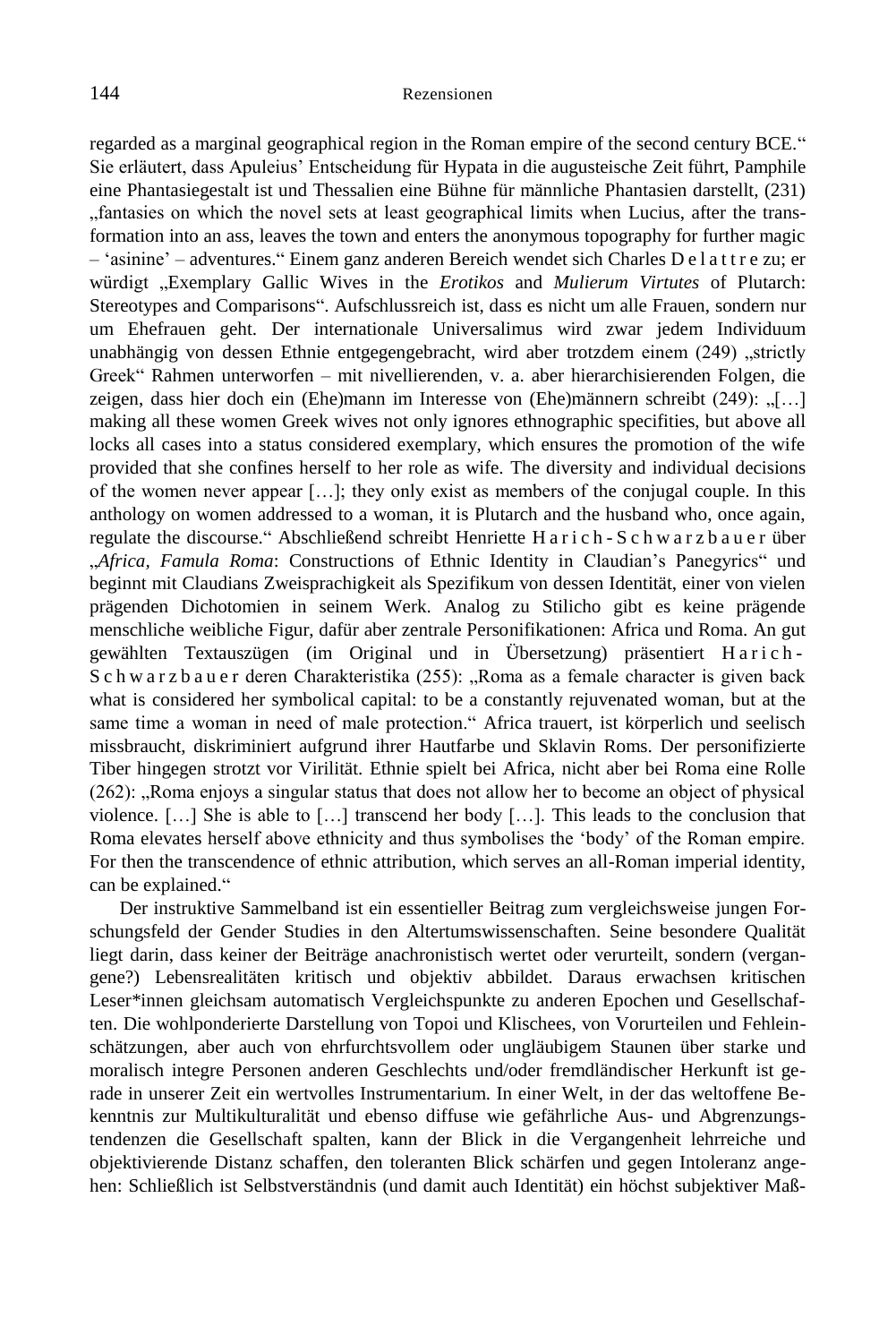stab, jede\*r ist für irgendein Gegenüber das (Muster)beispiel für *otherness* (und somit Alterität), Gender liegt längst kein binäres Konzept mehr zugrunde, und auch Ethnien unterliegen einem (perspektivischen) Wandel – was übrigens schon die Menschen des Altertums wussten und aktiv lebten, konnten sie doch beispielsweise Römer\*innen sein (und eigentlich aus einer weit entfernten Provinz stammen). Wir Europäer\*innen sollten uns diese inklusive Haltung wieder öfter in Erinnerung rufen.

*Sonja Schreiner*

# Seraina Plotke - Petra Schierl (Hg.), Gender Studies in den Altertumswissenschaften. *De mulieribus claris*. Gebildete Frauen – bedeutende Frauen – vergessene Frauen. Trier: Wissenschaftlicher Verlag 2020. (Iphis. 9.) 221 S. ISBN 978-3-86821-871-8

Der Sammelband geht auf eine Tagung zum 60. Geburtstag von Henriette Harich-Schwarzbauer im September 2015 an der Universität Basel zurück und enthält einige zusätzlich eingeworbene Originalbeiträge. Die Herausgeberinnen Petra S c h i e r l und Seraina Plotke steuern mit "Über berühmte Frauen" eine substantielle Einleitung bei, in der Giovanni Boccaccios längst ikonisch gewordene Biographiensammlung der Ausgangspunkt für ein thematisch sehr vielfältiges Konglomerat ist, das mehrere Epochen und verschiedene Literaturen abdeckt. Sie stellen *De mulieribus claris* in die diachrone Tradition und das Werkganze bei Boccaccio selbst und reflektieren (7) "über die Situation von Frauen in der Wissenschaft", v. a. im deutschsprachigen Raum, wo Frauenkarrieren in den Altertumswissenschaften auf sich warten ließen und die Gender Studies erst mit Verspätung einzogen.

Am Anfang (des Bandes und der Wirkungsgeschichte) steht die Antike: Therese F u h r e r schreibt über "Weibliche Peripetie': Zur dramaturgischen Funktion der Frauenfiguren in der römischen Geschichtsschreibung" und fokussiert auf Livius (Sabinerinnen, Lucretia, Verginia), Tacitus (Livia) und Sallust (Fulvia). Frauen mit (15) "Trigger'-Funktion an einer historisch relevanten Stelle" sind in einer männlich dominierten Welt umso auffälliger. Im Anschluss an die tragische respektive dramatische Geschichtsschreibung arbeitet die Verfasserin mit Dramen- und Filmtheorie und versucht zu zeigen, (25) "dass die männlichen Protagonisten auf die Existenz und Unterstützung von Frauen angewiesen sind. Die Narrative machen auf subtile Weise deutlich, dass eine von Männern definierte und dominierte Ordnung von Recht und Gesellschaft ungenügend oder gestört ist. […] Die Frage nach der Historizität der 'weiblichen Peripetien' ist dabei müßig; entscheidend ist in der Analyse historiographischer Dramaturgie allein das semantische Potential der Inszenierungen." Hildegard Cancik-Lindemaier lotet in "*Auch Frauen* – Interpretationen zu ihren Rollen und Handlungsräumen in der Antike" den Bewegungsradius und die Sichtbarkeit von Frauen aus und zieht für ihre diachrone und ganzheitliche Studie, die sie als (29) "systematisierende Abhandlung" versteht, verschiedene Genres heran. Der Bogen spannt sich von der Grabinschrift auf Aelia Sabina, einer Ehreninschrift für eine (namentlich nicht bekannte) Vestalin und der sogenannten *Laudatio Turiae* über die Malerinnen in der *Naturalis historia* des Plinius und Plutarchs *Moralia* bis zum *Politeia*-Kommentar des Averroes. In Summe findet sie (47) "Spuren von Bildungsmöglichkeiten und Formen öffentlicher Aktivität [...] allen rechtlichen Begrenzungen, praktischen Einschränkungen und konventionellen Vor-Urteilen [*sic*] zum Trotz. Unter der Etikettierung antiker Gesellschaften als 'patriarchalisch' oder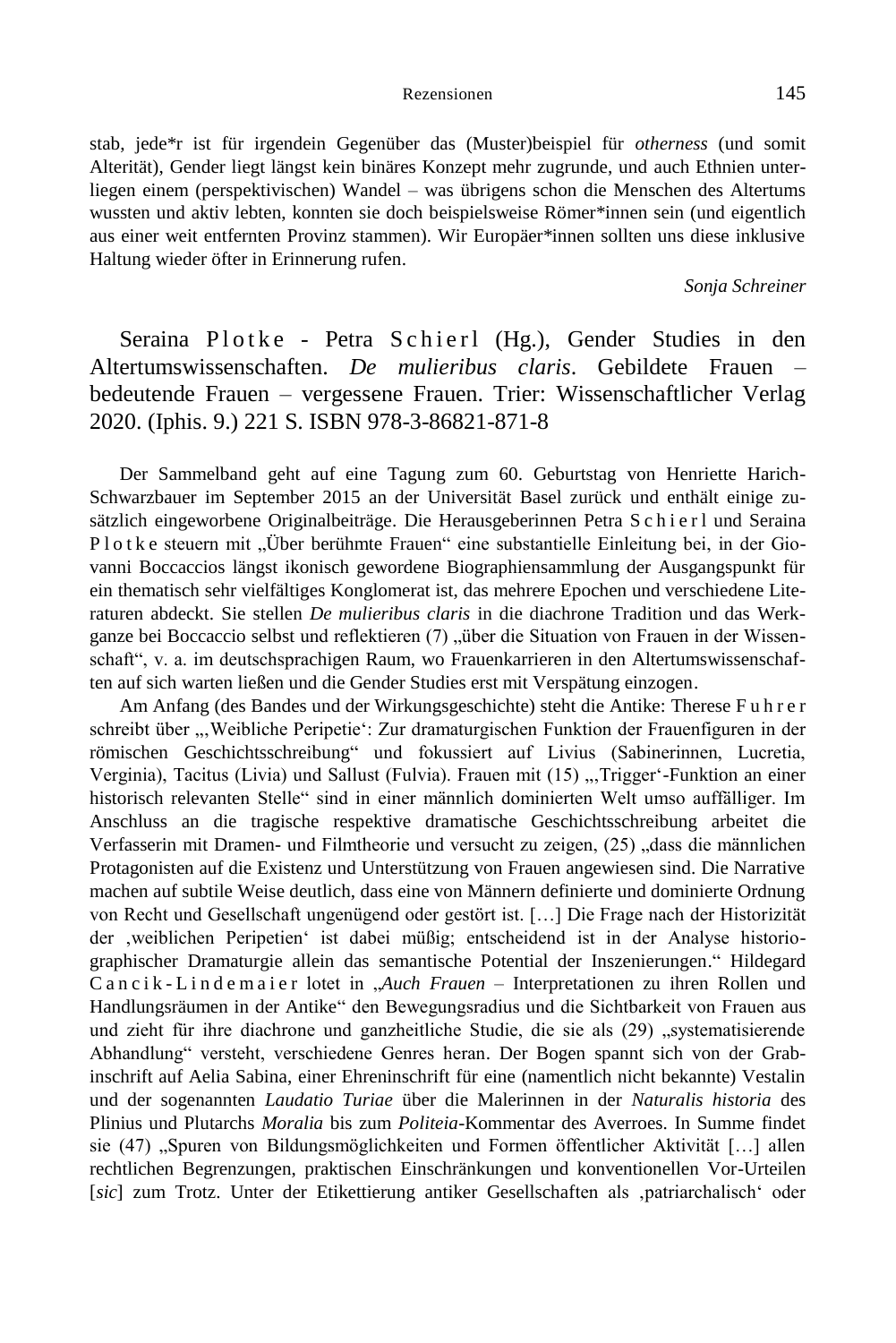'paternalistisch' verschwinden Unterschiede, Veränderungen, Fortschritte und Rückschritte in der antiken Lebenswelt und die in ihr gegebenen emanzipatorischen Chancen. Dagegen gilt es, historisch-differenzierende Maßstäbe zu gewinnen." Die Zusammenschau, die C a n c i k - L i n d e m a i e r anbietet, ist ein erster wichtiger Schritt in diese Richtung.

Den einzigen, dafür sehr ausführlichen mittelalterlichen Beitrag steuert Carmen C a r de lle de Hartmann mit "Warum Roswitha? Zu den Überlieferungschancen lateinischer Werke von Frauen im Frühmittelalter" bei. Einleitend gibt sie einen (naturgemäß kurzen) Überblick über frühmittelalterliche Autorinnen lateinischer Werke (Baudovinia, Hugeburc, Dhuoda, Bertha und eben Hrotsvit) und erläutert klösterliche Bildungsmöglichkeiten speziell für Frauen (exemplifiziert an der reichen Briefliteratur). Vor diesem Hintergrund vermutet sie, ähnlich wie Thomas Haye, den Grund für die fehlenden Nachrichten über weibliches Schreiben in den (53) "Umständen [...], welche die Erhaltung der Werke von Frauen besonders erschwerten." An Hrotsvits (Spezial)fall zeigt sie, (72) "wie stark die Erhaltung von Handschriften vom institutionellen Weiterbestand der Bibliotheken abhängt." Dazu kommt gesteigertes Interesse deutscher Humanisten (im Wettstreit mit den italienischen Kollegen), historisches Interesse an den *Primordia* bis weit ins 18. Jh., Gerberga als Widmungsträgerin und das Kloster St. Emmeram als (74) "Schaltstelle" und "wichtiges Kulturzentrum" – (76): "Und sogar in ihrem Fall hängt unsere Kenntnis ihres Namens von einer einzigen Handschrift ab."

Den Bereich des Neulateinischen decken drei Aufsätze ab: Christian G u e r r a handelt "Von Königinnen und Amazonen. Frauengestalten in den historiographischen Werken von Enea Silvio Piccolomini/Pius II.". Er schreibt von männlicher Dominanz in der frühneuzeitlichen Historiographie und sieht in Piccolomini (83) "diesbezüglich keine Ausnahme. Dabei besteht in seinem literarischen Schaffen ein substanzielles Ungleichgewicht zwischen Werken, die ganz im Zeichen der Weiblichkeit stehen, und anderen, in denen Frauen beinahe abwesend sind […]." G u e r r a bringt Beispiele aus Piccolominis genrereichem Œuvre und findet in den *Commentarii de rebus a se gestis* unter etwa 1600 historischen Personen nur 78 Frauen, von denen nur 13 mehr sind als eine (84) "Randnotiz". Auch in seiner unvollendeten Biographiensammlung *De viris claris* ortet Guerra (85) "Frauen in der androzentrischen Perspektivierung" und sieht den Autor als (87) "Träger dieser hegemonialen Männlichkeit". In der *Historia Bohemica* ist Libussas (91) "Frauenherrschaft" in die Nähe des Tyrannendiskurses gerückt und der sogenannte Mägdekrieg nach Sallusts *Bellum Catilinae* gestaltet. Gleichsam (101) "vertauschte Genderrollen" finden sich in den *Commentarii* (besonders am Beispiel der Jeanne d'Arc) und in den chorographischen Schriften. Königinnen und Amazonen rufen in ihm (111) "gemischte Gefühle der bewundernden Anerkennung und zugleich der kulturell angelernten Ablehnung hervor."

Einem ganz anderen Thema wendet sich Elisabeth W e b e r - R e b e r zu. Sie bespricht die "Klage um eine Gelehrtenfrau: Die neulateinischen Trauergedichte für Maria Grynaeus (1573–1605)". Die Predigt für die Verstorbene ist in zweifacher Hinsicht ein Sonderfall: Sie gehört zu den frühesten Beispielen des Genres und wurde auf eine Frau gehalten. W e b e r - R e b e r stellt den Druck in seiner Gesamtheit vor (Predigt, Trostschriften und Gedichte) und betont die Wichtigkeit der gesellschaftlichen Position von Maria Grynaeus. Sie geht davon aus, dass die sieben Epikedien (118) "zwar für den Anlass von Maria Grynaeus' Bestattung verfasst wurden, es aber fraglich ist, ob sie tatsächlich auch *für* sie als Person gedichtet sind." An den drei Beispielen *Ad piam matronam*, *Pignus erat* und *Sic Maria deficis!* arbeitet sie den Grad der spezifisch weiblichen Motive heraus, aber auch das unterschiedliche Ausmaß des persönlichen Zuschnitts auf die Verstorbene.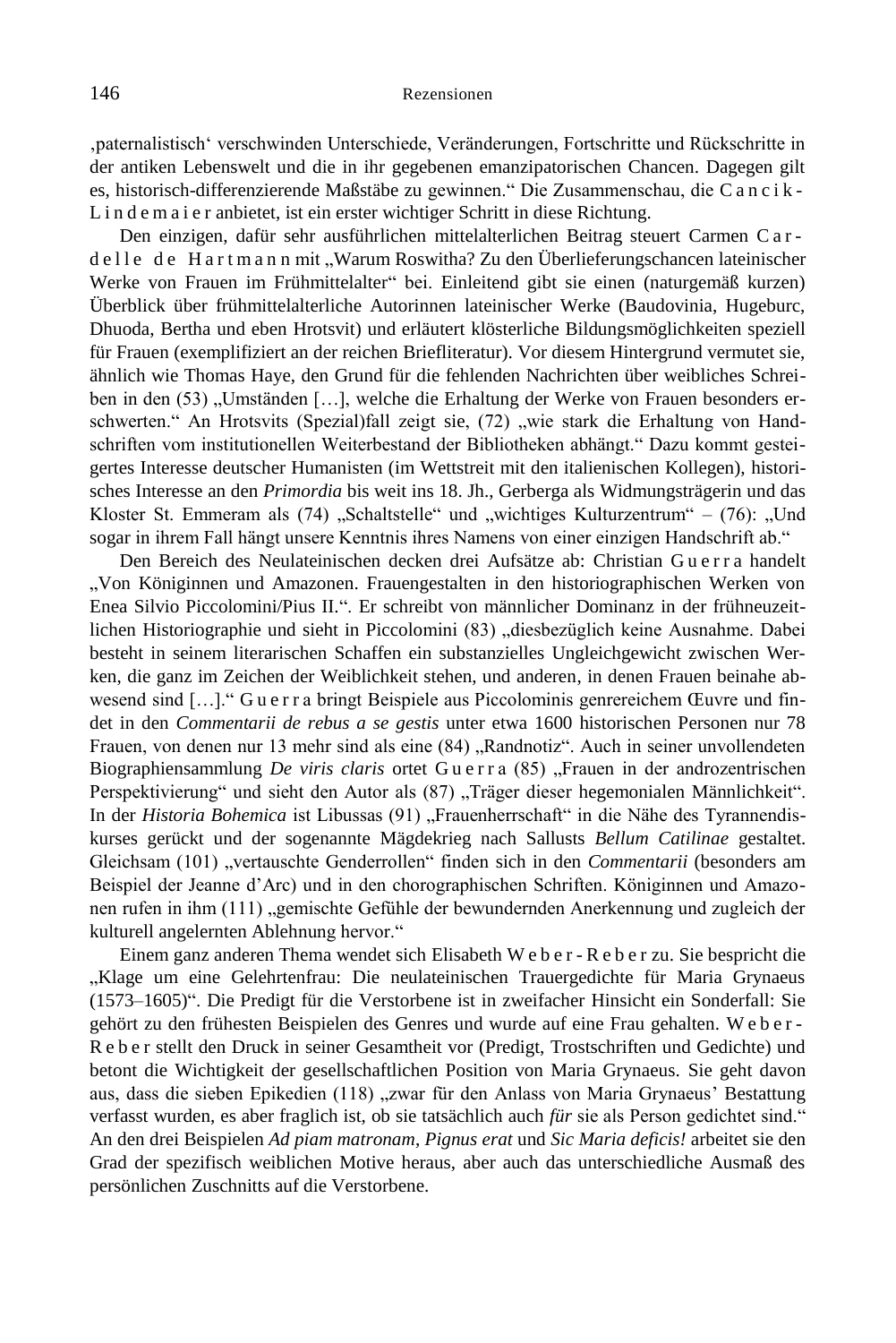Einem Frauentypus widmet sich Rosmarie Zeller in "Der Kanon gelehrter Frauen der Antike in der 'Querelle des femmes' des 16. und 17. Jahrhunderts", indem sie literarische Auf- und Abwertung von Frauen über mehrere Jahrhunderte und bei einer Vielzahl von Autoren Revue passieren lässt – unter ständigem Rückbezug auf die Bibel und antike (pagane) Quellen zur Untermauerung der jeweils eigenen Position. Im Hintergrund stehen Listen von exemplarischen Frauen. Zum einen mach(t)en die kuriosen Fakten Lesefreude, zum anderen lieferten sie probates Material für angeregte, nicht akademische, sondern (140) "geistreiche Konversation" von Männern und von Frauen und wirkten – unabhängig vom Wahrheitsgehalt  $-$  bis ins 19. Jh. nach (141): "Dank dieser Listen hatten auch Frauen [...] Zugang zur Welt der Antike, sie bekamen, ohne dass sie Plutarch oder andere Historiker lesen mussten, die Geschichte der Cleopatra erzählt, sie erfuhren etwas über Sappho oder Frauen, die sogar Vorlesungen besuchen durften."

In der Moderne (z. T. in der unmittelbaren Gegenwart) angelangt sind die Verfasser\*innen der abschließenden vier Beiträge: Beate W a g n e r - H a s e l begibt sich auf "Spurensuche – Frauen auf dem Weg in die Altertumswissenschaften" und eröffnet mit misogynen Aussagen aus dem (späten) 19. Jh., z. T. von bekannten Wissenschaftlern, die Frauen das Recht und die Befähigung absprachen, in denselben Forschungsfeldern tätig zu sein wie sie selbst. Eine Art Überleitung widmet sie der Berufung von Frauen auf altertumswissenschaftliche Professuren in Deutschland bis in die Gegenwart. Im Hauptteil zeichnet sie feinfühlig die Biographien von Dora Bieber-Lux und Hermine Speier nach und kommt zu dem Schluss (158): "Wenn man die spezifischen Bedingungen benennen will, die der ersten Generation von Altphilologinnen und Archäologinnen den Weg in die Altertumswissenschaften ebneten, dann zählt dazu neben der sozialen (jüdischen) Herkunft und der unabdingbaren Protektion durch akademische Lehrer und 'Brüder' auch und vor allem die Art und Weise, wie Wissenschaft als sozialer Kommunikationsraum erlebt wurde." Ebenfalls die eigene Disziplinengeschichte beleuchten Judith P. Hallett und Judith Hindermann in *"Feminae doctae in terris Germanicis ultra citraque mare Atlanticum:* Female Pioneers of Transatlantic Exchange in the Field of Classical Philology". Die Autorinnen beleuchten wissenschaftliche Wege von Österreicherinnen, Schweizerinnen und Deutschen in den USA und von Amerikanerinnen, die aufgrund ihres Studiums im DACH-Raum Karriere in den Vereinigten Staaten machten. Dabei untersuchen sie die politischen Hintergründe, Exil, Emigration und Vertreibung, aber auch Diskriminierung aufgrund von Unverständnis gegenüber LGBTQ. Abgedeckt ist der Zeitraum vom (späten) 19. Jh. bis ins (frühe) 20. Jh. mit M. Carey Thomas, Edith Hamilton, Eva Palmer Sikelianos, Berthe Marti, Vera Lachmann, Renata von Scheliha, Lena Rosenblatt Gitter und Muriel Morris Gardiner.

Literarisch-dramaturgischer Rezeption widmen sich Julia K l e b s mit "*Simulacra mulierum*. Elfriede Jelineks verschattete Weiblichkeit im Theaterstück *Schatten (Eurydice*  sagt)" und Cédric Scheidegger-Lämmle mit "Hypatia von Alexandria und Amenábars *Agora*. Fortschreibungen einer bedeutenden Frau". K l e b s setzt mit einer kritischen Feststellung ein (177): "*Mulieres clarae* – berühmte Frauen: In Jelineks Werk kommen sie nicht vor. Stattdessen wird von den Hürden gesprochen, die diesen Frauen in den Weg gelegt wurden und werden, und von den Nebenpfaden, auf denen sie oft abseits von hegemonialen Herrschaftsordnungen gehen." Mit Eurydike kommt eine Figur zu Wort, die generell weniger Interesse erweckte als Orpheus. Jelineks Stück aus dem Jahr 2012 rückt das zurecht (178): "Die Sprechinstanz Eurydike führt darin mit scharfer Zunge mehr oder weniger stereotype Vorstellungen des *doing gender* vor, beklagt sich unermüdlich über ihren Sängergatten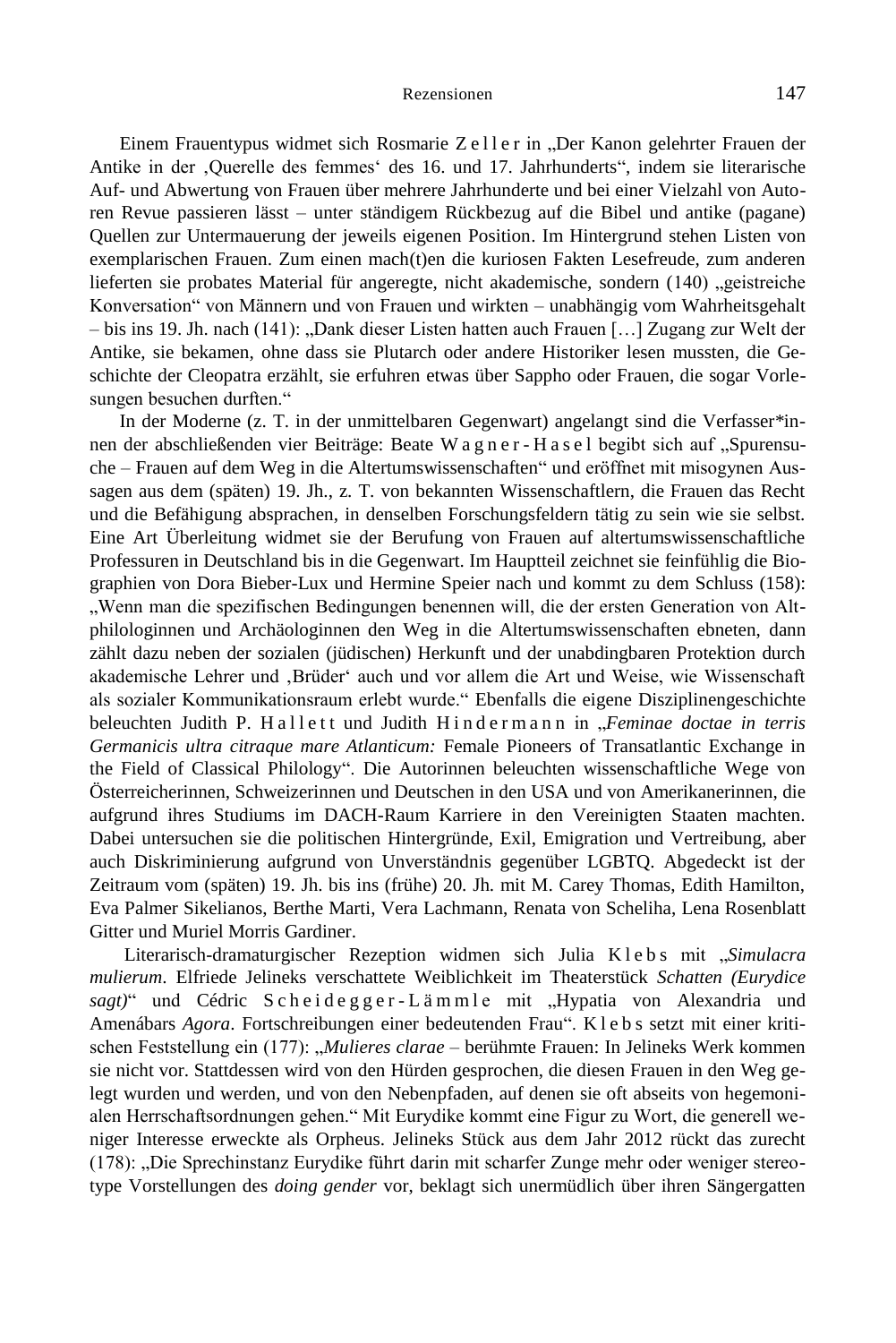und will letztlich nichts anderes, als in der Unterwelt bleiben." Jelinek transformiert den Mythos schonungslos und korrigiert ihn. K l e b s stellt das Stück in mehreren Schritten vor (Eurydike analysiert Orpheus, ist selbst Künstlerin und dann ein Unterweltsschatten). Am Ende stehen (189) "bittere Reflexionen über die weibliche Autorschaft […]: Als weibliche Autorin kann sich Eurydike nicht einfach für tot erklären, dafür hätte sie erst einmal leben müssen." Jelinek arbeitet aufgrund der Fülle an Intertexten wie ein (189–190) "poeta doctus [...] kompetitiv im Kollektiv der Texte [...]: Jelineks Stück verfremdet, montiert und überblendet die Prätexte in einem derart hohen Grad, dass die Kenntnis selbiger die Lust an der Lektüre maßgeblich befördert und letztlich sogar die Voraussetzung darstellt, um die Pointe der Mythenkorrektur zu erfassen. Der Text schreibt sich so unter der Hand in eine männlich dominierte Texttradition ein, jedoch ohne das Erbe der Klassiker fortführen zu wollen. Mit Jelinek lassen sich *mulieres clarae* so mitunter als Chiffre begreifen für Figuren und Texte, die die behauptete Genialität des nach Ewigkeit strebenden männlichen Geistes – mit durchaus kompetitivem Anspruch – als Fiktion benennen und hinterfragen." S c h e i d e g g e r - L ä m m l e sieht in Hypatia eine (193) *, mulier clara* par excellence. Zugleich gebildet, bedeutend, vergessen und stets auch wiedererinnert, ist Hypatia eine Figur, deren Geschichte erlaubt, über die Zusammenhänge und Triftigkeit jener Kategorisierungen nachzudenken, welche die geistesgeschichtliche Verortung und Bewältigung weiblicher Wissensproduktion bestimmen." Er konzentriert sich auf deren Darstellung in Alejandro Amenábars englischsprachigem Film *Agora* aus dem Jahr 2009 mit Rachel Weisz als Hypatia. Szene für Szene präsentiert S c h e i d e g g e r - L ä m m l e den Film und zeigt neben einer Fülle von Bezügen zu antiker Literatur und Wissenschaft auch Projektionen der aktuellen geopolitischen Lage (mit Schwerpunkt auf den USA – vom Irakkrieg über 9/11 bis zur Berichterstattung auf CNN), Anachronismen, Elemente der (204) "cineastischen Formensprache" und moderne Wissenschaftsvermittlung (am Beispiel des Astrophysikers Carl Sagan). Wissenschaftlicher Fortschritt – so der (210) "wissenschaftliche Subplot" – wird zum Gegengewicht von "Zerstörung, Verlust und Vergessen […]. Wiederholt weist *Agora* auf die Prekarität von Wissen hin; am deutlichsten wird dies, wenn der Film die Zerstörung der Bibliothek in aller Drastik zeigt." Neben (212) "den unterkühlten Intellektualismus" tritt die Leidenschaft; denn Hypatia steht zwischen zwei Männern, eine Rivalität, die in Rückblenden zahlreiche Szenen des Films noch einmal ganz neu kontextualisiert (214): "Es ist eine hoch selektive Rekapitulation des Filmgeschehens. In der allerletzten Szene des Films führt *Agora* damit vor, wie eine neue Tradition entsteht und sich festigt […]. Es ist gewiss kein Zufall, dass Hypatias Tod am Ende der zweiten Filmhälfte auf die Zerstörung der Bibliothek am Ende der ersten zurückverweist."

Umfangreiche Bibliographien zu jedem Aufsatz ermöglichen selbstständige Vertiefung in die jeweilige Thematik. Auffällig an diesem Sammelband wie auch in dem zu "Identities, Ethicities and Gender in Antiquity" ist, dass kaum Männer zu diesen für alle Geschlechter und Ethnien zentralen Themen beigetragen haben: Dort sind 10 von 13 Autor\*innen Frauen, hier 11 von 13. Die thematische Vielfalt – Wissenschaftsgeschichte eingerechnet – beeindruckt ebenso wie der ganz selbstverständliche Einbezug gleich mehrerer Epochen, Literaturen und Medien. Der Band hält für jede\*n etwas bereit und macht fruchtbare Verbindungslinien sichtbar. Den Herausgeberinnen ist der Kunstgriff gelungen, all diese so verschieden ausgerichteten Beiträge nicht nur unter einen gemeinsamen Aspekt, denjenigen der Jubilarin und ihrer Forschungsinteressen, zu stellen: Sie haben es vielmehr unaufdringlich geschafft, die (un)sichtbaren Frauen in der (Literatur)geschichte in einer logischen Abfolge aneinanderzureihen. Der gleichsam spürbare ,rote Faden' ist das Herausstreichen ihrer jewei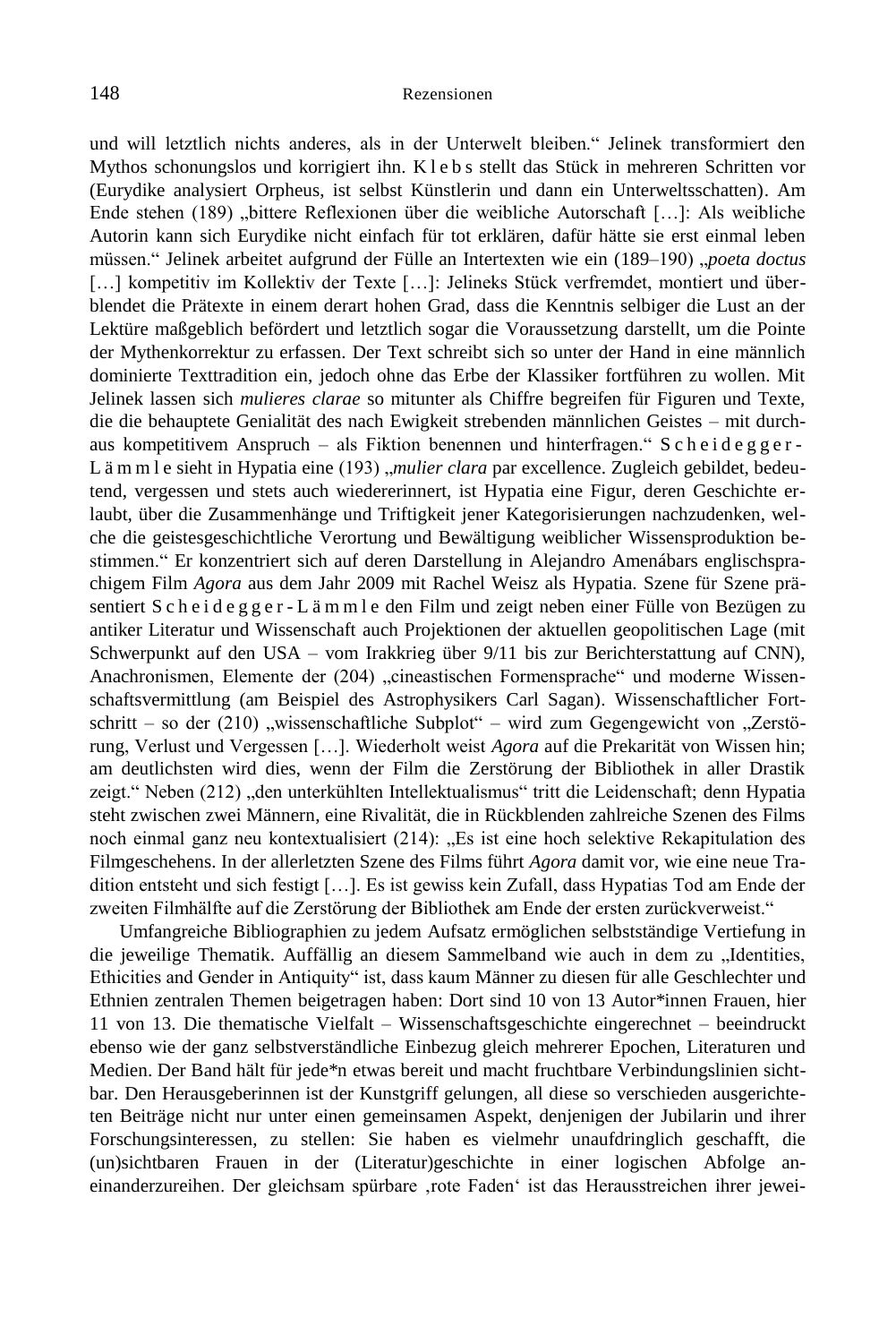ligen Einzigartigkeit und die vielfache Beweisführung, dass es von der Antike bis ins Jetzt keinen rein männlich besetzten Bereich gibt, wenngleich es im Naturell der Männer liegen mag, bereitwilliger ,vor den Vorhang' zu treten, während die Frauen oft im Hintergrund bleiben, ohne dabei passiv zu sein. Das Buch macht auch diese evolutionäre Grundkonstante sichtbar, zeigt aber gleichzeitig, dass es auch anders geht – z. B. durch das Vorlegen dieses "Iphis"-Bandes.

# *Sonja Schreiner*

Francesco Petrarca. De remediis utriusque fortune. Heilmittel gegen Glück und Unglück. Band 1: Heilmittel gegen Glück, übersetzt von Ursula B l a n k - S a n g m e i s t e r, herausgegeben und kommentiert von Bernhard H u ss. Stuttgart: Anton Hiersemann 2021. (Mittellateinische Bibliothek. 8/1.) LXVI + 760 S. ISBN 978-3-7772-2102-1

Während der Fürst der italienischen Renaissancedichter, Francesco Petrarca, den meisten heutigen Leserinnen und Lesern wahrscheinlich als Verfasser des *Canzoniere* bekannt sein wird, war es zu seinen Lebzeiten ein lateinisches Werk, das seinen Ruhm begründete: *De remediis utriusque fortune* ist eine umfangreiche Sammlung von 253 Dialogen, in denen sich die personifizierte Vernunft (Ratio) mit verschiedenen Gesprächspartnern darüber berät, wie man sich gegen die Unbilden von Glück und Unglück wappnen könne. Ihr erklärtes Ziel ist es dabei, die seelische Ruhe herzustellen. Petrarca hat das Werk in Mailand verfasst, während er im Dienst der Visconti stand, und er widmete es 1360 Azzo da Correggio.

Hier zu besprechen ist eine neue Ausgabe mit deutscher Übersetzung und Kommentar des ersten Buches, das in 122 Dialogen Heilmittel gegen das Glück verspricht, d. h. den richtigen Umgang mit Dingen wie Tanz, Ruhm oder gutem Essen diskutiert. Die Einleitung (VII–XLII) zeichnet kurz die Erfolgsgeschichte dieses äußerst populären Werkes nach, das in einer Vielzahl von Handschriften, Editionen und Übersetzungen vorliegt. Zurecht unterstreicht der Herausgeber, dass das Werk für ein breites Lesepublikum intendiert war, und die Popularität des Werkes spricht dafür, dass Petrarca sein Ziel erreicht hat. Aus Petrarcas zu einem großen Teil erhaltener Korrespondenz wird die Genese des Werkes, die sich ab 1354 verfolgen lässt, nachgezeichnet, über den vorläufigen Abschluss der 1360 Azzo gewidmeten Fassung bis hin zur endgültigen Fassung von 1366. Thematische Bezüge zu Petrarcas *Secretum meum* werden diskutiert. Über die Art der Zusammenstellung – Petrarca sammelte Lesefrüchte, v. a. aus Plinius, Sueton und Cicero, und bearbeitete sie später nach – wird spekuliert. Petrarcas Fortuna-Konzept wird in Abgrenzung zu mittelalterlichen Vorstellungen als die "Unmöglichkeit menschlicher Kontrolle über die äußeren Lebensbedingungen" (XX) definiert: Der Mensch reagiere mit vier verschiedenen Affekten auf diese Unmöglichkeit: Hoffnung, Freude, Furcht und Schmerz (vgl. Vergil *Aen.* 6, 733); entsprechend sind diese vier die Gesprächspartner von Ratio in den Dialogen des Werkes. Der Mensch könne sich aus eigener Kraft (Stoa) und durch die Gnade Gottes (Christentum) von diesen Affekten befreien. Die einzelnen Dialoge der Schrift dienen als Seelenmedizin für Menschen, die von diesen Affekten betroffen sind, wobei Petrarca, der Arzt, auch sich selbst durch seine Arbeit therapiert.

Die Struktur des Werkes wurde lange Zeit nicht erkannt; man sprach von asystematischer Vorgehensweise. Eine Tabelle (XXVIII–XXIX) versucht, einzelne Themenblöcke in den beiden Büchern einander gegenüberzustellen und so eine kontrastive Gestaltung bei parallelem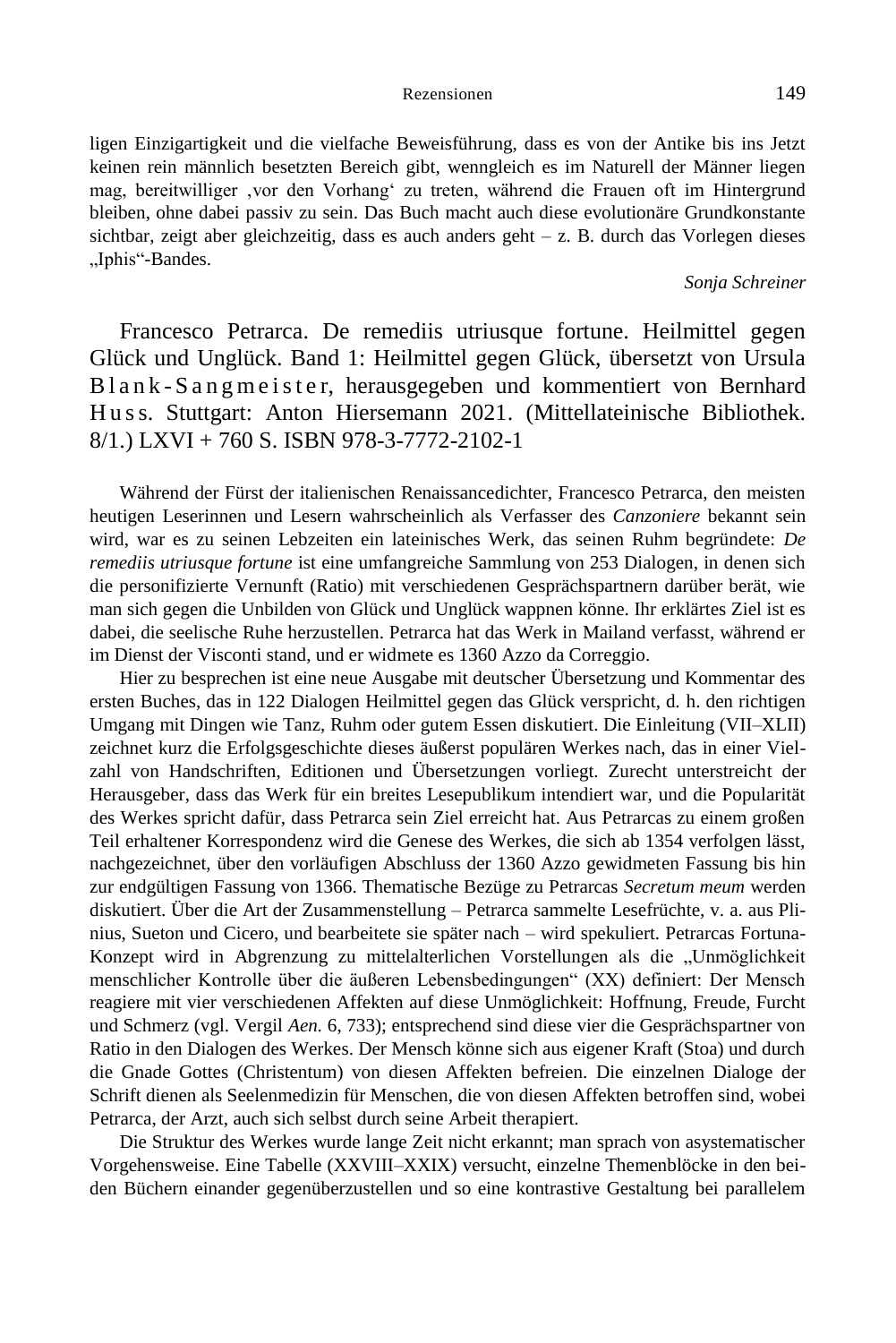Aufbau zu suggerieren. Die zentrale Figur der Ratio wird nicht als Petrarcas Sprachrohr gedeutet; ihr Dialog mit den Affekten ist ein echtes Zwiegespräch, und auch wenn Ratio immer das letzte Wort hat, ist sie doch nicht immer eindeutig die Siegerin eines Wortgefechtes. Allerdings ist festzustellen, dass die Redebeiträge von Ratios Gesprächspartnern oft sehr knapp und repetitiv bleiben. Die Kopräsenz von Christlichem und Stoischem ist auffällig, wobei auch Petrarcas ganz persönliche Lebenseinstellung immer wieder mit diesen beiden Strömungen in Einklang gebracht werden muss. Letztlich wird es Ratio mit all ihren Überlegungen aber nicht gelingen (so zumindest das Vorwort zum zweiten Buch), den Menschen dieser Welt des Konfliktes zu entheben.

Das Werk wird als Brückenwerk zwischen Mittelalter und Früher Neuzeit charakterisiert: Allegorie und Dialogform lassen an mittelalterliche Psychomachien denken; die Sicherung pagan-antiken Bildungsgutes ist dagegen typisch humanistisch – über viele weitere Elemente wird in ihrem Schillern zwischen Tradition und Erneuerung trefflich gestritten.

In der "Editorischen Notiz" (XLIII–XLVI) unterstreicht der Herausgeber, dass es nicht sein Ziel war, das Desiderat einer kritischen Ausgabe zu erfüllen. Vielmehr stützt er sich auf die Ausgabe Lucio Ceccarellis, die dieser 1997 für die CD-ROM Edition der *Opera omnia* Petrarcas erstellt hat. Dieser Text wiederum fußt auf frühneuzeitlichen Drucken. Der Herausgeber der hier zu besprechenden Ausgabe hat fünf Handschriften (v. a. P = Parisinus lat. 6496 und M = Marcianus Zanetti lat. 475) eingesehen und verbessert den Text an manchen Stellen auf dieser Grundlage. Außerdem greift er in die Interpunktion sowie in die Groß- und Kleinschreibung ein; eine gewisse Standardisierung wird bei der Schreibung der griechischen Eigennamen angestrebt. Klug war die Entscheidung des Herausgebers, im Apparat keine rein graphischen Abweichungen in der Textüberlieferung (z. B. *sollicitudo* vs. *solicitudo*) oder Varianzen (z. B. *nichil* vs. *nil*) auszuweisen. Eine umfangreiche Bibliographie (XLVII–LXVI), gegliedert nach "Ausgaben" und "weitere zitierte Werke", schließt die Einleitung ab.

Lateinischer Text und deutsche Übersetzung stehen einander auf den geraden beziehungsweise ungeraden Seiten gegenüber. Die Übersetzung möchte ich als äußerst gut gelungen und als souverän bezeichnen: Sie klebt nicht am lateinischen Text, versucht diesen nicht im Detail zu kopieren, sondern findet beherzt Formulierungen, die ein guter Redner im Deutschen wählen würde. In 1, 10, 9 wird etwa *Virtus longe clarissima est* mit "Meine Tugend stellt die aller anderen in den Schatten" übersetzt. Mitunter geraten so auch im Augenblick sehr moderne Ausdrücke in die Übersetzung, z. B. wenn in 1, 12, 5 *Sapientem me profiteor* mit "In der Weisheit liegt meine Kompetenz" übersetzt wird. Souverän ist es auch zu nennen, wenn zusätzliche Elemente, die man sich eher in einer Fußnote oder im Kommentar erwarten würde, direkt in die Übersetzung aufgenommen werden: In 1, 2, 4 wird aus *formosus ille Romanus princeps* ohne viel Federlesens "der sehr gut aussehende römische Kaiser Domitian"; der im Lateinischen fehlende Name des Kaisers wird also bereits in der Übersetzung genannt, nicht erst mühselig in eine Anmerkung gepackt. Ob diese Strategie immer klug ist, muss man im Detail beurteilen. Zur Domitian-Stelle heißt es etwa im Kommentar (593), dass der Name des Kaisers "wohlweißlich" [sic] nicht genannt wurde; wenn dieses Verschweigen so beredt war, hätte man es wohl auch in der Übersetzung so handhaben sollen. – Die Dialogpartner der Ratio antworten oft sehr kurz und repetitiv; die Übersetzung macht ihre kurzen Einwürfe nicht selten plastischer, etwa in 1, 18, 5, wenn *lautissimus victus est* mit "Ich nehme die erlesensten Speisen zu mir" übersetzt wird. Dadurch gewinnen diese Dialogfiguren merklich.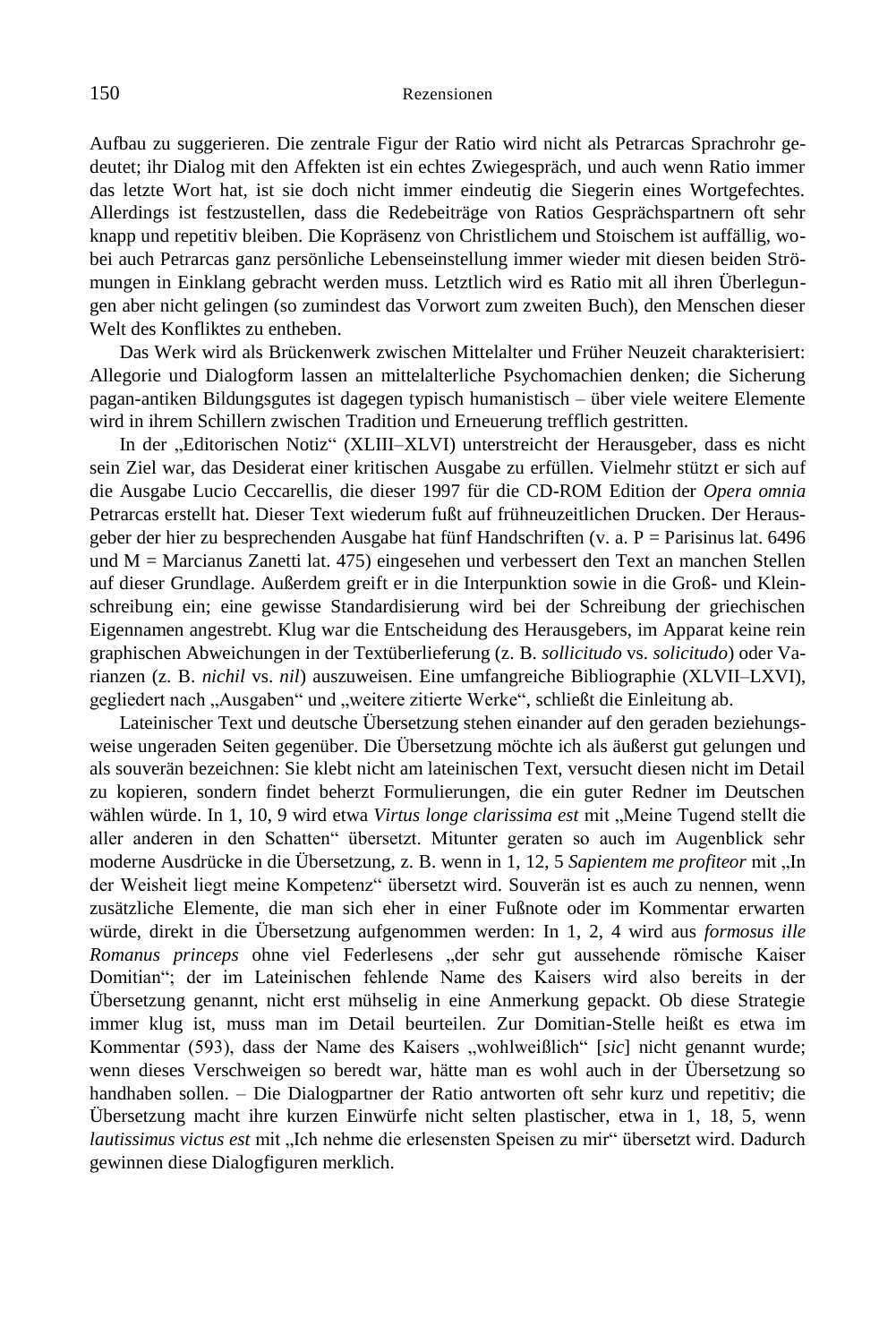Am Ende des Bandes findet sich ein Kommentar (583–755, Petitdruck), der zunächst die Argumentationslinien der Ratio nachzeichnet und ihre philosophischen Quellen angibt und ausschreibt, was einen Vergleich mit der Petrarca-Stelle besonders einfach macht. Auch Traditionshintergründe, meistens aus der Bibel, aus Cicero, Seneca und Augustinus, werden systematisch angegeben. Außerdem werden intratextuelle Bezüge zu anderen Werken Petrarcas hergestellt und ausgewiesen. Auch hier ist es hilfreich, dass oft umfangreiche wörtliche Zitate geboten werden. Außerdem diskutiert der Kommentar von Zeit zu Zeit textkritische Probleme und vermerkt es, wenn in der Sekundärliteratur unterschiedliche Positionen vertreten werden.

Für ein solch monumentales Werk sind nur wenige, minimale Flüchtigkeitsfehler aufgefallen  $(1, 15, 8, A$ thene" statt "Athen"; 1, 16, 27 "síeht"; 1, 18, 2 "sein mehr sein" statt "mehr sein"; 1, 34, 4 "brüstest dich" statt "brüstest du dich"). Sie sind zu vernachlässigen im Vergleich zu den Verdiensten dieses Bandes: Eines der wichtigsten, wenn nicht das bedeutendste Werk Petrarcas wird in einer Weise erschlossen, die nicht nur den Text selbst, sondern seine Einbettung in der Tradition in vorbildlicher Weise nachvollziehen lässt. Man darf auf die Veröffentlichung des zweiten Bandes gespannt sein!

#### *Florian Schaffenrath*

Simona Boscani Leoni - Martin Stuber (Hg.), Wer das Gras wachsen hört. Wissensgeschichte(n) der pflanzlichen Ressourcen vom Mittelalter bis ins 20. Jahrhundert. Innsbruck-Wien-Bozen: StudienVerlag 2017. (Jahrbuch für Geschichte des ländlichen Raumes 2017.) 256 S. ill. ISBN 978-3-7065-5658-3

Mit zahlreichen Bezügen zu lateinischer Fachliteratur (und weit darüber hinaus) operieren die Beiträge in diesem Sammelband, den Simona Boscani Leoni und Martin Stuber mit ihrer ausführlichen Einleitung "Wissensgeschichte(n) der pflanzlichen Ressourcen in der *longue durée*" eröffnen und auf die (wie zu den Aufsätzen generell) – im letzten Beitrag des Hauptteils "Aufsätze" im "Jahrbuch für Geschichte des ländlichen Raumes" Marcus P o p p l o w mit "Wissensgeschichte(n) der pflanzlichen Ressourcen in der *longue durée*. Kommentar" repliziert. Entstanden ist das Buch aus einem Workshop im September 2016 im Historischen Institut der Universität Bern, aus einer Veranstaltung, die ihrerseits auf eine lange Tradition zurückgeht: Die Herausgeber\*innen bieten eine Übersicht über wissensgeschichtliche Konferenzen und Treffen zwischen 2004 und 2013 (9), kontextualisieren sie (10), stellen die eigene Veranstaltung vor  $(10-12)$  und betonen die Bedeutung der  $(7)$ , europäische[n] Expansion, besonders [der] Entdeckung Amerikas" für "den Fluss und Austausch von Informationen über viele – bis anhin [*sic*] unbekannte – Pflanzenarten und […] eine Fülle neuer Erkenntnisse, welche die damalige Ordnung der Natur in Frage stellten." Das neue Wissen wurde in konkrete Anwendung übertragen, z. B. im Bereich der Medizin, wozu auch "die Wiederentdeckung verschiedener medizinischer und botanischer Texte von klassischen Autoren (wie Theophrastos und Dioskurides) und […] die Vorbereitung philologisch genauerer Ausgaben" gehörte. Mediterrane Pflanzen fanden ihren Platz (8) "in einer revidierten Taxonomie der Natur", botanische Gärten trugen zur Erweiterung des Wissens vor Ort bei, desgleichen Sammlungen und Akademien, in denen 'Nutzpflanzen' zum wichtigen Thema wurden. Neue Kommunikationsstrategien wie Preisfragen und Fragebögen taten ein Übriges, um Menschen aller Stände einzubinden.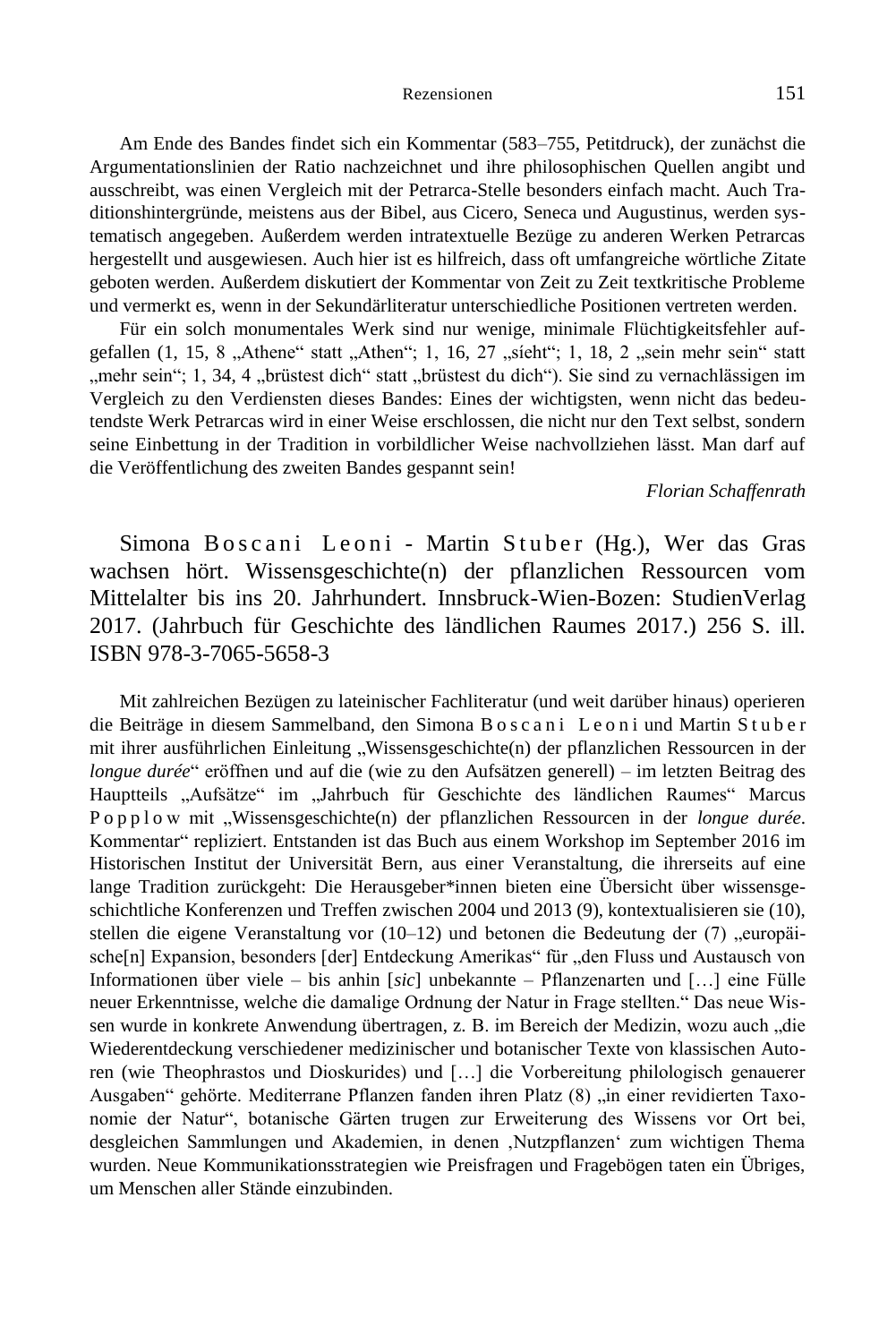Die (10) "vier Analyseebenen" sind "Perioden des Wissens (1), Objekte des Wissens (2), Orte und Akteure des Wissens (3), Formen des Wissens (4)" und übersichtlich mit den Inhalten der Einzelbeiträge in Verbindung gesetzt. Ein reicher Anmerkungsapparat zeigt bei jedem Beitrag Vertiefungsmöglichkeiten auf. P o p p l o w verfolgt in seiner Replik mehrere Linien, indem er (199) "Forschunskontexte" analysiert und dabei "die Wissensgeschichte generell [als] ein noch junges Forschungsfeld" sieht, wobei ein zusätzlicher Hemmschuh in der (200) "Dichotomie von (agrar-)wissenschaftlicher Theorie und agrarischer Praxis" lag, wenngleich "höchst komplex[e] agrarische Wissensbestände schon vor der Etablierung der Agrarwissenschaften im Laufe des 19. Jahrhunderts" vorhanden waren. Eine logische Folge war die Ausdifferenzierung in Spezialdisziplinen, woraus (202) "eine globalhistorisch orientierte Wissen-(schafts)geschichte" resultierte, die für (203) "eine andere Generation von Historikerinnen und Historikern aus vielfältigeren disziplinären Perspektiven" interessant wurde. In seiner Auswertung der (204) "Erträge" hebt P o p p l o w den "Detailreichtum der vorgelegten Fallstudien" hervor – und das auf "Basis bislang nicht beachteter bzw. bearbeiteter Quellenbestände". Neben "neue[n] Erkenntnisse[n] zur Wissensgeschichte pflanzlicher Ressourcen zwischen dem 16. und der Mitte des 20. Jahrhunderts" fokussiert er auf die Vielfalt "von unterschiedlichen Akteuren" und die für gerade diese Disziplin kaum vorhandene Trennlinie zwischen Theorie und Praxis. Dazu gehört auch die Interaktion von druck- und handschriftlicher Fixierung und Weitergabe von Wissen. Als zentrale (206) "Perspektiven" sieht P o p p l o w (207) "Ausdifferenzierung" und "wissenshistorische Transformation", die er als "dynamische Interaktionsräume" begreift und in modernen Bereichen wie dem der (208) "Biofakte" oder der (209) "Nachhaltigkeit" als anschluss- und ausbaufähig erachtet.

Gleich zwei Beiträge liefert Dorothee Rippmann Tauber, zunächst "Aneignung von 'Wildem' und Neuem durch Sprache – im Lichte von Agrarschriften und Kräuterbüchern" und dann – im nur diesen einen Beitrag umfassenden Abschnitt "Lektüren" – "Das Herbarium des Felix Platter. Die älteste wissenschaftliche Pflanzensammlung der Schweiz". Bei letzterem handelt es sich um die wohlwollende Rezension der Edition des *Herbarium*  durch Luc Lienhard und Lea Dauwalder (2016). Platters Werk ist ein Beispiel für (211) "jene Phase in der Wissenschaftsgeschichte, in der sich die Botanik von der Medizin emanzipierte." Dazu gehörte "das Studium der Lebendpflanzen" und die Einrichtung eigener Lehrstühle "für *Simplicia* bzw. Pflanzenkunde". Dargestellt werden biologische Exkursionen und ihre Proponenten, darunter Felix Platter, aus dessen Botanisierinteresse (213) "18 Bände mit ca. 1.800 Arten" erwuchsen. Konserviertechnik, kunsthistorisches Interesse, wissenschaftsgeschichtliche Bedeutung und gelehrter Austausch stehen gleichberechtigt nebeneinander und geben Einblick in die wissenschaftliche (Sammel)praxis. Rippmann Taubers Aufsatz (15) "ist am ehesten einer Kulturgeschichte der Pflanzen und gärtnerischen Wissens verpflichtet. Themen sind der Austausch von Wissen, die Medien der Wissensverbreitung und die Orte und Institutionen von Wissensproduktion und -pflege. Die Antikenrezeption und die Buchgeschichte müssen weitgehend ausgeklammert bleiben." Sie beginnt beim botanischen Wissen zwischen dem 13. und 16. Jh., untersucht den Praxisbezug theoretischer Texte, beleuchtet die Unterschiede zwischen antiken Beschreibungen und zeitgenössischer französischer und deutscher Realität und zeigt (15) "neue einschlägige Textgattungen, die sich in der Frühen Neuzeit ausdifferenzierten." Bei Pflanzen aus der Neuen Welt (16) "erfolgt die Aneignung bzw. positive Aufnahme [...] aus europäischem Blickwinkel durch sprachliche 'Eingemeindung'. Dadurch wird die geographische Herkunft aus Meso- und Nordamerika verdeckt und somit unsichtbar gemacht." Die Verfasserin stellt eine Fülle von (lateinischen, französischen und deut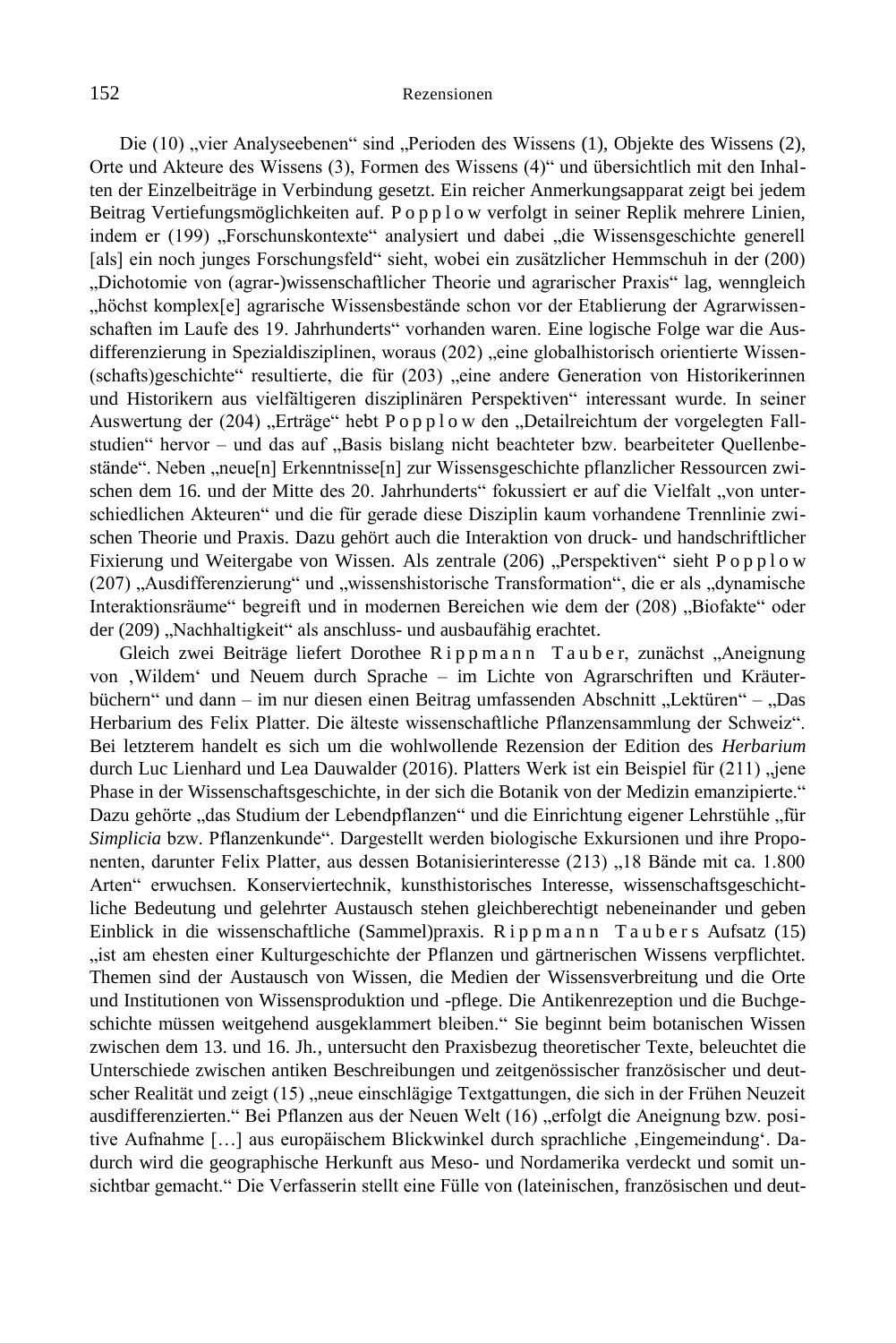schen) Werken vor (mit einem Schwerpunkt auf Charles Estienne und Hieronymus Bock) und betont den Gegensatz von wilden und domestizierten Pflanzen, von (25) "Wild- als auch Kulturformen" unter dem Gesichtspunkt des Nutzens für den Menschen und im historischen Verlauf. Neben (21) "Wirtschaftsräumen von Siedlungen" untersucht sie "gebundene Codices und Bücher als Räume". Dazu gehört die Textsorte und das Sammelinstrument 'Herbarium' (22): "Sinnigerweise trugen die Sammlungen von Herbarblättern den Namen *Hortus siccus*. Sie bezeugen die Sammeltätigkeit von Medizinstudenten, denen daran lag, ihren Studiengegenstand in Augenschein zu nehmen und eigenhändig zu dokumentieren, anstatt sich auf das Buchwissen allein zu verlassen." Die Archäologie steuert pflanzliche Überreste bei. Klostergärten sind im Unterschied zu Bauerngärten gut dokumentiert, wenngleich (30) "vermehrt die einheimischen Bauern und andere praktische Experten und Expertinnen [ihr] Wissen und gärtnerische Praktiken in die Agrarlehre" einbrachten.

Ulrike K r a u s e schließt chronologisch an und schreibt "Von Kraut und Rüben. Nutzpflanzen in den Gärten der Hausväter". Sie klassifiziert (37) "Hausväterliteratur als normative Sachliteratur" mit einer "Blütezeit vom späten 16. Jahrhundert bis um 1800." Behandelt werden zahlreiche Diziplinen; als Hausvater begriffen wird der adelige Landbesitzer, der "Kompilationen antiker Werke und des gelehrten Schrifttums der Zeit" zu seinem Vorteil nützen soll. Ins Zentrum rückt sie (mit vielen Ausschnitten) lateinische und deutsche Texte zu "Gartennutzpflanzen" von Johann Coler, Wolf Helmhardt von Hohberg und Christian Friedrich Germershausen. Die Hausväterliteratur "enthält Anweisungen für das Handeln in und an der Natur zur Nutzbarmachung derselben. Gleichzeitig vermittelt sie bestimmte Sichtweisen auf die Natur und Kausalsetzungen bezüglich natürlicher Phänomene." Sie arbeitet Gemeinsamkeiten und Unterschiede in Pflanzenlisten heraus und kann zeigen, dass die Pflanzen (41) "von Autor zu Autor" zunehmen, dass sich die "Pflanzenauswahl" ändert und auch Anbauempfehlungen einem Wandel unterliegen (45): "Welche Pflanzen zum Anbau empfohlen wurden, hing von ihrem Nutzen ab: Den Anbau bestimmter Pflanzen sah man in der Zeit der Hausväter als so wichtig an, dass sie stets genannt werden. Ihre Bedeutung erhielten diese Pflanzen einerseits durch ihre Eigenschaften als gute Nahrungspflanzen, wie Kohl und Rüben, Zwiebeln oder auch Petersilie, andererseits auch dadurch, dass sie prestigeträchtig waren, wie Melonen oder andere Exoten." Zum wirtschaftlichen Nutzen kommt eine (46) "Tendenz der Verwissenschaftlichung." Ausführliche Listen (46–57) ermöglichen Detailvergleiche.

Sophie Ruppel setzt in "Von der Phythotheologie zur Ökologie. Kreislauf, Gleichgewicht und die Netzwerke der Natur in Beschreibungen der *Oeconomia naturae* im 18. Jahrhundert" abermals streng chronologisch fort. Sie sieht in der Aufklärungszeit die Geburtsstunde des in mehrfacher Hinsicht verhängnisvollen (59) "heute als "Anthropozän" benannten Zeitalters, in dem der Mensch durch seine ausbeuterischen Aktivitäten und seine industriellen Fertigungen und Schadstoffemissionen zum Motor des Naturwandels, zum geophysischen (Negativ-)Faktor geworden ist – zum Ausgangspunkt von Umweltzerstörung, Klimawandel und dem Verschwinden der Artenvielfalt." Parallel dazu beleuchtet sie zeitgleiche "Vorstellungen ökologischen Denkens, die Ideen des Naturgleichgewichts, der Nachhaltigkeit und auch der Schädigung des Naturgleichgewichts durch das Eingreifen des Menschen". Der Terminus 'Ökologie' wurde 1866 von Ernst Haeckel geprägt. In der Aufklärung steht Naturwissenschaft stets in einem religiösen Rahmen, was die Verfasserin an mehreren Werken exemplifiziert und hervorhebt (61): "Tatsächlich ist der religiös-erbauliche Anteil in den physikotheologischen Werken über Pflanzen, Tiere oder Naturphänomene sehr unterschiedlich. […] Bezieht man diese physikotheologischen, für uns heute *zwischen* Theologie und Na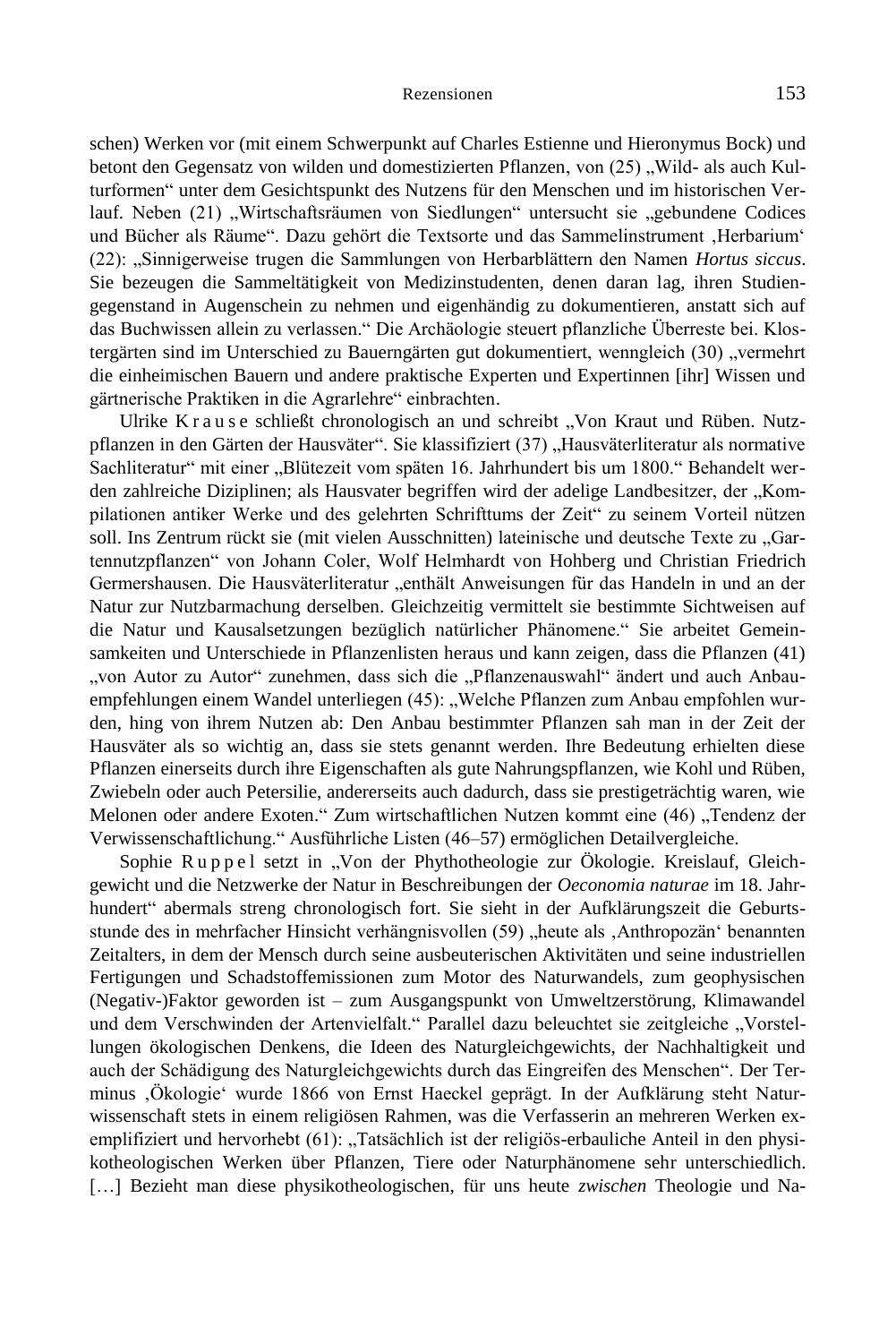turwissenschaft stehenden Werke in die Frage nach dem Naturwissen des 18. Jahrhunderts mit ein, so scheinen hier Denkhorizonte und Denktraditionen auf, die historiographisch dominante Theoreme der Objektivierung und Technisierung der Natur am Übergang zur Moderne wenn nicht konterkarieren, so doch zumindest flankieren, indem sie ökologisches Gedankengut einbringen." V. a. die Botanik zeigt "Zusammenspiele der Natur." Die Verfasserin widmet sich schwerpunktmäßig (62) "Phyto- und Physikotheologie bei Julius Bernhard von Rohr, Carl von Linné und Heinrich Sander". Richtig und wichtig ist der Hinweis: "Im 18. Jahrhundert stellte die Naturgeschichte ein großes Feld dar, das sich in vielen Teilen noch nicht in Einzeldisziplinen aufgefächert hatte." Zentral ist die genaue Vorstellung der Autoren und ihrer Werke, da sie aufgrund ihrer hohen Spezialisierung keine flächendeckende Bekanntheit haben. Zahlreiche Textpassagen geben Einblick in die Gedankenwelt von drei 'Protoökologen', in ihren (76) "Fortschrittsoptimismus", ihren Willen, die Natur als Gesamtheit zu sehen, und ihr Aufbegehren gegen (73) "die Hybris des Menschen". Ruppel gibt zu bedenken, dass Ökonomie und Ökologie vielfach, aber keineswegs ausschließlich als (mögliche) Gemeinsamkeit gedacht und gelebt wurden.

Die Herausgeberin analysiert "Die Debatte um den Torfabbau im 18. Jahrhundert. Die Gebrüder Scheuchzer zwischen Johannes von Muralt und Johann I. Bernoulli", der Herausgeber spannt den Bogen "Von der patrizischen Gartenkultur zum systematischen Sortenkatalog. Bernischer Obstbau in der *longue durée*": Simona Boscani Leoni beschäftigt sich mit  $(81)$ , holzarmen Gegenden" und "alternative[n] Brennstoffe[n]" und beginnt bei Plinius maior, dem Torfabbau von der Nordseeküste bekannt war. In der Frühen Neuzeit waren die Holländer Torfpioniere, im 17. Jh. waren die "Methoden der Torfgewinnung" in Frankreich bekannt. Charles de Lambeville brachte "geschulte Torfarbeiter aus Holland und Dänemark" ins Land. Wenig später erschienen die ersten Fachtraktate in lateinischer (Martin Schook) und französischer Sprache (Charles Patin). Beide verarbeiten eine Fülle von antiker und humanistischer Literatur, betreiben Begriffsgeschichte und charakterisieren Torfarten. In der Schweiz wurde das Thema am Ende des 18. Jh. virulent; die Gebr. Scheuchzer äußerten sich in deutschen Periodika und neulateinischen Fachschriften; für beides liefert die Verfasserin viele aussagekräftige Textbeispiele, ebenso aus deren Korrespondenz mit Johann I. Bernoulli (90): "Scheuchzers Ausführungen entsprechen einer Naturauffassung, in der das Problem der begrenzten Verfügbarkeit von Ressourcen (oder der Nachhaltigkeit) noch keinen Platz findet, da Gott an alles gedacht hat. Die Einstellung beider Brüder während des Torfgeschäfts mit Basel spiegelt vielmehr eine Perspektive wider, in der die Nutzbarmachung der Natur als gottgewollt interpretiert wird: Sie bricht keineswegs das Gleichgewicht zwischen Mensch und Schöpfung."

Martin S t u b e r definiert Obst und gliedert es in Kern-, Stein-, Schalen- und Beerenobst. Nach einem kurzen Abriss über antike Veredelung widmet er sich Methoden des 17.–19. Jh. und interpretiert zunächst Auszüge aus Daniel Rhagors *Pflantz-Gart* (171): "Gleich beim Erscheinen erhielt jedes Mitglied des Bernischen Rats ein Exemplar des *Pflantz-Garts*, der damit automatisch in die meisten Haushalte der patrizischen Gutsbesitzer gelangte. Ein sozial weiterer Kreis wird sichtbar in den insgesamt 17 Verfassern von Lobgedichten, mit denen die verschiedenen Auflagen des *Pflantz-Gart* ergänzt wurden." Im nächsten Abschnitt steht die *Oekonomische Gesellschaft Bern* (gegr. 1759) im Fokus, deren Anliegen (172) "ein auf praktische Nützlichkeit fokussiertes Wissenschafts- und Naturverständnis mit Reformanliegen in Ökonomie, Gesellschaft und Politik" war, was sich daran zeigt, dass man breit angelegte Untersuchungen machte, was wo und warum am besten gedeiht. In einem dritten Schritt widmet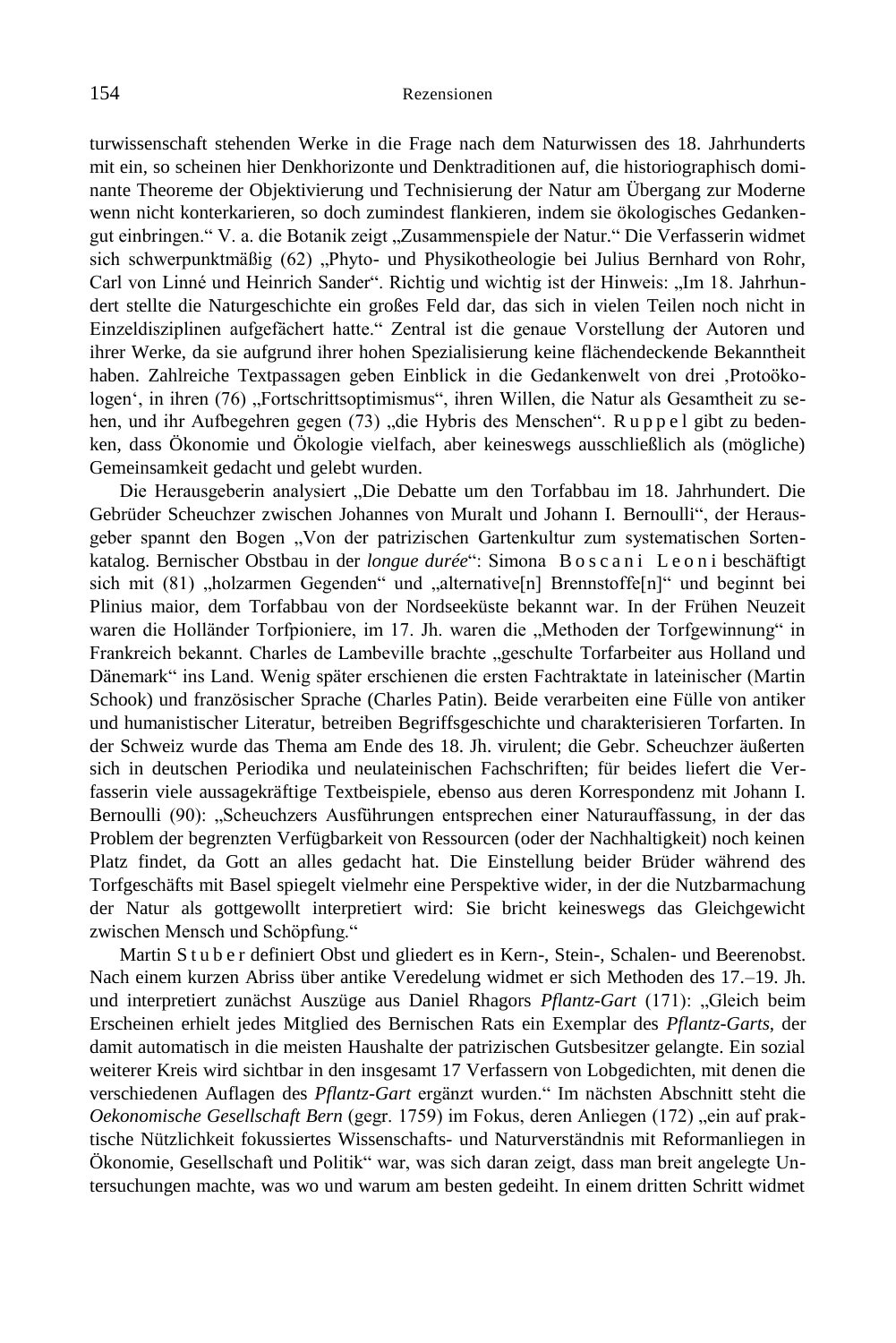sich der Verfasser dem *Stamm-Register vorzüglicher Kernobstsorten für den Kanton Bern*, das die kantonale Kommission für Obstbaumzucht 1865 herausgab. Enthalten sind sechzig Apfel- und fünfzig Birnensorten (178): "Neben einigen wenigen deutschen und französischen Sorten, deren Einführung man als wünschenswert erachtete, wurden in erster Linie solche Sorten berücksichtigt, die bereits im Kanton Bern gepflanzt und verbreitet waren." Über Obstausstellungen hatte man das ermittelt; bemerkenswert an der Darstellung ist eine (180) "zunehmende Ausdifferenzierung der Akteure [...]: Vom einzelnen Gutsbesitzer Daniel Rhagor als typischem Vertreter der Hausväterliteratur […] über das Kollektiv *Oekonomische Gesellschaft* im Rahmen der Ökonomischen Aufklärung […] bis zum ausdifferenzierten Institutionenverbund aus Landwirtschaftsverein, Universität, Botanischem Garten, landwirtschaftlicher Zeitschrift und Verwaltung in der sich formierenden agrarisch-industriellen Wissensgesellschaft […]". Dabei ist Praxisbezug ein Kontinuitätsmerkmal.

Meike Knittel widmet sich in "Dominus creavit ex Terra Medicamenta'. Heilpflanzenwissen in Johannes Gessners *Phytographia sacra*" der pflanzenbasierten Pharmazie, während Regina D a u s e r "Konkurrierendes Wissen. Debatten über den Tabakanbau in der Zeit der Ökonomischen Aufklärung" thematisiert. Der lateinische Teil von K n i t t e l s Titels steht am Beginn von Johannes Gessners Dissertation aus dem Jahr 1762 (96): "Mit dem Titel *Phytographia sacra* […] stellte Gessner seine Veröffentlichungen in eine physikotheologische Tradition. Gleichzeitig vermittelte er […] aktuelles Fachwissen." Man nahm die Natur im 18. Jh. anders wahr, Nutzpflanzen rückten vermehrt in den Fokus, ebenso "Ressourcennutzung. Damit veränderten sich nicht nur die Praktiken des Zugriffs auf diese natürlichen Ressourcen, sondern auch die Art und Weise, wie nützliches Pflanzenwissen produziert und artikuliert wurde." Die Verfasserin stellt die Dissertation in die Forschungstradition und ihren Autor und dessen Arbeit vor. Wichtig ist der Hinweis darauf, dass sich Gessner bei der Dissertation an dem Modell orientierte, das Linné in Uppsala etabliert hatte. (Für Österreich Analoges hat der Jesuit Leopold Gottlieb Biwald in Graz umgesetzt.) Der studierte Mediziner Gessner verbindet (100) "Heilmittel und Körperwissen" mit (101) "Linné'sche[m] Pflanzenwissen" und zeigt, "dass er sich in verschiedenen Wissenschaftsfeldern auskannte." Seine Bibliothek war reichhaltig, sein Korrespondentennetzwerk gut ausgebaut. Auf Plinius, aber auch auf Linné zurückgehend ist der Gedanke, dass Heilmittel auch direkt vor der eigenen Haustür wachsen; neben der Debatte über Nutzen und Schaden von exotischen Pflanzen spielte dabei der Kostenfaktor eine Rolle: Abermals greifen also Ökonomie und Ökologie ineinander. Zeittypisch ist auch bei ihm Naturerkenntnis mit Gotteserkenntnis verbunden. Darin ist Gessner Schüler seines Lehrers Scheuchzer (und eine weitere Verbindungslinie im Band wird sichtbar) – (109): "Unabhängig davon, wie sich der Mensch die heilende Wirkung erklärte, die Heilung erfolgte in jedem Fall durch Gott, der die Pflanzen zum Wohle des Menschen geschaffen hätte. Indem er das religiöse Wissen mit aktuellen medizinischen und botanischen Kenntnissen verknüpfte, versuchte Gessner zu zeigen, dass sich diese nicht widersprechen, sondern vielmehr einander verständlicher machen."

Beim Tabakanbau muss man stärker in die Ferne schweifen, denn (115) "[d]ie europäische Wissensgeschichte des Tabaks beginnt bekanntlich mit der europäischen Expansion nach Südamerika." Anfangs griff man auf indigene Informationen zu. Während der Ökonomischen Aufklärung, die die Verfasserin definiert, entstand in der Kurpfalz "eine wirtschaftlich bedeutsame Sonderkultur", die im Zug des Amerikanischen Unabhängigkeitskrieges aufgrund des (119) "Einbruch[s] der Tabakimporte" erforderlich wurde. Die einheimischen Bauern bedurften gezielter Instruktionen, um die Qualität des neuen Produkts steigern zu können, stell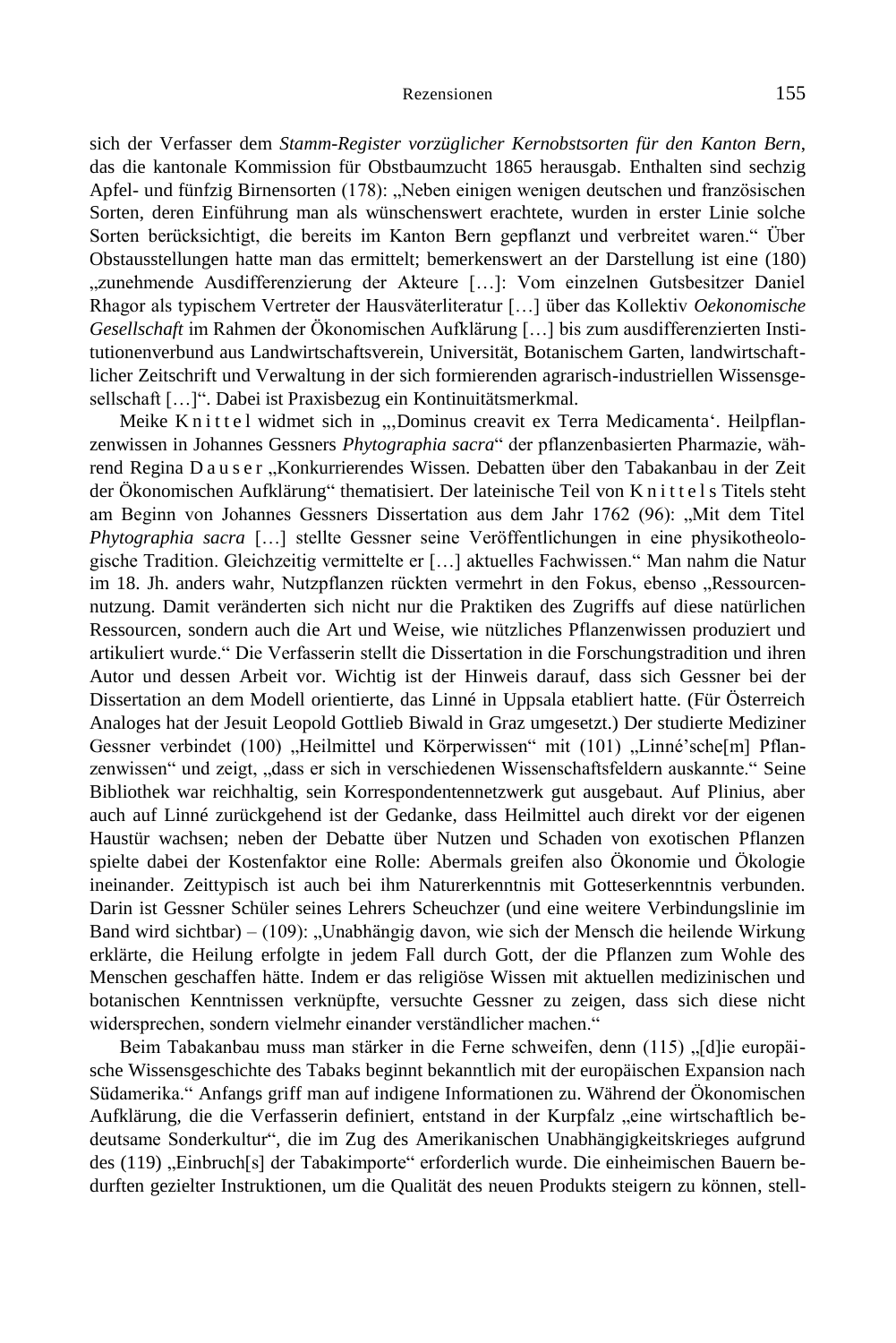ten ihrerseits – als (122) "[b]äuerliche Experten" – aber auch selbstbewusste Forderungen, etwa die kostenlose Verteilung der gedruckten Informationen. Entscheidend für Verbindung von papierener Theorie und gelebter Praxis war also die (128) "Interaktion der Beteiligten [...], ob sie dauerhaft zu einem kooperativen Vorgehen fanden."

Sarah B a u m g a r t n e r beleuchtet "Nützliche Gras-Arten und Kräuter": Die Zürcher *Ökonomische Kommission* und das Wissen vom Klee- und Wiesenbau", und Gerrendina G e r b e r - V i s s e r fokussiert auf "Hanf – Flachs – Brennnessel. Wie die Oekonomische *Gesellschaft Bern* die Kultur der Textilpflanzen förderte". Einmal mehr betont B a u m g a r t n e r (133) "Landwirtschaft und die Steigerung ihrer Produktivität für einige Jahrzehnte [als] ein zentrales Anliegen der Aufklärungsbewegung." Landbau-Vereine dienten als Multiplikatoren. Die Verfasserin konzentriert sich auf Futtergräser und die Rolle, die die *Ökonomische Kommission* in Zürich dabei spielte (134): "Wiesenfutterbau" gehörte zum "Agrarreform-Konzept der Ökonomischen Aufklärer." Dieses war mit ganzjähriger [!] Stallhaltung verbunden; man sammelte festen und flüssigen Dünger und wollte die Wiesen nicht mehr als Weiden, sondern als Futterwiesen nutzen (135): "Die Verbesserung der Viehernährung bezweckte also nicht in erster Linie eine Steigerung der Milch- und Fleischproduktion, sondern ein besseres Düngerangebot, das dem Getreidebau zugutekommen sollte." Empirische Erfahrungen halfen bei der Unterscheidung von gutem und für die Viehgesundheit gefährlichem Futter. In weiterer Folge stellt sie verschiedene Anleitungen vor, z. B. Johann Jakob Otts *Kurze[n] Bericht vor den Landmann von den vornehmsten Futter-Kräutern und vom Weltschen-Korn*. Die Ökonomische Kommission selbst fungierte als (137) "Ort des Austausches", korrespondierte, übernahm (139) "Samentransfer", räumte dem Handel hohen Stellenwert ein und schrieb Preisfragen aus. Im *Oeconomischen Garten* erfolgten (145) "Anbauversuche"; dazu kamen Versuche vor Ort, um die Bauern als eigentlich Betroffene direkt zu erreichen.

Die Rolle der Oeconomischen Gesellschaft Bern für (151) "Textilpflanzen" ist nicht zu gering zu veranschlagen. Neben (152) "Verkauf und Export" ging es auch "um die Versorgung der wachsenden Bevölkerung", nicht zuletzt um Winterarbeit (auch für Frauen und Kinder). Eine übersichtliche Tabelle (153) listet auf, wieviele Artikel die *Oeconomische Gesellschaft* zwischen 1760 und 1765 Textilpflanzen widmete. Schritt für Schritt wird der Wissenserwerb über Flachs dargelegt – vom Saatgut über praktische Empfehlungen aus Dublin bis zu für die Verarbeitung dienenden Maschinen. Anleihen bei früherer Fachliteratur macht die Verfasserin an gut gewählten Textauszügen (161) deutlich. Hanf behandelt sie spürbar kürzer, aber nach denselben Kategorien – und in stetiger Unterscheidung vom Umgang mit Flachs. Nicht zuletzt begriff man die Fachabhandlungen als (163) "Diskussionsplattform". Experimentelle Zugänge wurden auch auf andere (164) "Faserpflanzen" ausgedehnt, z. B. die Brennnessel. Die Generierung neuen Wissens erscheint als prozessual, wobei auch ältere Texte lange Wirkung entfalteten.

Agrarisch wird es auch bei Juri Auderset und Peter Moser in "Metamorphosen der Züchterblicke. Zur Interaktion bäuerlicher und wissenschaftlicher Paradigmen in der Getreidezüchtung der agrarisch-industriellen Wissensgesellschaft, 1850–1920". Im Fokus stehen die (185) "sich ständig verändernden Blicke auf die Pflanzen. [...] Anders als in früheren Epochen wirkte sich ab der zweiten Hälfte des 19. Jahrhunderts der neuzeitliche Industrialisierungs- und Verwissenschaftlichungsprozess auf die Betrachtungsweisen und sprachlichen und metaphorischen Konstruktionen von Pflanzen aus." Ausgehend von der Mendelschen Vererbunsglehre entfalten die Verfasser ein breites Spektrum an züchterischen Überlegungen, die eingebettet sind in die (194) "industriekapitalistischen Kontexte" und sich kaum unter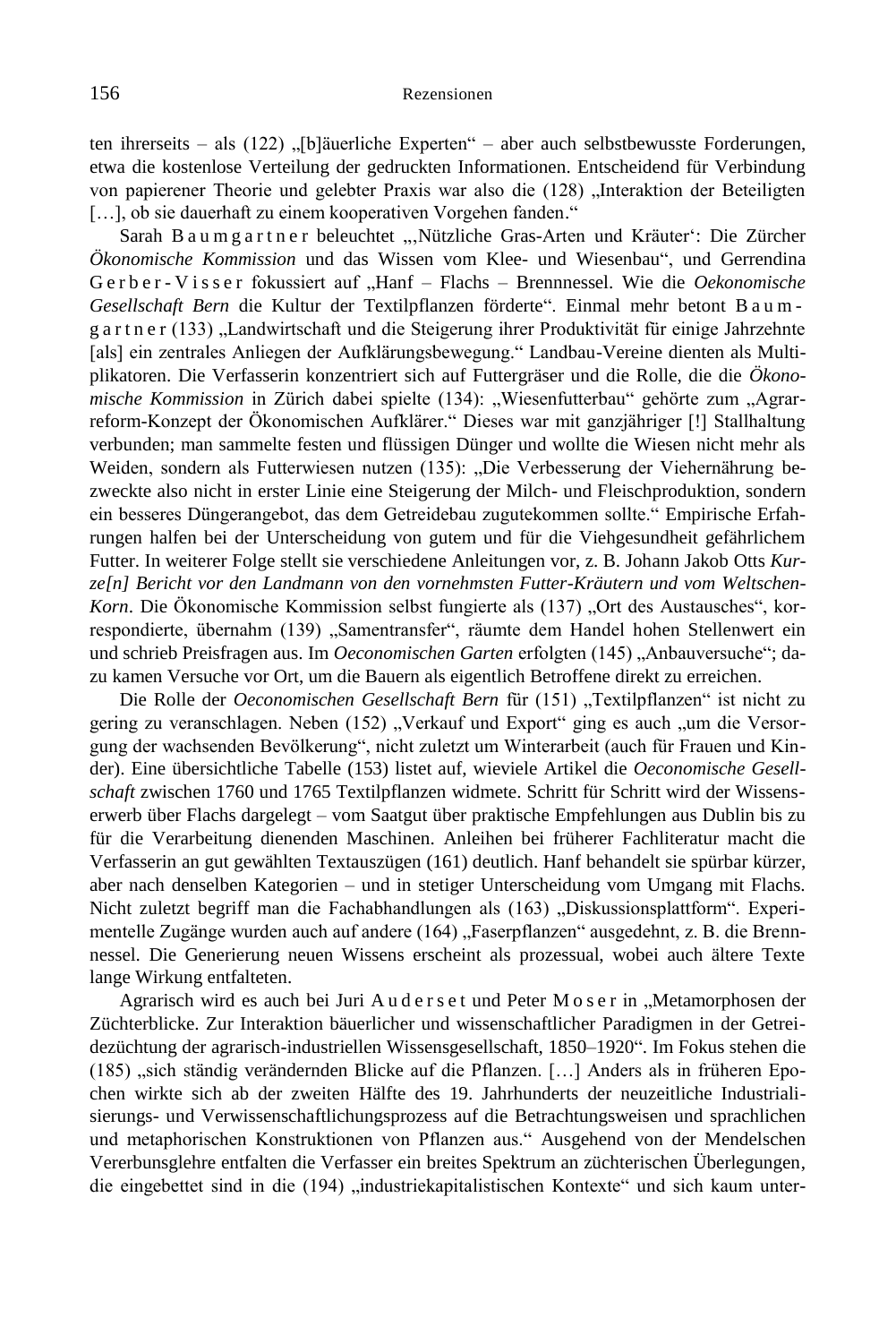scheiden von der (195) "verwissenschaftlichte[n] Güterherstellung in der Industrie [...]. Das bäuerliche Wissen wurde erst mit dem Aufstieg der Pflanzenpathologie und den Resistenzzüchtungen in den 1950er und 1960er Jahren soweit obsolet, dass es aus dem Züchtungsprozess verdrängt und die bäuerlichen Züchter zur Vermehrern von Saatgut gemacht wurden."

Ganz am Ende steht Martin B a u e r – im nur aus seinem Beitrag bestehenden Abschnitt "Forum" – mit "Die Schätzungsoperate des Franziszeischen Katasters als agrarhistorische Quelle". Seit 1817 diente der Kataster zur Grundsteuerberechnung. Der Verfasser fokussiert auf die niederösterreichischen Schätzungsoperate, worin es zahlreiche Informationen gibt, (216) "die für die Steuerberechnung nicht erforderlich waren. Dies trifft insbesondere auf die Einleitung des *Katastralschätzungselaborats* und die *Ökonomischen Antworten* zu." Detailliert erläutert B a u e r, wie die Schätzungen erstellt wurden. Die Abhadlung besticht durch solide Archivarbeit (auf Basis von einschlägigen Akten im Niederösterreichischen Landesarchiv). Er kann überzeugend darlegen, auf welchen Grundlagen (244) "Agrarstatistik" beruht, da sie durchaus auch "durch mehr oder minder exakte Erhebungen gewonnen" wurde (244– 245): "Nachdem der Kataster in erster Linie der Steuerschätzung diente und nicht der Erhebung der Agrarstruktur, dürfen die Katasterdaten nicht kritiklos übernommen werden. Die Annahme der 'gemeindeüblichen Cultivierungsart' oder des 'Wirtschaftskurses' als vermeintliche Praxis führt zu einem verzerrten Bild der Agrarverhältnisse, das durch Berücksichtigung sämtlicher Bestandteile des Operats oder Zuhilfenahme zusätzlicher Quellen wieder zurechtgerückt werden kann." Dazu kommen abweichende ökonomische und steuerrechtliche Interessen einzelner Beteiligter (245): "So versuchten die Gemeindevertreter naturgemäß die Ertragsfähigkeit ihrer Landwirtschaft herunterzuspielen und die besonderen Erschwernisse in der Landbewirtschaftung hervorzuheben." Somit ist der Beitrag ein gutes Beispiel für die große Bedeutung, die den Akteuren im gesamten Band zugewiesen wird, aber auch für das alte, aber noch selten widerlegte bissige *dictum* 'Glaube nur der Statistik, die du selbst gefälscht hast!'

Der Sammelband bietet reiche Einblicke in das unerschöpfliche Feld der (in diesem Fall: landwirtschaftlichen) Fachliteratur und dient – für ein speziell klassisch-philologisch interessiertes Lesepublikum – als unerlässliche Ergänzung zum stetig wachsenden Segment der modernen Spezialliteratur über (antike) Fachliteratur. Er macht die Entwicklung der Disziplin und ihre Bedeutung über die Zeitläufte sichtbar. Oft stehen – unausgesprochen – antike Autoren im Hintergrund: Wenn es um Kosten-Nutzen-Rechnung oder Praxisbezug der theoretischen Ausführungen geht, sind das Cato Censorius oder Varro, bei ökologischen Überlegungen und einer gesamtheitlichen Sicht auf die Natur und die Mitgeschöpfe ist es Plinius maior. Ebenso häufig stehen neulateinische Forscher Pate, die explizit erwähnt sind wie der schwedische Naturforscher Carl von Linné oder implizit präsent wie der Schweizer Polyhistor Conrad Gessner.

"Wer das Gras wachsen hört" ist ein tiefsinniger Titel, da man ein feines Sensorium benötigt, um das leisten zu können. Ein mindestens so entwickeltes Feingefühl braucht man, um von und (in Einklang) mit der Natur leben zu können. Diese Publikation hilft dabei.

*Sonja Schreiner*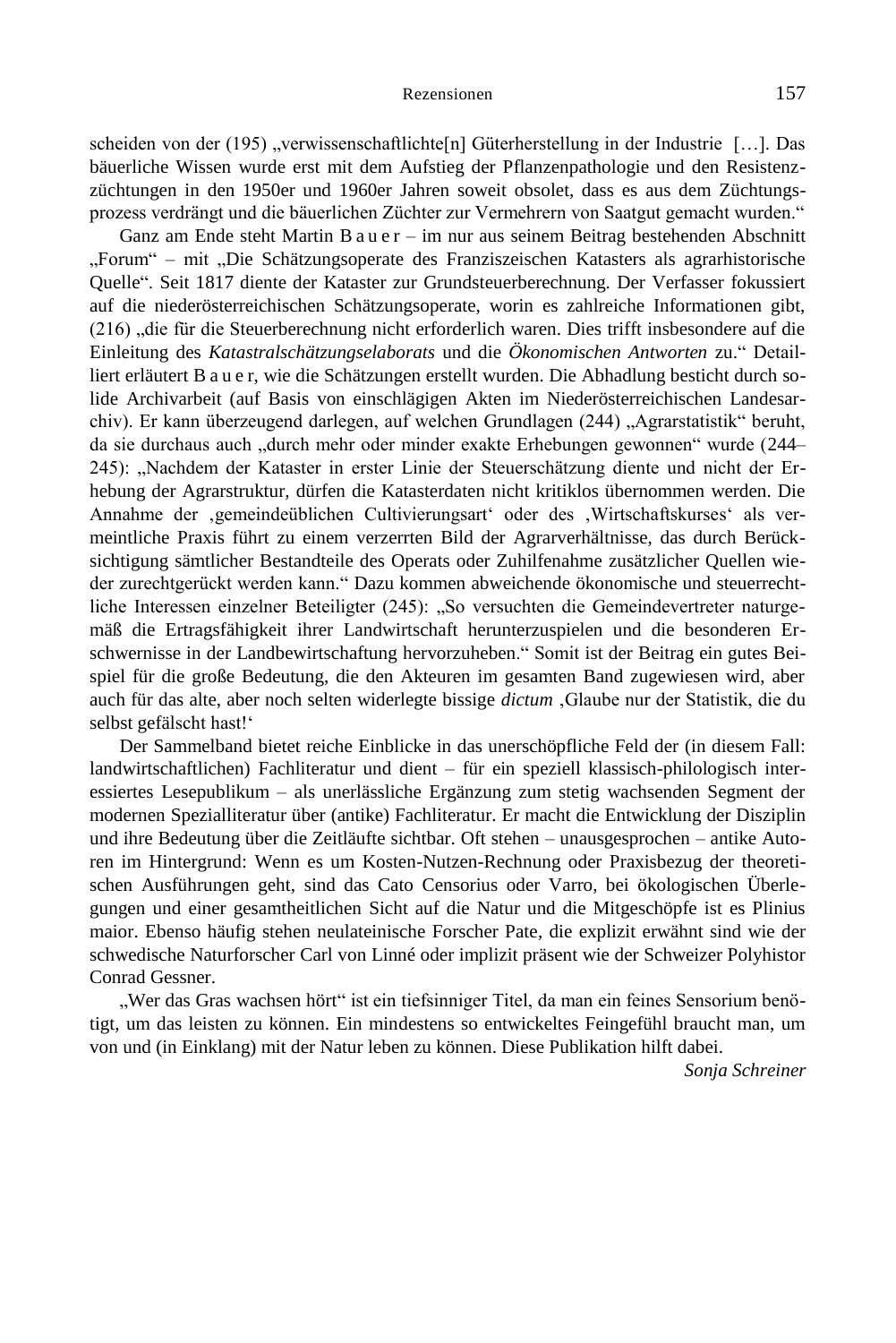Norman Kasper - Jana Kittelmann - Jochen Strobel - Robert Vellusig (Hg.), Die Geschichtlichkeit des Briefs. Kontinuität und Wandel einer Kommunikationsform. Berlin-Boston: Walter de Gruyter 2021. VI + 373 S. ill. ISBN 978-3-11-069304-1. e-ISBN (PDF) 978-3-11-071256-8. e-ISBN (EPUB) 978-3-11-071261-2

Die Herausgeber\*innen eröffnen ihren informativen und inhaltlich wie diachron sehr breit aufgestellten Sammelband mit einer eigenen Abhandlung: "Geschichte und Geschichtlichkeit des Briefs. Zur Einführung" ist viel mehr als eine herkömmliche Einleitung, sondern vielmehr eine (3) "Geschichtsschreibung des Briefs im Zeichen einer Repragmatisierung [...] anhand einzelner Fallstudien", die über den Bereich der Klassischen Philologie und ihrer Wirkungsgeschichte weit hinausreichen. Der Brief wird als (5) "Kommunikationsform" und "Kommunikationsmedium" definiert (6): "Als *Textsorte* (oder *Gattung*) im engeren und eigentlichen Sinn lässt sich der Brief nur dann ansprechen, wenn die Anlässe und Beweggründe des Schreibens so gleichförmig sind, dass sich dabei spezifische Muster ausbilden." Der Band fokussiert auf (6–7) "die Kommunikationsform Brief und den Reichtum ihrer textuellen Formate […]. Diese Ausweitung der Perspektive gegenüber einer gattungsgeschichtlichen Betrachtungsweise erlaubt es, sowohl den Wandel dieser Kommunikationsform Brief als auch ihre bemerkenswerte Kontinuität in den Blick zu nehmen." Was folgt, ist ein Zurückgehen zum Beginn der Briefkultur im 3. Jt. v. Chr. und Beispiele für (9) "Distanzkommunikation und Distanzregulation" unter stetiger Rückbindung auf Brief- und Kommunikationstheorien (mit reichlich Literatur) und mit Ausblicken auf die Beiträge im Band – mit einer eindeutigen Lektüreanweisung (17): "Er lädt dazu ein, die mannigfaltigen Bezüge [...] in konstellierenden Lektüren selbst zu erkunden."

Sophia W e g e steuert den ersten, ganz grundlegenden Beitrag bei: In "Spuren lesen. Evolvierte Voraussetzungen brieflicher Kommunikation" stellt sie (21) "universale Voraussetzungen und Funktionen" ins Zentrum und (22) "auf den ersten Blick völlig unterschiedliche Schriftstücke, die unzweifelhaft als ,Briefe' bezeichnet werden können – ein beliebiges Mahnschreiben aus dem Jahr 2020 und Werthers Brief vom 5. September 1772" einander gegenüber, um formale Gemeinsamkeiten aufzudecken, (23) "die sie uns jenseits aller Unterschiede als Briefe kategorisieren lassen, weil sie unserem mental gespeicherten Prototyp der Gattung mehr oder weniger gut entsprechen." Der Aufsatz erweist (24) "Gattungssystematiken von den Prinzipien unseres kognitiven Kategorisierungsvermögens geprägt", lässt die (26) "Evolution der Schrift" und den (27) "Werkzeuggebrauch" Revue passieren, deutet das Lesen eines Briefs als (29) "Spurenlesen", konkret der Schriftzeichen und der Botschaft und als Ausdruck von (30) "Bindungsverhalten" von sozial intelligenten Wesen (35) "auch über räumliche und zeitliche Distanzen hinweg".

Jochen S t r o b e l sieht in "Brief und Netzwerk" das Individuum als (39) "Teil eines sozialen Ganzen", das nicht nur "in nächster Nähe, sondern im Abstand" aufrecht bleibt, und erkennt in Briefkorpora solche Netzwerke. Dabei greift er von der Jenaer Frühromantik bis auf die Antike aus und macht deutliche Unterschiede nicht nur in der Intention und Adressierung aus, sondern auch bezogen auf den (guten oder schlechten) Dokumentationszustand, der von der Prominenz der Schreiber, von den (59) "Korrespondent\*innen der ,zweiten Reihe" abhängt: "Seit der Antike dient die Form des Briefs auch als Hülle für kodifizierte und sogar für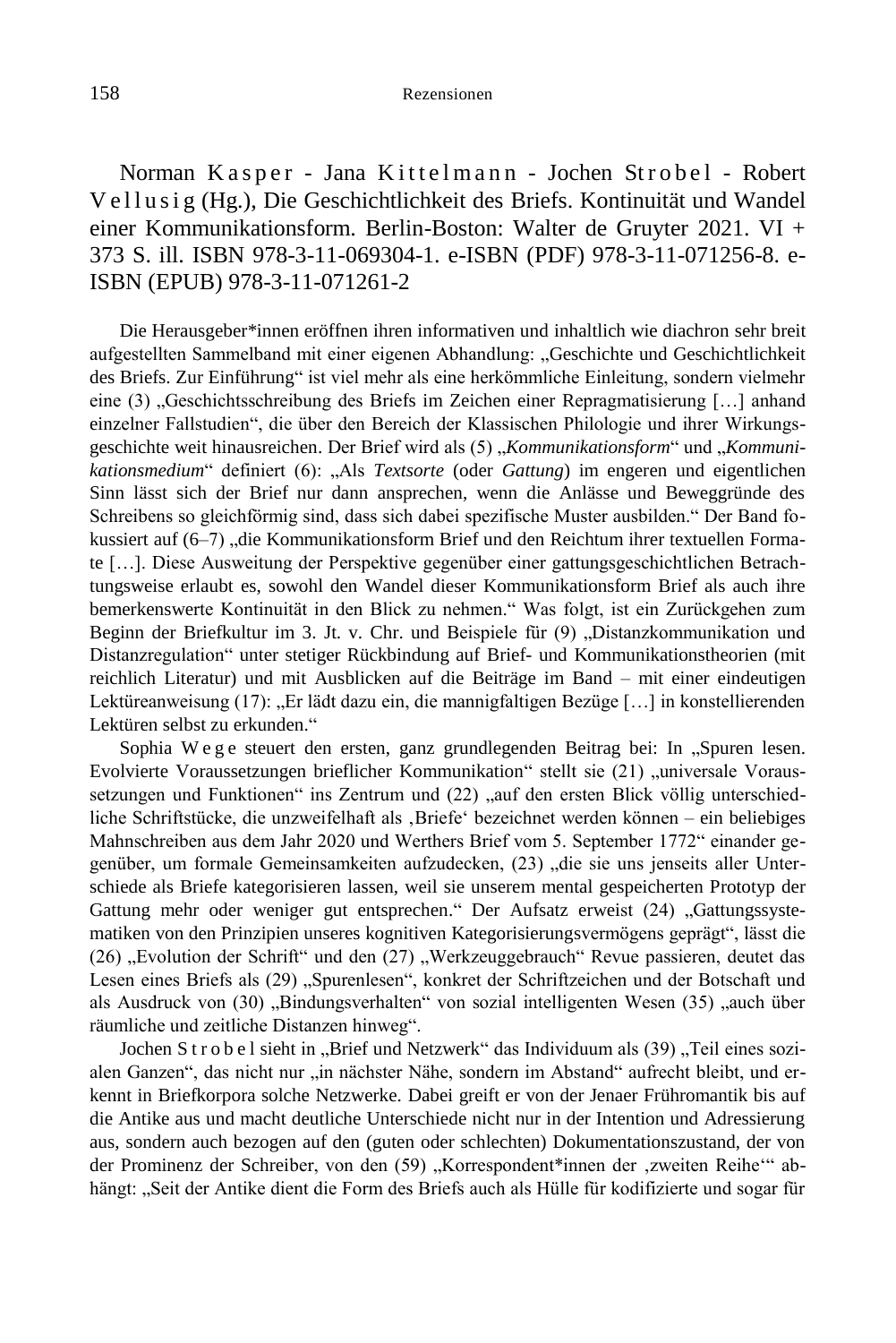publizierte Texte, die stilisierten oder eben: Kunstcharakter tragen. Ob Cicero, Plinius oder Seneca: hier ist über soziale Netzwerke nicht zu spekulieren. Aus dieser Beobachtung ergibt sich, dass von Zeit zu Zeit der uneigentliche Gebrauch der Briefform *en vogue* ist und dann möglicherweise der Einzelbrief auch im Zeichen der Überlieferung (bis hin zur breitenwirksamen Lektüre) im Vordergrund steht." Er plädiert für "Verfügbarkeit von maschinenlesbaren Quellen in großem Umfang. Damit ist nicht eine statistische Retrodigitalisierung der zigtausende [*sic*] Druckseiten von Briefeditionen gemeint, sondern eine dynamische, der Hypertextualität gerecht werdende Bereitstellung differenzierter, maschinen- und menschenlesbarer Daten." Diese Anregung könnte – sprach- und epochenunabhängig – wertvolle Dienste bei der flächendeckenden Beforschung von Briefcorpora leisten.

Rüdiger Görner beleuchtet in "Der Brief als Denkform" spezielle Präsentationstechniken, darunter auch das zweistufige Gemälde *Reading between the Lines II* aus dem Jahr 2006 von Nick Cudworth, auf dem eine Briefleserin vor dem Porträt der sogenannten *Briefleserin in Blau* von Jan Vermeer (1662–1664) zu sehen ist, wobei (67) "das Zwischen-den-Zeilen-Lesen als ein Zwischen-den-Zeiten-Lesen der beiden Briefe in Gestalt einer doppelten Fiktion" aufzufassen ist. Vorgestellt werden Briefe von Horaz bis Schelling, Hölderlin und Keats (79): "Im Brief mutiert das Ich zum Du und umgekehrt. Er simuliert ein Gespräch […]. Die fiktive Realpräsenz des Briefschreibers erlaubt eine Selbst-Versetzung oder Übertragung in einen entfernten Raum. Sein Ich behauptet Authentizität, legt sich in die Hand des von ihm üblicher Weise bekannten Empfängers und will von ihm gelesen werden. […] Zum brieflichen Modus des Denkens gehört die mittelbare Unmittelbarkeit, die ebenso illusionär wie real ist." Zentral dabei ist die Antizipation der Reaktionen des Gegenübers.

Den Reigen von praktischen Beispielen eröffnet Eve-Marie B e c k e r mit "Distanz oder Nähe? Das *parousia*-Motiv bei Paulus und Seneca im Vergleich" und bezeichnet den Brief – ganz klassisch –  $(83)$  "als raum- und zeitversetztes Gespräch." Sie exemplifiziert diese "Herstellung der persönlichen Präsenz des Briefschreibers beim Briefadressaten im Medium des Briefeschreibens" zusätzlich zu Seneca und Paulus an Cicero, Elias Canetti, Virginia Woolf und Hannah Arendt. Wenn sie konstatiert (85): "Im Brief teilt sich die Person nicht nur mit – sie 'schenkt' sich dem Empfänger", rekurriert sie auf die Brieftheorie des Demetrius. Briefe steuern das Selbstbild, das strukturell erforderliche, unumgängliche, wiederholte 'ich' sorgt für Präsenz, (86) "Ausübung von epistolarer *Leadership"* und unablässiger Kommunikation der eigenen Ideen, im Fall von Paulus theologischen und philosophischen Inhalts. Das Changieren zwischen 'Ich' und 'Wir' findet sich analog zu Paulus bei Seneca, desgleichen identitätsstiftendes ,Du' und ,Ihr', und *parousia* erreicht neben den Zeitgenoss\*innen auch die Nachwelt.

Die nächsten Beiträge verlassen den Bereich der klassischen Sprachen, ohne dabei je wichtige Parameter aus Briefstellern zu vernachlässigen, die literatur- und epochenübergreifend gewinnbringend angewendet werden können. So erfahren wir in Isabelle Stauffers "Das Billet im Brief und die Fabel vom Nymphenbad. Der galante Brief am Beispiel von Aurora von Königsmarck" über die französische Herkunft des galanten Briefs, seine Verfasser\*innen und seine Charakteristika, die in Briefstellern nachgezeichnet wurden. Die Verfasserin stellt schwerpunktmäßig Freundschaftsbriefe von Frauen vor, insbesondere diejenigen der im Aufsatztitel genannten Autorin, die sich am *Mercure Galant* und an der *Gazette de France* orientiert, und konstatiert (111): "Der galante Brief markiert einen neuen Abschnitt in der Geschichte des Briefes. Mit ihm löst sich der Brief von den rhetorischen Vorgaben und wird literarischer. Zudem treten schreibende Frauen stärker in den Fokus."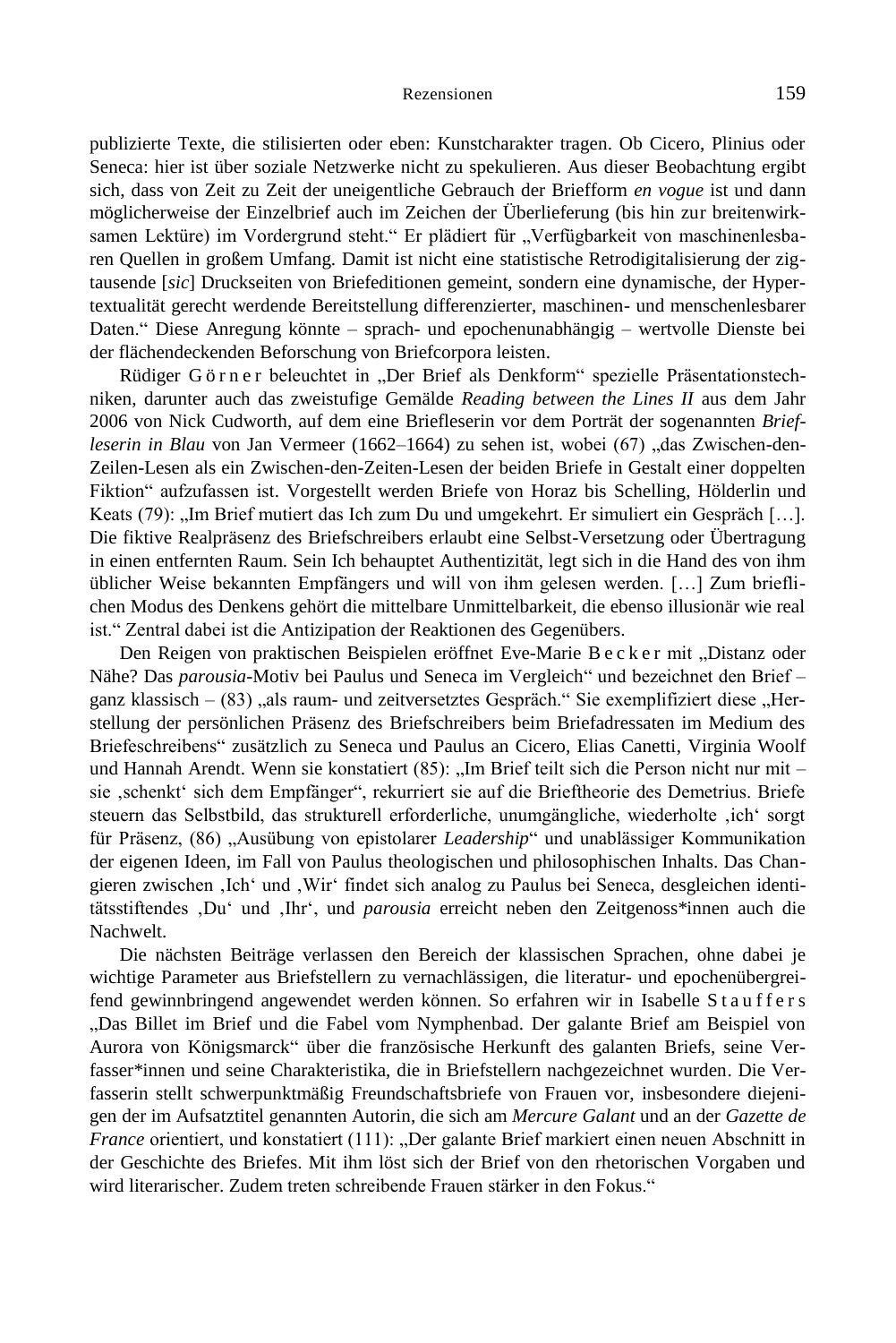Jana K i t t e l m a n n s Aufsatz "Garten – Kabinett – Schlachtfeld. Räume des empfindsamen Briefes" nimmt seinen Ausgangspunkt bei Johann Reinhold und Georg Forster als Teilnehmern von James Cooks zweiter Weltumsegelung und ihren (lateinischen) Schreiben an Gelehrte wie Carl von Linné. In weiterer Folge wendet sie sich dem deutschen Briefwechsel zwischen Ewald von Kleist und Johann Wilhelm Ludwig Gleim zu und zeigt an zahlreichen weiteren Korrespondenzen, wie sehr der umgebende und geschilderte Raum das Kolorit des jeweiligen Briefes beeinflusst und (119) "vor dem Hintergrund des spatial turn oder der sogenannten räumlichen oder topographischen Wende […] den Raum als epistolare Kategorie" begreift. Die Verfasserin sieht die Räume (137) "als konkrete Schreib- und Lektüreorte, Hintergrundszenerie, virtuelle[n] Handlungs-, Gesprächs- und Begegnungsraum oder auch als semantische[n] und wirkungsästhetische[n] Bedeutungsträger".

Wolfgang B u n z e l s "Nach Bohrer. Überlegungen zum ,romantischen Brief" versuchen Karl Heinz Bohrers *Der romantische Brief* (1987) neu und kritisch zu bewerten; denn, (157– 158) "[w]eil Bohrer den ,romantischen Brief<sup>\*</sup> geradlinig in den Entwicklungsverlauf moderner Dichtung einordnet und ihn auf den Fluchtpunkt fiktionaler Ich-Konstrukte zulaufen lässt, deformiert er den von ihm beschriebenen Gegenstand teleologisch. Zugleich wird sein sonst so genauer Blick unscharf, weil er Teilaspekte um den Preis der Ausblendung all jener Befunde verabsolutiert, die sich nicht in dieses Bild fügen."

Olivia V a r w i g betont in "Materialisierte Höflichkeit. Etikette und sozialer Code in der Briefkommunikation der Goethezeit am Beispiel der Korrespondenz August Wilhelm Schlegels" (165): "Jedes Medium entwickelt seine eigene Formenvielfalt." Die Besonderheit handschriftlicher Briefe sieht sie darin, (166) "dass sie uns in so zahlreicher Form in Archiven in aller Welt erhalten sind. Sie sind materialisierte Zeugnisse zwischenmenschlichen Interagierens, durch die wir – teils höchst private – Einblicke in Beziehungsgeflechte längst Verstorbener erhalten und historisch variable Sprach- und Kommunikationsmuster erforschen können." Nach einem Überblick über Briefsteller zeigt die Verfasserin an (171) "Devotionsabstände[n]" und "Respektssemiotik" und an vertrauten (,Du') und distanzierten (Sie') Anreden, wie formale und sprachliche Gestaltung, aber auch Anrede- und Schlussformeln zu (189) "materialisierten Höflichkeiten" und zum "Nähe-Distanz-Marker" werden.

Ulrich B r e u e r s und Anke L i n d e m a n n s "Lange Briefe. Überlegungen zu einem Medienformat am Beispiel der Briefe Dorothea Schlegels" beleuchten den (193) "Status des Briefes zwischen Ereignis und Objekt". Die Verfasser\*innen fragen "nach Frequenz oder Permanenz von Briefen". Im Speziellen geht es um die Problematik, dass lange Briefe im Regelfall lange Antworten einfordern. Zunächst werden die Brieflängen statistisch ausgewertet, dann erfolgt eine exakte Charakteristik dessen, was einen langen Brief ausmacht (in sechs Punkten; 203), schließlich zeigt eine (204) "Beispielanalyse" die konkrete Umsetzung. Ein "Anhang" (207–212) liefert den aussagekräftigen Volltext (207): "Die zentrale These des Beitrags lautet, dass das mathematisch gut erfassbare Merkmal der Brieflänge etwas über Nähe und Distanz in Briefwechseln verrät und dass zu dessen Erklärung eine philologische Statistik des Briefes geeignet erscheint. Sie ließe sich unschwer mit rezenten Interessen der Digital Humanities verbinden, bietet aber über das Konzept der 'störenden Gabe' auch Anschlussmöglichkeiten an eine Kulturanthropologie des Briefes."

Gideon S t i e n i n g s "Die "Nähe unseres Glücks". Zur Dialektik der Abwesenheit in Johannes von Müllers Briefen an Graf Louis Batthyány Szent-Iványi" widmet sich einem Spezialfall des Liebesbriefs: Der junge Fritz von Hartenberg gaukelt dem deutlich älteren Johannes von Müller die Existenz eines Louis Batthyány Szent-Iványi vor, zu dem sich – auf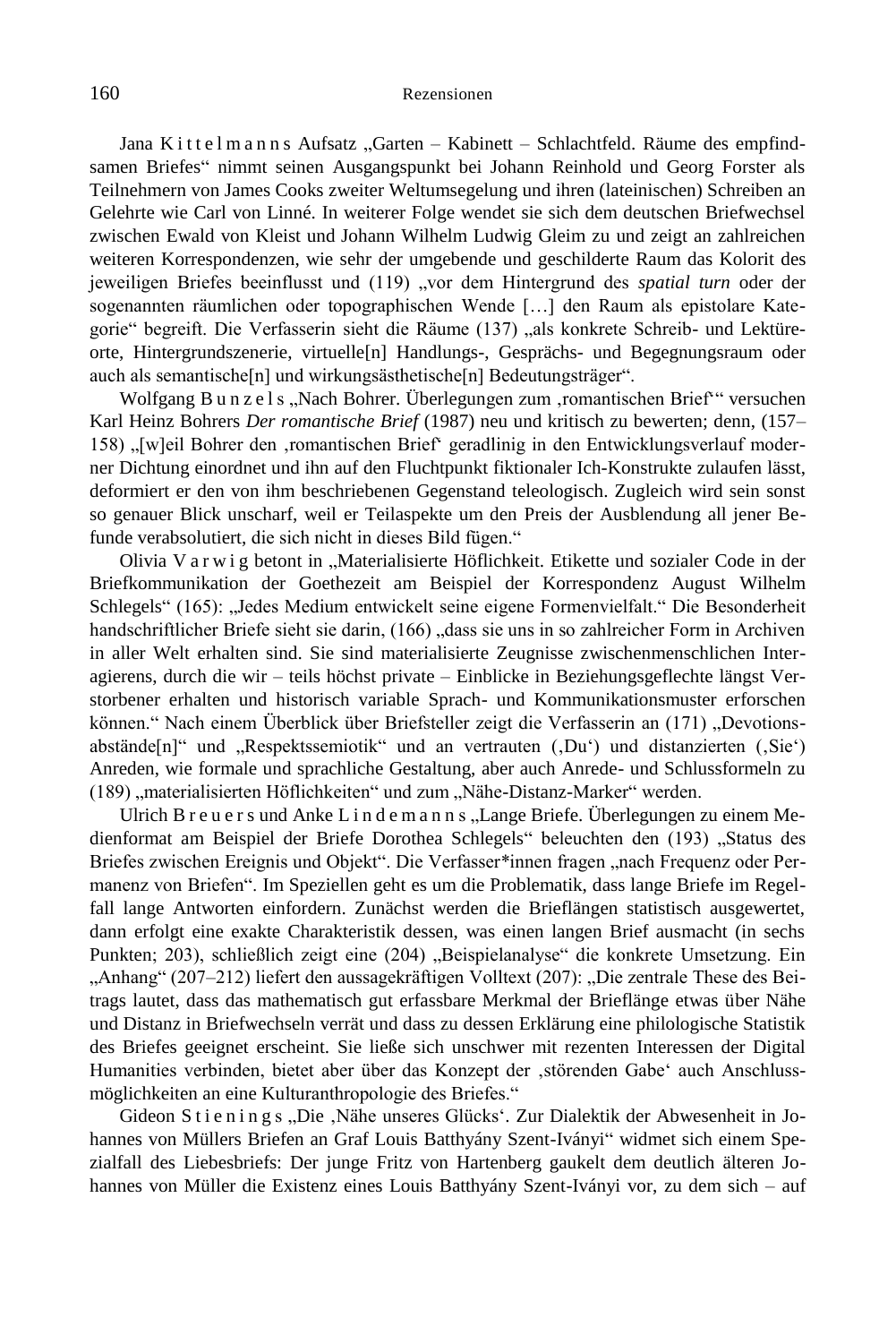rein schriftlicher Ebene – ein homoerotisches Verhältnis entwickelt (223): "Zwischen dem Beginn und der Aufdeckung der Intrige des Hochstaplers von Hartenberg liegen nicht nur 10 Monate des geradezu gleißenden Glücks für von Müller; dazwischen liegt die Entstehung von mehr als 100 Liebesbriefen an Batthyány, die für den auf unmittelbare Zusammenkunft stets drängenden von Müller zwar nur Surrogatcharakter hatten; weil von Hartenberg aber zuverlässig jedes anberaumte Treffen zu vereiteln wusste, blieben diese Briefe die einzige ,Ausbeute' jener Liebe, und doch – oder vielleicht gerade deswegen – gehören sie zu den schönsten Liebesbriefen, die das achtzehnte und frühe neunzehnte Jahrhundert hervorgebracht haben."

Rotraut Fischers ", von einer menschlichen Mitte aus'. Symmetrie(n) und Asymmetrie(n) im Briefwechsel zwischen Johann Heinrich Christian Bang und Friedrich Carl von Savigny" erweist den Brief als (251) "ein "Mittelding" [...] zwischen Schriftlichkeit und Mündlichkeit". Asymmetrie ist "verbunden mit Diachronie und Diatopie." Asymmetrisch sind Zeit und Ort, aber auch der soziale und der ökonomische Status der Korrespondenzpartner, die Briefe sorgen für einen Ausgleich, für eine (252) "Annäherungsbewegung". Symmetrien entstehen durch (258–259) "Wissensbestände und Kompetenzen." Die Briefe (261) "bilden die 'Mitte' zwischen den Gesprächspartnern [*sic*], immer im Spannungsfeld von deren Beziehungen und anderen Asymmetrien, die sie schreibend einer Symmetrie annähern."

Claudia B a m b e r g wählt in "Schau-Objekte: Funktionen des Briefs in Sammlungen und Ausstellungen des frühen und des späten neunzehnten Jahrhunderts" einen musealen Zugang am Beispiel der Veränderung der Ausstellungspraxis im Verlauf des 19. Jh. Sie bespricht beispielhaft die Briefsammlungen von Johann Wolfgang von Goethe, Johann Wilhelm Ludwig Gleim und Sophie von La Roche (278): "Briefe um 1800 waren als Schau-Objekte darum interessant, weil sie viel über ,Herz', ,Seele' oder ,Charakter' eines Menschen verraten konnten, nicht allein durch den Text, sondern auch durch die Handschrift oder durch ihre Eigenschaft als Andenken. […] Gegen Ende des neunzehnten Jahrhunderts dreht sich das Verhältnis zwischen Subjekt und Objekt, zwischen Mensch und Brief dann geradezu um. […] Dass Briefe indessen auch heute noch durchaus devotionale Gegenstände sein können, zeigt ihr Wert auf dem Autographenmarkt […]."

Jens E b e r t gelingt in "Erzwungene Distanz, ungewohnte Kommunikation, öffentliches Interesse. Deutsche Feldpostbriefe im 20. Jahrhundert" ein überzeitlicher Zugang zu Kriegserfahrungen, indem er echte Briefe aus dem Ersten und dem Zweiten Weltkrieg beleuchtet, aber auch Abdrucke in Zeitungen, Anthologien und neu geschriebene Texte im ,authentischen' Stil (293): "Der Feldpostbrief zeigt, dass nicht nur die Schreiber in solcher Extremsituation ihre Erlebnisse und Erfahrungen bearbeiten und in Form von Geschichten erzählen. Die breitenwirksame Publikationspraxis trug zur Literarisierung dieser ursprünglich nichtliterarischen Textsorte bei. Feldpostbriefe bezogen ihre Faszination aus der Tatsache, dass sie am Schnittpunkt zwischen privatem Erleben und historischer Aura stehen."

Alexander Honold beleuchtet in "Widerstrebende Modernität. Die Brief- und Arbeitsbeziehung zwischen Rainer Maria Rilke und seinem Verleger Anton Kippenberg" eine beruflich-geschäftliche Korrespondenz, die tiefe Einblicke in die Entstehungsprozesse von Literatur gewährt und für Rilke zu einer Art literarisch-kritischem Labor wird, zu einem Testlauf von Erfolg oder Misserfolg – nicht unvergleichbar, der Vergleich sei mir gestattet, der römischen Praxis der *recitatio*, nur eben in schriftlicher Form, und dem, was man heute als *Artist in Residence* bezeichnen würde (313): "Diese Beziehungen, innerhalb derer auch die Korrespondenz zu seinem Verleger Kippenberg funktional anzusiedeln ist, ermöglichten dem Autor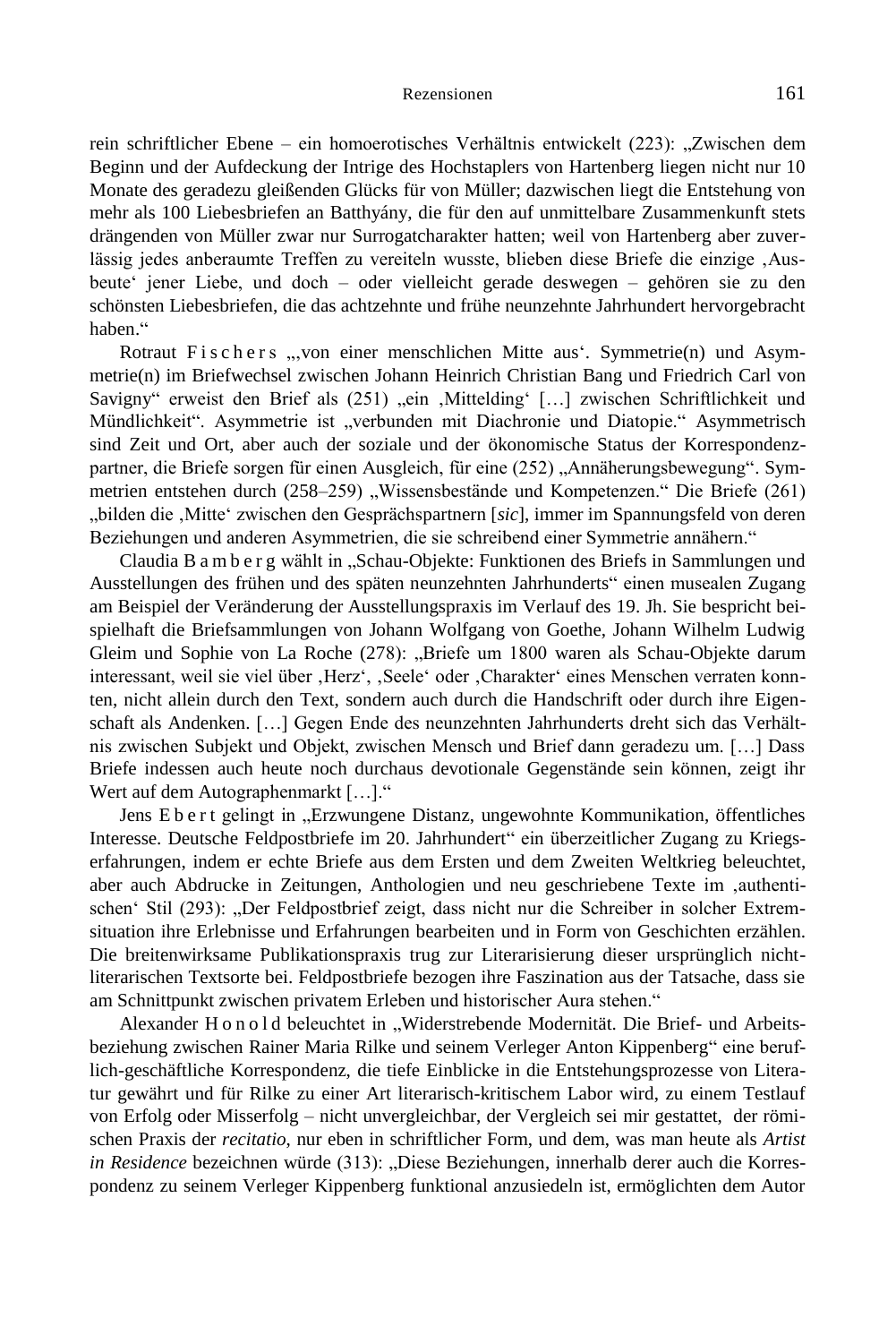eine Art präpublizistischen Inkubationsraum, in dem er Gedankengänge, Motivmuster, Textproben und ganze Werkreihen in zwanglosen Experimentalkonstellationen ausarbeiten und erproben konnte. Neben den poetologisch konsultativen Korrespondenzen […] erwiesen sich hierbei in werkbildender Hinsicht vor allem diejenigen Kommunikationsstränge von besonderer Schubkraft, welche mit der Organisation von Hospitalität verbunden waren und auf konkrete Schreiborte referierten: das Turmzimmer von Leipzig, Schloss Duino an der Adria, schließlich das Walliser Turmgemach."

Norman K a s p e r analysiert in "Wissensbegriff – Weltanschauungsform. Ernst Jüngers epistolare Autorschaft in der Tradition gelehrter Korrespondenz" (315) "die archivarische Akkuratesse, mit der er diese Form des Austauschs bedachte", stellt Jünger ins Netzwerk seiner unzähligen Briefpartner und sieht im (329) "Brief-Ich [...] eine Art Lektüreschlüssel [...], der die Rezeption beeinflusst. Nachlass- und werkpolitisch betrachtet arbeitet Jüngers Brief-Ich an einer hermeneutischen Priorisierung, die die leserseitige 'Autor-Konkretisation' und damit die Auslegung des Gesamtwerks zu steuern sucht."

Diachrone Zugänge liefern Yulia M e v i s s e n (... Und ja, ich weiß, dass wir uns nicht kennen, aber...'. Epistolare Distanzspiele") und – ganz rezent – Eva Lia W y s s ("Die Bildung von Akteur-Netzwerken in Liebesbriefen und -botschaften. Ein Brautbrief des letzten Jahrhunderts und amouröse *Postings* in Facebook im Vergleich"). M e v i s s e n beginnt mit der altbekannten Definition des Briefes als halbem Dialog, nimmt Bezug auf Aristoteles, Artemons Kommentar, Cicero, Seneca und Christian Fürchtegott Gellert und widmet sich der (335) "epistolaren Größe ,Distanz'." Umfasst sind Raum, Zeit und zwischenmenschliche Beziehung. Das Überzeitliche und Allgemeingültige an diesem Ansatz zeigt sie an einem Text aus dem Jahr 2012 (339–340): "Tilman Rammstedts absurd-komischer, monologischer E-Mail-Roman *Die Abenteuer meines ehemaligen Bankberaters* baut sein ganzes literarisches Spiel darauf auf, dass ein Autor, der den Namen Tilman Rammstedt trägt, dem US-amerikanischen Actionfilmstar Bruce Willis eine E-Mail schickt und, da diese unbeantwortet bleibt, weitere Nachrichten nachfolgen lässt, die ebenso ohne Antwort bleiben." Am Ende antwortet (346) "'Uma Thurman', die ihre Bereitschaft erklärt [...] im 'Buch mitzuspielen' [...] und so ein konversationelles *turn-taking* einleitet." W y s s führt die Liebesbriefe von Bettine Brentano und Achim von Arnim, Liebesbriefe aus dem Liebesbriefarchiv Koblenz und Liebespostings auf Facebook auf Basis der Akteur-Netzwerk-Theorie gegeneinander. Ihr geht es um Neubewertung (363) "in ihrer sozialanthropologischen Bedeutung [...]. Der Vorteil eines solch (radikal) konstruktivistischen Zugangs ist die methodische Umkehrung auf das , Wie' der Netzwerkbildung durch den Brief und damit ein Blick auf den Brief hinsichtlich seiner technischen und sozialen Bedingungen, seiner Materialität als Briefobjekt und seiner Medialität als Netzwerkakteur zugleich. Dabei wird die materialitätstheoretische Dimension des Briefes (und des *Postings*) auf einer weiteren Ebene deutlich gemacht: Der Brief (und das Posting) als ein Netzwerk-Akteur im Verlobungs- und Paarnetzwerk , in progress'."

In diesem Status ist auch – wie der Band überzeugend zeigt – der Status der Briefforschung. Die Einblicke, die hier gegeben werden, machen Lust auf mehr.

*Sonja Schreiner*